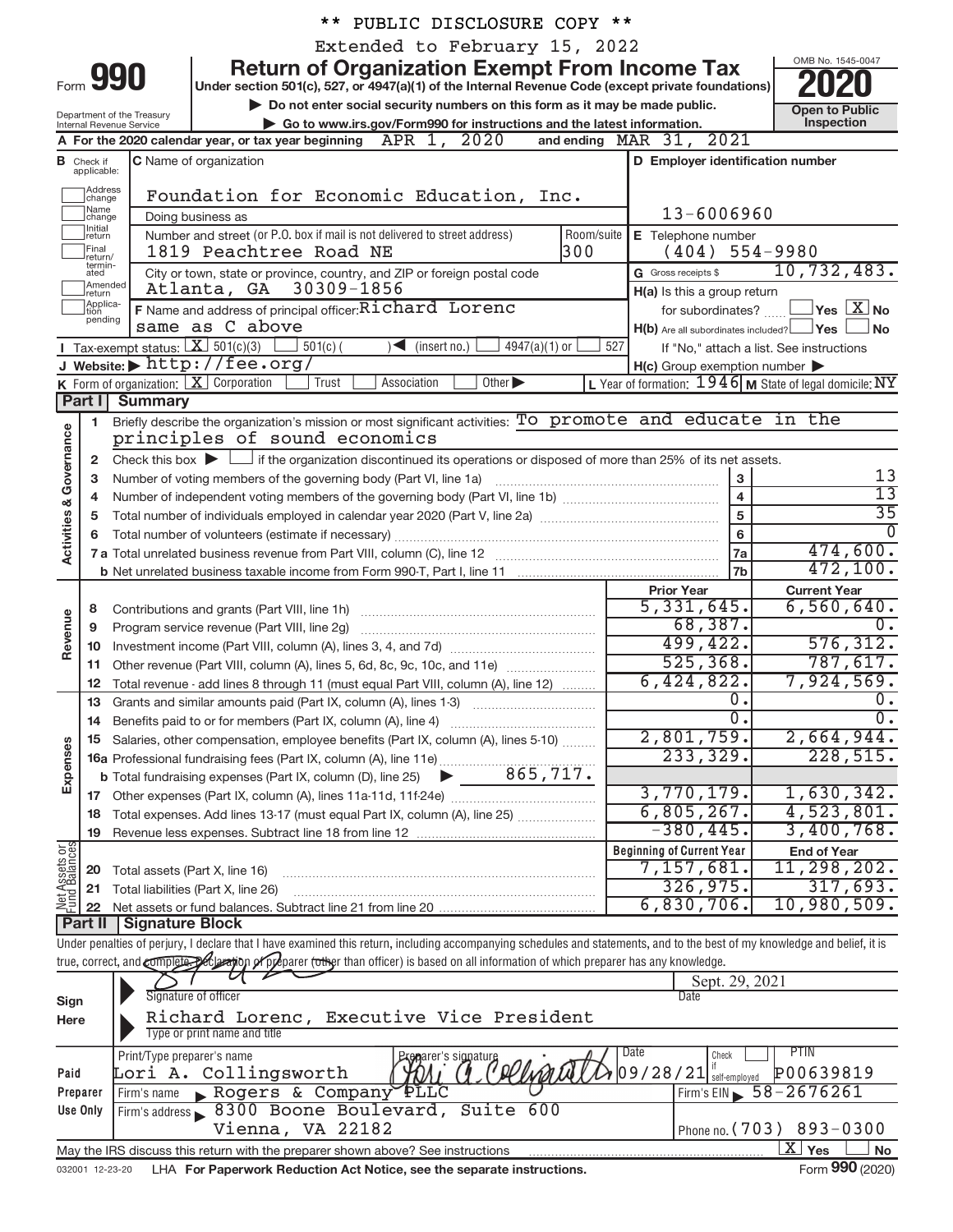|              | 13-6006960<br>Foundation for Economic Education, Inc.<br>Page 2<br>Form 990 (2020)<br><b>Part III   Statement of Program Service Accomplishments</b>              |
|--------------|-------------------------------------------------------------------------------------------------------------------------------------------------------------------|
|              |                                                                                                                                                                   |
| 1            | Briefly describe the organization's mission:                                                                                                                      |
|              | The organization's mission is to educate students about the personal                                                                                              |
|              | and social value of free-market economics, entrepreneurship,                                                                                                      |
|              | individual freedoms, self-responsibility, and high moral character in                                                                                             |
|              | a free society.                                                                                                                                                   |
| $\mathbf{2}$ | Did the organization undertake any significant program services during the year which were not listed on the                                                      |
|              | $ {\mathsf Y}\mathsf{es}\ \boxed{{\mathsf X}}$ No<br>prior Form 990 or 990-EZ?                                                                                    |
|              | If "Yes," describe these new services on Schedule O.                                                                                                              |
| 3            | $ {\mathsf Y}\mathsf{es}\ \boxed{{\mathsf X}}$ No<br>Did the organization cease conducting, or make significant changes in how it conducts, any program services? |
|              | If "Yes," describe these changes on Schedule O.                                                                                                                   |
| 4            | Describe the organization's program service accomplishments for each of its three largest program services, as measured by expenses.                              |
|              | Section 501(c)(3) and 501(c)(4) organizations are required to report the amount of grants and allocations to others, the total expenses, and                      |
|              | revenue, if any, for each program service reported.<br>1,805,710. including grants of \$                                                                          |
| 4a           | (Expenses \$<br>) (Revenue \$<br>(Code:<br>Seminars and Lectures - Promoting entrepreneurship,                                                                    |
|              | self-responsibility, and a general understanding of economics and sound                                                                                           |
|              | public policy.                                                                                                                                                    |
|              |                                                                                                                                                                   |
|              |                                                                                                                                                                   |
|              |                                                                                                                                                                   |
|              |                                                                                                                                                                   |
|              |                                                                                                                                                                   |
|              |                                                                                                                                                                   |
|              |                                                                                                                                                                   |
|              |                                                                                                                                                                   |
|              |                                                                                                                                                                   |
| 4b           | 840, 208. including grants of \$<br>(Expenses \$<br>) (Revenue \$<br>(Code:                                                                                       |
|              | - Promoting the study of free-market economics and the<br>Website Outreach                                                                                        |
|              | philosophy of self-responsibility.                                                                                                                                |
|              |                                                                                                                                                                   |
|              |                                                                                                                                                                   |
|              |                                                                                                                                                                   |
|              |                                                                                                                                                                   |
|              |                                                                                                                                                                   |
|              |                                                                                                                                                                   |
|              |                                                                                                                                                                   |
|              |                                                                                                                                                                   |
|              |                                                                                                                                                                   |
| 4c           | 661,099. including grants of \$<br>47,274.<br>) (Revenue \$<br>(Code:<br>(Expenses \$                                                                             |
|              | Books and Publications - The dissemination of the results of research                                                                                             |
|              | and study in the field of economics and the related branches<br>of the                                                                                            |
|              | social sciences.                                                                                                                                                  |
|              |                                                                                                                                                                   |
|              |                                                                                                                                                                   |
|              |                                                                                                                                                                   |
|              |                                                                                                                                                                   |
|              |                                                                                                                                                                   |
|              |                                                                                                                                                                   |
|              |                                                                                                                                                                   |
|              |                                                                                                                                                                   |
|              |                                                                                                                                                                   |
|              | <b>4d</b> Other program services (Describe on Schedule O.)                                                                                                        |
|              | (Expenses \$<br>(Revenue \$<br>including grants of \$<br>3,307,017.<br>Total program service expenses                                                             |
| 4е           | Form 990 (2020)                                                                                                                                                   |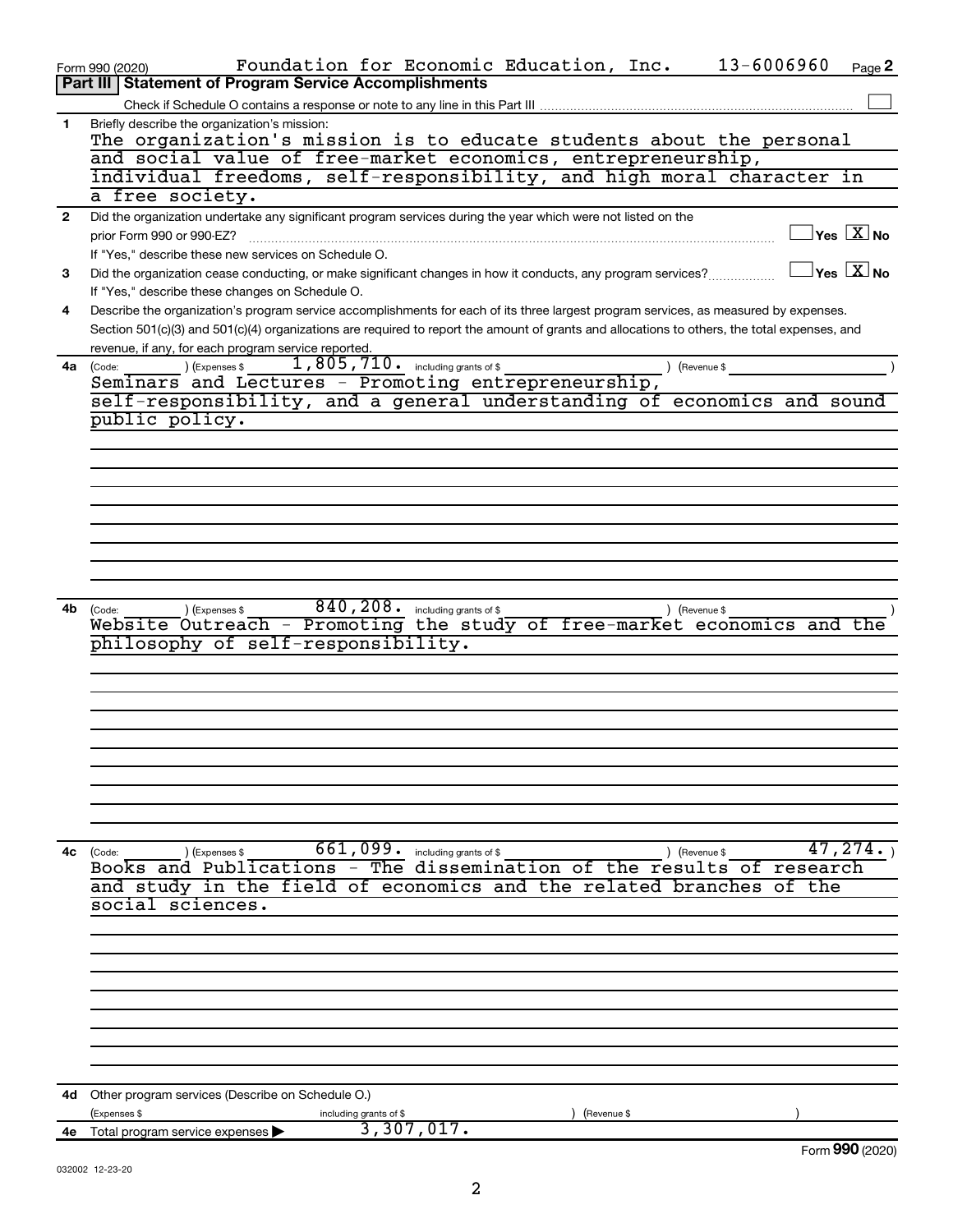|  | Form 990 (2020) |
|--|-----------------|
|  |                 |

|     |                                                                                                                                                                 |                 | Yes | No                    |
|-----|-----------------------------------------------------------------------------------------------------------------------------------------------------------------|-----------------|-----|-----------------------|
| 1.  | Is the organization described in section $501(c)(3)$ or $4947(a)(1)$ (other than a private foundation)?                                                         |                 |     |                       |
|     | If "Yes," complete Schedule A                                                                                                                                   | 1               | x   |                       |
| 2   | Is the organization required to complete Schedule B, Schedule of Contributors? [11] The organization required to complete Schedule B, Schedule of Contributors? | $\overline{2}$  | х   |                       |
| 3   | Did the organization engage in direct or indirect political campaign activities on behalf of or in opposition to candidates for                                 |                 |     |                       |
|     | public office? If "Yes," complete Schedule C, Part I                                                                                                            | з               |     | x.                    |
| 4   | Section 501(c)(3) organizations. Did the organization engage in lobbying activities, or have a section 501(h) election in effect                                | 4               |     | х                     |
| 5   | Is the organization a section 501(c)(4), 501(c)(5), or 501(c)(6) organization that receives membership dues, assessments, or                                    |                 |     |                       |
|     |                                                                                                                                                                 | 5               |     | х                     |
| 6   | Did the organization maintain any donor advised funds or any similar funds or accounts for which donors have the right to                                       |                 |     |                       |
|     | provide advice on the distribution or investment of amounts in such funds or accounts? If "Yes," complete Schedule D, Part I                                    | 6               |     | x.                    |
| 7   | Did the organization receive or hold a conservation easement, including easements to preserve open space,                                                       |                 |     |                       |
|     |                                                                                                                                                                 | $\overline{7}$  |     | x                     |
| 8   | Did the organization maintain collections of works of art, historical treasures, or other similar assets? If "Yes," complete<br>Schedule D, Part III            | 8               |     | x.                    |
| 9   | Did the organization report an amount in Part X, line 21, for escrow or custodial account liability, serve as a custodian for                                   |                 |     |                       |
|     | amounts not listed in Part X; or provide credit counseling, debt management, credit repair, or debt negotiation services?                                       |                 |     |                       |
|     | If "Yes," complete Schedule D, Part IV.                                                                                                                         | 9               | х   |                       |
| 10  | Did the organization, directly or through a related organization, hold assets in donor-restricted endowments                                                    |                 |     |                       |
|     |                                                                                                                                                                 | 10              | х   |                       |
| 11  | If the organization's answer to any of the following questions is "Yes," then complete Schedule D, Parts VI, VII, VIII, IX, or X                                |                 |     |                       |
|     | as applicable.                                                                                                                                                  |                 |     |                       |
|     | a Did the organization report an amount for land, buildings, and equipment in Part X, line 10? If "Yes," complete Schedule D,                                   |                 |     |                       |
|     | Part VI                                                                                                                                                         | 11a             | х   |                       |
|     | <b>b</b> Did the organization report an amount for investments - other securities in Part X, line 12, that is 5% or more of its total                           |                 |     |                       |
|     |                                                                                                                                                                 | 11b             | х   |                       |
|     | c Did the organization report an amount for investments - program related in Part X, line 13, that is 5% or more of its total                                   |                 |     | x.                    |
|     |                                                                                                                                                                 | 11c             |     |                       |
|     | d Did the organization report an amount for other assets in Part X, line 15, that is 5% or more of its total assets reported in                                 | 11d             | х   |                       |
|     |                                                                                                                                                                 | 11e             |     | x                     |
| f   | Did the organization's separate or consolidated financial statements for the tax year include a footnote that addresses                                         |                 |     |                       |
|     | the organization's liability for uncertain tax positions under FIN 48 (ASC 740)? If "Yes," complete Schedule D, Part X                                          | 11f             | х   |                       |
|     | 12a Did the organization obtain separate, independent audited financial statements for the tax year? If "Yes," complete                                         |                 |     |                       |
|     | Schedule D, Parts XI and XII<br>and a complete the contract of the contract of the contract of the contract of the contract of the contract of                  | 12a             | x   |                       |
|     | <b>b</b> Was the organization included in consolidated, independent audited financial statements for the tax year?                                              |                 |     |                       |
|     | If "Yes," and if the organization answered "No" to line 12a, then completing Schedule D, Parts XI and XII is optional www.                                      | 12 <sub>b</sub> |     | Χ                     |
| 13  | Is the organization a school described in section $170(b)(1)(A)(ii)$ ? If "Yes," complete Schedule E                                                            | 13              |     | $\overline{\text{x}}$ |
| 14a | Did the organization maintain an office, employees, or agents outside of the United States?                                                                     | 14a             | х   |                       |
|     | <b>b</b> Did the organization have aggregate revenues or expenses of more than \$10,000 from grantmaking, fundraising, business,                                |                 |     |                       |
|     | investment, and program service activities outside the United States, or aggregate foreign investments valued at \$100,000                                      |                 | x   |                       |
|     | Did the organization report on Part IX, column (A), line 3, more than \$5,000 of grants or other assistance to or for any                                       | 14b             |     |                       |
| 15  |                                                                                                                                                                 | 15              |     | х                     |
| 16  | Did the organization report on Part IX, column (A), line 3, more than \$5,000 of aggregate grants or other assistance to                                        |                 |     |                       |
|     |                                                                                                                                                                 | 16              |     | х                     |
| 17  | Did the organization report a total of more than \$15,000 of expenses for professional fundraising services on Part IX,                                         |                 |     |                       |
|     |                                                                                                                                                                 | 17              | x   |                       |
| 18  | Did the organization report more than \$15,000 total of fundraising event gross income and contributions on Part VIII, lines                                    |                 |     |                       |
|     |                                                                                                                                                                 | 18              |     | х                     |
| 19  | Did the organization report more than \$15,000 of gross income from gaming activities on Part VIII, line 9a? If "Yes,"                                          |                 |     |                       |
|     |                                                                                                                                                                 | 19              |     | х<br>x                |
| 20a |                                                                                                                                                                 | 20a             |     |                       |
|     |                                                                                                                                                                 | 20 <sub>b</sub> |     |                       |
| 21  | Did the organization report more than \$5,000 of grants or other assistance to any domestic organization or                                                     | 21              |     | х                     |
|     |                                                                                                                                                                 |                 |     |                       |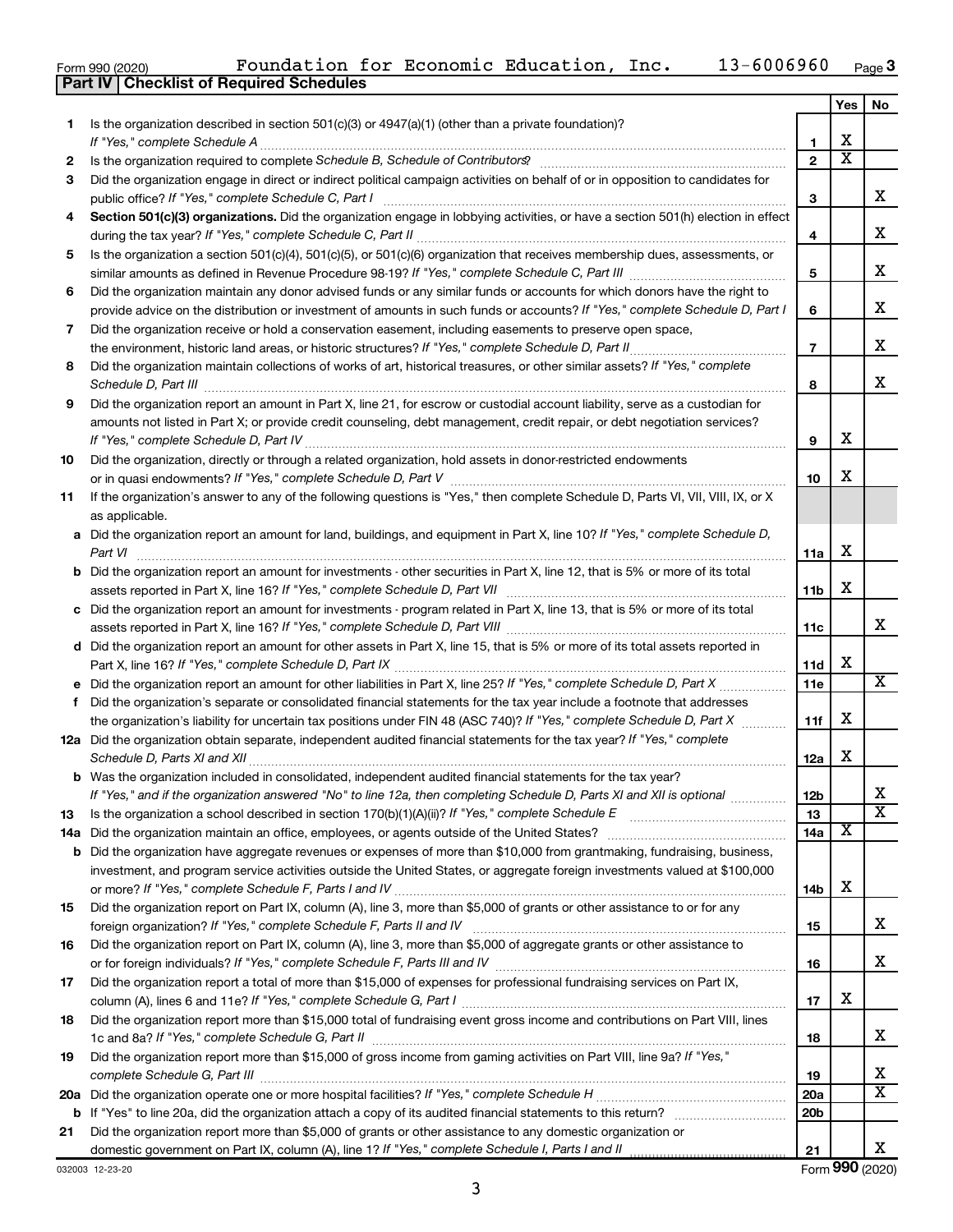| Form 990 (2020) |  | Foundation for Economic Education, |  |  |  | Inc. | 13-6006960 | Page 4 |
|-----------------|--|------------------------------------|--|--|--|------|------------|--------|
|-----------------|--|------------------------------------|--|--|--|------|------------|--------|

|               | <b>Part IV   Checklist of Required Schedules (continued)</b>                                                                                                                                                                   |                 |                         |                       |
|---------------|--------------------------------------------------------------------------------------------------------------------------------------------------------------------------------------------------------------------------------|-----------------|-------------------------|-----------------------|
|               |                                                                                                                                                                                                                                |                 | Yes                     | No                    |
| 22            | Did the organization report more than \$5,000 of grants or other assistance to or for domestic individuals on                                                                                                                  |                 |                         |                       |
|               |                                                                                                                                                                                                                                | 22              |                         | X                     |
| 23            | Did the organization answer "Yes" to Part VII, Section A, line 3, 4, or 5 about compensation of the organization's current                                                                                                     |                 |                         |                       |
|               | and former officers, directors, trustees, key employees, and highest compensated employees? If "Yes," complete                                                                                                                 |                 |                         |                       |
|               |                                                                                                                                                                                                                                | 23              |                         | х                     |
|               | Schedule J <b>Execute Schedule J Execute Schedule J</b>                                                                                                                                                                        |                 |                         |                       |
|               | 24a Did the organization have a tax-exempt bond issue with an outstanding principal amount of more than \$100,000 as of the                                                                                                    |                 |                         |                       |
|               | last day of the year, that was issued after December 31, 2002? If "Yes," answer lines 24b through 24d and complete                                                                                                             |                 |                         |                       |
|               |                                                                                                                                                                                                                                | 24a             |                         | x                     |
|               |                                                                                                                                                                                                                                | 24 <sub>b</sub> |                         |                       |
|               | c Did the organization maintain an escrow account other than a refunding escrow at any time during the year to defease                                                                                                         |                 |                         |                       |
|               |                                                                                                                                                                                                                                | 24c             |                         |                       |
|               |                                                                                                                                                                                                                                | 24d             |                         |                       |
|               | 25a Section 501(c)(3), 501(c)(4), and 501(c)(29) organizations. Did the organization engage in an excess benefit                                                                                                               |                 |                         |                       |
|               |                                                                                                                                                                                                                                | 25a             |                         | x                     |
|               | b Is the organization aware that it engaged in an excess benefit transaction with a disqualified person in a prior year, and                                                                                                   |                 |                         |                       |
|               | that the transaction has not been reported on any of the organization's prior Forms 990 or 990-EZ? If "Yes," complete                                                                                                          |                 |                         |                       |
|               | Schedule L, Part I                                                                                                                                                                                                             | 25b             |                         | х                     |
| 26            | Did the organization report any amount on Part X, line 5 or 22, for receivables from or payables to any current                                                                                                                |                 |                         |                       |
|               | or former officer, director, trustee, key employee, creator or founder, substantial contributor, or 35%                                                                                                                        |                 |                         |                       |
|               | controlled entity or family member of any of these persons? If "Yes," complete Schedule L, Part II                                                                                                                             | 26              |                         | х                     |
| 27            | Did the organization provide a grant or other assistance to any current or former officer, director, trustee, key employee,                                                                                                    |                 |                         |                       |
|               | creator or founder, substantial contributor or employee thereof, a grant selection committee member, or to a 35% controlled                                                                                                    |                 |                         |                       |
|               | entity (including an employee thereof) or family member of any of these persons? If "Yes," complete Schedule L, Part III                                                                                                       | 27              |                         | х                     |
|               |                                                                                                                                                                                                                                |                 |                         |                       |
| 28            | Was the organization a party to a business transaction with one of the following parties (see Schedule L, Part IV                                                                                                              |                 |                         |                       |
|               | instructions, for applicable filing thresholds, conditions, and exceptions):                                                                                                                                                   |                 |                         |                       |
|               | a A current or former officer, director, trustee, key employee, creator or founder, or substantial contributor? If                                                                                                             |                 |                         |                       |
|               |                                                                                                                                                                                                                                | 28a             |                         | X                     |
|               |                                                                                                                                                                                                                                | 28b             |                         | $\overline{\text{X}}$ |
|               | c A 35% controlled entity of one or more individuals and/or organizations described in lines 28a or 28b?/f                                                                                                                     |                 |                         |                       |
|               |                                                                                                                                                                                                                                | 28c             |                         | х                     |
| 29            |                                                                                                                                                                                                                                | 29              | $\overline{\textbf{x}}$ |                       |
| 30            | Did the organization receive contributions of art, historical treasures, or other similar assets, or qualified conservation                                                                                                    |                 |                         |                       |
|               |                                                                                                                                                                                                                                | 30              |                         | х                     |
| 31            | Did the organization liquidate, terminate, or dissolve and cease operations? If "Yes," complete Schedule N, Part I                                                                                                             | 31              |                         | X                     |
| 32            | Did the organization sell, exchange, dispose of, or transfer more than 25% of its net assets? If "Yes," complete                                                                                                               |                 |                         |                       |
|               |                                                                                                                                                                                                                                | 32              |                         | Χ                     |
| 33            | Did the organization own 100% of an entity disregarded as separate from the organization under Regulations                                                                                                                     |                 |                         |                       |
|               |                                                                                                                                                                                                                                | 33              |                         | x.                    |
| 34            | Was the organization related to any tax-exempt or taxable entity? If "Yes," complete Schedule R, Part II, III, or IV, and                                                                                                      |                 |                         |                       |
|               | Part V, line 1                                                                                                                                                                                                                 | 34              | X                       |                       |
|               |                                                                                                                                                                                                                                | <b>35a</b>      |                         | х                     |
|               | b If "Yes" to line 35a, did the organization receive any payment from or engage in any transaction with a controlled entity                                                                                                    |                 |                         |                       |
|               |                                                                                                                                                                                                                                | 35b             |                         |                       |
| 36            | Section 501(c)(3) organizations. Did the organization make any transfers to an exempt non-charitable related organization?                                                                                                     |                 |                         |                       |
|               |                                                                                                                                                                                                                                | 36              |                         | x                     |
|               | Did the organization conduct more than 5% of its activities through an entity that is not a related organization                                                                                                               |                 |                         |                       |
| 37            |                                                                                                                                                                                                                                | 37              |                         | x                     |
|               |                                                                                                                                                                                                                                |                 |                         |                       |
| 38            | Did the organization complete Schedule O and provide explanations in Schedule O for Part VI, lines 11b and 19?                                                                                                                 |                 | X                       |                       |
|               |                                                                                                                                                                                                                                | 38              |                         |                       |
| <b>Part V</b> |                                                                                                                                                                                                                                |                 |                         |                       |
|               | Check if Schedule O contains a response or note to any line in this Part V [11] [11] contains according to contains a response or note to any line in this Part V [11] [11] [11] contains according to the Schedule D contains |                 |                         |                       |
|               |                                                                                                                                                                                                                                |                 | Yes                     | No                    |
|               | 43<br>1a                                                                                                                                                                                                                       |                 |                         |                       |
|               | 1b                                                                                                                                                                                                                             |                 |                         |                       |
|               | c Did the organization comply with backup withholding rules for reportable payments to vendors and reportable gaming                                                                                                           |                 |                         |                       |
|               |                                                                                                                                                                                                                                | 1c              | х                       |                       |
|               | 032004 12-23-20                                                                                                                                                                                                                |                 |                         | Form 990 (2020)       |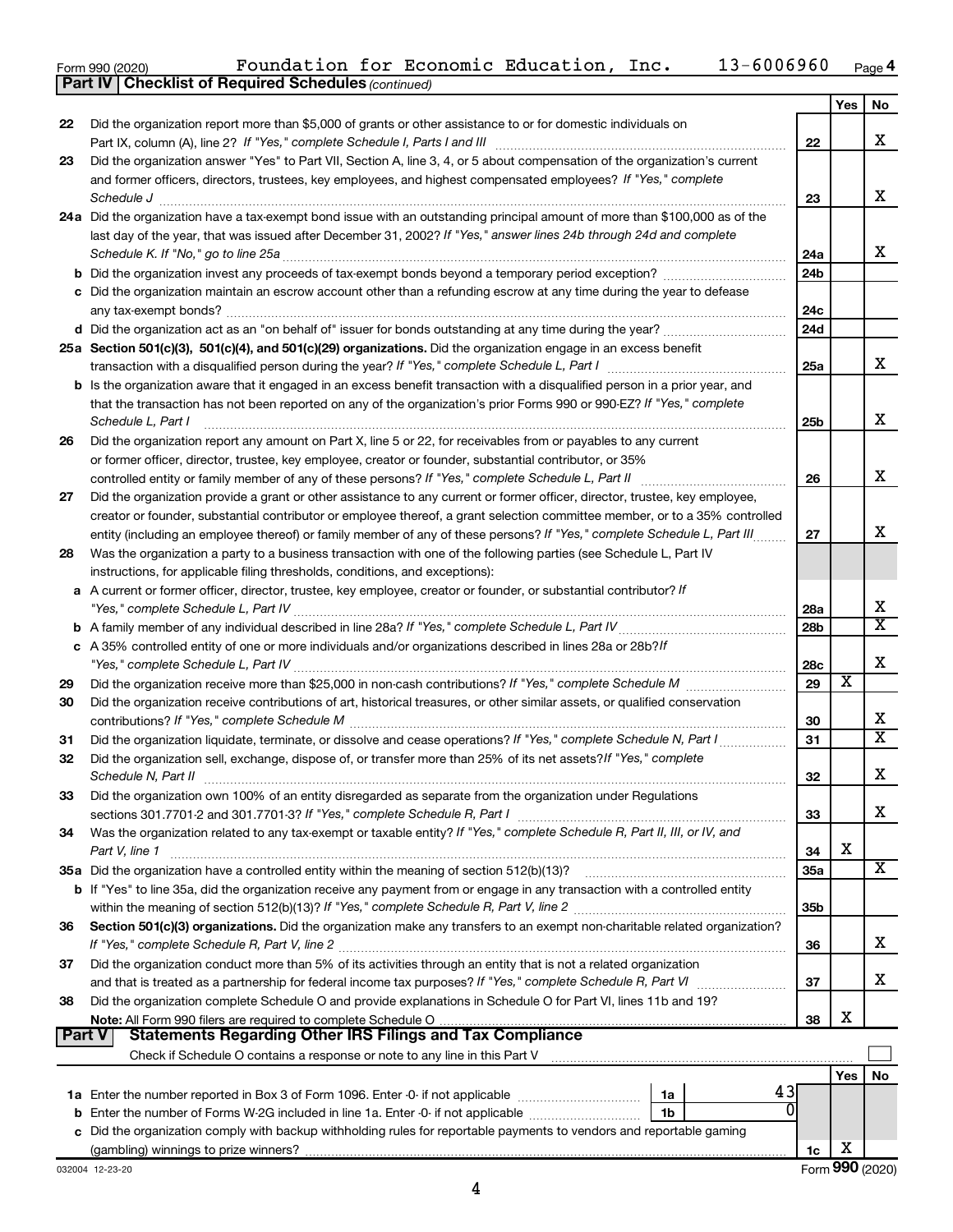| Form 990 (2020) |                                                                                     |  | Foundation for Economic Education, Inc. | $13 - 6006960$ Page 5 |  |
|-----------------|-------------------------------------------------------------------------------------|--|-----------------------------------------|-----------------------|--|
|                 | <b>Part V</b> Statements Regarding Other IRS Filings and Tax Compliance (continued) |  |                                         |                       |  |

|     | $\alpha$ , and the contract of the contract of the community of $\alpha$                                                                                                                                                                         |                |                         |                         |  |  |  |
|-----|--------------------------------------------------------------------------------------------------------------------------------------------------------------------------------------------------------------------------------------------------|----------------|-------------------------|-------------------------|--|--|--|
|     |                                                                                                                                                                                                                                                  |                | Yes                     | No                      |  |  |  |
|     | 2a Enter the number of employees reported on Form W-3, Transmittal of Wage and Tax Statements,<br>35                                                                                                                                             |                |                         |                         |  |  |  |
|     | filed for the calendar year ending with or within the year covered by this return <i>[[[[[[[[[[[[[]]]</i> ]]<br>2a                                                                                                                               |                | х                       |                         |  |  |  |
|     |                                                                                                                                                                                                                                                  | 2b             |                         |                         |  |  |  |
|     |                                                                                                                                                                                                                                                  |                | х                       |                         |  |  |  |
|     | 3a Did the organization have unrelated business gross income of \$1,000 or more during the year?                                                                                                                                                 | 3a<br>3b       | $\overline{\textbf{x}}$ |                         |  |  |  |
| b   |                                                                                                                                                                                                                                                  |                |                         |                         |  |  |  |
|     | 4a At any time during the calendar year, did the organization have an interest in, or a signature or other authority over, a<br>financial account in a foreign country (such as a bank account, securities account, or other financial account)? | 4a             |                         | х                       |  |  |  |
|     | <b>b</b> If "Yes," enter the name of the foreign country $\blacktriangleright$                                                                                                                                                                   |                |                         |                         |  |  |  |
|     | See instructions for filing requirements for FinCEN Form 114, Report of Foreign Bank and Financial Accounts (FBAR).                                                                                                                              |                |                         |                         |  |  |  |
|     |                                                                                                                                                                                                                                                  | 5a             |                         | х                       |  |  |  |
|     |                                                                                                                                                                                                                                                  | 5b             |                         | $\overline{\mathtt{x}}$ |  |  |  |
| b   |                                                                                                                                                                                                                                                  | 5 <sub>c</sub> |                         |                         |  |  |  |
| с   | 6a Does the organization have annual gross receipts that are normally greater than \$100,000, and did the organization solicit                                                                                                                   |                |                         |                         |  |  |  |
|     | any contributions that were not tax deductible as charitable contributions?                                                                                                                                                                      | 6a             |                         | x                       |  |  |  |
|     | <b>b</b> If "Yes," did the organization include with every solicitation an express statement that such contributions or gifts                                                                                                                    |                |                         |                         |  |  |  |
|     | were not tax deductible?                                                                                                                                                                                                                         | 6b             |                         |                         |  |  |  |
| 7   | Organizations that may receive deductible contributions under section 170(c).                                                                                                                                                                    |                |                         |                         |  |  |  |
| а   | Did the organization receive a payment in excess of \$75 made partly as a contribution and partly for goods and services provided to the payor?                                                                                                  | 7a             |                         | x                       |  |  |  |
| b   | If "Yes," did the organization notify the donor of the value of the goods or services provided?                                                                                                                                                  | 7b             |                         |                         |  |  |  |
|     | c Did the organization sell, exchange, or otherwise dispose of tangible personal property for which it was required                                                                                                                              |                |                         |                         |  |  |  |
|     | to file Form 8282?                                                                                                                                                                                                                               | 7c             |                         | x                       |  |  |  |
|     | 7d<br>d If "Yes," indicate the number of Forms 8282 filed during the year                                                                                                                                                                        |                |                         |                         |  |  |  |
| е   | Did the organization receive any funds, directly or indirectly, to pay premiums on a personal benefit contract?                                                                                                                                  | 7e             |                         | x                       |  |  |  |
| f.  |                                                                                                                                                                                                                                                  |                |                         |                         |  |  |  |
| g   | If the organization received a contribution of qualified intellectual property, did the organization file Form 8899 as required?                                                                                                                 |                |                         |                         |  |  |  |
| h   | If the organization received a contribution of cars, boats, airplanes, or other vehicles, did the organization file a Form 1098-C?                                                                                                               | 7g<br>7h       |                         |                         |  |  |  |
| 8   | Sponsoring organizations maintaining donor advised funds. Did a donor advised fund maintained by the                                                                                                                                             |                |                         |                         |  |  |  |
|     | sponsoring organization have excess business holdings at any time during the year?                                                                                                                                                               | 8              |                         |                         |  |  |  |
| 9   | Sponsoring organizations maintaining donor advised funds.                                                                                                                                                                                        |                |                         |                         |  |  |  |
| a   | Did the sponsoring organization make any taxable distributions under section 4966?                                                                                                                                                               | 9а             |                         |                         |  |  |  |
| b   |                                                                                                                                                                                                                                                  | 9b             |                         |                         |  |  |  |
| 10  | Section 501(c)(7) organizations. Enter:                                                                                                                                                                                                          |                |                         |                         |  |  |  |
| а   | 10a                                                                                                                                                                                                                                              |                |                         |                         |  |  |  |
|     | 10 <sub>b</sub><br>Gross receipts, included on Form 990, Part VIII, line 12, for public use of club facilities                                                                                                                                   |                |                         |                         |  |  |  |
| 11  | Section 501(c)(12) organizations. Enter:                                                                                                                                                                                                         |                |                         |                         |  |  |  |
| а   | 11a                                                                                                                                                                                                                                              |                |                         |                         |  |  |  |
| b   | Gross income from other sources (Do not net amounts due or paid to other sources against                                                                                                                                                         |                |                         |                         |  |  |  |
|     | 11b                                                                                                                                                                                                                                              |                |                         |                         |  |  |  |
|     | 12a Section 4947(a)(1) non-exempt charitable trusts. Is the organization filing Form 990 in lieu of Form 1041?                                                                                                                                   | 12a            |                         |                         |  |  |  |
| b   | 12b<br>If "Yes," enter the amount of tax-exempt interest received or accrued during the year                                                                                                                                                     |                |                         |                         |  |  |  |
| 13  | Section 501(c)(29) qualified nonprofit health insurance issuers.                                                                                                                                                                                 |                |                         |                         |  |  |  |
| а   | Is the organization licensed to issue qualified health plans in more than one state?                                                                                                                                                             | 13a            |                         |                         |  |  |  |
|     | Note: See the instructions for additional information the organization must report on Schedule O.                                                                                                                                                |                |                         |                         |  |  |  |
| b   | Enter the amount of reserves the organization is required to maintain by the states in which the                                                                                                                                                 |                |                         |                         |  |  |  |
|     | 13b                                                                                                                                                                                                                                              |                |                         |                         |  |  |  |
| с   | 13 <sub>c</sub>                                                                                                                                                                                                                                  |                |                         | x                       |  |  |  |
| 14a | Did the organization receive any payments for indoor tanning services during the tax year?                                                                                                                                                       | 14a            |                         |                         |  |  |  |
| b   | If "Yes," has it filed a Form 720 to report these payments? If "No," provide an explanation on Schedule O                                                                                                                                        | 14b            |                         |                         |  |  |  |
| 15  | Is the organization subject to the section 4960 tax on payment(s) of more than \$1,000,000 in remuneration or                                                                                                                                    |                |                         | х                       |  |  |  |
|     |                                                                                                                                                                                                                                                  | 15             |                         |                         |  |  |  |
|     | If "Yes," see instructions and file Form 4720, Schedule N.                                                                                                                                                                                       |                |                         | х                       |  |  |  |
| 16  | Is the organization an educational institution subject to the section 4968 excise tax on net investment income?                                                                                                                                  | 16             |                         |                         |  |  |  |
|     | If "Yes," complete Form 4720, Schedule O.                                                                                                                                                                                                        |                |                         |                         |  |  |  |

| Form 990 (2020) |  |
|-----------------|--|
|-----------------|--|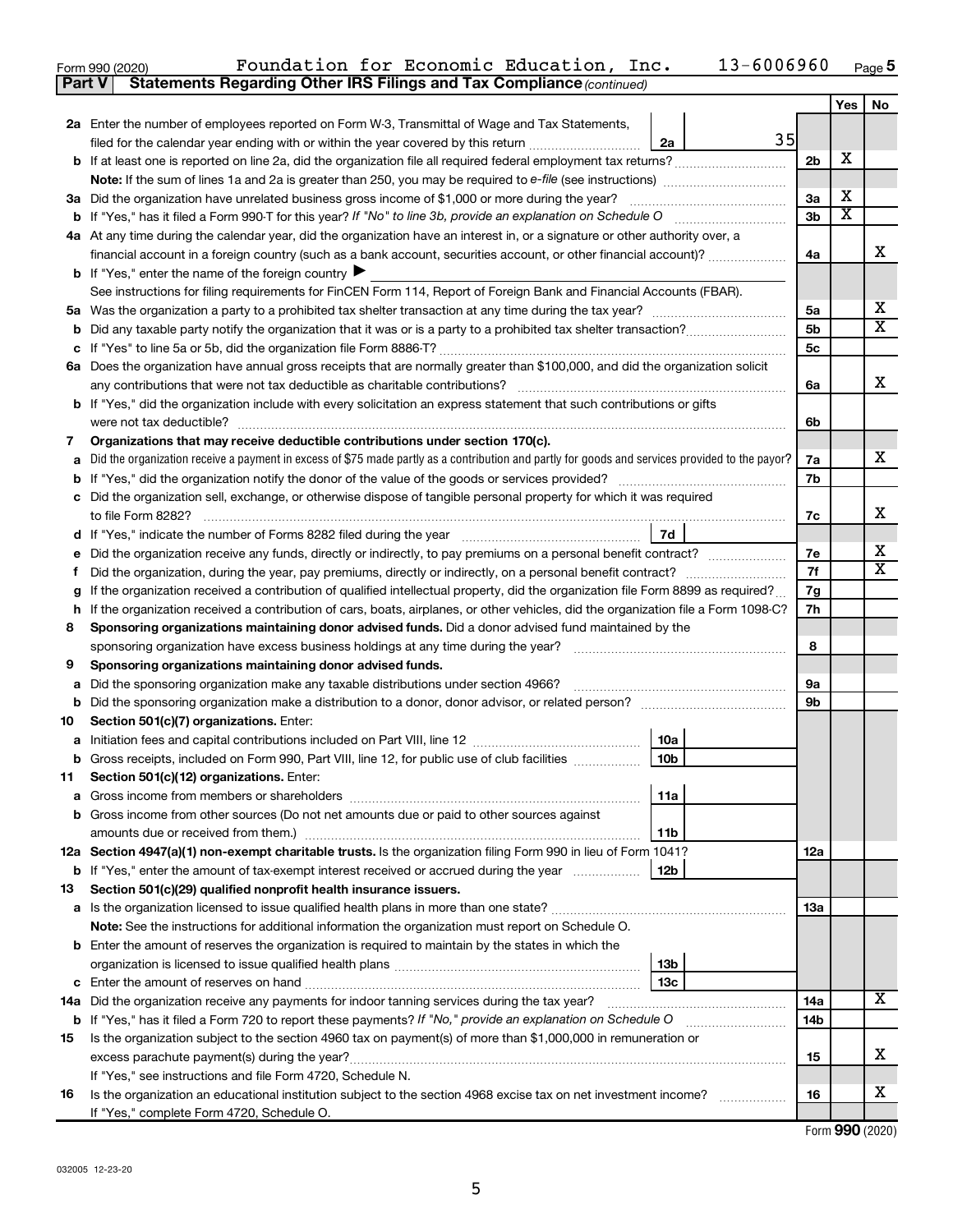| Form 990 (2020) |  |
|-----------------|--|
|-----------------|--|

# Form 990 (2020)  $\,$  Foundation for Economic Education, Inc.  $\,$  13-6006960  $\,$   $_{\rm Page}$

**6**

| Part VI   Governance, Management, and Disclosure For each "Yes" response to lines 2 through 7b below, and for a "No" response |
|-------------------------------------------------------------------------------------------------------------------------------|
| to line 8a, 8b, or 10b below, describe the circumstances, processes, or changes on Schedule O. See instructions.              |

|                                                           |                                                                                                                                                                                                                               |                               |                 |                         | $\overline{\mathbf{X}}$ |  |
|-----------------------------------------------------------|-------------------------------------------------------------------------------------------------------------------------------------------------------------------------------------------------------------------------------|-------------------------------|-----------------|-------------------------|-------------------------|--|
|                                                           | <b>Section A. Governing Body and Management</b>                                                                                                                                                                               |                               |                 |                         |                         |  |
|                                                           |                                                                                                                                                                                                                               |                               |                 | Yes                     | No                      |  |
|                                                           | <b>1a</b> Enter the number of voting members of the governing body at the end of the tax year                                                                                                                                 | 1a                            | 13              |                         |                         |  |
|                                                           | If there are material differences in voting rights among members of the governing body, or if the governing                                                                                                                   |                               |                 |                         |                         |  |
|                                                           | body delegated broad authority to an executive committee or similar committee, explain on Schedule O.                                                                                                                         |                               |                 |                         |                         |  |
| b                                                         | Enter the number of voting members included on line 1a, above, who are independent                                                                                                                                            | 1b                            | 13              |                         |                         |  |
| 2                                                         | Did any officer, director, trustee, or key employee have a family relationship or a business relationship with any other                                                                                                      |                               |                 |                         |                         |  |
|                                                           | officer, director, trustee, or key employee?                                                                                                                                                                                  |                               | $\mathbf{2}$    |                         | х                       |  |
| 3                                                         | Did the organization delegate control over management duties customarily performed by or under the direct supervision                                                                                                         |                               |                 |                         |                         |  |
|                                                           |                                                                                                                                                                                                                               |                               |                 |                         |                         |  |
| 4                                                         | Did the organization make any significant changes to its governing documents since the prior Form 990 was filed?                                                                                                              |                               | 4               |                         | $\overline{\mathbf{x}}$ |  |
| 5                                                         |                                                                                                                                                                                                                               |                               | 5               |                         | $\overline{\mathbf{x}}$ |  |
| 6                                                         |                                                                                                                                                                                                                               |                               | 6               |                         | $\overline{\mathbf{x}}$ |  |
| 7a                                                        | Did the organization have members, stockholders, or other persons who had the power to elect or appoint one or                                                                                                                |                               |                 |                         |                         |  |
|                                                           |                                                                                                                                                                                                                               |                               | 7a              |                         | х                       |  |
|                                                           | <b>b</b> Are any governance decisions of the organization reserved to (or subject to approval by) members, stockholders, or                                                                                                   |                               |                 |                         |                         |  |
|                                                           | persons other than the governing body?                                                                                                                                                                                        |                               | 7b              |                         | x                       |  |
| 8                                                         | Did the organization contemporaneously document the meetings held or written actions undertaken during the year by the following:                                                                                             |                               |                 |                         |                         |  |
| a                                                         |                                                                                                                                                                                                                               |                               | 8а              | х                       |                         |  |
| b                                                         |                                                                                                                                                                                                                               |                               | 8b              | $\overline{\textbf{x}}$ |                         |  |
| 9                                                         | Is there any officer, director, trustee, or key employee listed in Part VII, Section A, who cannot be reached at the                                                                                                          |                               |                 |                         |                         |  |
|                                                           |                                                                                                                                                                                                                               |                               | 9               |                         | x                       |  |
|                                                           | <b>Section B. Policies</b> (This Section B requests information about policies not required by the Internal Revenue Code.)                                                                                                    |                               |                 |                         |                         |  |
|                                                           |                                                                                                                                                                                                                               |                               |                 | Yes                     | No                      |  |
|                                                           |                                                                                                                                                                                                                               |                               | 10a             |                         | x                       |  |
|                                                           | b If "Yes," did the organization have written policies and procedures governing the activities of such chapters, affiliates,                                                                                                  |                               |                 |                         |                         |  |
|                                                           |                                                                                                                                                                                                                               |                               | 10 <sub>b</sub> |                         |                         |  |
|                                                           | 11a Has the organization provided a complete copy of this Form 990 to all members of its governing body before filing the form?                                                                                               |                               | 11a             | $\overline{\textbf{x}}$ |                         |  |
|                                                           | <b>b</b> Describe in Schedule O the process, if any, used by the organization to review this Form 990.                                                                                                                        |                               | 12a             | х                       |                         |  |
| 12a                                                       |                                                                                                                                                                                                                               |                               |                 |                         |                         |  |
| b                                                         | Were officers, directors, or trustees, and key employees required to disclose annually interests that could give rise to conflicts?                                                                                           |                               | 12 <sub>b</sub> | $\overline{\textbf{x}}$ |                         |  |
| с                                                         | Did the organization regularly and consistently monitor and enforce compliance with the policy? If "Yes," describe                                                                                                            |                               |                 |                         |                         |  |
|                                                           | in Schedule O how this was done                                                                                                                                                                                               |                               | 12c             | X                       |                         |  |
| 13                                                        |                                                                                                                                                                                                                               |                               | 13              | $\overline{\textbf{x}}$ |                         |  |
| 14                                                        |                                                                                                                                                                                                                               |                               | 14              | $\overline{\textbf{x}}$ |                         |  |
| 15                                                        | Did the process for determining compensation of the following persons include a review and approval by independent                                                                                                            |                               |                 |                         |                         |  |
|                                                           | persons, comparability data, and contemporaneous substantiation of the deliberation and decision?                                                                                                                             |                               |                 |                         |                         |  |
| a                                                         | The organization's CEO, Executive Director, or top management official manufactured content content of the organization's CEO, Executive Director, or top management official manufactured content of the original content of |                               | <b>15a</b>      | х                       |                         |  |
|                                                           |                                                                                                                                                                                                                               |                               | <b>15b</b>      |                         | х                       |  |
|                                                           | If "Yes" to line 15a or 15b, describe the process in Schedule O (see instructions).                                                                                                                                           |                               |                 |                         |                         |  |
|                                                           | 16a Did the organization invest in, contribute assets to, or participate in a joint venture or similar arrangement with a                                                                                                     |                               |                 |                         | х                       |  |
|                                                           | taxable entity during the year?<br>b If "Yes," did the organization follow a written policy or procedure requiring the organization to evaluate its participation                                                             |                               | <b>16a</b>      |                         |                         |  |
|                                                           |                                                                                                                                                                                                                               |                               |                 |                         |                         |  |
|                                                           | in joint venture arrangements under applicable federal tax law, and take steps to safeguard the organization's<br>exempt status with respect to such arrangements?                                                            |                               | 16b             |                         |                         |  |
|                                                           | <b>Section C. Disclosure</b>                                                                                                                                                                                                  |                               |                 |                         |                         |  |
| 17                                                        | List the states with which a copy of this Form 990 is required to be filed AL, AK, AZ, AR, CA, CO, CT, DE, FL, GA, HI, ID                                                                                                     |                               |                 |                         |                         |  |
| 18                                                        | Section 6104 requires an organization to make its Forms 1023 (1024 or 1024-A, if applicable), 990, and 990-T (Section 501(c)(3)s only) available                                                                              |                               |                 |                         |                         |  |
|                                                           | for public inspection. Indicate how you made these available. Check all that apply.                                                                                                                                           |                               |                 |                         |                         |  |
|                                                           | $\lfloor x \rfloor$ Upon request<br><b>X</b> Own website<br>Another's website                                                                                                                                                 | Other (explain on Schedule O) |                 |                         |                         |  |
| 19                                                        | Describe on Schedule O whether (and if so, how) the organization made its governing documents, conflict of interest policy, and financial                                                                                     |                               |                 |                         |                         |  |
|                                                           | statements available to the public during the tax year.                                                                                                                                                                       |                               |                 |                         |                         |  |
| 20                                                        | State the name, address, and telephone number of the person who possesses the organization's books and records                                                                                                                |                               |                 |                         |                         |  |
|                                                           | Richard Lorenc, Executive VP - (404) 554-9980                                                                                                                                                                                 |                               |                 |                         |                         |  |
|                                                           | 1819 Peachtree Road NE, No. 300, Atlanta, GA                                                                                                                                                                                  | 30309-1856                    |                 |                         |                         |  |
| See Schedule O for full list of states<br>032006 12-23-20 |                                                                                                                                                                                                                               |                               |                 |                         |                         |  |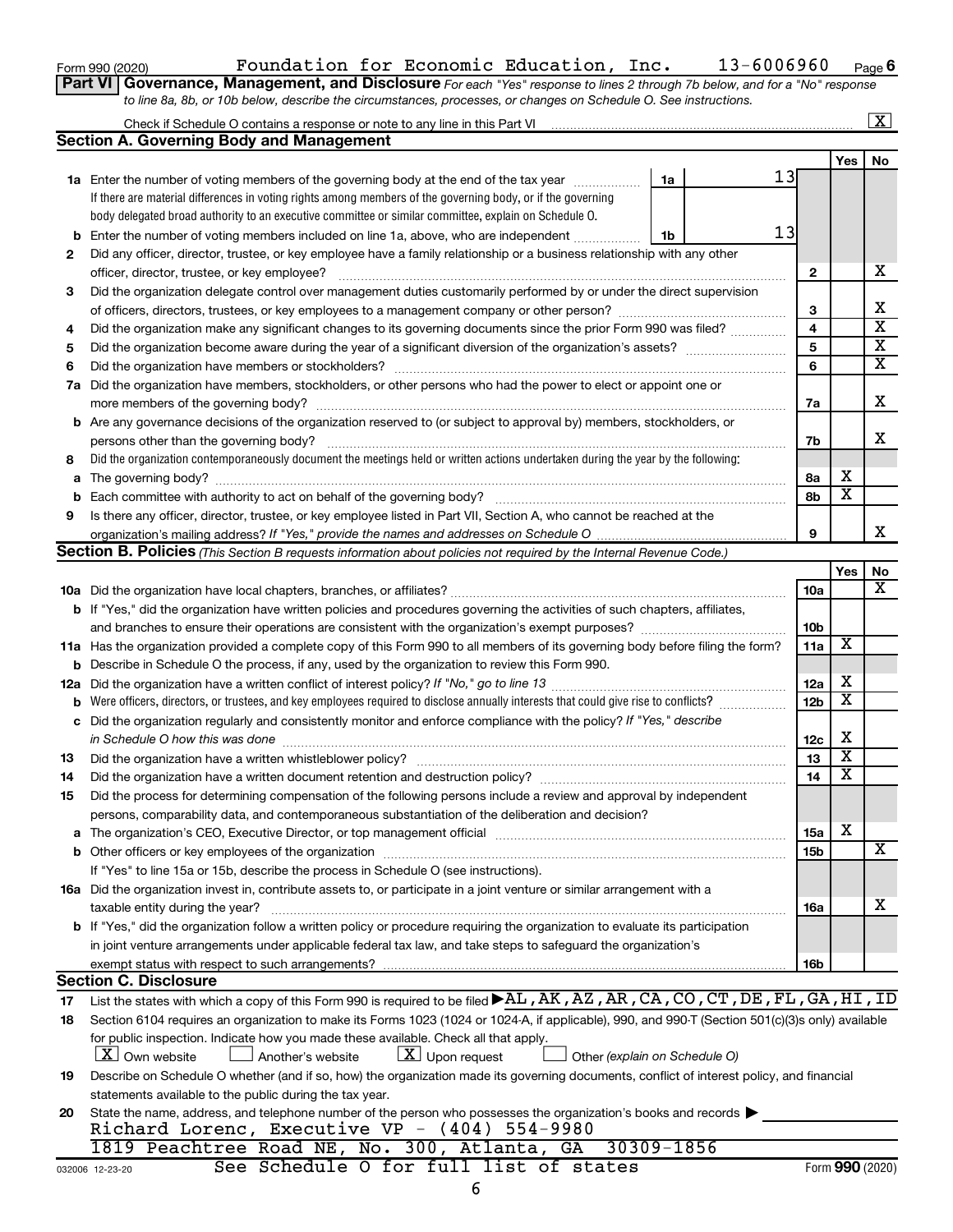**Section A. Officers, Directors, Trustees, Key Employees, and Highest Compensated Employees**

**1a**  Complete this table for all persons required to be listed. Report compensation for the calendar year ending with or within the organization's tax year.  $\bullet$  List all of the organization's current officers, directors, trustees (whether individuals or organizations), regardless of amount of compensation.

Enter -0- in columns (D), (E), and (F) if no compensation was paid.

**•** List all of the organization's current key employees, if any. See instructions for definition of "key employee."

**•** List the organization's five *current* highest compensated employees (other than an officer, director, trustee, or key employee) who received reportable compensation (Box 5 of Form W-2 and/or Box 7 of Form 1099-MISC) of more than \$100,000 from the organization and any related organizations.

 $\bullet$  List all of the organization's former officers, key employees, and highest compensated employees who received more than \$100,000 of reportable compensation from the organization and any related organizations.

**•** List all of the organization's former directors or trustees that received, in the capacity as a former director or trustee of the organization, more than \$10,000 of reportable compensation from the organization and any related organizations.

See instructions for the order in which to list the persons above.

Check this box if neither the organization nor any related organization compensated any current officer, director, or trustee.  $\Box$ 

| (A)                                  | (B)                    |                               |                                                                  |             | (C)          |                                 |        | (D)                 | (E)                              | (F)                      |
|--------------------------------------|------------------------|-------------------------------|------------------------------------------------------------------|-------------|--------------|---------------------------------|--------|---------------------|----------------------------------|--------------------------|
| Name and title                       | Average                |                               | (do not check more than one                                      | Position    |              |                                 |        | Reportable          | Reportable                       | Estimated                |
|                                      | hours per              |                               | box, unless person is both an<br>officer and a director/trustee) |             |              |                                 |        | compensation        | compensation                     | amount of                |
|                                      | week                   |                               |                                                                  |             |              |                                 |        | from                | from related                     | other                    |
|                                      | (list any<br>hours for |                               |                                                                  |             |              |                                 |        | the<br>organization | organizations<br>(W-2/1099-MISC) | compensation<br>from the |
|                                      | related                |                               |                                                                  |             |              |                                 |        | (W-2/1099-MISC)     |                                  | organization             |
|                                      | organizations          |                               |                                                                  |             |              |                                 |        |                     |                                  | and related              |
|                                      | below                  | ndividual trustee or director | Institutional trustee                                            |             | Key employee |                                 |        |                     |                                  | organizations            |
|                                      | line)                  |                               |                                                                  | Officer     |              | Highest compensated<br>employee | Former |                     |                                  |                          |
| Zilvinas Silenas<br>(1)              | 40.00                  |                               |                                                                  |             |              |                                 |        |                     |                                  |                          |
| President                            |                        |                               |                                                                  | $\mathbf X$ |              |                                 |        | 137,700.            | 0.                               | 10,784.                  |
| (2)<br>Richard Lorenc                | 40.00                  |                               |                                                                  |             |              |                                 |        |                     |                                  |                          |
| Executive Vice President             |                        |                               |                                                                  | $\mathbf X$ |              |                                 |        | 126,996.            | $\mathbf 0$ .                    | 10,783.                  |
| Lawrence Reed<br>(3)                 | 40.00                  |                               |                                                                  |             |              |                                 |        |                     |                                  |                          |
| President Emeritus                   |                        |                               |                                                                  |             |              | X                               |        | 130,431.            | 0.                               | 6,621.                   |
| Jason Riddle<br>(4)                  | 40.00                  |                               |                                                                  |             |              |                                 |        |                     |                                  |                          |
| Vice President through 2/9/21        |                        |                               |                                                                  | $\mathbf X$ |              |                                 |        | 118,750.            | 0.                               | 4,000.                   |
| (5)<br>Wayne Olson                   | 4.00                   |                               |                                                                  |             |              |                                 |        |                     |                                  |                          |
| Chairman                             |                        | $\mathbf X$                   |                                                                  | $\mathbf X$ |              |                                 |        | 0.                  | 0.                               | $\mathbf 0$ .            |
| (6)<br>Thomas Armstrong              | 1.00                   |                               |                                                                  |             |              |                                 |        |                     |                                  |                          |
| Vice Chairman                        |                        | $\mathbf X$                   |                                                                  | $\mathbf X$ |              |                                 |        | $\mathbf 0$ .       | $\mathbf 0$ .                    | 0.                       |
| Frederic Fransen<br>(7)              | 1.00                   |                               |                                                                  |             |              |                                 |        |                     |                                  |                          |
| Secretary                            |                        | $\mathbf X$                   |                                                                  | $\mathbf X$ |              |                                 |        | 0.                  | $\mathbf 0$ .                    | $\mathbf 0$ .            |
| (8)<br>Dan Grossman                  | 2.00                   |                               |                                                                  |             |              |                                 |        |                     |                                  |                          |
| Treasurer                            |                        | $\mathbf X$                   |                                                                  | $\mathbf X$ |              |                                 |        | $\mathbf 0$ .       | $\mathbf 0$ .                    | $\mathbf 0$ .            |
| Sarah Atkins<br>(9)                  | 1.00                   |                               |                                                                  |             |              |                                 |        |                     |                                  |                          |
| Trustee, Exec. Comm. At-Large Member |                        | $\mathbf X$                   |                                                                  | $\mathbf X$ |              |                                 |        | 0.                  | $\mathbf 0$ .                    | $\mathbf 0$ .            |
| (10) Nathan Bond                     | 1.00                   |                               |                                                                  |             |              |                                 |        |                     |                                  |                          |
| Trustee                              |                        | $\mathbf X$                   |                                                                  |             |              |                                 |        | 0.                  | $\mathbf 0$ .                    | $\mathbf 0$ .            |
| (11) Martin Gallun                   | 1.00                   |                               |                                                                  |             |              |                                 |        |                     |                                  |                          |
| Trustee, Exec. Comm. At-Large Member |                        | $\mathbf x$                   |                                                                  |             |              |                                 |        | $\mathbf{0}$ .      | $\mathbf 0$ .                    | $\mathbf 0$ .            |
| (12) Thomas Graham                   | 1.00                   |                               |                                                                  |             |              |                                 |        |                     |                                  |                          |
| Trustee                              |                        | $\mathbf X$                   |                                                                  |             |              |                                 |        | 0.                  | $\mathbf 0$ .                    | 0.                       |
| (13) Jake Lilley                     | 1.00                   |                               |                                                                  |             |              |                                 |        |                     |                                  |                          |
| Trustee                              |                        | $\mathbf X$                   |                                                                  |             |              |                                 |        | 0.                  | $\mathbf 0$ .                    | $\mathbf 0$ .            |
| (14) Roger Ream                      | 1.00                   |                               |                                                                  |             |              |                                 |        |                     |                                  |                          |
| Trustee                              |                        | $\mathbf X$                   |                                                                  |             |              |                                 |        | $\mathbf 0$ .       | $\mathbf 0$ .                    | 0.                       |
| (15) Fred Reams                      | 1.00                   |                               |                                                                  |             |              |                                 |        |                     |                                  |                          |
| Trustee                              |                        | $\mathbf X$                   |                                                                  |             |              |                                 |        | $\mathbf 0$ .       | $\mathbf 0$ .                    | $\mathbf 0$ .            |
| (16) Chris Talley                    | 1.00                   |                               |                                                                  |             |              |                                 |        |                     |                                  |                          |
| Trustee                              |                        | X                             |                                                                  |             |              |                                 |        | $\mathbf 0$ .       | $\mathbf 0$ .                    | $\mathbf 0$ .            |
| (17) Michael Yashko                  | 1.00                   |                               |                                                                  |             |              |                                 |        |                     |                                  |                          |
| Trustee                              |                        | X                             |                                                                  |             |              |                                 |        | 0.                  | $\mathbf 0$ .                    | 0.                       |

032007 12-23-20

Form (2020) **990**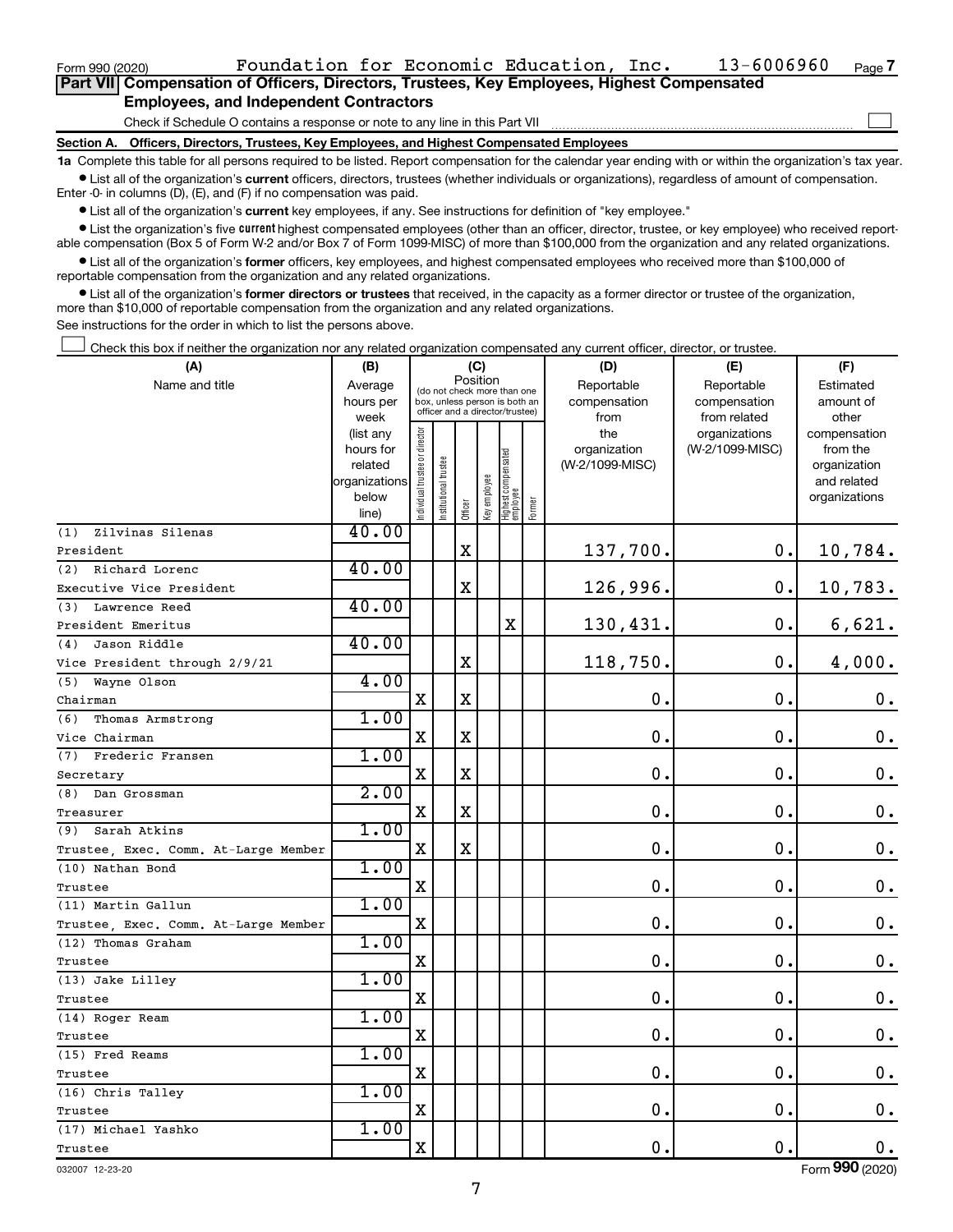| Form 990 (2020)                                                                                                                                                                                                                                                      |                                                         |                                                                                                                                                                              |                       |         |              |                                                                    |        | Foundation for Economic Education, Inc.        | 13-6006960      |                        |                                                                          | Page 8        |
|----------------------------------------------------------------------------------------------------------------------------------------------------------------------------------------------------------------------------------------------------------------------|---------------------------------------------------------|------------------------------------------------------------------------------------------------------------------------------------------------------------------------------|-----------------------|---------|--------------|--------------------------------------------------------------------|--------|------------------------------------------------|-----------------|------------------------|--------------------------------------------------------------------------|---------------|
| <b>Part VII</b><br>Section A. Officers, Directors, Trustees, Key Employees, and Highest Compensated Employees (continued)                                                                                                                                            |                                                         |                                                                                                                                                                              |                       |         |              |                                                                    |        |                                                |                 |                        |                                                                          |               |
| (A)<br>Name and title                                                                                                                                                                                                                                                | (B)<br>Average<br>hours per<br>week                     | (C)<br>(D)<br>Position<br>Reportable<br>(do not check more than one<br>compensation<br>box, unless person is both an<br>officer and a director/trustee)<br>from<br>(list any |                       |         |              | (E)<br>Reportable<br>compensation<br>from related<br>organizations |        | (F)<br>Estimated<br>amount of<br>other         |                 |                        |                                                                          |               |
|                                                                                                                                                                                                                                                                      | hours for<br>related<br>organizations<br>below<br>line) | Individual trustee or director                                                                                                                                               | Institutional trustee | Officer | key employee | Highest compensated<br>  employee                                  | Former | the<br>organization<br>(W-2/1099-MISC)         | (W-2/1099-MISC) |                        | compensation<br>from the<br>organization<br>and related<br>organizations |               |
|                                                                                                                                                                                                                                                                      |                                                         |                                                                                                                                                                              |                       |         |              |                                                                    |        |                                                |                 |                        |                                                                          |               |
|                                                                                                                                                                                                                                                                      |                                                         |                                                                                                                                                                              |                       |         |              |                                                                    |        |                                                |                 |                        |                                                                          |               |
|                                                                                                                                                                                                                                                                      |                                                         |                                                                                                                                                                              |                       |         |              |                                                                    |        |                                                |                 |                        |                                                                          |               |
|                                                                                                                                                                                                                                                                      |                                                         |                                                                                                                                                                              |                       |         |              |                                                                    |        |                                                |                 |                        |                                                                          |               |
|                                                                                                                                                                                                                                                                      |                                                         |                                                                                                                                                                              |                       |         |              |                                                                    |        |                                                |                 |                        |                                                                          |               |
|                                                                                                                                                                                                                                                                      |                                                         |                                                                                                                                                                              |                       |         |              |                                                                    |        |                                                |                 |                        |                                                                          |               |
|                                                                                                                                                                                                                                                                      |                                                         |                                                                                                                                                                              |                       |         |              |                                                                    |        |                                                |                 |                        |                                                                          |               |
|                                                                                                                                                                                                                                                                      |                                                         |                                                                                                                                                                              |                       |         |              |                                                                    |        |                                                |                 |                        |                                                                          |               |
|                                                                                                                                                                                                                                                                      |                                                         |                                                                                                                                                                              |                       |         |              |                                                                    |        | 513,877.                                       |                 | $\overline{0}$ .       |                                                                          | 32,188.       |
| 1b Subtotal                                                                                                                                                                                                                                                          |                                                         |                                                                                                                                                                              |                       |         |              |                                                                    |        | $\overline{0}$ .<br>513,877.                   |                 | $\overline{0}$ .<br>0. |                                                                          | 0.<br>32,188. |
| Total number of individuals (including but not limited to those listed above) who received more than \$100,000 of reportable<br>2<br>compensation from the organization $\triangleright$                                                                             |                                                         |                                                                                                                                                                              |                       |         |              |                                                                    |        |                                                |                 |                        |                                                                          | 4             |
|                                                                                                                                                                                                                                                                      |                                                         |                                                                                                                                                                              |                       |         |              |                                                                    |        |                                                |                 |                        | Yes                                                                      | No            |
| Did the organization list any former officer, director, trustee, key employee, or highest compensated employee on<br>3<br>line 1a? If "Yes," complete Schedule J for such individual manufacture content to the set of the set of the schedule J for such individual |                                                         |                                                                                                                                                                              |                       |         |              |                                                                    |        |                                                |                 |                        | 3                                                                        | х             |
| For any individual listed on line 1a, is the sum of reportable compensation and other compensation from the organization<br>and related organizations greater than \$150,000? If "Yes," complete Schedule J for such individual                                      |                                                         |                                                                                                                                                                              |                       |         |              |                                                                    |        |                                                |                 |                        | 4                                                                        | х             |
| Did any person listed on line 1a receive or accrue compensation from any unrelated organization or individual for services<br>5                                                                                                                                      |                                                         |                                                                                                                                                                              |                       |         |              |                                                                    |        |                                                |                 |                        | 5                                                                        | x             |
| <b>Section B. Independent Contractors</b>                                                                                                                                                                                                                            |                                                         |                                                                                                                                                                              |                       |         |              |                                                                    |        |                                                |                 |                        |                                                                          |               |
| Complete this table for your five highest compensated independent contractors that received more than \$100,000 of compensation from<br>1.<br>the organization. Report compensation for the calendar year ending with or within the organization's tax year.         |                                                         |                                                                                                                                                                              |                       |         |              |                                                                    |        |                                                |                 |                        |                                                                          |               |
| (A)<br>Name and business address                                                                                                                                                                                                                                     |                                                         |                                                                                                                                                                              |                       |         |              |                                                                    |        | (B)<br>Description of services<br>Professional |                 |                        | (C)<br>Compensation                                                      |               |
| American Philanthropic<br>119 N. High Street, West Chester, PA 19380                                                                                                                                                                                                 |                                                         |                                                                                                                                                                              |                       |         |              |                                                                    |        | Fundraiser                                     |                 |                        |                                                                          | 228,515.      |
|                                                                                                                                                                                                                                                                      |                                                         |                                                                                                                                                                              |                       |         |              |                                                                    |        |                                                |                 |                        |                                                                          |               |
|                                                                                                                                                                                                                                                                      |                                                         |                                                                                                                                                                              |                       |         |              |                                                                    |        |                                                |                 |                        |                                                                          |               |
|                                                                                                                                                                                                                                                                      |                                                         |                                                                                                                                                                              |                       |         |              |                                                                    |        |                                                |                 |                        |                                                                          |               |
| Total number of independent contractors (including but not limited to those listed above) who received more than<br>2                                                                                                                                                |                                                         |                                                                                                                                                                              |                       |         |              |                                                                    |        |                                                |                 |                        |                                                                          |               |
| \$100,000 of compensation from the organization                                                                                                                                                                                                                      |                                                         |                                                                                                                                                                              |                       |         |              | 1                                                                  |        |                                                |                 |                        |                                                                          |               |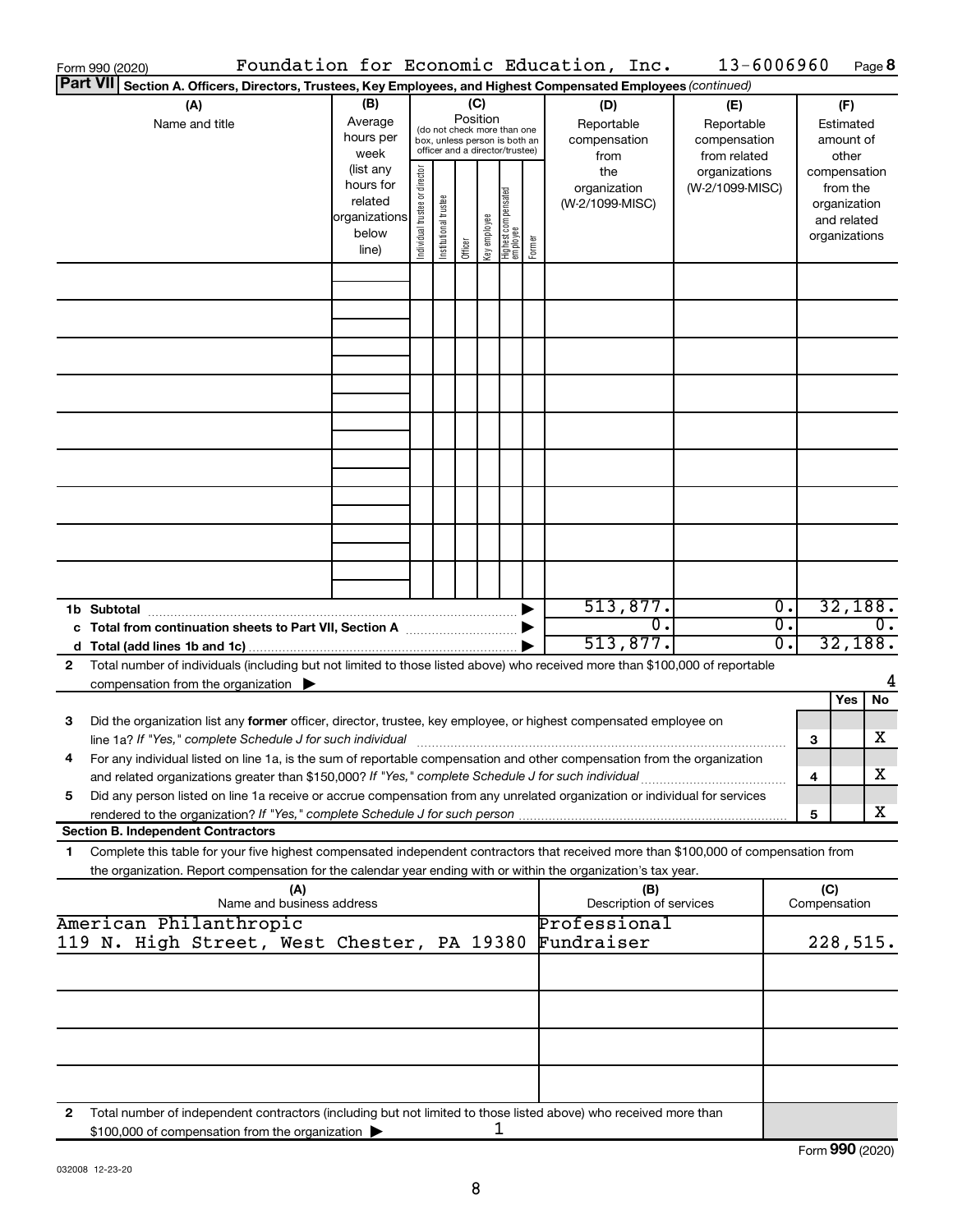|                                                           |                  | Form 990 (2020)                                                                                                       |    |                |          |                       | Foundation for Economic Education, Inc. |                                              | 13-6006960                                      | Page 9                                                          |
|-----------------------------------------------------------|------------------|-----------------------------------------------------------------------------------------------------------------------|----|----------------|----------|-----------------------|-----------------------------------------|----------------------------------------------|-------------------------------------------------|-----------------------------------------------------------------|
|                                                           | <b>Part VIII</b> | <b>Statement of Revenue</b>                                                                                           |    |                |          |                       |                                         |                                              |                                                 |                                                                 |
|                                                           |                  |                                                                                                                       |    |                |          |                       |                                         |                                              |                                                 |                                                                 |
|                                                           |                  |                                                                                                                       |    |                |          |                       | (A)<br>Total revenue                    | (B)<br>Related or exempt<br>function revenue | $\overline{C}$<br>Unrelated<br>business revenue | (D)<br>Revenue excluded<br>from tax under<br>sections 512 - 514 |
|                                                           |                  | 1 a Federated campaigns                                                                                               |    | 1a             |          |                       |                                         |                                              |                                                 |                                                                 |
|                                                           |                  | <b>b</b> Membership dues                                                                                              |    | 1b             |          |                       |                                         |                                              |                                                 |                                                                 |
| Contributions, Gifts, Grants<br>and Other Similar Amounts |                  | c Fundraising events                                                                                                  |    | 1 <sub>c</sub> |          |                       |                                         |                                              |                                                 |                                                                 |
|                                                           |                  | d Related organizations                                                                                               |    | 1 <sub>d</sub> |          |                       |                                         |                                              |                                                 |                                                                 |
|                                                           |                  | e Government grants (contributions)                                                                                   |    | 1e             |          |                       |                                         |                                              |                                                 |                                                                 |
|                                                           |                  | f All other contributions, gifts, grants, and                                                                         |    |                |          |                       |                                         |                                              |                                                 |                                                                 |
|                                                           |                  | similar amounts not included above                                                                                    |    | 1f             |          | 6,560,640.            |                                         |                                              |                                                 |                                                                 |
|                                                           |                  | Noncash contributions included in lines 1a-1f                                                                         |    | 1g             |          | 2,095,757.            |                                         |                                              |                                                 |                                                                 |
|                                                           |                  |                                                                                                                       |    |                |          |                       | 6,560,640.                              |                                              |                                                 |                                                                 |
|                                                           |                  |                                                                                                                       |    |                |          | <b>Business Code</b>  |                                         |                                              |                                                 |                                                                 |
| Program Service<br>Revenue                                | 2 a              | <u> 1980 - Johann Barn, fransk politik (d. 1980)</u>                                                                  |    |                |          |                       |                                         |                                              |                                                 |                                                                 |
|                                                           | b                | <u> 1989 - Johann Barbara, martin amerikan basar dan basa dan basa dan basa dalam basa dalam basa dalam basa dala</u> |    |                |          |                       |                                         |                                              |                                                 |                                                                 |
|                                                           | с                | <u> 1989 - Johann Barbara, martxa alemaniar arg</u>                                                                   |    |                |          |                       |                                         |                                              |                                                 |                                                                 |
|                                                           | d                | the control of the control of the control of the control of the control of                                            |    |                |          |                       |                                         |                                              |                                                 |                                                                 |
|                                                           | е                |                                                                                                                       |    |                |          |                       |                                         |                                              |                                                 |                                                                 |
|                                                           | f.               | All other program service revenue                                                                                     |    |                |          |                       |                                         |                                              |                                                 |                                                                 |
|                                                           | a<br>З           | Investment income (including dividends, interest, and                                                                 |    |                |          |                       |                                         |                                              |                                                 |                                                                 |
|                                                           |                  |                                                                                                                       |    |                |          |                       | 33,297.                                 |                                              |                                                 | 33, 297.                                                        |
|                                                           | 4                | Income from investment of tax-exempt bond proceeds                                                                    |    |                |          |                       |                                         |                                              |                                                 |                                                                 |
|                                                           | 5                |                                                                                                                       |    |                |          |                       | 53,731.                                 |                                              |                                                 | 53,731.                                                         |
|                                                           |                  |                                                                                                                       |    | (i) Real       |          | (ii) Personal         |                                         |                                              |                                                 |                                                                 |
|                                                           |                  | <b>6 a</b> Gross rents<br>.                                                                                           | 6a |                |          |                       |                                         |                                              |                                                 |                                                                 |
|                                                           |                  | <b>b</b> Less: rental expenses                                                                                        | 6b |                |          |                       |                                         |                                              |                                                 |                                                                 |
|                                                           |                  | c Rental income or (loss)                                                                                             | 6c |                |          |                       |                                         |                                              |                                                 |                                                                 |
|                                                           |                  | d Net rental income or (loss)                                                                                         |    |                |          |                       |                                         |                                              |                                                 |                                                                 |
|                                                           |                  | 7 a Gross amount from sales of                                                                                        |    | (i) Securities |          | (ii) Other            |                                         |                                              |                                                 |                                                                 |
|                                                           |                  | assets other than inventory                                                                                           | 7a | 3, 326, 377.   |          |                       |                                         |                                              |                                                 |                                                                 |
|                                                           |                  | <b>b</b> Less: cost or other basis                                                                                    |    |                |          |                       |                                         |                                              |                                                 |                                                                 |
|                                                           |                  | and sales expenses                                                                                                    | 7b | 2,783,362.     |          |                       |                                         |                                              |                                                 |                                                                 |
| evenue                                                    |                  | c Gain or (loss)                                                                                                      | 7c |                | 543,015. |                       |                                         |                                              |                                                 |                                                                 |
|                                                           |                  |                                                                                                                       |    |                |          |                       | 543,015.                                |                                              |                                                 | 543,015.                                                        |
| Other <sub>R</sub>                                        |                  | 8 a Gross income from fundraising events (not                                                                         |    |                |          |                       |                                         |                                              |                                                 |                                                                 |
|                                                           |                  | including \$                                                                                                          |    | of             |          |                       |                                         |                                              |                                                 |                                                                 |
|                                                           |                  | contributions reported on line 1c). See                                                                               |    |                |          |                       |                                         |                                              |                                                 |                                                                 |
|                                                           |                  |                                                                                                                       |    |                | 8a       |                       |                                         |                                              |                                                 |                                                                 |
|                                                           |                  | <b>b</b> Less: direct expenses                                                                                        |    |                |          |                       |                                         |                                              |                                                 |                                                                 |
|                                                           |                  | c Net income or (loss) from fundraising events<br>9 a Gross income from gaming activities. See                        |    |                |          |                       |                                         |                                              |                                                 |                                                                 |
|                                                           |                  |                                                                                                                       |    |                | 9a       |                       |                                         |                                              |                                                 |                                                                 |
|                                                           |                  | <b>b</b> Less: direct expenses <b>manually</b>                                                                        |    |                | 9b       |                       |                                         |                                              |                                                 |                                                                 |
|                                                           |                  | c Net income or (loss) from gaming activities                                                                         |    |                |          |                       |                                         |                                              |                                                 |                                                                 |
|                                                           |                  | 10 a Gross sales of inventory, less returns                                                                           |    |                |          |                       |                                         |                                              |                                                 |                                                                 |
|                                                           |                  |                                                                                                                       |    |                | 10a      | 71,826.               |                                         |                                              |                                                 |                                                                 |
|                                                           |                  | <b>b</b> Less: cost of goods sold                                                                                     |    |                | l10bl    | 24,552.               |                                         |                                              |                                                 |                                                                 |
|                                                           |                  | c Net income or (loss) from sales of inventory                                                                        |    |                |          | $\blacktriangleright$ | 47,274.                                 | 47,274.                                      |                                                 |                                                                 |
|                                                           |                  |                                                                                                                       |    |                |          | <b>Business Code</b>  |                                         |                                              |                                                 |                                                                 |
|                                                           |                  | 11 a S-Corporation net $K-1$                                                                                          |    |                |          | 310000                | 474,600.                                |                                              | 474,600.                                        |                                                                 |
| Miscellaneous<br>Revenue                                  |                  | <b>b</b> Employee retention credits                                                                                   |    |                |          | 900099                | 197,674.                                |                                              |                                                 | 197,674.                                                        |
|                                                           |                  | c Other revenue                                                                                                       |    |                |          | 900099                | 14,338.                                 |                                              |                                                 | 14,338.                                                         |
|                                                           |                  |                                                                                                                       |    |                |          |                       |                                         |                                              |                                                 |                                                                 |
|                                                           |                  |                                                                                                                       |    |                |          |                       | 686,612.                                |                                              |                                                 |                                                                 |
|                                                           | 12               |                                                                                                                       |    |                |          |                       | 7,924,569.                              | 47,274.                                      | 474,600.                                        | 842,055.                                                        |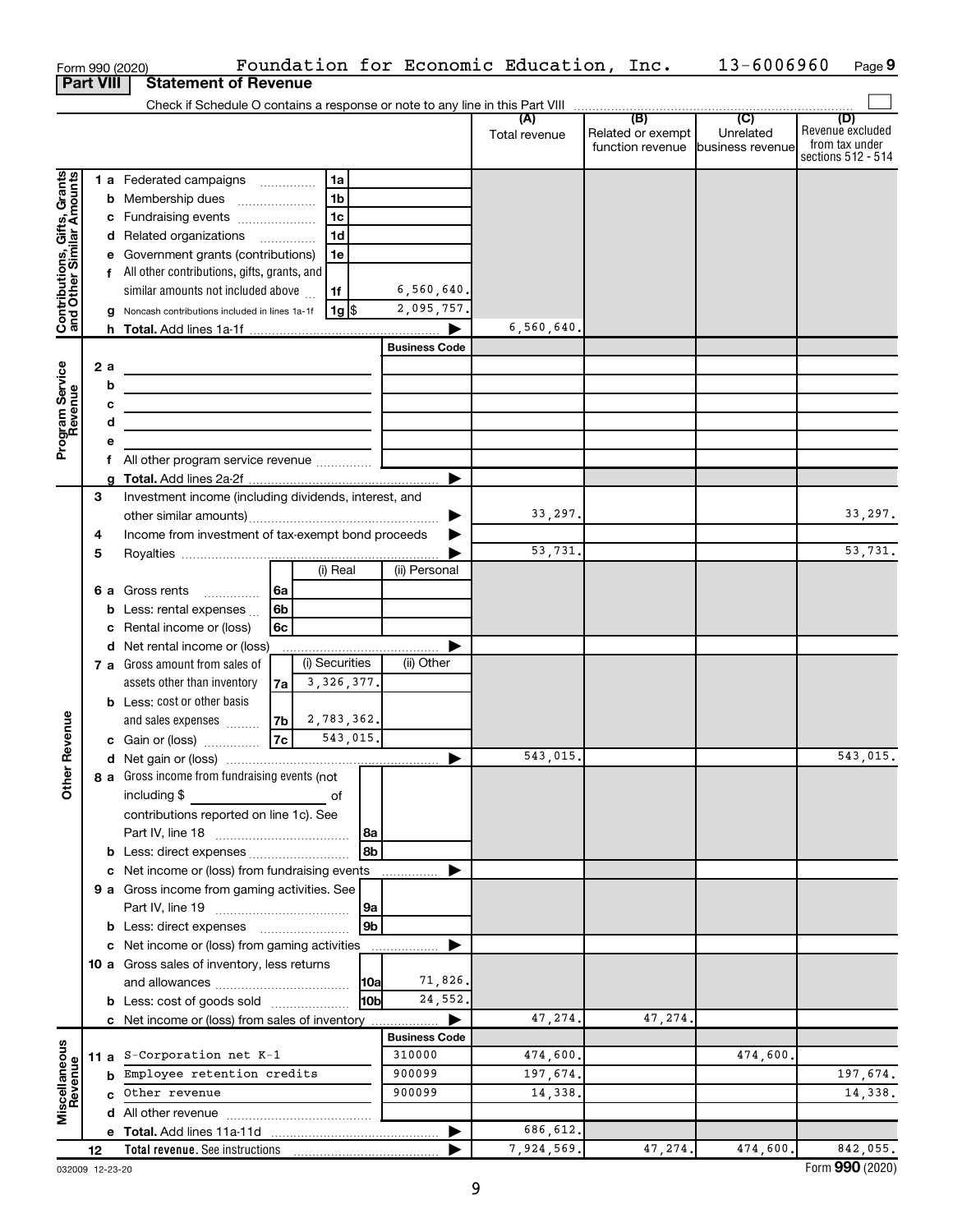|          | <b>Part IX   Statement of Functional Expenses</b>                                                                                                                                                          |                       |                                    |                                           |                                |
|----------|------------------------------------------------------------------------------------------------------------------------------------------------------------------------------------------------------------|-----------------------|------------------------------------|-------------------------------------------|--------------------------------|
|          | Section 501(c)(3) and 501(c)(4) organizations must complete all columns. All other organizations must complete column (A).                                                                                 |                       |                                    |                                           |                                |
|          | Check if Schedule O contains a response or note to any line in this Part IX                                                                                                                                |                       |                                    |                                           |                                |
|          | Do not include amounts reported on lines 6b,<br>7b, 8b, 9b, and 10b of Part VIII.                                                                                                                          | (A)<br>Total expenses | (B)<br>Program service<br>expenses | (C)<br>Management and<br>general expenses | (D)<br>Fundraising<br>expenses |
| 1.       | Grants and other assistance to domestic organizations                                                                                                                                                      |                       |                                    |                                           |                                |
|          | and domestic governments. See Part IV, line 21                                                                                                                                                             |                       |                                    |                                           |                                |
| 2        | Grants and other assistance to domestic                                                                                                                                                                    |                       |                                    |                                           |                                |
|          | individuals. See Part IV, line 22                                                                                                                                                                          |                       |                                    |                                           |                                |
| 3        | Grants and other assistance to foreign                                                                                                                                                                     |                       |                                    |                                           |                                |
|          | organizations, foreign governments, and foreign                                                                                                                                                            |                       |                                    |                                           |                                |
|          | individuals. See Part IV, lines 15 and 16                                                                                                                                                                  |                       |                                    |                                           |                                |
| 4        | Benefits paid to or for members                                                                                                                                                                            |                       |                                    |                                           |                                |
| 5        | Compensation of current officers, directors,                                                                                                                                                               | 428,179.              | 322,164.                           | 22,471.                                   | 83,544.                        |
|          | trustees, and key employees<br>Compensation not included above to disqualified                                                                                                                             |                       |                                    |                                           |                                |
| 6        | persons (as defined under section 4958(f)(1)) and                                                                                                                                                          |                       |                                    |                                           |                                |
|          | persons described in section 4958(c)(3)(B)                                                                                                                                                                 |                       |                                    |                                           |                                |
| 7        |                                                                                                                                                                                                            | 1,888,145.            | 1,422,534.                         | 98,082.                                   | 367,529.                       |
| 8        | Pension plan accruals and contributions (include                                                                                                                                                           |                       |                                    |                                           |                                |
|          | section 401(k) and 403(b) employer contributions)                                                                                                                                                          | 21,287.               |                                    |                                           | 4,300.                         |
| 9        | Other employee benefits                                                                                                                                                                                    | 150, 131.             | $\frac{15,700}{110,726}$           | $\frac{1,287}{9,078}$                     | 30,327.                        |
| 10       |                                                                                                                                                                                                            | 177, 202.             | 130,691.                           | 10, 715.                                  | 35,796.                        |
| 11       | Fees for services (nonemployees):                                                                                                                                                                          |                       |                                    |                                           |                                |
| а        |                                                                                                                                                                                                            |                       |                                    |                                           |                                |
| b        |                                                                                                                                                                                                            | 15,383.               |                                    | 15,383.                                   |                                |
| с        |                                                                                                                                                                                                            | 21,795.               |                                    | 21,795.                                   |                                |
| d        |                                                                                                                                                                                                            |                       |                                    |                                           |                                |
|          | Professional fundraising services. See Part IV, line 17                                                                                                                                                    | 228,515.              |                                    |                                           | 228,515.                       |
| f        | Investment management fees                                                                                                                                                                                 |                       |                                    |                                           |                                |
| g        | Other. (If line 11g amount exceeds 10% of line 25,                                                                                                                                                         |                       |                                    |                                           |                                |
|          | column (A) amount, list line 11g expenses on Sch O.)                                                                                                                                                       | 344,994.              | 315,924.                           | 29,070.                                   |                                |
| 12       |                                                                                                                                                                                                            | 296,181.              | 212, 299.                          | 46,035.                                   | 37,847.                        |
| 13       |                                                                                                                                                                                                            |                       |                                    |                                           |                                |
| 14       |                                                                                                                                                                                                            |                       |                                    |                                           |                                |
| 15       |                                                                                                                                                                                                            | 192,652.              | 124,981.                           | 50,062.                                   | 17,609.                        |
| 16<br>17 | Travel                                                                                                                                                                                                     | 24, 324.              | 572.                               |                                           | 23,752.                        |
| 18       | Payments of travel or entertainment expenses                                                                                                                                                               |                       |                                    |                                           |                                |
|          | for any federal, state, or local public officials                                                                                                                                                          |                       |                                    |                                           |                                |
| 19       | Conferences, conventions, and meetings                                                                                                                                                                     | 516, 187.             | 512, 187.                          |                                           | 4,000.                         |
| 20       | Interest                                                                                                                                                                                                   |                       |                                    |                                           |                                |
| 21       |                                                                                                                                                                                                            |                       |                                    |                                           |                                |
| 22       | Depreciation, depletion, and amortization                                                                                                                                                                  | 60,468.               | 37,409.                            | 13, 192.                                  | 9,867.                         |
| 23       | Insurance                                                                                                                                                                                                  | 29, 248.              | 24,668.                            | 1,215.                                    | 3,365.                         |
| 24       | Other expenses. Itemize expenses not covered<br>above (List miscellaneous expenses on line 24e. If<br>line 24e amount exceeds 10% of line 25, column (A)<br>amount, list line 24e expenses on Schedule O.) |                       |                                    |                                           |                                |
| a        | <b>UBI Taxes</b>                                                                                                                                                                                           | 110,700.              | 70,013.                            | 22, 340.                                  | 18,347.                        |
| b        | Dues and subscriptions                                                                                                                                                                                     | 9,536.                | 7,149.                             | 1,468.                                    | 919.                           |
|          | Licenses and permits                                                                                                                                                                                       | 8,874.                |                                    | 8,874.                                    |                                |
| d        |                                                                                                                                                                                                            |                       |                                    |                                           |                                |
| е        | All other expenses                                                                                                                                                                                         |                       |                                    |                                           |                                |
| 25       | Total functional expenses. Add lines 1 through 24e                                                                                                                                                         | 4,523,801.            | 3,307,017.                         | 351,067.                                  | 865, 717.                      |
| 26       | Joint costs. Complete this line only if the organization                                                                                                                                                   |                       |                                    |                                           |                                |
|          | reported in column (B) joint costs from a combined                                                                                                                                                         |                       |                                    |                                           |                                |
|          | educational campaign and fundraising solicitation.<br>Check here $\blacktriangleright$                                                                                                                     |                       |                                    |                                           |                                |
|          | if following SOP 98-2 (ASC 958-720)                                                                                                                                                                        |                       |                                    |                                           |                                |

Form 990 (2020) Toundation for Economic Education, Inc.  $13-6006960$  Page

032010 12-23-20

13-6006960 Page 10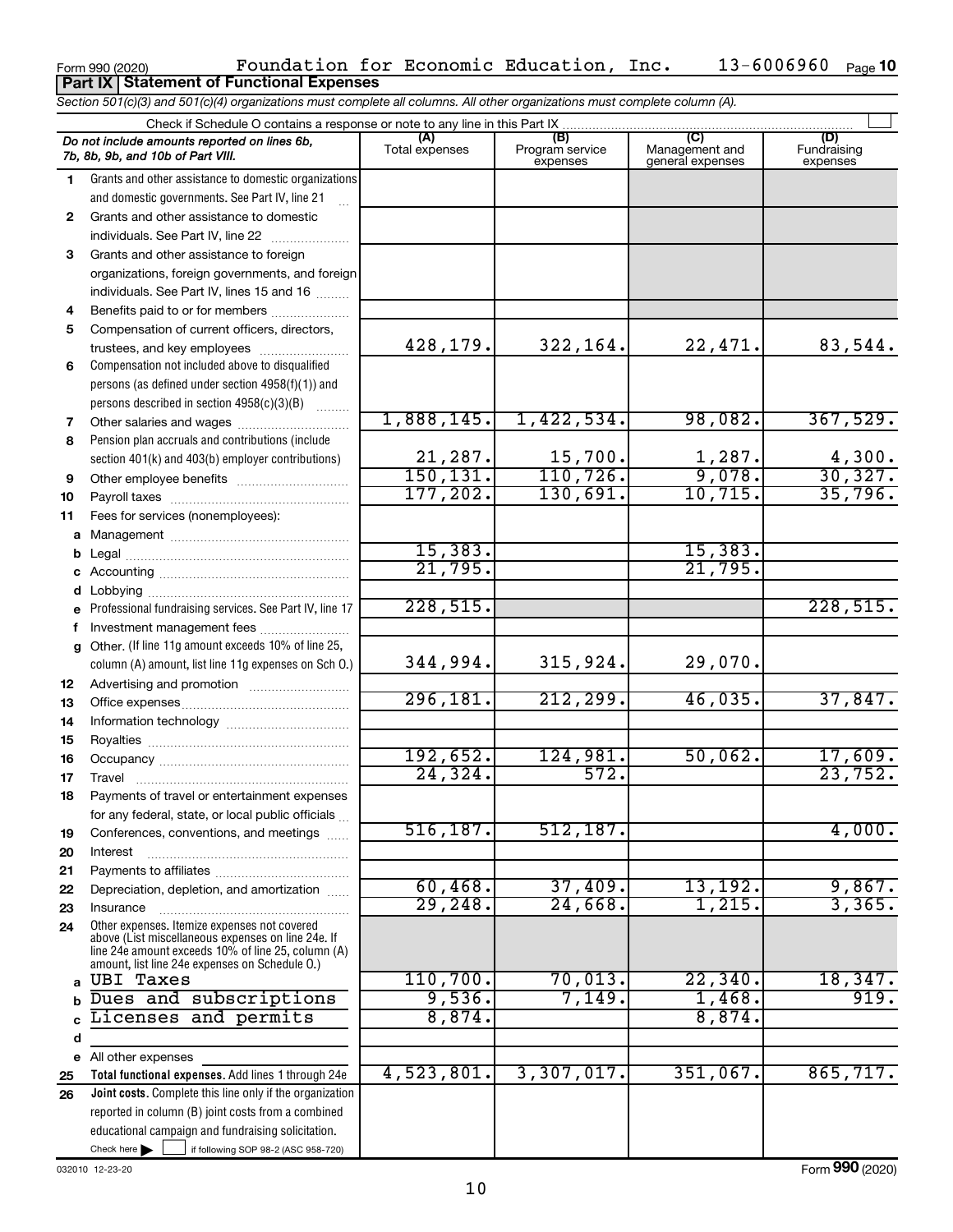| Form 990 (2020)               |  |  |
|-------------------------------|--|--|
| <b>Part X   Balance Sheet</b> |  |  |

|                             |          |                                                                                                                                                                                                                                      |                 |          | (A)<br>Beginning of year |                         | (B)<br>End of year         |
|-----------------------------|----------|--------------------------------------------------------------------------------------------------------------------------------------------------------------------------------------------------------------------------------------|-----------------|----------|--------------------------|-------------------------|----------------------------|
|                             | 1        |                                                                                                                                                                                                                                      |                 |          | 34,170.                  | $\mathbf{1}$            | 315, 201.                  |
|                             | 2        |                                                                                                                                                                                                                                      |                 |          | 137,892.                 | $\overline{\mathbf{2}}$ | 880, 349.                  |
|                             | 3        |                                                                                                                                                                                                                                      |                 |          | 297,789.                 | $\overline{\mathbf{3}}$ | 174,975.                   |
|                             | 4        |                                                                                                                                                                                                                                      |                 |          |                          | $\overline{\mathbf{4}}$ |                            |
|                             | 5        | Loans and other receivables from any current or former officer, director,                                                                                                                                                            |                 |          |                          |                         |                            |
|                             |          | trustee, key employee, creator or founder, substantial contributor, or 35%                                                                                                                                                           |                 |          |                          |                         |                            |
|                             |          | controlled entity or family member of any of these persons                                                                                                                                                                           |                 |          |                          | 5                       |                            |
|                             | 6        | Loans and other receivables from other disqualified persons (as defined                                                                                                                                                              |                 |          |                          |                         |                            |
|                             |          | under section $4958(f)(1)$ , and persons described in section $4958(c)(3)(B)$                                                                                                                                                        |                 | 6        |                          |                         |                            |
|                             | 7        |                                                                                                                                                                                                                                      |                 |          |                          | $\overline{7}$          |                            |
| Assets                      | 8        |                                                                                                                                                                                                                                      |                 |          | 239,476.                 | 8                       | 215, 242.                  |
|                             | 9        |                                                                                                                                                                                                                                      |                 | 27,483.  | $\mathbf{9}$             | 32,111.                 |                            |
|                             |          | 10a Land, buildings, and equipment: cost or other                                                                                                                                                                                    |                 |          |                          |                         |                            |
|                             |          | basis. Complete Part VI of Schedule D  10a                                                                                                                                                                                           |                 | 983,841. |                          |                         |                            |
|                             |          | <b>b</b> Less: accumulated depreciation <i>mimimimini</i> ng                                                                                                                                                                         | 10 <sub>b</sub> | 882,637. | 161, 670.                | 10 <sub>c</sub>         | 101, 204.                  |
|                             | 11       |                                                                                                                                                                                                                                      |                 |          | 3,112,780.               | 11                      | 3,800,010.                 |
|                             | 12       |                                                                                                                                                                                                                                      |                 |          | 2,704,767.               | 12                      | 2,966,400.                 |
|                             | 13       |                                                                                                                                                                                                                                      |                 |          | 13                       |                         |                            |
|                             | 14       |                                                                                                                                                                                                                                      |                 |          | 14                       |                         |                            |
|                             | 15       |                                                                                                                                                                                                                                      |                 |          | 441,654.                 | 15                      | 2,812,710.                 |
|                             | 16       |                                                                                                                                                                                                                                      |                 |          | 7,157,681.<br>163,920.   | 16                      | 11, 298, 202.<br>160, 857. |
|                             | 17       |                                                                                                                                                                                                                                      |                 |          | 17                       |                         |                            |
|                             | 18       |                                                                                                                                                                                                                                      | 474.            | 18       | 67,502.                  |                         |                            |
|                             | 19       |                                                                                                                                                                                                                                      |                 |          |                          | 19                      |                            |
|                             | 20       |                                                                                                                                                                                                                                      |                 |          | 162,581.                 | 20<br>21                | 89,334.                    |
|                             | 21<br>22 | Escrow or custodial account liability. Complete Part IV of Schedule D                                                                                                                                                                |                 |          |                          |                         |                            |
| Liabilities                 |          | Loans and other payables to any current or former officer, director,                                                                                                                                                                 |                 |          |                          |                         |                            |
|                             |          | trustee, key employee, creator or founder, substantial contributor, or 35%                                                                                                                                                           |                 |          |                          | 22                      |                            |
|                             | 23       | Secured mortgages and notes payable to unrelated third parties                                                                                                                                                                       |                 |          |                          | 23                      |                            |
|                             | 24       |                                                                                                                                                                                                                                      |                 |          |                          | 24                      |                            |
|                             | 25       | Other liabilities (including federal income tax, payables to related third                                                                                                                                                           |                 |          |                          |                         |                            |
|                             |          | parties, and other liabilities not included on lines 17-24). Complete Part X                                                                                                                                                         |                 |          |                          |                         |                            |
|                             |          | of Schedule D <b>continuum continuum continuum continuum continuum continuum continuum continuum continuum continuum continuum continuum continuum continuum continuum continuum continuum continuum continuum continuum continu</b> |                 |          |                          | 25                      |                            |
|                             | 26       | Total liabilities. Add lines 17 through 25                                                                                                                                                                                           |                 |          | 326, 975.                | 26                      | 317,693.                   |
|                             |          | Organizations that follow FASB ASC 958, check here $\blacktriangleright \lfloor \underline{X} \rfloor$                                                                                                                               |                 |          |                          |                         |                            |
|                             |          | and complete lines 27, 28, 32, and 33.                                                                                                                                                                                               |                 |          |                          |                         |                            |
|                             | 27       |                                                                                                                                                                                                                                      |                 |          | 4,678,267.               | 27                      | 6,771,597.                 |
|                             | 28       |                                                                                                                                                                                                                                      |                 |          | 2,152,439.               | 28                      | 4,208,912.                 |
|                             |          | Organizations that do not follow FASB ASC 958, check here $\blacktriangleright$                                                                                                                                                      |                 |          |                          |                         |                            |
|                             |          | and complete lines 29 through 33.                                                                                                                                                                                                    |                 |          |                          |                         |                            |
|                             | 29       |                                                                                                                                                                                                                                      |                 |          | 29                       |                         |                            |
|                             | 30       | Paid-in or capital surplus, or land, building, or equipment fund                                                                                                                                                                     |                 |          | 30                       |                         |                            |
| Net Assets or Fund Balances | 31       | Retained earnings, endowment, accumulated income, or other funds                                                                                                                                                                     |                 | 31       |                          |                         |                            |
|                             | 32       |                                                                                                                                                                                                                                      | 6,830,706.      | 32       | 10,980,509.              |                         |                            |

Form (2020) **990**

**33**

7,157,681. 11,298,202.

**33** Total liabilities and net assets/fund balances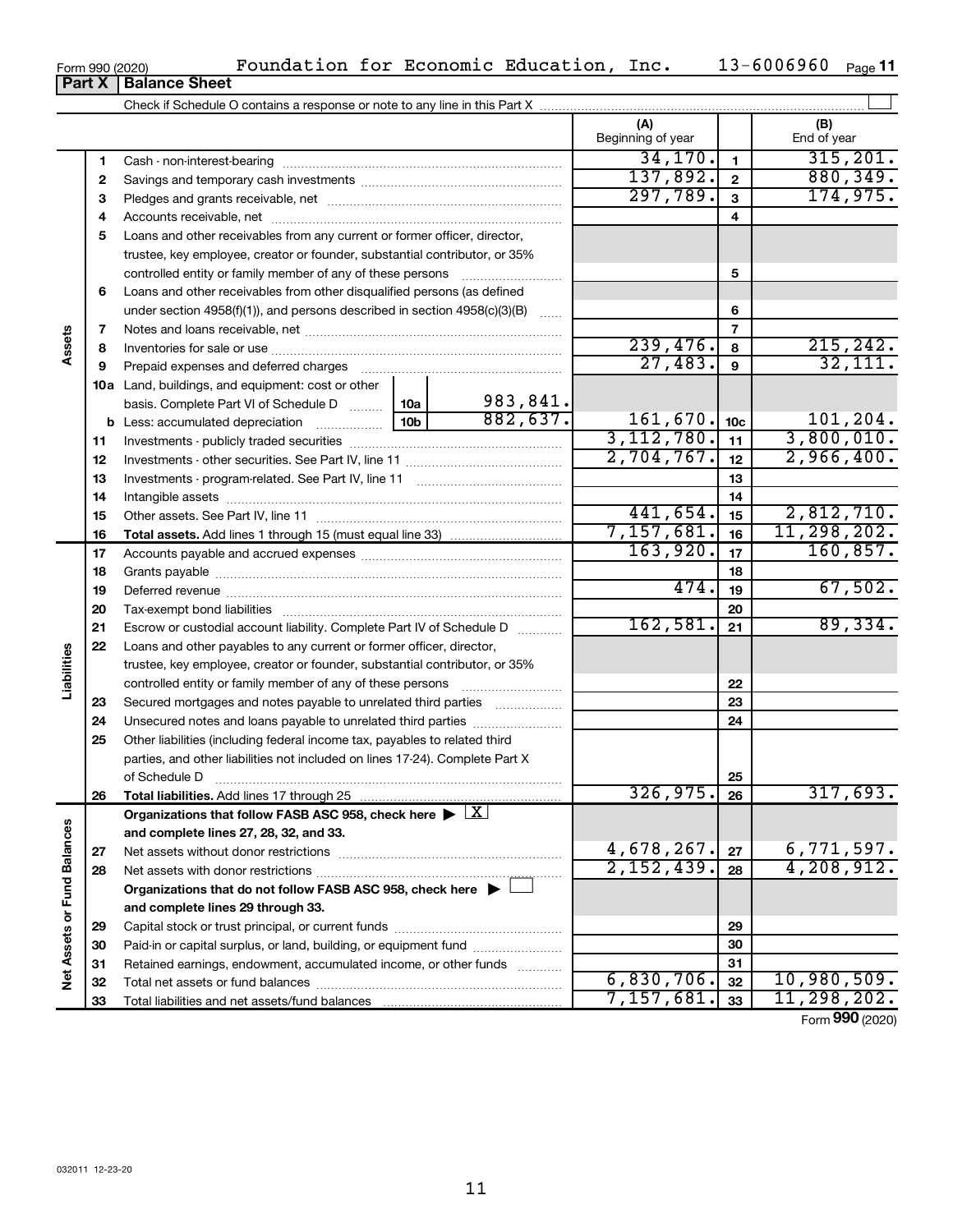|    | Foundation for Economic Education, Inc.<br>Form 990 (2020)                                                                      | 13-6006960              |                |           | Page 12                 |
|----|---------------------------------------------------------------------------------------------------------------------------------|-------------------------|----------------|-----------|-------------------------|
|    | <b>Part XI</b><br><b>Reconciliation of Net Assets</b>                                                                           |                         |                |           |                         |
|    |                                                                                                                                 |                         |                |           | $\overline{\mathbf{x}}$ |
|    |                                                                                                                                 |                         |                |           |                         |
| 1  |                                                                                                                                 | $\mathbf{1}$            | 7,924,569.     |           |                         |
| 2  |                                                                                                                                 | $\overline{2}$          | 4,523,801.     |           |                         |
| З  | Revenue less expenses. Subtract line 2 from line 1                                                                              | 3                       | 3,400,768.     |           |                         |
| 4  |                                                                                                                                 | $\overline{\mathbf{A}}$ | 6,830,706.     |           |                         |
| 5  |                                                                                                                                 | 5                       |                | 354, 259. |                         |
| 6  |                                                                                                                                 | 6                       |                |           |                         |
| 7  |                                                                                                                                 | $\overline{7}$          |                |           |                         |
| 8  | Prior period adjustments manufactured and content and content and all the manufactured adjustments manufacture                  | 8                       |                |           |                         |
| 9  | Other changes in net assets or fund balances (explain on Schedule O)                                                            | 9                       |                | 394,776.  |                         |
| 10 | Net assets or fund balances at end of year. Combine lines 3 through 9 (must equal Part X, line 32,                              |                         |                |           |                         |
|    |                                                                                                                                 | 10                      | 10,980,509.    |           |                         |
|    | Part XII Financial Statements and Reporting                                                                                     |                         |                |           |                         |
|    |                                                                                                                                 |                         |                |           | $\overline{\mathbf{X}}$ |
|    |                                                                                                                                 |                         |                | Yes       | No                      |
| 1. | $\lfloor x \rfloor$ Accrual<br>Accounting method used to prepare the Form 990: [130] Cash<br>Other                              |                         |                |           |                         |
|    | If the organization changed its method of accounting from a prior year or checked "Other," explain in Schedule O.               |                         |                |           |                         |
|    | 2a Were the organization's financial statements compiled or reviewed by an independent accountant?                              |                         | 2a             |           | x                       |
|    | If "Yes," check a box below to indicate whether the financial statements for the year were compiled or reviewed on a            |                         |                |           |                         |
|    | separate basis, consolidated basis, or both:                                                                                    |                         |                |           |                         |
|    | Separate basis<br>Consolidated basis<br>Both consolidated and separate basis                                                    |                         |                |           |                         |
|    |                                                                                                                                 |                         | 2 <sub>b</sub> | X         |                         |
|    | If "Yes," check a box below to indicate whether the financial statements for the year were audited on a separate basis,         |                         |                |           |                         |
|    | consolidated basis, or both:                                                                                                    |                         |                |           |                         |
|    | $ \mathbf{X} $ Separate basis<br><b>Consolidated basis</b><br>Both consolidated and separate basis                              |                         |                |           |                         |
|    | c If "Yes" to line 2a or 2b, does the organization have a committee that assumes responsibility for oversight of the audit,     |                         |                |           |                         |
|    | review, or compilation of its financial statements and selection of an independent accountant?                                  |                         | 2c             | х         |                         |
|    | If the organization changed either its oversight process or selection process during the tax year, explain on Schedule O.       |                         |                |           |                         |
|    | 3a As a result of a federal award, was the organization required to undergo an audit or audits as set forth in the Single Audit |                         |                |           |                         |
|    |                                                                                                                                 |                         | За             |           | X                       |
|    | b If "Yes," did the organization undergo the required audit or audits? If the organization did not undergo the required audit   |                         |                |           |                         |
|    |                                                                                                                                 |                         | 3b             |           |                         |

Form (2020) **990**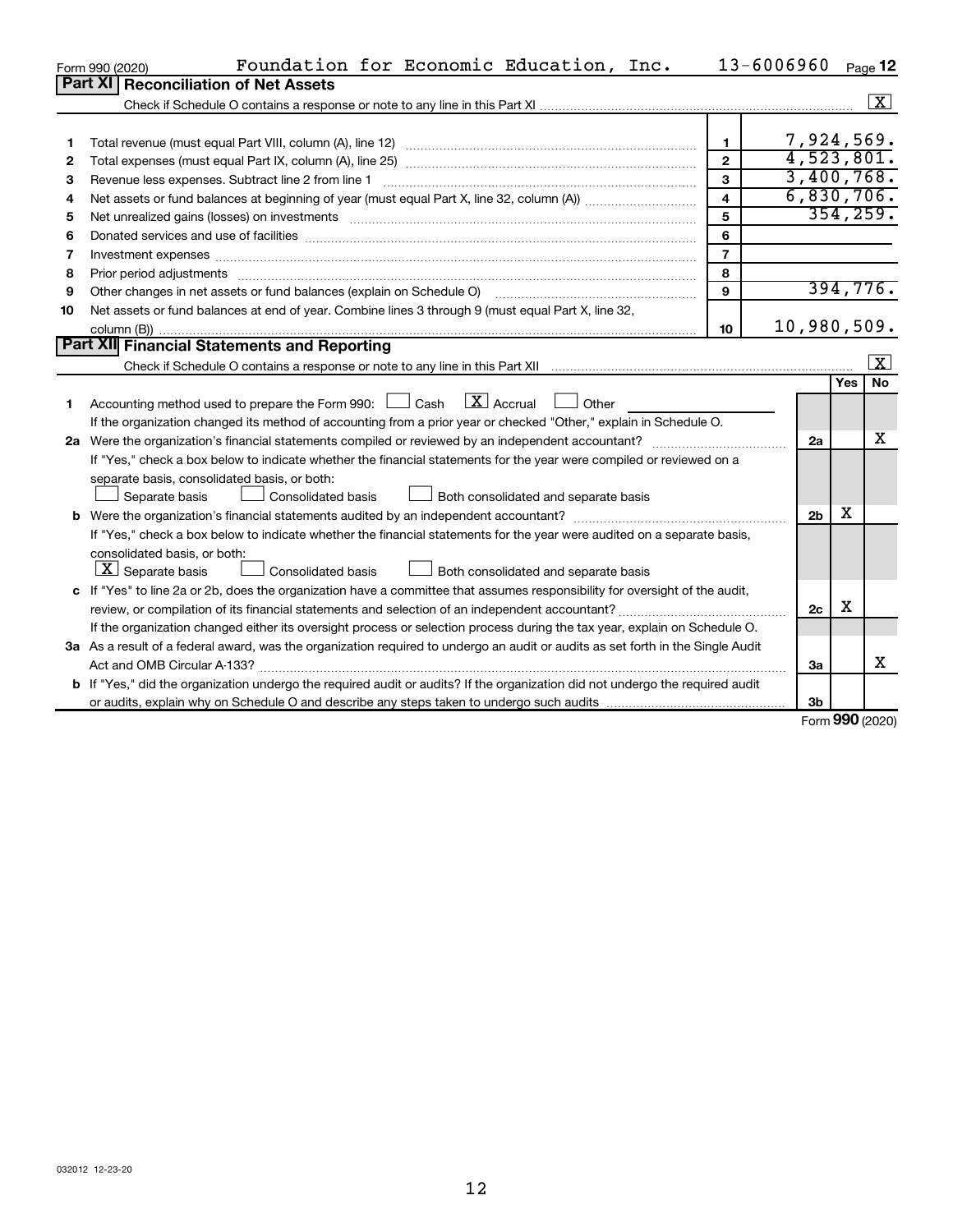| <b>SCHEDULE A</b> |  |
|-------------------|--|
|-------------------|--|

Department of the Treasury

| (Form 990 or 990-EZ) |  |  |
|----------------------|--|--|
|                      |  |  |

**(Form 990 or 990-EZ) Complete if the organization is a section 501(c)(3) organization or a section Public Charity Status and Public Support 2020 4947(a)(1) nonexempt charitable trust.**

**| Attach to Form 990 or Form 990-EZ.** 

| $\blacktriangleright$ Allach to Form 550 or Form 550 EE.               |
|------------------------------------------------------------------------|
| Go to www.irs.gov/Form990 for instructions and the latest information. |

|   | <b>Open to Public</b><br>Inspection |
|---|-------------------------------------|
| v | antification num                    |

OMB No. 1545-0047

|                |                     | Internal Revenue Service                                                                                                                  |                                               |                                                                                    | Go to www.irs.gov/Form990 for instructions and the latest information.                                                                                                                                                                                                           |     |                                                                      |                            |  |                                       | Inspection                 |  |
|----------------|---------------------|-------------------------------------------------------------------------------------------------------------------------------------------|-----------------------------------------------|------------------------------------------------------------------------------------|----------------------------------------------------------------------------------------------------------------------------------------------------------------------------------------------------------------------------------------------------------------------------------|-----|----------------------------------------------------------------------|----------------------------|--|---------------------------------------|----------------------------|--|
|                |                     | Name of the organization                                                                                                                  |                                               |                                                                                    |                                                                                                                                                                                                                                                                                  |     |                                                                      |                            |  | <b>Employer identification number</b> |                            |  |
|                |                     |                                                                                                                                           |                                               |                                                                                    | Foundation for Economic Education, Inc.                                                                                                                                                                                                                                          |     |                                                                      |                            |  |                                       | 13-6006960                 |  |
|                | Part I              |                                                                                                                                           |                                               |                                                                                    | Reason for Public Charity Status. (All organizations must complete this part.) See instructions.                                                                                                                                                                                 |     |                                                                      |                            |  |                                       |                            |  |
|                |                     |                                                                                                                                           |                                               |                                                                                    | The organization is not a private foundation because it is: (For lines 1 through 12, check only one box.)                                                                                                                                                                        |     |                                                                      |                            |  |                                       |                            |  |
| 1.             |                     |                                                                                                                                           |                                               |                                                                                    | A church, convention of churches, or association of churches described in section 170(b)(1)(A)(i).                                                                                                                                                                               |     |                                                                      |                            |  |                                       |                            |  |
| 2              |                     |                                                                                                                                           |                                               |                                                                                    | A school described in section 170(b)(1)(A)(ii). (Attach Schedule E (Form 990 or 990-EZ).)                                                                                                                                                                                        |     |                                                                      |                            |  |                                       |                            |  |
| з              |                     |                                                                                                                                           |                                               |                                                                                    | A hospital or a cooperative hospital service organization described in section 170(b)(1)(A)(iii).                                                                                                                                                                                |     |                                                                      |                            |  |                                       |                            |  |
| 4              |                     |                                                                                                                                           |                                               |                                                                                    | A medical research organization operated in conjunction with a hospital described in section 170(b)(1)(A)(iii). Enter the hospital's name,                                                                                                                                       |     |                                                                      |                            |  |                                       |                            |  |
|                |                     | city, and state:                                                                                                                          |                                               |                                                                                    |                                                                                                                                                                                                                                                                                  |     |                                                                      |                            |  |                                       |                            |  |
| 5              |                     |                                                                                                                                           |                                               |                                                                                    | An organization operated for the benefit of a college or university owned or operated by a governmental unit described in                                                                                                                                                        |     |                                                                      |                            |  |                                       |                            |  |
|                |                     |                                                                                                                                           |                                               | section 170(b)(1)(A)(iv). (Complete Part II.)                                      |                                                                                                                                                                                                                                                                                  |     |                                                                      |                            |  |                                       |                            |  |
| 6              |                     | A federal, state, or local government or governmental unit described in section 170(b)(1)(A)(v).                                          |                                               |                                                                                    |                                                                                                                                                                                                                                                                                  |     |                                                                      |                            |  |                                       |                            |  |
| $\overline{7}$ | $\lfloor x \rfloor$ | An organization that normally receives a substantial part of its support from a governmental unit or from the general public described in |                                               |                                                                                    |                                                                                                                                                                                                                                                                                  |     |                                                                      |                            |  |                                       |                            |  |
|                |                     |                                                                                                                                           |                                               | section 170(b)(1)(A)(vi). (Complete Part II.)                                      |                                                                                                                                                                                                                                                                                  |     |                                                                      |                            |  |                                       |                            |  |
| 8              |                     |                                                                                                                                           |                                               |                                                                                    | A community trust described in section 170(b)(1)(A)(vi). (Complete Part II.)                                                                                                                                                                                                     |     |                                                                      |                            |  |                                       |                            |  |
| 9              |                     |                                                                                                                                           |                                               |                                                                                    | An agricultural research organization described in section 170(b)(1)(A)(ix) operated in conjunction with a land-grant college                                                                                                                                                    |     |                                                                      |                            |  |                                       |                            |  |
|                |                     |                                                                                                                                           |                                               |                                                                                    | or university or a non-land-grant college of agriculture (see instructions). Enter the name, city, and state of the college or                                                                                                                                                   |     |                                                                      |                            |  |                                       |                            |  |
|                |                     | university:                                                                                                                               |                                               |                                                                                    |                                                                                                                                                                                                                                                                                  |     |                                                                      |                            |  |                                       |                            |  |
| 10             |                     |                                                                                                                                           |                                               |                                                                                    | An organization that normally receives (1) more than 33 1/3% of its support from contributions, membership fees, and gross receipts from                                                                                                                                         |     |                                                                      |                            |  |                                       |                            |  |
|                |                     |                                                                                                                                           |                                               |                                                                                    | activities related to its exempt functions, subject to certain exceptions; and (2) no more than 33 1/3% of its support from gross investment                                                                                                                                     |     |                                                                      |                            |  |                                       |                            |  |
|                |                     |                                                                                                                                           |                                               |                                                                                    | income and unrelated business taxable income (less section 511 tax) from businesses acquired by the organization after June 30, 1975.                                                                                                                                            |     |                                                                      |                            |  |                                       |                            |  |
|                |                     |                                                                                                                                           |                                               | See section 509(a)(2). (Complete Part III.)                                        |                                                                                                                                                                                                                                                                                  |     |                                                                      |                            |  |                                       |                            |  |
| 11<br>12       |                     |                                                                                                                                           |                                               |                                                                                    | An organization organized and operated exclusively to test for public safety. See section 509(a)(4).                                                                                                                                                                             |     |                                                                      |                            |  |                                       |                            |  |
|                |                     |                                                                                                                                           |                                               |                                                                                    | An organization organized and operated exclusively for the benefit of, to perform the functions of, or to carry out the purposes of one or<br>more publicly supported organizations described in section 509(a)(1) or section 509(a)(2). See section 509(a)(3). Check the box in |     |                                                                      |                            |  |                                       |                            |  |
|                |                     |                                                                                                                                           |                                               |                                                                                    | lines 12a through 12d that describes the type of supporting organization and complete lines 12e, 12f, and 12g.                                                                                                                                                                   |     |                                                                      |                            |  |                                       |                            |  |
| а              |                     |                                                                                                                                           |                                               |                                                                                    | Type I. A supporting organization operated, supervised, or controlled by its supported organization(s), typically by giving                                                                                                                                                      |     |                                                                      |                            |  |                                       |                            |  |
|                |                     |                                                                                                                                           |                                               |                                                                                    | the supported organization(s) the power to regularly appoint or elect a majority of the directors or trustees of the supporting                                                                                                                                                  |     |                                                                      |                            |  |                                       |                            |  |
|                |                     |                                                                                                                                           |                                               | organization. You must complete Part IV, Sections A and B.                         |                                                                                                                                                                                                                                                                                  |     |                                                                      |                            |  |                                       |                            |  |
| b              |                     |                                                                                                                                           |                                               |                                                                                    | Type II. A supporting organization supervised or controlled in connection with its supported organization(s), by having                                                                                                                                                          |     |                                                                      |                            |  |                                       |                            |  |
|                |                     |                                                                                                                                           |                                               |                                                                                    | control or management of the supporting organization vested in the same persons that control or manage the supported                                                                                                                                                             |     |                                                                      |                            |  |                                       |                            |  |
|                |                     |                                                                                                                                           |                                               |                                                                                    | organization(s). You must complete Part IV, Sections A and C.                                                                                                                                                                                                                    |     |                                                                      |                            |  |                                       |                            |  |
| с              |                     |                                                                                                                                           |                                               |                                                                                    | Type III functionally integrated. A supporting organization operated in connection with, and functionally integrated with,                                                                                                                                                       |     |                                                                      |                            |  |                                       |                            |  |
|                |                     |                                                                                                                                           |                                               |                                                                                    | its supported organization(s) (see instructions). You must complete Part IV, Sections A, D, and E.                                                                                                                                                                               |     |                                                                      |                            |  |                                       |                            |  |
| d              |                     |                                                                                                                                           |                                               |                                                                                    | Type III non-functionally integrated. A supporting organization operated in connection with its supported organization(s)                                                                                                                                                        |     |                                                                      |                            |  |                                       |                            |  |
|                |                     |                                                                                                                                           |                                               |                                                                                    | that is not functionally integrated. The organization generally must satisfy a distribution requirement and an attentiveness                                                                                                                                                     |     |                                                                      |                            |  |                                       |                            |  |
|                |                     |                                                                                                                                           |                                               |                                                                                    | requirement (see instructions). You must complete Part IV, Sections A and D, and Part V.                                                                                                                                                                                         |     |                                                                      |                            |  |                                       |                            |  |
| е              |                     |                                                                                                                                           |                                               |                                                                                    | Check this box if the organization received a written determination from the IRS that it is a Type I, Type II, Type III                                                                                                                                                          |     |                                                                      |                            |  |                                       |                            |  |
|                |                     |                                                                                                                                           |                                               |                                                                                    | functionally integrated, or Type III non-functionally integrated supporting organization.                                                                                                                                                                                        |     |                                                                      |                            |  |                                       |                            |  |
|                |                     |                                                                                                                                           | f Enter the number of supported organizations |                                                                                    |                                                                                                                                                                                                                                                                                  |     |                                                                      |                            |  |                                       |                            |  |
|                |                     | (i) Name of supported                                                                                                                     |                                               | Provide the following information about the supported organization(s).<br>(ii) EIN | (iii) Type of organization                                                                                                                                                                                                                                                       |     |                                                                      | (v) Amount of monetary     |  |                                       | (vi) Amount of other       |  |
|                |                     | organization                                                                                                                              |                                               |                                                                                    | (described on lines 1-10                                                                                                                                                                                                                                                         | Yes | (iv) Is the organization listed<br>in your governing document?<br>No | support (see instructions) |  |                                       | support (see instructions) |  |
|                |                     |                                                                                                                                           |                                               |                                                                                    | above (see instructions))                                                                                                                                                                                                                                                        |     |                                                                      |                            |  |                                       |                            |  |
|                |                     |                                                                                                                                           |                                               |                                                                                    |                                                                                                                                                                                                                                                                                  |     |                                                                      |                            |  |                                       |                            |  |
|                |                     |                                                                                                                                           |                                               |                                                                                    |                                                                                                                                                                                                                                                                                  |     |                                                                      |                            |  |                                       |                            |  |
|                |                     |                                                                                                                                           |                                               |                                                                                    |                                                                                                                                                                                                                                                                                  |     |                                                                      |                            |  |                                       |                            |  |
|                |                     |                                                                                                                                           |                                               |                                                                                    |                                                                                                                                                                                                                                                                                  |     |                                                                      |                            |  |                                       |                            |  |
|                |                     |                                                                                                                                           |                                               |                                                                                    |                                                                                                                                                                                                                                                                                  |     |                                                                      |                            |  |                                       |                            |  |
|                |                     |                                                                                                                                           |                                               |                                                                                    |                                                                                                                                                                                                                                                                                  |     |                                                                      |                            |  |                                       |                            |  |
|                |                     |                                                                                                                                           |                                               |                                                                                    |                                                                                                                                                                                                                                                                                  |     |                                                                      |                            |  |                                       |                            |  |
|                |                     |                                                                                                                                           |                                               |                                                                                    |                                                                                                                                                                                                                                                                                  |     |                                                                      |                            |  |                                       |                            |  |
|                |                     |                                                                                                                                           |                                               |                                                                                    |                                                                                                                                                                                                                                                                                  |     |                                                                      |                            |  |                                       |                            |  |
| Total          |                     |                                                                                                                                           |                                               |                                                                                    |                                                                                                                                                                                                                                                                                  |     |                                                                      |                            |  |                                       |                            |  |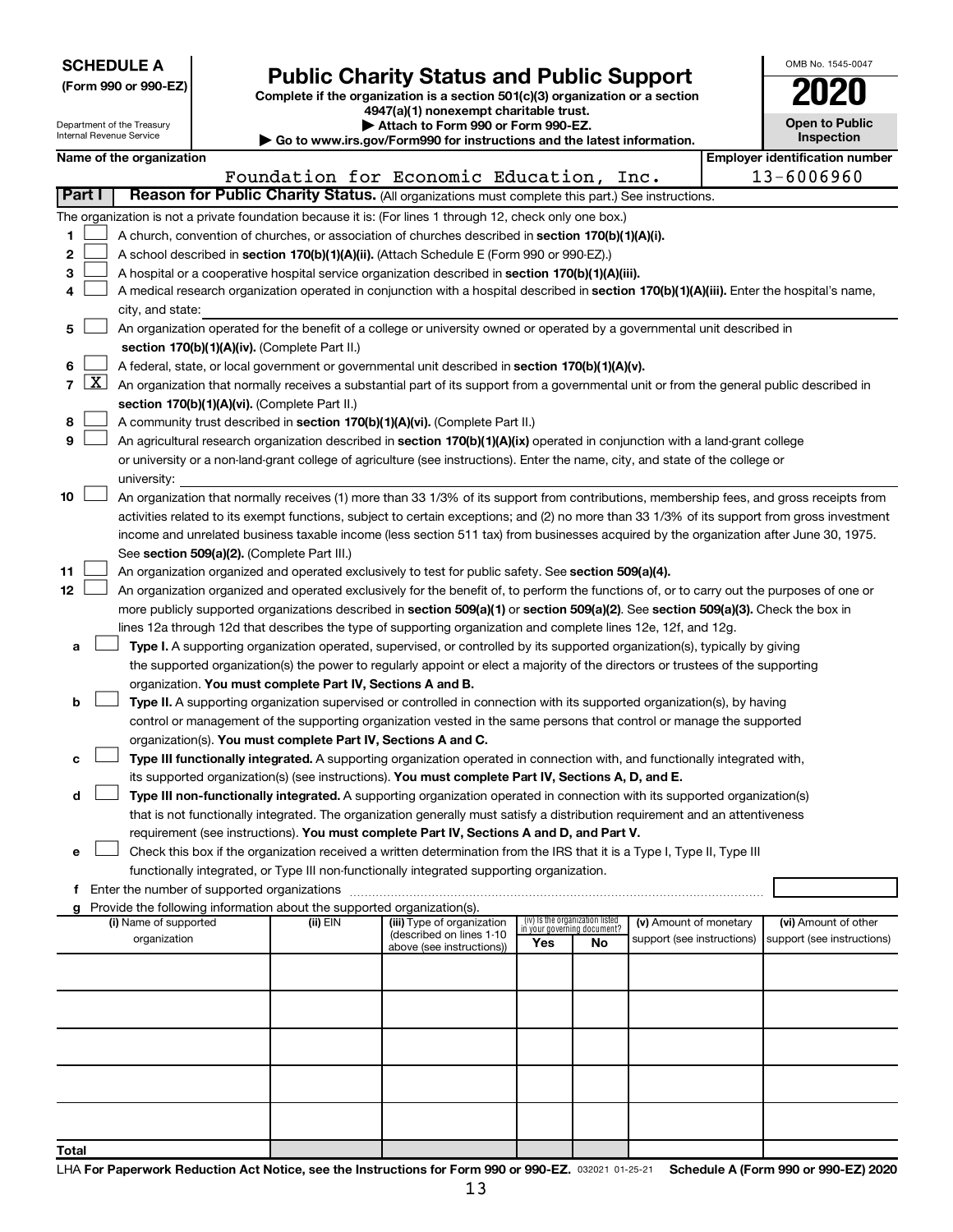# Schedule A (Form 990 or 990-EZ) 2020  $\,$  **F** $\,$ **oun** $\,$ **dation for Economic E** $\,$ **ducation, Inc. 13-6006960**  $\,$  $_{\rm Page\,2}$

(Complete only if you checked the box on line 5, 7, or 8 of Part I or if the organization failed to qualify under Part III. If the organization fails to qualify under the tests listed below, please complete Part III.) **Part II** | Support Schedule for Organizations Described in Sections 170(b)(1)(A)(iv) and 170(b)(1)(A)(vi)

| <b>Section A. Public Support</b>                                                                                                                                                                                       |            |                       |              |                       |              |                                          |
|------------------------------------------------------------------------------------------------------------------------------------------------------------------------------------------------------------------------|------------|-----------------------|--------------|-----------------------|--------------|------------------------------------------|
| Calendar year (or fiscal year beginning in)                                                                                                                                                                            | (a) 2016   | (b) 2017              | $(c)$ 2018   | $(d)$ 2019            | (e) 2020     | (f) Total                                |
| 1 Gifts, grants, contributions, and                                                                                                                                                                                    |            |                       |              |                       |              |                                          |
| membership fees received. (Do not                                                                                                                                                                                      |            |                       |              |                       |              |                                          |
| include any "unusual grants.")                                                                                                                                                                                         | 3,496,994. | 4,595,730.            | 4, 185, 267. | 5, 331, 645.          | 6, 560, 640. | 24, 170, 276.                            |
| 2 Tax revenues levied for the organ-                                                                                                                                                                                   |            |                       |              |                       |              |                                          |
| ization's benefit and either paid to                                                                                                                                                                                   |            |                       |              |                       |              |                                          |
| or expended on its behalf                                                                                                                                                                                              |            |                       |              |                       |              |                                          |
| 3 The value of services or facilities                                                                                                                                                                                  |            |                       |              |                       |              |                                          |
| furnished by a governmental unit to                                                                                                                                                                                    |            |                       |              |                       |              |                                          |
| the organization without charge                                                                                                                                                                                        |            |                       |              |                       |              |                                          |
| 4 Total. Add lines 1 through 3                                                                                                                                                                                         | 3,496,994. | 4,595,730             | 4, 185, 267. | 5, 331, 645.          | 6,560,640    | 24, 170, 276.                            |
| 5 The portion of total contributions                                                                                                                                                                                   |            |                       |              |                       |              |                                          |
| by each person (other than a                                                                                                                                                                                           |            |                       |              |                       |              |                                          |
| governmental unit or publicly                                                                                                                                                                                          |            |                       |              |                       |              |                                          |
| supported organization) included                                                                                                                                                                                       |            |                       |              |                       |              |                                          |
| on line 1 that exceeds 2% of the                                                                                                                                                                                       |            |                       |              |                       |              |                                          |
| amount shown on line 11,                                                                                                                                                                                               |            |                       |              |                       |              |                                          |
| column (f)                                                                                                                                                                                                             |            |                       |              |                       |              | 4, 317, 371.                             |
| 6 Public support. Subtract line 5 from line 4.                                                                                                                                                                         |            |                       |              |                       |              | 19,852,905.                              |
| <b>Section B. Total Support</b>                                                                                                                                                                                        |            |                       |              |                       |              |                                          |
| Calendar year (or fiscal year beginning in)                                                                                                                                                                            | (a) 2016   | (b) 2017              | $(c)$ 2018   | $(d)$ 2019            | (e) 2020     | (f) Total                                |
| <b>7</b> Amounts from line 4                                                                                                                                                                                           | 3,496,994. | 4,595,730             | 4, 185, 267. | 5, 331, 645           | 6,560,640    | 24, 170, 276.                            |
| 8 Gross income from interest,                                                                                                                                                                                          |            |                       |              |                       |              |                                          |
| dividends, payments received on                                                                                                                                                                                        |            |                       |              |                       |              |                                          |
| securities loans, rents, royalties,                                                                                                                                                                                    |            |                       |              |                       |              |                                          |
| and income from similar sources                                                                                                                                                                                        |            | $135,041.$ 131,739.   |              | 182, 784. 110, 273.   | 87,028.      | 646,865.                                 |
| 9 Net income from unrelated business                                                                                                                                                                                   |            |                       |              |                       |              |                                          |
|                                                                                                                                                                                                                        |            |                       |              |                       |              |                                          |
| activities, whether or not the                                                                                                                                                                                         |            | $389,007$ . 381, 542. |              | $410,818.$ $477,458.$ | 473,100.     | 2, 131, 925.                             |
| business is regularly carried on                                                                                                                                                                                       |            |                       |              |                       |              |                                          |
| 10 Other income. Do not include gain                                                                                                                                                                                   |            |                       |              |                       |              |                                          |
| or loss from the sale of capital                                                                                                                                                                                       |            |                       |              |                       |              |                                          |
| assets (Explain in Part VI.)                                                                                                                                                                                           |            |                       |              |                       |              | 26,949,066.                              |
| 11 Total support. Add lines 7 through 10                                                                                                                                                                               |            |                       |              |                       | 12           | 807,008.                                 |
| <b>12</b> Gross receipts from related activities, etc. (see instructions)                                                                                                                                              |            |                       |              |                       |              |                                          |
| 13 First 5 years. If the Form 990 is for the organization's first, second, third, fourth, or fifth tax year as a section 501(c)(3)                                                                                     |            |                       |              |                       |              |                                          |
| <b>Section C. Computation of Public Support Percentage</b>                                                                                                                                                             |            |                       |              |                       |              |                                          |
|                                                                                                                                                                                                                        |            |                       |              |                       | 14           | 73.67<br>%                               |
|                                                                                                                                                                                                                        |            |                       |              |                       | 15           | 76.18<br>%                               |
| 16a 33 1/3% support test - 2020. If the organization did not check the box on line 13, and line 14 is 33 1/3% or more, check this box and                                                                              |            |                       |              |                       |              |                                          |
|                                                                                                                                                                                                                        |            |                       |              |                       |              | $\blacktriangleright$ $\boxed{\text{X}}$ |
| stop here. The organization qualifies as a publicly supported organization<br>b 33 1/3% support test - 2019. If the organization did not check a box on line 13 or 16a, and line 15 is 33 1/3% or more, check this box |            |                       |              |                       |              |                                          |
|                                                                                                                                                                                                                        |            |                       |              |                       |              |                                          |
|                                                                                                                                                                                                                        |            |                       |              |                       |              |                                          |
| 17a 10% -facts-and-circumstances test - 2020. If the organization did not check a box on line 13, 16a, or 16b, and line 14 is 10% or more,                                                                             |            |                       |              |                       |              |                                          |
| and if the organization meets the facts-and-circumstances test, check this box and stop here. Explain in Part VI how the organization                                                                                  |            |                       |              |                       |              |                                          |
| meets the facts-and-circumstances test. The organization qualifies as a publicly supported organization                                                                                                                |            |                       |              |                       |              |                                          |
| <b>b 10%</b> -facts-and-circumstances test - 2019. If the organization did not check a box on line 13, 16a, 16b, or 17a, and line 15 is 10% or                                                                         |            |                       |              |                       |              |                                          |
| more, and if the organization meets the facts-and-circumstances test, check this box and stop here. Explain in Part VI how the                                                                                         |            |                       |              |                       |              |                                          |
| organization meets the facts-and-circumstances test. The organization qualifies as a publicly supported organization                                                                                                   |            |                       |              |                       |              |                                          |
| 18 Private foundation. If the organization did not check a box on line 13, 16a, 16b, 17a, or 17b, check this box and see instructions                                                                                  |            |                       |              |                       |              |                                          |

**Schedule A (Form 990 or 990-EZ) 2020**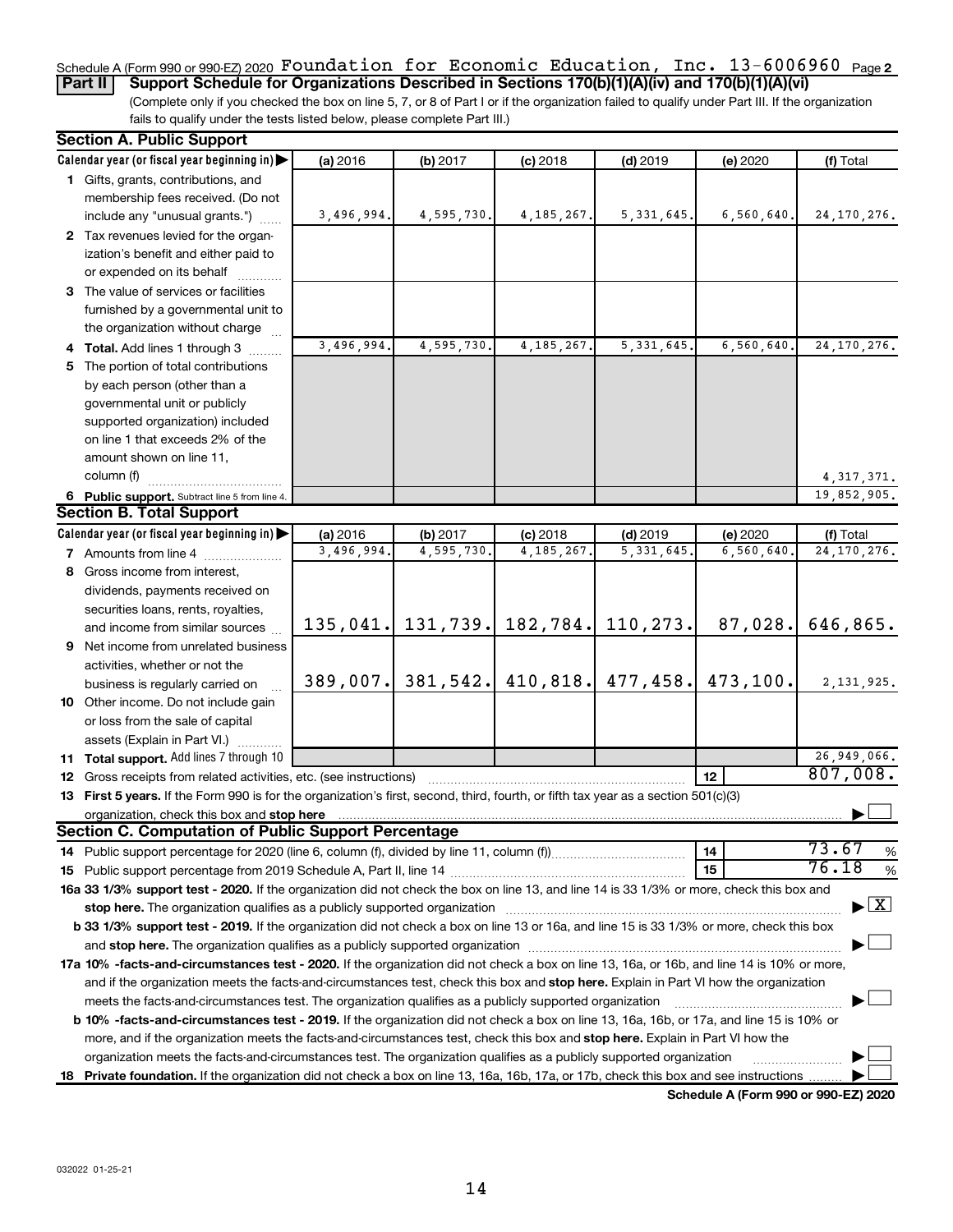#### **3** Schedule A (Form 990 or 990-EZ) 2020 Page Foundation for Economic Education, Inc. 13-6006960 **Part III | Support Schedule for Organizations Described in Section 509(a)(2)**

(Complete only if you checked the box on line 10 of Part I or if the organization failed to qualify under Part II. If the organization fails to qualify under the tests listed below, please complete Part II.)

| <b>Section A. Public Support</b>                                                                                                                 |          |          |            |            |          |           |
|--------------------------------------------------------------------------------------------------------------------------------------------------|----------|----------|------------|------------|----------|-----------|
| Calendar year (or fiscal year beginning in)                                                                                                      | (a) 2016 | (b) 2017 | $(c)$ 2018 | $(d)$ 2019 | (e) 2020 | (f) Total |
| 1 Gifts, grants, contributions, and                                                                                                              |          |          |            |            |          |           |
| membership fees received. (Do not                                                                                                                |          |          |            |            |          |           |
| include any "unusual grants.")                                                                                                                   |          |          |            |            |          |           |
| 2 Gross receipts from admissions,                                                                                                                |          |          |            |            |          |           |
| merchandise sold or services per-                                                                                                                |          |          |            |            |          |           |
| formed, or facilities furnished in                                                                                                               |          |          |            |            |          |           |
| any activity that is related to the<br>organization's tax-exempt purpose                                                                         |          |          |            |            |          |           |
| 3 Gross receipts from activities that                                                                                                            |          |          |            |            |          |           |
| are not an unrelated trade or bus-                                                                                                               |          |          |            |            |          |           |
| iness under section 513                                                                                                                          |          |          |            |            |          |           |
| 4 Tax revenues levied for the organ-                                                                                                             |          |          |            |            |          |           |
| ization's benefit and either paid to                                                                                                             |          |          |            |            |          |           |
| or expended on its behalf                                                                                                                        |          |          |            |            |          |           |
|                                                                                                                                                  |          |          |            |            |          |           |
| 5 The value of services or facilities                                                                                                            |          |          |            |            |          |           |
| furnished by a governmental unit to                                                                                                              |          |          |            |            |          |           |
| the organization without charge                                                                                                                  |          |          |            |            |          |           |
| <b>6 Total.</b> Add lines 1 through 5                                                                                                            |          |          |            |            |          |           |
| 7a Amounts included on lines 1, 2, and                                                                                                           |          |          |            |            |          |           |
| 3 received from disqualified persons                                                                                                             |          |          |            |            |          |           |
| <b>b</b> Amounts included on lines 2 and 3 received<br>from other than disqualified persons that                                                 |          |          |            |            |          |           |
| exceed the greater of \$5,000 or 1% of the                                                                                                       |          |          |            |            |          |           |
| amount on line 13 for the year                                                                                                                   |          |          |            |            |          |           |
| c Add lines 7a and 7b                                                                                                                            |          |          |            |            |          |           |
| 8 Public support. (Subtract line 7c from line 6.)                                                                                                |          |          |            |            |          |           |
| <b>Section B. Total Support</b>                                                                                                                  |          |          |            |            |          |           |
| Calendar year (or fiscal year beginning in)                                                                                                      | (a) 2016 | (b) 2017 | (c) 2018   | $(d)$ 2019 | (e) 2020 | (f) Total |
| 9 Amounts from line 6                                                                                                                            |          |          |            |            |          |           |
| <b>10a</b> Gross income from interest,                                                                                                           |          |          |            |            |          |           |
| dividends, payments received on                                                                                                                  |          |          |            |            |          |           |
| securities loans, rents, royalties,<br>and income from similar sources                                                                           |          |          |            |            |          |           |
| <b>b</b> Unrelated business taxable income                                                                                                       |          |          |            |            |          |           |
| (less section 511 taxes) from businesses                                                                                                         |          |          |            |            |          |           |
| acquired after June 30, 1975<br>$\frac{1}{2}$                                                                                                    |          |          |            |            |          |           |
| c Add lines 10a and 10b                                                                                                                          |          |          |            |            |          |           |
| 11 Net income from unrelated business                                                                                                            |          |          |            |            |          |           |
| activities not included in line 10b.                                                                                                             |          |          |            |            |          |           |
| whether or not the business is                                                                                                                   |          |          |            |            |          |           |
| regularly carried on<br><b>12</b> Other income. Do not include gain                                                                              |          |          |            |            |          |           |
| or loss from the sale of capital                                                                                                                 |          |          |            |            |          |           |
| assets (Explain in Part VI.)                                                                                                                     |          |          |            |            |          |           |
| <b>13</b> Total support. (Add lines 9, 10c, 11, and 12.)                                                                                         |          |          |            |            |          |           |
| 14 First 5 years. If the Form 990 is for the organization's first, second, third, fourth, or fifth tax year as a section 501(c)(3) organization, |          |          |            |            |          |           |
|                                                                                                                                                  |          |          |            |            |          |           |
| Section C. Computation of Public Support Percentage                                                                                              |          |          |            |            |          |           |
|                                                                                                                                                  |          |          |            |            | 15       | %         |
| 16 Public support percentage from 2019 Schedule A, Part III, line 15                                                                             |          |          |            |            | 16       | %         |
| Section D. Computation of Investment Income Percentage                                                                                           |          |          |            |            |          |           |
|                                                                                                                                                  |          |          |            |            | 17       | %         |
| 18 Investment income percentage from 2019 Schedule A, Part III, line 17                                                                          |          |          |            |            | 18       | %         |
| 19a 33 1/3% support tests - 2020. If the organization did not check the box on line 14, and line 15 is more than 33 1/3%, and line 17 is not     |          |          |            |            |          |           |
| more than 33 1/3%, check this box and stop here. The organization qualifies as a publicly supported organization                                 |          |          |            |            |          |           |
| b 33 1/3% support tests - 2019. If the organization did not check a box on line 14 or line 19a, and line 16 is more than 33 1/3%, and            |          |          |            |            |          |           |
| line 18 is not more than 33 1/3%, check this box and stop here. The organization qualifies as a publicly supported organization                  |          |          |            |            |          |           |
|                                                                                                                                                  |          |          |            |            |          |           |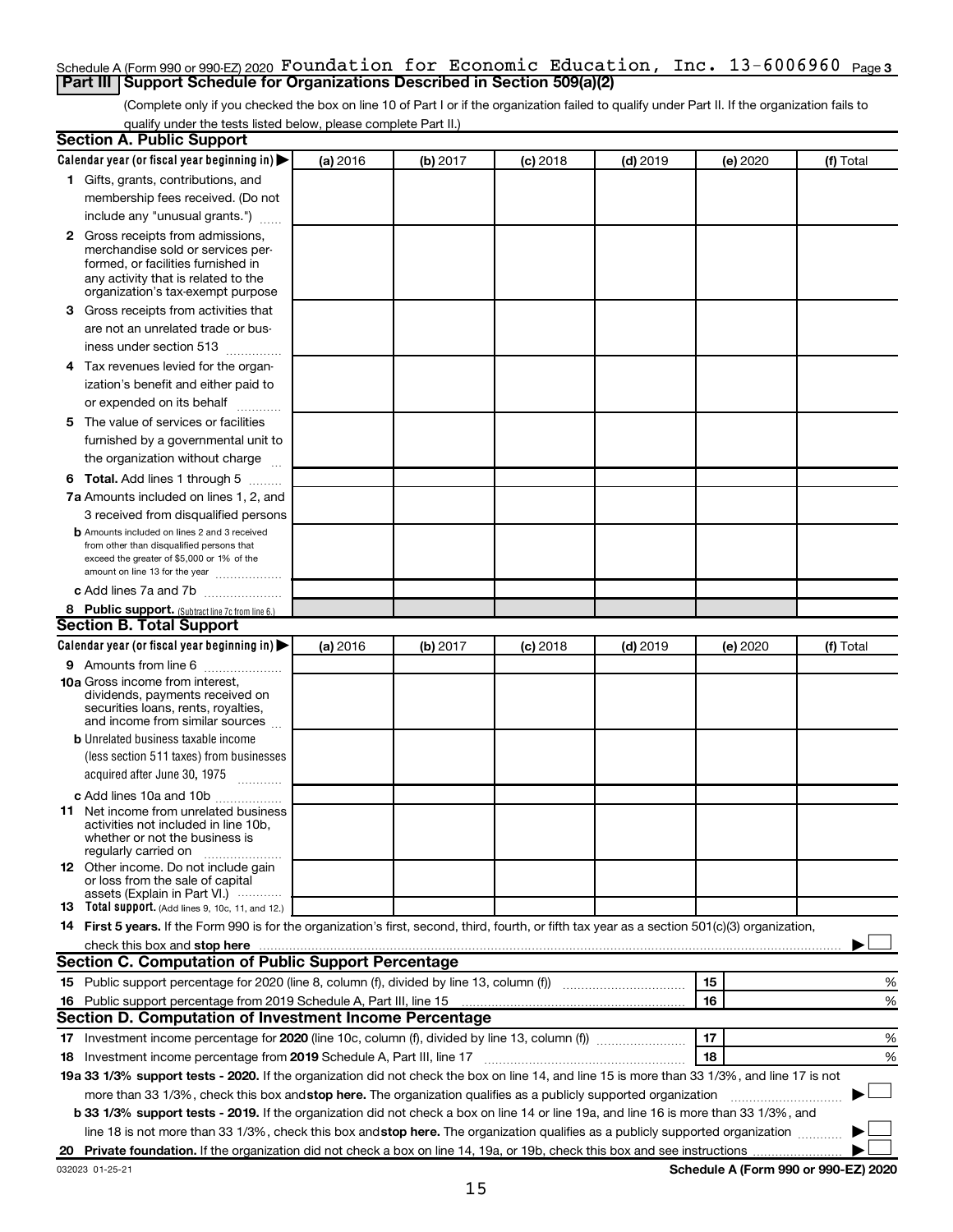# Schedule A (Form 990 or 990-EZ) 2020  $\,$  **F** $\,$ **Oun** $\,$ **dation for Economic E** $\,$ **ducation, Inc. 13-6006960**  $\,$  $_{\rm Page}$  **4**  $\,$

# **Part IV Supporting Organizations**

(Complete only if you checked a box in line 12 on Part I. If you checked box 12a, Part I, complete Sections A and B. If you checked box 12b, Part I, complete Sections A and C. If you checked box 12c, Part I, complete Sections A, D, and E. If you checked box 12d, Part I, complete Sections A and D, and complete Part V.)

# **Section A. All Supporting Organizations**

- **1** Are all of the organization's supported organizations listed by name in the organization's governing documents? If "No," describe in Part VI how the supported organizations are designated. If designated by *class or purpose, describe the designation. If historic and continuing relationship, explain.*
- **2** Did the organization have any supported organization that does not have an IRS determination of status under section 509(a)(1) or (2)? If "Yes," explain in Part **VI** how the organization determined that the supported *organization was described in section 509(a)(1) or (2).*
- **3a** Did the organization have a supported organization described in section 501(c)(4), (5), or (6)? If "Yes," answer *lines 3b and 3c below.*
- **b** Did the organization confirm that each supported organization qualified under section 501(c)(4), (5), or (6) and satisfied the public support tests under section 509(a)(2)? If "Yes," describe in Part VI when and how the *organization made the determination.*
- **c** Did the organization ensure that all support to such organizations was used exclusively for section 170(c)(2)(B) purposes? If "Yes," explain in Part VI what controls the organization put in place to ensure such use.
- **4 a** *If* Was any supported organization not organized in the United States ("foreign supported organization")? *"Yes," and if you checked box 12a or 12b in Part I, answer lines 4b and 4c below.*
- **b** Did the organization have ultimate control and discretion in deciding whether to make grants to the foreign supported organization? If "Yes," describe in Part VI how the organization had such control and discretion *despite being controlled or supervised by or in connection with its supported organizations.*
- **c** Did the organization support any foreign supported organization that does not have an IRS determination under sections 501(c)(3) and 509(a)(1) or (2)? If "Yes," explain in Part VI what controls the organization used *to ensure that all support to the foreign supported organization was used exclusively for section 170(c)(2)(B) purposes.*
- **5a** Did the organization add, substitute, or remove any supported organizations during the tax year? If "Yes," answer lines 5b and 5c below (if applicable). Also, provide detail in **Part VI,** including (i) the names and EIN *numbers of the supported organizations added, substituted, or removed; (ii) the reasons for each such action; (iii) the authority under the organization's organizing document authorizing such action; and (iv) how the action was accomplished (such as by amendment to the organizing document).*
- **b Type I or Type II only.** Was any added or substituted supported organization part of a class already designated in the organization's organizing document?
- **c Substitutions only.**  Was the substitution the result of an event beyond the organization's control?
- **6** Did the organization provide support (whether in the form of grants or the provision of services or facilities) to **Part VI.** support or benefit one or more of the filing organization's supported organizations? If "Yes," provide detail in anyone other than (i) its supported organizations, (ii) individuals that are part of the charitable class benefited by one or more of its supported organizations, or (iii) other supporting organizations that also
- **7** Did the organization provide a grant, loan, compensation, or other similar payment to a substantial contributor regard to a substantial contributor? If "Yes," complete Part I of Schedule L (Form 990 or 990-EZ). (as defined in section 4958(c)(3)(C)), a family member of a substantial contributor, or a 35% controlled entity with
- **8** Did the organization make a loan to a disqualified person (as defined in section 4958) not described in line 7? *If "Yes," complete Part I of Schedule L (Form 990 or 990-EZ).*
- **9 a** Was the organization controlled directly or indirectly at any time during the tax year by one or more in section 509(a)(1) or (2))? If "Yes," provide detail in **Part VI.** disqualified persons, as defined in section 4946 (other than foundation managers and organizations described
- **b** Did one or more disqualified persons (as defined in line 9a) hold a controlling interest in any entity in which the supporting organization had an interest? If "Yes," provide detail in Part VI.
- **c** Did a disqualified person (as defined in line 9a) have an ownership interest in, or derive any personal benefit from, assets in which the supporting organization also had an interest? If "Yes," provide detail in Part VI.
- **10 a** Was the organization subject to the excess business holdings rules of section 4943 because of section supporting organizations)? If "Yes," answer line 10b below. 4943(f) (regarding certain Type II supporting organizations, and all Type III non-functionally integrated
- **b** Did the organization have any excess business holdings in the tax year? (Use Schedule C, Form 4720, to *determine whether the organization had excess business holdings.)*

**1 2 3a 3b 3c 4a 4b 4c 5a 5b 5c 6 7 8 9a 9b 9c 10a**

**Yes No**

**10b**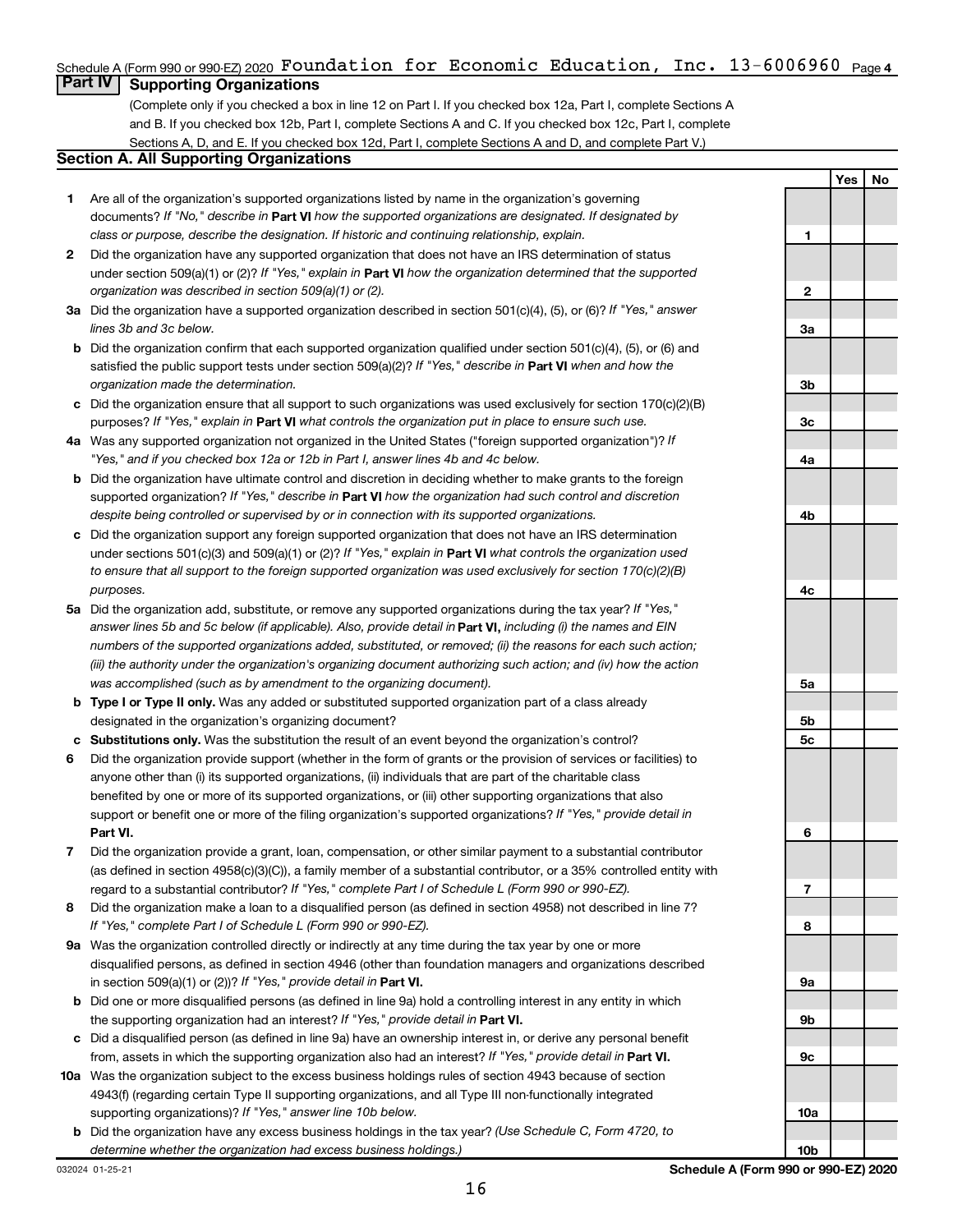#### **5** Schedule A (Form 990 or 990-EZ) 2020 Page Foundation for Economic Education, Inc. 13-6006960 **Part IV | Supporting Organizations** *(continued)*

|              |                                                                                                                                                                                                                                                                 |                 | <b>Yes</b> | No |
|--------------|-----------------------------------------------------------------------------------------------------------------------------------------------------------------------------------------------------------------------------------------------------------------|-----------------|------------|----|
| 11           | Has the organization accepted a gift or contribution from any of the following persons?                                                                                                                                                                         |                 |            |    |
|              | a A person who directly or indirectly controls, either alone or together with persons described in lines 11b and                                                                                                                                                |                 |            |    |
|              | 11c below, the governing body of a supported organization?                                                                                                                                                                                                      | 11a             |            |    |
|              | <b>b</b> A family member of a person described in line 11a above?                                                                                                                                                                                               | 11 <sub>b</sub> |            |    |
|              | c A 35% controlled entity of a person described in line 11a or 11b above? If "Yes" to line 11a, 11b, or 11c, provide                                                                                                                                            |                 |            |    |
|              | detail in <b>Part VI.</b>                                                                                                                                                                                                                                       | 11c             |            |    |
|              | <b>Section B. Type I Supporting Organizations</b>                                                                                                                                                                                                               |                 |            |    |
|              |                                                                                                                                                                                                                                                                 |                 | Yes        | No |
| 1            | Did the governing body, members of the governing body, officers acting in their official capacity, or membership of one or                                                                                                                                      |                 |            |    |
|              | more supported organizations have the power to regularly appoint or elect at least a majority of the organization's officers,<br>directors, or trustees at all times during the tax year? If "No," describe in <b>Part VI</b> how the supported organization(s) |                 |            |    |
|              | effectively operated, supervised, or controlled the organization's activities. If the organization had more than one supported                                                                                                                                  |                 |            |    |
|              | organization, describe how the powers to appoint and/or remove officers, directors, or trustees were allocated among the                                                                                                                                        |                 |            |    |
|              | supported organizations and what conditions or restrictions, if any, applied to such powers during the tax year.                                                                                                                                                | 1               |            |    |
| 2            | Did the organization operate for the benefit of any supported organization other than the supported                                                                                                                                                             |                 |            |    |
|              | organization(s) that operated, supervised, or controlled the supporting organization? If "Yes," explain in                                                                                                                                                      |                 |            |    |
|              | Part VI how providing such benefit carried out the purposes of the supported organization(s) that operated,                                                                                                                                                     |                 |            |    |
|              | supervised, or controlled the supporting organization.                                                                                                                                                                                                          | 2               |            |    |
|              | <b>Section C. Type II Supporting Organizations</b>                                                                                                                                                                                                              |                 |            |    |
|              |                                                                                                                                                                                                                                                                 |                 | <b>Yes</b> | No |
| 1.           | Were a majority of the organization's directors or trustees during the tax year also a majority of the directors                                                                                                                                                |                 |            |    |
|              | or trustees of each of the organization's supported organization(s)? If "No," describe in Part VI how control                                                                                                                                                   |                 |            |    |
|              | or management of the supporting organization was vested in the same persons that controlled or managed                                                                                                                                                          |                 |            |    |
|              | the supported organization(s).                                                                                                                                                                                                                                  | 1               |            |    |
|              | Section D. All Type III Supporting Organizations                                                                                                                                                                                                                |                 |            |    |
|              |                                                                                                                                                                                                                                                                 |                 | Yes        | No |
| 1            | Did the organization provide to each of its supported organizations, by the last day of the fifth month of the                                                                                                                                                  |                 |            |    |
|              | organization's tax year, (i) a written notice describing the type and amount of support provided during the prior tax                                                                                                                                           |                 |            |    |
|              | year, (ii) a copy of the Form 990 that was most recently filed as of the date of notification, and (iii) copies of the                                                                                                                                          |                 |            |    |
|              | organization's governing documents in effect on the date of notification, to the extent not previously provided?                                                                                                                                                | 1               |            |    |
| $\mathbf{2}$ | Were any of the organization's officers, directors, or trustees either (i) appointed or elected by the supported                                                                                                                                                |                 |            |    |
|              | organization(s) or (ii) serving on the governing body of a supported organization? If "No," explain in Part VI how                                                                                                                                              |                 |            |    |
|              | the organization maintained a close and continuous working relationship with the supported organization(s).                                                                                                                                                     | $\mathbf{2}$    |            |    |
| 3            | By reason of the relationship described in line 2, above, did the organization's supported organizations have a                                                                                                                                                 |                 |            |    |
|              | significant voice in the organization's investment policies and in directing the use of the organization's                                                                                                                                                      |                 |            |    |
|              | income or assets at all times during the tax year? If "Yes," describe in Part VI the role the organization's                                                                                                                                                    |                 |            |    |
|              | supported organizations played in this regard.                                                                                                                                                                                                                  | 3               |            |    |
|              | Section E. Type III Functionally Integrated Supporting Organizations                                                                                                                                                                                            |                 |            |    |
| 1            | Check the box next to the method that the organization used to satisfy the Integral Part Test during the yeafsee instructions).                                                                                                                                 |                 |            |    |
| a            | The organization satisfied the Activities Test. Complete line 2 below.                                                                                                                                                                                          |                 |            |    |
| b            | The organization is the parent of each of its supported organizations. Complete line 3 below.                                                                                                                                                                   |                 |            |    |

- **c** † The organization supported a governmental entity. Describe in Part VI how you supported a governmental entity (see instructions).
- **2 Answer lines 2a and 2b below. Yes No** Activities Test.
- **a** Did substantially all of the organization's activities during the tax year directly further the exempt purposes of the supported organization(s) to which the organization was responsive? If "Yes," then in Part VI identify **those supported organizations and explain**  *how these activities directly furthered their exempt purposes, how the organization was responsive to those supported organizations, and how the organization determined that these activities constituted substantially all of its activities.*
- **b** Did the activities described in line 2a, above, constitute activities that, but for the organization's involvement, **Part VI**  *the reasons for the organization's position that its supported organization(s) would have engaged in* one or more of the organization's supported organization(s) would have been engaged in? If "Yes," explain in *these activities but for the organization's involvement.*
- **3** Parent of Supported Organizations. Answer lines 3a and 3b below.
- **a** Did the organization have the power to regularly appoint or elect a majority of the officers, directors, or trustees of each of the supported organizations? If "Yes" or "No" provide details in Part VI.
- **b** Did the organization exercise a substantial degree of direction over the policies, programs, and activities of each of its supported organizations? If "Yes," describe in Part VI the role played by the organization in this regard.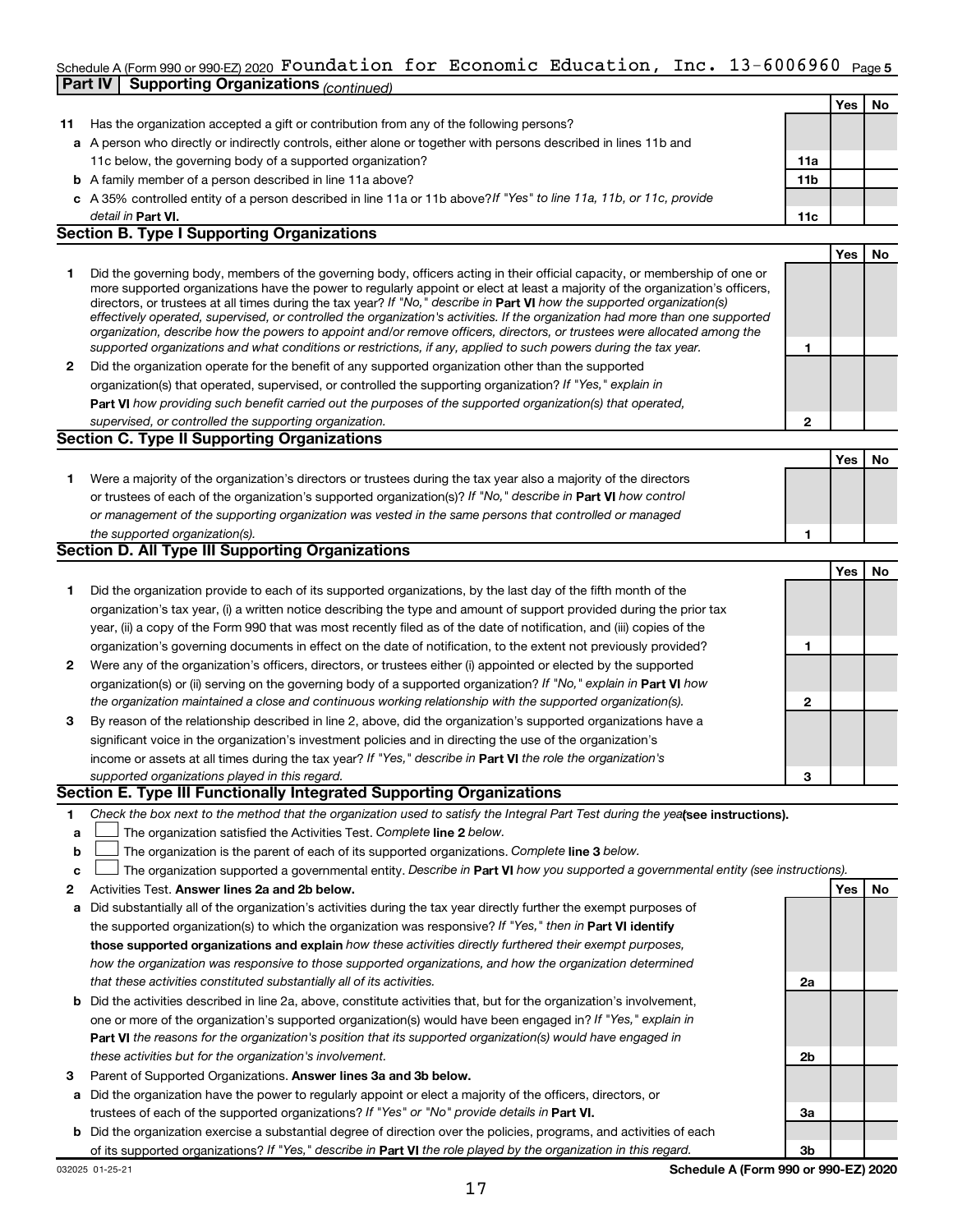|              | Schedule A (Form 990 or 990 EZ) 2020 Foundation for Economic Education, Inc. $13-6006960$ Page 6                                               |                          |                |                                |
|--------------|------------------------------------------------------------------------------------------------------------------------------------------------|--------------------------|----------------|--------------------------------|
|              | Type III Non-Functionally Integrated 509(a)(3) Supporting Organizations<br><b>Part V</b>                                                       |                          |                |                                |
| 1            | Check here if the organization satisfied the Integral Part Test as a qualifying trust on Nov. 20, 1970 (explain in Part VI). See instructions. |                          |                |                                |
|              | All other Type III non-functionally integrated supporting organizations must complete Sections A through E.                                    |                          |                |                                |
|              | Section A - Adjusted Net Income                                                                                                                |                          | (A) Prior Year | (B) Current Year<br>(optional) |
| 1            | Net short-term capital gain                                                                                                                    | 1                        |                |                                |
| 2            | Recoveries of prior-year distributions                                                                                                         | $\mathbf{2}$             |                |                                |
| 3            | Other gross income (see instructions)                                                                                                          | 3                        |                |                                |
| 4            | Add lines 1 through 3.                                                                                                                         | 4                        |                |                                |
| 5            | Depreciation and depletion                                                                                                                     | 5                        |                |                                |
| 6            | Portion of operating expenses paid or incurred for production or                                                                               |                          |                |                                |
|              | collection of gross income or for management, conservation, or                                                                                 |                          |                |                                |
|              | maintenance of property held for production of income (see instructions)                                                                       | 6                        |                |                                |
| 7            | Other expenses (see instructions)                                                                                                              | $\overline{7}$           |                |                                |
| 8            | Adjusted Net Income (subtract lines 5, 6, and 7 from line 4)                                                                                   | 8                        |                |                                |
|              | Section B - Minimum Asset Amount                                                                                                               |                          | (A) Prior Year | (B) Current Year<br>(optional) |
| 1            | Aggregate fair market value of all non-exempt-use assets (see                                                                                  |                          |                |                                |
|              | instructions for short tax year or assets held for part of year):                                                                              |                          |                |                                |
|              | a Average monthly value of securities                                                                                                          | 1a                       |                |                                |
|              | <b>b</b> Average monthly cash balances                                                                                                         | 1 <sub>b</sub>           |                |                                |
|              | <b>c</b> Fair market value of other non-exempt-use assets                                                                                      | 1c                       |                |                                |
|              | <b>d</b> Total (add lines 1a, 1b, and 1c)                                                                                                      | 1 <sub>d</sub>           |                |                                |
|              | e Discount claimed for blockage or other factors                                                                                               |                          |                |                                |
|              | (explain in detail in <b>Part VI</b> ):                                                                                                        |                          |                |                                |
| 2            | Acquisition indebtedness applicable to non-exempt-use assets                                                                                   | $\mathbf{2}$             |                |                                |
| З            | Subtract line 2 from line 1d.                                                                                                                  | 3                        |                |                                |
| 4            | Cash deemed held for exempt use. Enter 0.015 of line 3 (for greater amount,                                                                    |                          |                |                                |
|              | see instructions).                                                                                                                             | 4                        |                |                                |
| 5            | Net value of non-exempt-use assets (subtract line 4 from line 3)                                                                               | 5                        |                |                                |
| 6            | Multiply line 5 by 0.035.                                                                                                                      | 6                        |                |                                |
| 7            | Recoveries of prior-year distributions                                                                                                         | $\overline{\phantom{a}}$ |                |                                |
| 8            | Minimum Asset Amount (add line 7 to line 6)                                                                                                    | 8                        |                |                                |
|              | <b>Section C - Distributable Amount</b>                                                                                                        |                          |                | <b>Current Year</b>            |
| 1            | Adjusted net income for prior year (from Section A, line 8, column A)                                                                          | $\mathbf{1}$             |                |                                |
| $\mathbf{2}$ | Enter 0.85 of line 1.                                                                                                                          | $\mathbf{2}$             |                |                                |
| 3            | Minimum asset amount for prior year (from Section B, line 8, column A)                                                                         | 3                        |                |                                |
| 4            | Enter greater of line 2 or line 3.                                                                                                             | 4                        |                |                                |
| 5            | Income tax imposed in prior year                                                                                                               | 5                        |                |                                |
| 6            | <b>Distributable Amount.</b> Subtract line 5 from line 4, unless subject to                                                                    |                          |                |                                |
|              | emergency temporary reduction (see instructions).                                                                                              | 6                        |                |                                |
|              |                                                                                                                                                |                          |                |                                |

**7** Check here if the current year is the organization's first as a non-functionally integrated Type III supporting organization (see instructions).

**Schedule A (Form 990 or 990-EZ) 2020**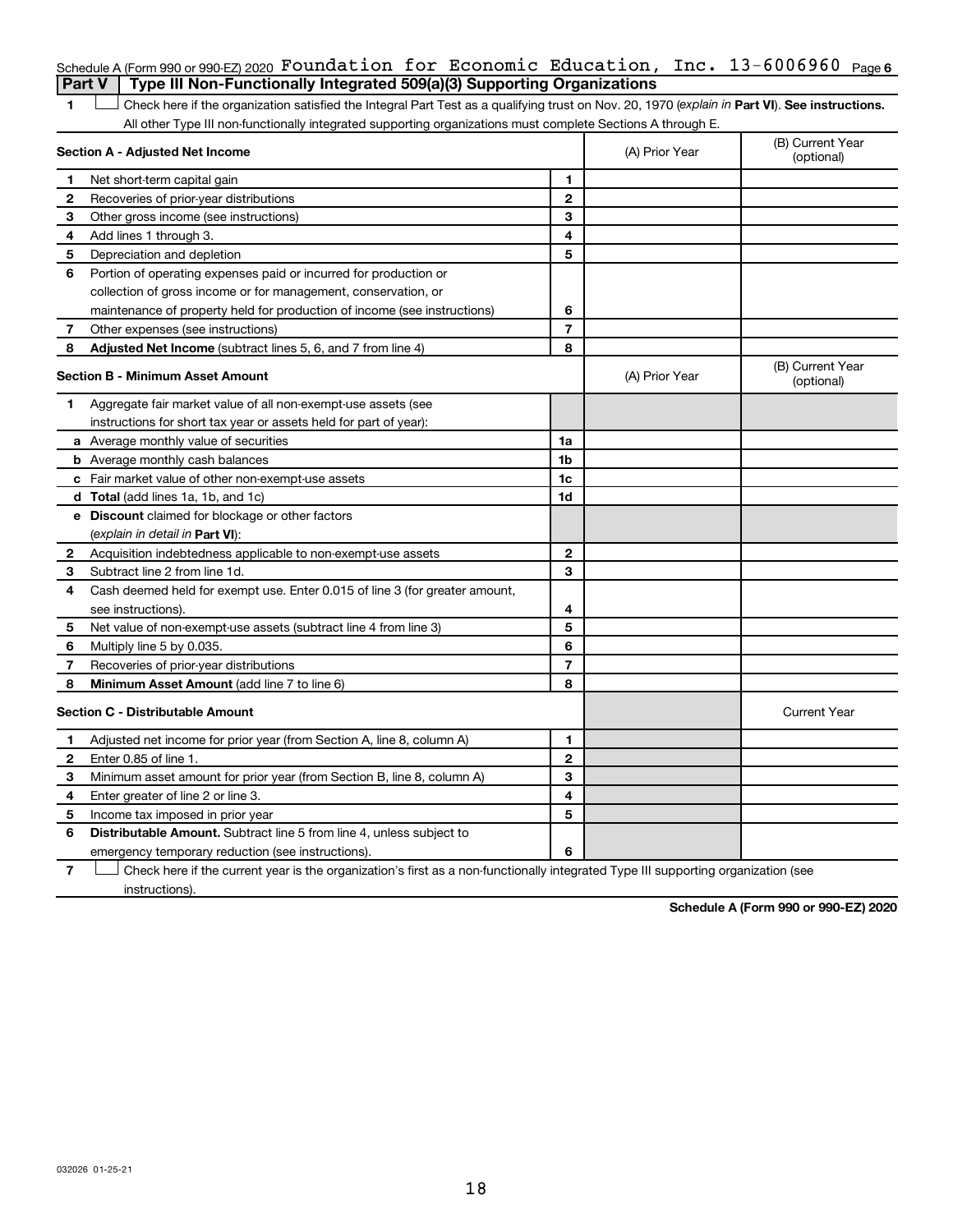#### Schedule A (Form 990 or 990-EZ) 2020 **FOUNCAtion for ECONOMIC EQUCAtion, InC. I**3-6006960 <sub>Page 7</sub> Foundation for Economic Education, Inc. 13-6006960

| <b>Part V</b> | Type III Non-Functionally Integrated 509(a)(3) Supporting Organizations (continued)        |                             |                                       |                                         |
|---------------|--------------------------------------------------------------------------------------------|-----------------------------|---------------------------------------|-----------------------------------------|
|               | <b>Section D - Distributions</b>                                                           |                             |                                       | <b>Current Year</b>                     |
| 1             | Amounts paid to supported organizations to accomplish exempt purposes                      |                             | $\mathbf{1}$                          |                                         |
| 2             | Amounts paid to perform activity that directly furthers exempt purposes of supported       |                             |                                       |                                         |
|               | organizations, in excess of income from activity                                           |                             | $\mathbf{2}$                          |                                         |
| 3             | Administrative expenses paid to accomplish exempt purposes of supported organizations      |                             | 3                                     |                                         |
| 4             | Amounts paid to acquire exempt-use assets                                                  |                             | 4                                     |                                         |
| 5             | Qualified set-aside amounts (prior IRS approval required - provide details in Part VI)     |                             | 5                                     |                                         |
| 6             | Other distributions ( <i>describe in Part VI</i> ). See instructions.                      |                             | 6                                     |                                         |
| 7             | Total annual distributions. Add lines 1 through 6.                                         |                             | $\overline{7}$                        |                                         |
| 8             | Distributions to attentive supported organizations to which the organization is responsive |                             |                                       |                                         |
|               | ( <i>provide details in Part VI</i> ). See instructions.                                   |                             | 8                                     |                                         |
| 9             | Distributable amount for 2020 from Section C, line 6                                       |                             | 9                                     |                                         |
| 10            | Line 8 amount divided by line 9 amount                                                     |                             | 10                                    |                                         |
|               |                                                                                            | (i)                         | (ii)                                  | (iii)                                   |
|               | <b>Section E - Distribution Allocations (see instructions)</b>                             | <b>Excess Distributions</b> | <b>Underdistributions</b><br>Pre-2020 | <b>Distributable</b><br>Amount for 2020 |
| 1             | Distributable amount for 2020 from Section C, line 6                                       |                             |                                       |                                         |
| 2             | Underdistributions, if any, for years prior to 2020 (reason-                               |                             |                                       |                                         |
|               | able cause required - explain in Part VI). See instructions.                               |                             |                                       |                                         |
| 3             | Excess distributions carryover, if any, to 2020                                            |                             |                                       |                                         |
|               | a From 2015                                                                                |                             |                                       |                                         |
|               | $b$ From 2016                                                                              |                             |                                       |                                         |
|               | c From 2017                                                                                |                             |                                       |                                         |
|               | <b>d</b> From 2018                                                                         |                             |                                       |                                         |
|               | e From 2019                                                                                |                             |                                       |                                         |
|               | f Total of lines 3a through 3e                                                             |                             |                                       |                                         |
|               | g Applied to underdistributions of prior years                                             |                             |                                       |                                         |
|               | <b>h</b> Applied to 2020 distributable amount                                              |                             |                                       |                                         |
| Ť.            | Carryover from 2015 not applied (see instructions)                                         |                             |                                       |                                         |
|               | Remainder. Subtract lines 3g, 3h, and 3i from line 3f.                                     |                             |                                       |                                         |
| 4             | Distributions for 2020 from Section D,                                                     |                             |                                       |                                         |
|               | line $7:$                                                                                  |                             |                                       |                                         |
|               | a Applied to underdistributions of prior years                                             |                             |                                       |                                         |
|               | <b>b</b> Applied to 2020 distributable amount                                              |                             |                                       |                                         |
|               | <b>c</b> Remainder. Subtract lines 4a and 4b from line 4.                                  |                             |                                       |                                         |
| 5             | Remaining underdistributions for years prior to 2020, if                                   |                             |                                       |                                         |
|               | any. Subtract lines 3g and 4a from line 2. For result greater                              |                             |                                       |                                         |
|               | than zero, explain in Part VI. See instructions.                                           |                             |                                       |                                         |
| 6             | Remaining underdistributions for 2020. Subtract lines 3h                                   |                             |                                       |                                         |
|               | and 4b from line 1. For result greater than zero, explain in                               |                             |                                       |                                         |
|               | <b>Part VI.</b> See instructions.                                                          |                             |                                       |                                         |
| 7             | Excess distributions carryover to 2021. Add lines 3j                                       |                             |                                       |                                         |
|               | and 4c.                                                                                    |                             |                                       |                                         |
| 8             | Breakdown of line 7:                                                                       |                             |                                       |                                         |
|               | a Excess from 2016                                                                         |                             |                                       |                                         |
|               | <b>b</b> Excess from 2017                                                                  |                             |                                       |                                         |
|               | c Excess from 2018                                                                         |                             |                                       |                                         |
|               | d Excess from 2019                                                                         |                             |                                       |                                         |
|               | e Excess from 2020                                                                         |                             |                                       |                                         |

**Schedule A (Form 990 or 990-EZ) 2020**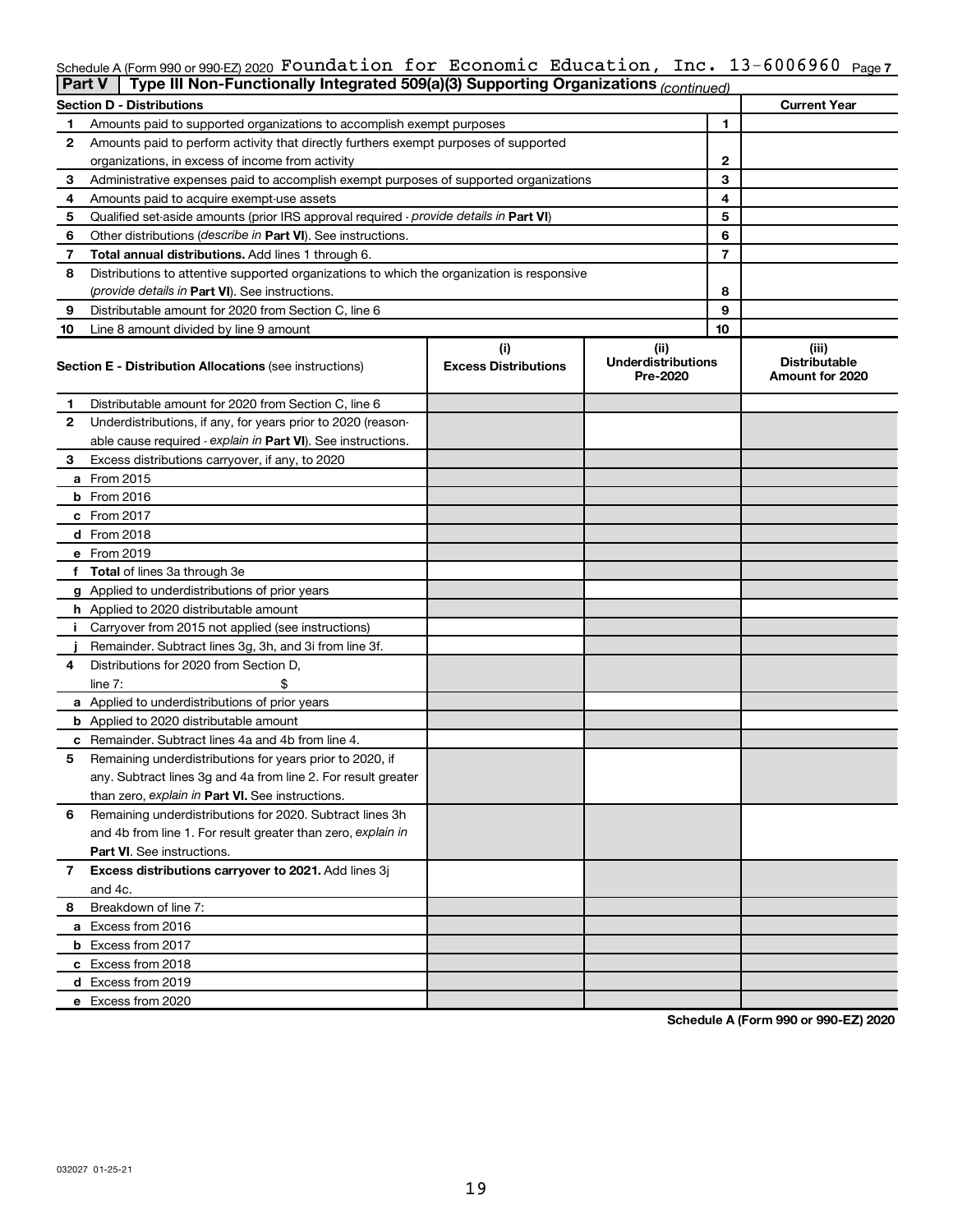|                | Schedule A (Form 990 or 990-EZ) 2020 Foundation for Economic Education, Inc. 13-6006960 Page 8                                                                                                                                                                                                   |  |  |  |  |
|----------------|--------------------------------------------------------------------------------------------------------------------------------------------------------------------------------------------------------------------------------------------------------------------------------------------------|--|--|--|--|
| <b>Part VI</b> | Supplemental Information. Provide the explanations required by Part II, line 10; Part II, line 17a or 17b; Part III, line 12;                                                                                                                                                                    |  |  |  |  |
|                | Part IV, Section A, lines 1, 2, 3b, 3c, 4b, 4c, 5a, 6, 9a, 9b, 9c, 11a, 11b, and 11c; Part IV, Section B, lines 1 and 2; Part IV, Section C,<br>line 1; Part IV, Section D, lines 2 and 3; Part IV, Section E, lines 1c, 2a, 2b, 3a, and 3b; Part V, line 1; Part V, Section B, line 1e; Part V, |  |  |  |  |
|                | Section D, lines 5, 6, and 8; and Part V, Section E, lines 2, 5, and 6. Also complete this part for any additional information.                                                                                                                                                                  |  |  |  |  |
|                | (See instructions.)                                                                                                                                                                                                                                                                              |  |  |  |  |
|                |                                                                                                                                                                                                                                                                                                  |  |  |  |  |
|                |                                                                                                                                                                                                                                                                                                  |  |  |  |  |
|                |                                                                                                                                                                                                                                                                                                  |  |  |  |  |
|                |                                                                                                                                                                                                                                                                                                  |  |  |  |  |
|                |                                                                                                                                                                                                                                                                                                  |  |  |  |  |
|                |                                                                                                                                                                                                                                                                                                  |  |  |  |  |
|                |                                                                                                                                                                                                                                                                                                  |  |  |  |  |
|                |                                                                                                                                                                                                                                                                                                  |  |  |  |  |
|                |                                                                                                                                                                                                                                                                                                  |  |  |  |  |
|                |                                                                                                                                                                                                                                                                                                  |  |  |  |  |
|                |                                                                                                                                                                                                                                                                                                  |  |  |  |  |
|                |                                                                                                                                                                                                                                                                                                  |  |  |  |  |
|                |                                                                                                                                                                                                                                                                                                  |  |  |  |  |
|                |                                                                                                                                                                                                                                                                                                  |  |  |  |  |
|                |                                                                                                                                                                                                                                                                                                  |  |  |  |  |
|                |                                                                                                                                                                                                                                                                                                  |  |  |  |  |
|                |                                                                                                                                                                                                                                                                                                  |  |  |  |  |
|                |                                                                                                                                                                                                                                                                                                  |  |  |  |  |
|                |                                                                                                                                                                                                                                                                                                  |  |  |  |  |
|                |                                                                                                                                                                                                                                                                                                  |  |  |  |  |
|                |                                                                                                                                                                                                                                                                                                  |  |  |  |  |
|                |                                                                                                                                                                                                                                                                                                  |  |  |  |  |
|                |                                                                                                                                                                                                                                                                                                  |  |  |  |  |
|                |                                                                                                                                                                                                                                                                                                  |  |  |  |  |
|                |                                                                                                                                                                                                                                                                                                  |  |  |  |  |
|                |                                                                                                                                                                                                                                                                                                  |  |  |  |  |
|                |                                                                                                                                                                                                                                                                                                  |  |  |  |  |
|                |                                                                                                                                                                                                                                                                                                  |  |  |  |  |
|                |                                                                                                                                                                                                                                                                                                  |  |  |  |  |
|                |                                                                                                                                                                                                                                                                                                  |  |  |  |  |
|                |                                                                                                                                                                                                                                                                                                  |  |  |  |  |
|                |                                                                                                                                                                                                                                                                                                  |  |  |  |  |
|                |                                                                                                                                                                                                                                                                                                  |  |  |  |  |
|                |                                                                                                                                                                                                                                                                                                  |  |  |  |  |
|                |                                                                                                                                                                                                                                                                                                  |  |  |  |  |
|                |                                                                                                                                                                                                                                                                                                  |  |  |  |  |
|                |                                                                                                                                                                                                                                                                                                  |  |  |  |  |
|                |                                                                                                                                                                                                                                                                                                  |  |  |  |  |
|                |                                                                                                                                                                                                                                                                                                  |  |  |  |  |
|                |                                                                                                                                                                                                                                                                                                  |  |  |  |  |
|                |                                                                                                                                                                                                                                                                                                  |  |  |  |  |
|                |                                                                                                                                                                                                                                                                                                  |  |  |  |  |
|                |                                                                                                                                                                                                                                                                                                  |  |  |  |  |
|                |                                                                                                                                                                                                                                                                                                  |  |  |  |  |
|                |                                                                                                                                                                                                                                                                                                  |  |  |  |  |
|                |                                                                                                                                                                                                                                                                                                  |  |  |  |  |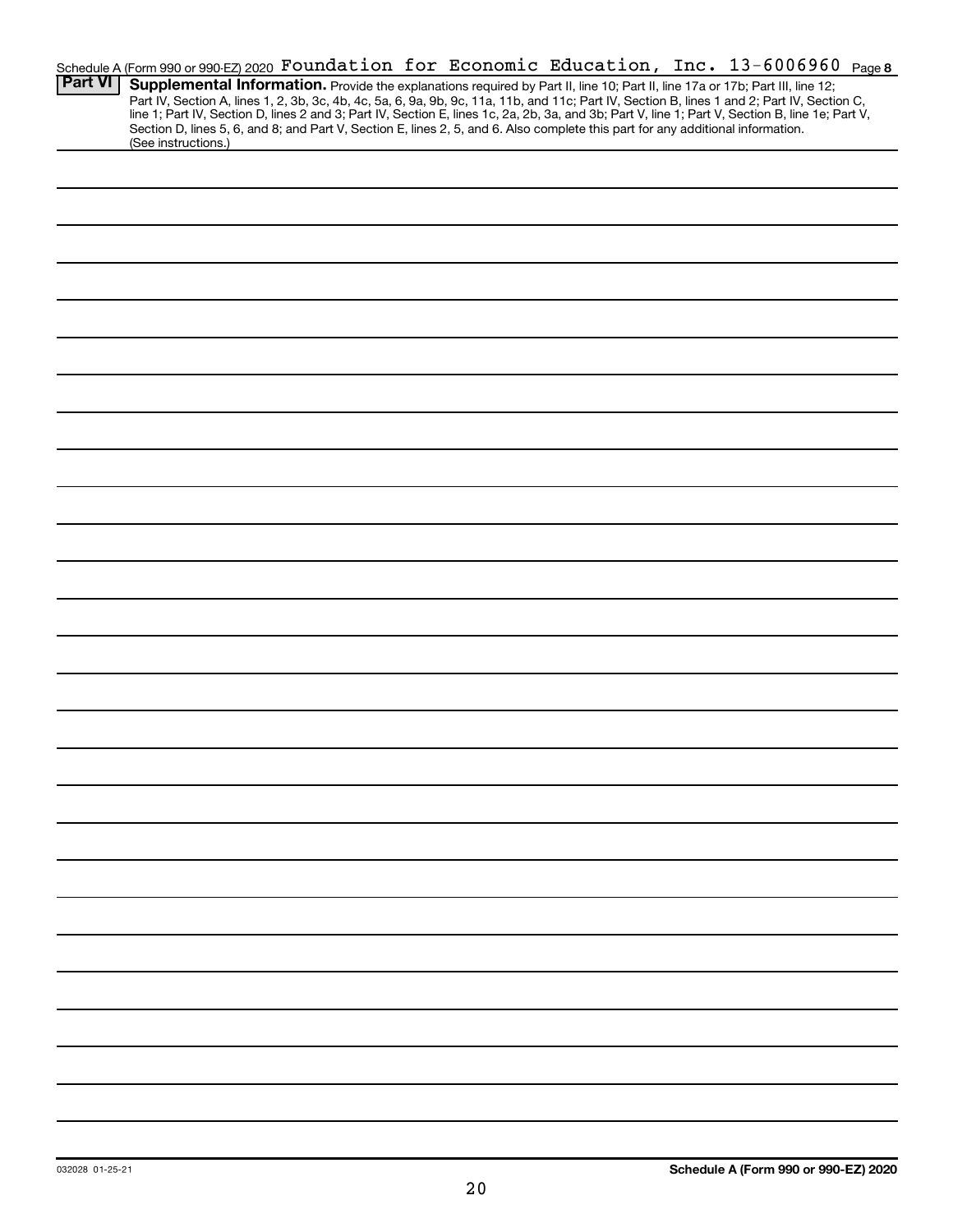**(Form 990, 990-EZ,**

Department of the Treasury Internal Revenue Service

Name of the organization

# **Schedule B Schedule of Contributors**

**or 990-PF) | Attach to Form 990, Form 990-EZ, or Form 990-PF. | Go to www.irs.gov/Form990 for the latest information.** OMB No. 1545-0047

**2020**

**Employer identification number**

| Name of the organization       | <b>Employer identification number</b>                                                                                                                                                                                                                                                                                                                                                                                                                                                                                                                                 |            |
|--------------------------------|-----------------------------------------------------------------------------------------------------------------------------------------------------------------------------------------------------------------------------------------------------------------------------------------------------------------------------------------------------------------------------------------------------------------------------------------------------------------------------------------------------------------------------------------------------------------------|------------|
|                                | Foundation for Economic Education, Inc.                                                                                                                                                                                                                                                                                                                                                                                                                                                                                                                               | 13-6006960 |
| Organization type (check one): |                                                                                                                                                                                                                                                                                                                                                                                                                                                                                                                                                                       |            |
| Filers of:                     | Section:                                                                                                                                                                                                                                                                                                                                                                                                                                                                                                                                                              |            |
| Form 990 or 990-EZ             | $\lfloor x \rfloor$<br>501(c)( $\overline{3}$ ) (enter number) organization                                                                                                                                                                                                                                                                                                                                                                                                                                                                                           |            |
|                                | $4947(a)(1)$ nonexempt charitable trust not treated as a private foundation                                                                                                                                                                                                                                                                                                                                                                                                                                                                                           |            |
|                                | 527 political organization                                                                                                                                                                                                                                                                                                                                                                                                                                                                                                                                            |            |
| Form 990-PF                    | 501(c)(3) exempt private foundation                                                                                                                                                                                                                                                                                                                                                                                                                                                                                                                                   |            |
|                                | 4947(a)(1) nonexempt charitable trust treated as a private foundation                                                                                                                                                                                                                                                                                                                                                                                                                                                                                                 |            |
|                                | 501(c)(3) taxable private foundation                                                                                                                                                                                                                                                                                                                                                                                                                                                                                                                                  |            |
| <b>General Rule</b>            | Check if your organization is covered by the General Rule or a Special Rule.<br>Note: Only a section 501(c)(7), (8), or (10) organization can check boxes for both the General Rule and a Special Rule. See instructions.<br>For an organization filing Form 990, 990-EZ, or 990-PF that received, during the year, contributions totaling \$5,000 or more (in money or                                                                                                                                                                                               |            |
| <b>Special Rules</b>           | property) from any one contributor. Complete Parts I and II. See instructions for determining a contributor's total contributions.                                                                                                                                                                                                                                                                                                                                                                                                                                    |            |
| $\lfloor x \rfloor$            | For an organization described in section 501(c)(3) filing Form 990 or 990-EZ that met the 33 1/3% support test of the regulations under<br>sections 509(a)(1) and 170(b)(1)(A)(vi), that checked Schedule A (Form 990 or 990-EZ), Part II, line 13, 16a, or 16b, and that received from<br>any one contributor, during the year, total contributions of the greater of (1) \$5,000; or (2) 2% of the amount on (i) Form 990, Part VIII, line 1h;<br>or (ii) Form 990-EZ, line 1. Complete Parts I and II.                                                             |            |
|                                | For an organization described in section 501(c)(7), (8), or (10) filing Form 990 or 990 EZ that received from any one<br>contributor, during the year, total contributions of more than \$1,000 exclusively for religious, charitable, scientific,<br>literary, or educational purposes, or for the prevention of cruelty to children or animals. Complete Parts I (entering<br>"N/A" in column (b) instead of the contributor name and address), II, and III.                                                                                                        |            |
|                                | For an organization described in section 501(c)(7), (8), or (10) filing Form 990 or 990-EZ that received from any one contributor, during the<br>year, contributions exclusively for religious, charitable, etc., purposes, but no such contributions totaled more than \$1,000. If this box<br>is checked, enter here the total contributions that were received during the year for an exclusively religious, charitable, etc.,<br>purpose. Don't complete any of the parts unless the General Rule applies to this organization because it received nonexclusively |            |
|                                |                                                                                                                                                                                                                                                                                                                                                                                                                                                                                                                                                                       |            |

**Caution:**  An organization that isn't covered by the General Rule and/or the Special Rules doesn't file Schedule B (Form 990, 990-EZ, or 990-PF),  **must** but it answer "No" on Part IV, line 2, of its Form 990; or check the box on line H of its Form 990-EZ or on its Form 990-PF, Part I, line 2, to certify that it doesn't meet the filing requirements of Schedule B (Form 990, 990-EZ, or 990-PF).

**For Paperwork Reduction Act Notice, see the instructions for Form 990, 990-EZ, or 990-PF. Schedule B (Form 990, 990-EZ, or 990-PF) (2020)** LHA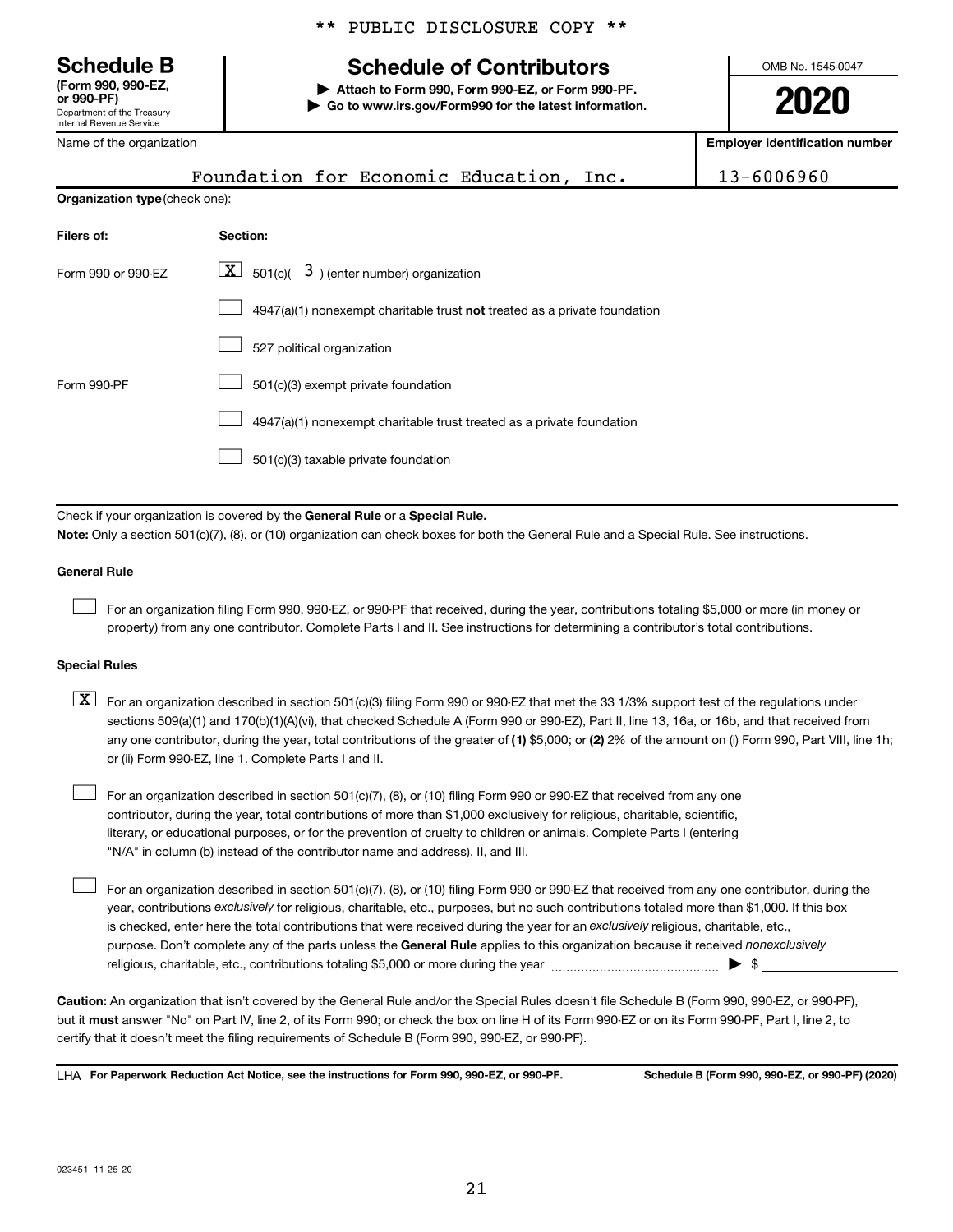Name of organization

**Employer identification number**

# Foundation for Economic Education, Inc. 13-6006960

| Part I     | Contributors (see instructions). Use duplicate copies of Part I if additional space is needed. |                                   |                                                                                                                  |
|------------|------------------------------------------------------------------------------------------------|-----------------------------------|------------------------------------------------------------------------------------------------------------------|
| (a)<br>No. | (b)<br>Name, address, and ZIP + 4                                                              | (c)<br><b>Total contributions</b> | (d)<br>Type of contribution                                                                                      |
| 1          |                                                                                                | 2,003,020.<br>\$                  | Person<br>Payroll<br>$\overline{\textbf{x}}$<br>Noncash<br>(Complete Part II for<br>noncash contributions.)      |
| (a)<br>No. | (b)<br>Name, address, and ZIP + 4                                                              | (c)<br><b>Total contributions</b> | (d)<br>Type of contribution                                                                                      |
| 2          |                                                                                                | 675,000.<br>\$                    | $\overline{\text{X}}$<br>Person<br>Payroll<br><b>Noncash</b><br>(Complete Part II for<br>noncash contributions.) |
| (a)<br>No. | (b)<br>Name, address, and ZIP + 4                                                              | (c)<br><b>Total contributions</b> | (d)<br>Type of contribution                                                                                      |
| 3          |                                                                                                | 468,470.<br>\$                    | $\overline{\text{X}}$<br>Person<br>Payroll<br><b>Noncash</b><br>(Complete Part II for<br>noncash contributions.) |
| (a)<br>No. | (b)<br>Name, address, and ZIP + 4                                                              | (c)<br><b>Total contributions</b> | (d)<br>Type of contribution                                                                                      |
| 4          |                                                                                                | 290,000.<br>\$                    | $\overline{\text{X}}$<br>Person<br>Payroll<br>Noncash<br>(Complete Part II for<br>noncash contributions.)        |
| (a)<br>No. | (b)<br>Name, address, and ZIP + 4                                                              | (c)<br><b>Total contributions</b> | (d)<br>Type of contribution                                                                                      |
| 5          |                                                                                                | 250,000.<br>$\$$                  | $\overline{\textbf{x}}$<br>Person<br>Payroll<br>Noncash<br>(Complete Part II for<br>noncash contributions.)      |
| (a)<br>No. | (b)<br>Name, address, and ZIP + 4                                                              | (c)<br><b>Total contributions</b> | (d)<br>Type of contribution                                                                                      |
| 6          |                                                                                                | 200,000.<br>\$                    | $\overline{\textbf{x}}$<br>Person<br>Payroll<br>Noncash<br>(Complete Part II for                                 |

023452 11-25-20 **Schedule B (Form 990, 990-EZ, or 990-PF) (2020)**

noncash contributions.)

**2**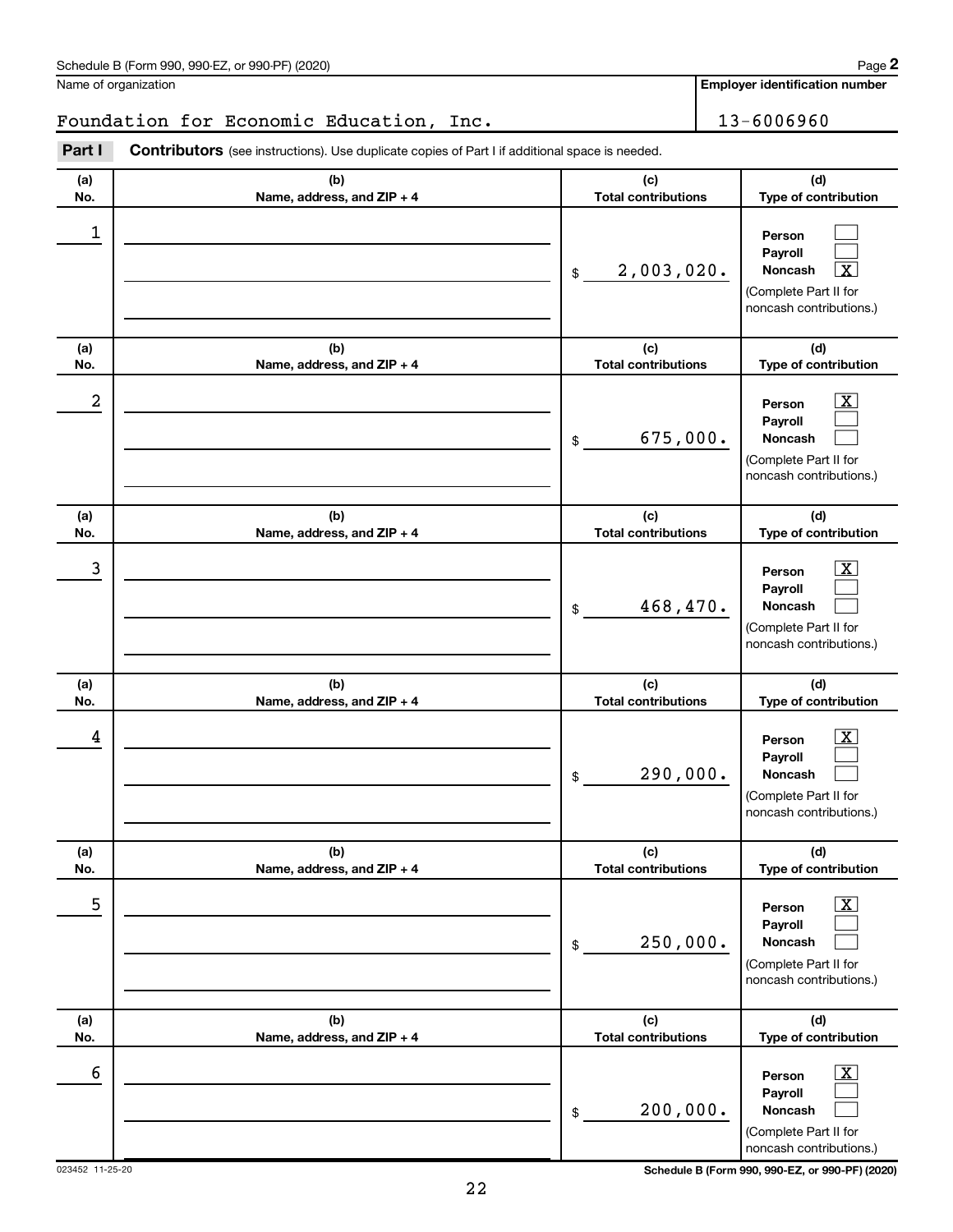Name of organization

**2**

**Employer identification number**

Foundation for Economic Education, Inc. 13-6006960

| Part I     | <b>Contributors</b> (see instructions). Use duplicate copies of Part I if additional space is needed. |                                   |                                                                                                             |
|------------|-------------------------------------------------------------------------------------------------------|-----------------------------------|-------------------------------------------------------------------------------------------------------------|
| (a)<br>No. | (b)<br>Name, address, and ZIP + 4                                                                     | (c)<br><b>Total contributions</b> | (d)<br>Type of contribution                                                                                 |
| 7          |                                                                                                       | 200,000.<br>\$                    | $\overline{\mathbf{X}}$<br>Person<br>Payroll<br>Noncash<br>(Complete Part II for<br>noncash contributions.) |
| (a)<br>No. | (b)<br>Name, address, and ZIP + 4                                                                     | (c)<br><b>Total contributions</b> | (d)<br>Type of contribution                                                                                 |
| 8          |                                                                                                       | 150,000.<br>\$                    | $\overline{\mathbf{X}}$<br>Person<br>Payroll<br>Noncash<br>(Complete Part II for<br>noncash contributions.) |
| (a)<br>No. | (b)<br>Name, address, and ZIP + 4                                                                     | (c)<br><b>Total contributions</b> | (d)<br>Type of contribution                                                                                 |
|            |                                                                                                       | \$                                | Person<br>Payroll<br>Noncash<br>(Complete Part II for<br>noncash contributions.)                            |
| (a)        | (b)                                                                                                   | (c)                               | (d)                                                                                                         |
| No.        | Name, address, and ZIP + 4                                                                            | <b>Total contributions</b><br>\$  | Type of contribution<br>Person<br>Payroll<br>Noncash<br>(Complete Part II for<br>noncash contributions.)    |
| (a)<br>No. | (b)<br>Name, address, and ZIP + 4                                                                     | (c)<br><b>Total contributions</b> | (d)<br>Type of contribution                                                                                 |
|            |                                                                                                       | \$                                | Person<br>Payroll<br>Noncash<br>(Complete Part II for<br>noncash contributions.)                            |
| (a)<br>No. | (b)<br>Name, address, and ZIP + 4                                                                     | (c)<br><b>Total contributions</b> | (d)<br>Type of contribution                                                                                 |
|            |                                                                                                       | \$                                | Person<br>Payroll<br>Noncash<br>(Complete Part II for<br>noncash contributions.)                            |

023452 11-25-20 **Schedule B (Form 990, 990-EZ, or 990-PF) (2020)**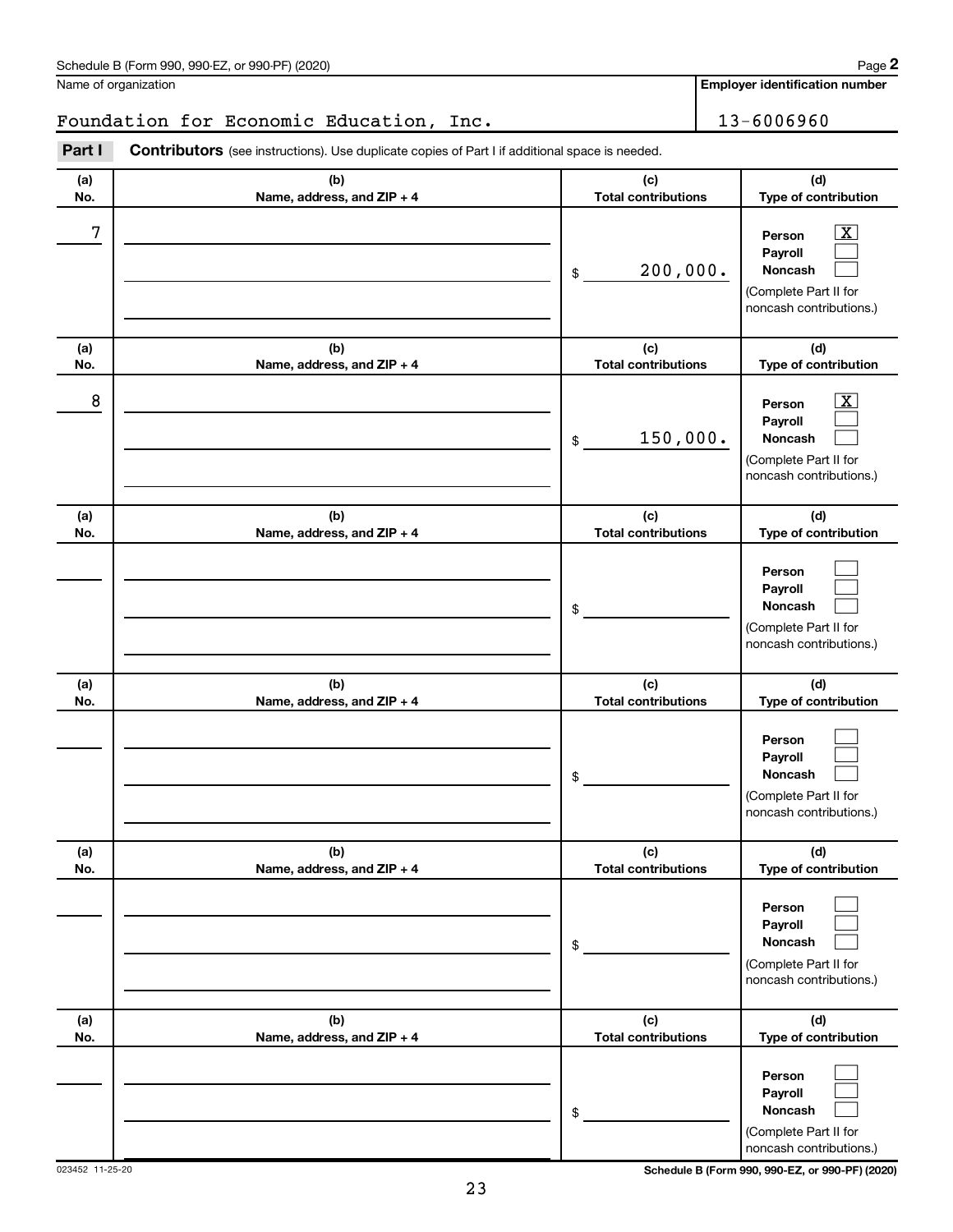|                              | Foundation for Economic Education, Inc.                                                             |                                                 | 13-6006960           |
|------------------------------|-----------------------------------------------------------------------------------------------------|-------------------------------------------------|----------------------|
| Part II                      | Noncash Property (see instructions). Use duplicate copies of Part II if additional space is needed. |                                                 |                      |
| (a)<br>No.<br>from<br>Part I | (b)<br>Description of noncash property given                                                        | (c)<br>FMV (or estimate)<br>(See instructions.) | (d)<br>Date received |
| 1                            | Cryptocurrency                                                                                      | 2,003,020.<br>\$                                | 01/12/21             |
| (a)<br>No.<br>from<br>Part I | (b)<br>Description of noncash property given                                                        | (c)<br>FMV (or estimate)<br>(See instructions.) | (d)<br>Date received |
|                              |                                                                                                     | \$                                              |                      |
| (a)<br>No.<br>from<br>Part I | (b)<br>Description of noncash property given                                                        | (c)<br>FMV (or estimate)<br>(See instructions.) | (d)<br>Date received |
|                              |                                                                                                     | \$                                              |                      |
| (a)<br>No.<br>from<br>Part I | (b)<br>Description of noncash property given                                                        | (c)<br>FMV (or estimate)<br>(See instructions.) | (d)<br>Date received |
|                              |                                                                                                     | \$                                              |                      |
| (a)<br>No.<br>from<br>Part I | (b)<br>Description of noncash property given                                                        | (c)<br>FMV (or estimate)<br>(See instructions.) | (d)<br>Date received |
|                              |                                                                                                     | \$                                              |                      |
| (a)<br>No.<br>from<br>Part I | (b)<br>Description of noncash property given                                                        | (c)<br>FMV (or estimate)<br>(See instructions.) | (d)<br>Date received |
|                              |                                                                                                     | \$                                              |                      |

Name of organization

**Employer identification number**

023453 11-25-20 **Schedule B (Form 990, 990-EZ, or 990-PF) (2020)**

24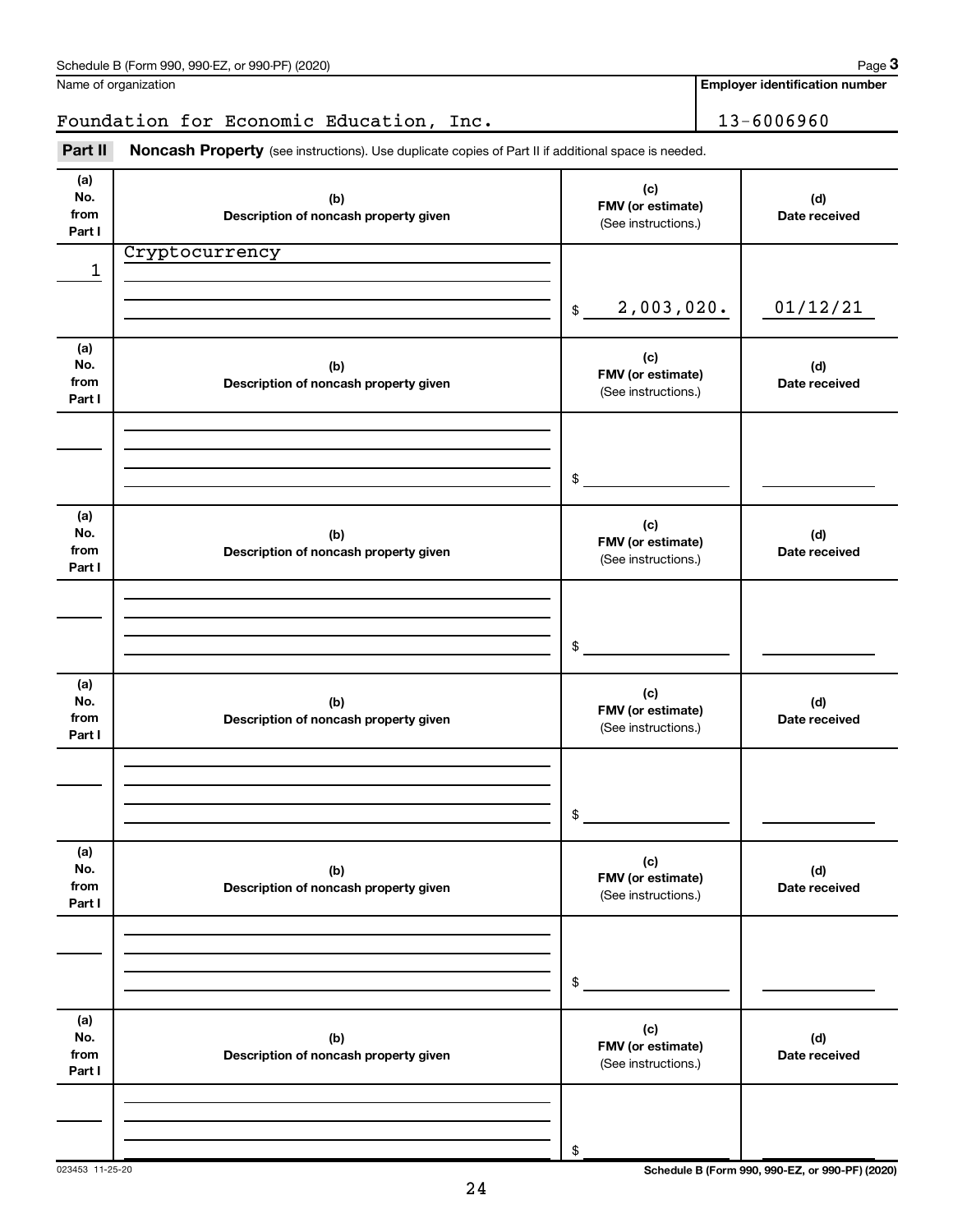|                           | Schedule B (Form 990, 990-EZ, or 990-PF) (2020)                                                                                                                                                                             |                      | Page 4                                                                                                                                                         |  |  |  |  |
|---------------------------|-----------------------------------------------------------------------------------------------------------------------------------------------------------------------------------------------------------------------------|----------------------|----------------------------------------------------------------------------------------------------------------------------------------------------------------|--|--|--|--|
|                           | Name of organization                                                                                                                                                                                                        |                      | <b>Employer identification number</b>                                                                                                                          |  |  |  |  |
|                           | Foundation for Economic Education, Inc.                                                                                                                                                                                     |                      | 13-6006960                                                                                                                                                     |  |  |  |  |
| Part III                  | from any one contributor. Complete columns (a) through (e) and the following line entry. For organizations                                                                                                                  |                      | Exclusively religious, charitable, etc., contributions to organizations described in section 501(c)(7), (8), or (10) that total more than \$1,000 for the year |  |  |  |  |
|                           | completing Part III, enter the total of exclusively religious, charitable, etc., contributions of \$1,000 or less for the year. (Enter this info. once.)<br>Use duplicate copies of Part III if additional space is needed. |                      |                                                                                                                                                                |  |  |  |  |
| (a) No.                   |                                                                                                                                                                                                                             |                      |                                                                                                                                                                |  |  |  |  |
| from<br>Part I            | (b) Purpose of gift                                                                                                                                                                                                         | (c) Use of gift      | (d) Description of how gift is held                                                                                                                            |  |  |  |  |
|                           |                                                                                                                                                                                                                             |                      |                                                                                                                                                                |  |  |  |  |
|                           |                                                                                                                                                                                                                             |                      |                                                                                                                                                                |  |  |  |  |
|                           |                                                                                                                                                                                                                             |                      |                                                                                                                                                                |  |  |  |  |
|                           |                                                                                                                                                                                                                             | (e) Transfer of gift |                                                                                                                                                                |  |  |  |  |
|                           | Transferee's name, address, and ZIP + 4                                                                                                                                                                                     |                      | Relationship of transferor to transferee                                                                                                                       |  |  |  |  |
|                           |                                                                                                                                                                                                                             |                      |                                                                                                                                                                |  |  |  |  |
|                           |                                                                                                                                                                                                                             |                      |                                                                                                                                                                |  |  |  |  |
|                           |                                                                                                                                                                                                                             |                      |                                                                                                                                                                |  |  |  |  |
| (a) No.<br>from           | (b) Purpose of gift<br>(c) Use of gift                                                                                                                                                                                      |                      | (d) Description of how gift is held                                                                                                                            |  |  |  |  |
| Part I                    |                                                                                                                                                                                                                             |                      |                                                                                                                                                                |  |  |  |  |
|                           |                                                                                                                                                                                                                             |                      |                                                                                                                                                                |  |  |  |  |
|                           |                                                                                                                                                                                                                             |                      |                                                                                                                                                                |  |  |  |  |
|                           | (e) Transfer of gift                                                                                                                                                                                                        |                      |                                                                                                                                                                |  |  |  |  |
|                           |                                                                                                                                                                                                                             |                      |                                                                                                                                                                |  |  |  |  |
|                           | Transferee's name, address, and ZIP + 4                                                                                                                                                                                     |                      | Relationship of transferor to transferee                                                                                                                       |  |  |  |  |
|                           |                                                                                                                                                                                                                             |                      |                                                                                                                                                                |  |  |  |  |
|                           |                                                                                                                                                                                                                             |                      |                                                                                                                                                                |  |  |  |  |
| (a) No.<br>from           |                                                                                                                                                                                                                             |                      |                                                                                                                                                                |  |  |  |  |
| Part I                    | (b) Purpose of gift                                                                                                                                                                                                         | (c) Use of gift      | (d) Description of how gift is held                                                                                                                            |  |  |  |  |
|                           |                                                                                                                                                                                                                             |                      |                                                                                                                                                                |  |  |  |  |
|                           |                                                                                                                                                                                                                             |                      |                                                                                                                                                                |  |  |  |  |
|                           |                                                                                                                                                                                                                             |                      |                                                                                                                                                                |  |  |  |  |
|                           |                                                                                                                                                                                                                             | (e) Transfer of gift |                                                                                                                                                                |  |  |  |  |
|                           | Transferee's name, address, and ZIP + 4                                                                                                                                                                                     |                      | Relationship of transferor to transferee                                                                                                                       |  |  |  |  |
|                           |                                                                                                                                                                                                                             |                      |                                                                                                                                                                |  |  |  |  |
|                           |                                                                                                                                                                                                                             |                      |                                                                                                                                                                |  |  |  |  |
|                           |                                                                                                                                                                                                                             |                      |                                                                                                                                                                |  |  |  |  |
| (a) No.<br>from<br>Part I | (b) Purpose of gift                                                                                                                                                                                                         | (c) Use of gift      | (d) Description of how gift is held                                                                                                                            |  |  |  |  |
|                           |                                                                                                                                                                                                                             |                      |                                                                                                                                                                |  |  |  |  |
|                           |                                                                                                                                                                                                                             |                      |                                                                                                                                                                |  |  |  |  |
|                           |                                                                                                                                                                                                                             |                      |                                                                                                                                                                |  |  |  |  |
|                           | (e) Transfer of gift                                                                                                                                                                                                        |                      |                                                                                                                                                                |  |  |  |  |
|                           | Transferee's name, address, and ZIP + 4                                                                                                                                                                                     |                      | Relationship of transferor to transferee                                                                                                                       |  |  |  |  |
|                           |                                                                                                                                                                                                                             |                      |                                                                                                                                                                |  |  |  |  |
|                           |                                                                                                                                                                                                                             |                      |                                                                                                                                                                |  |  |  |  |
|                           |                                                                                                                                                                                                                             |                      |                                                                                                                                                                |  |  |  |  |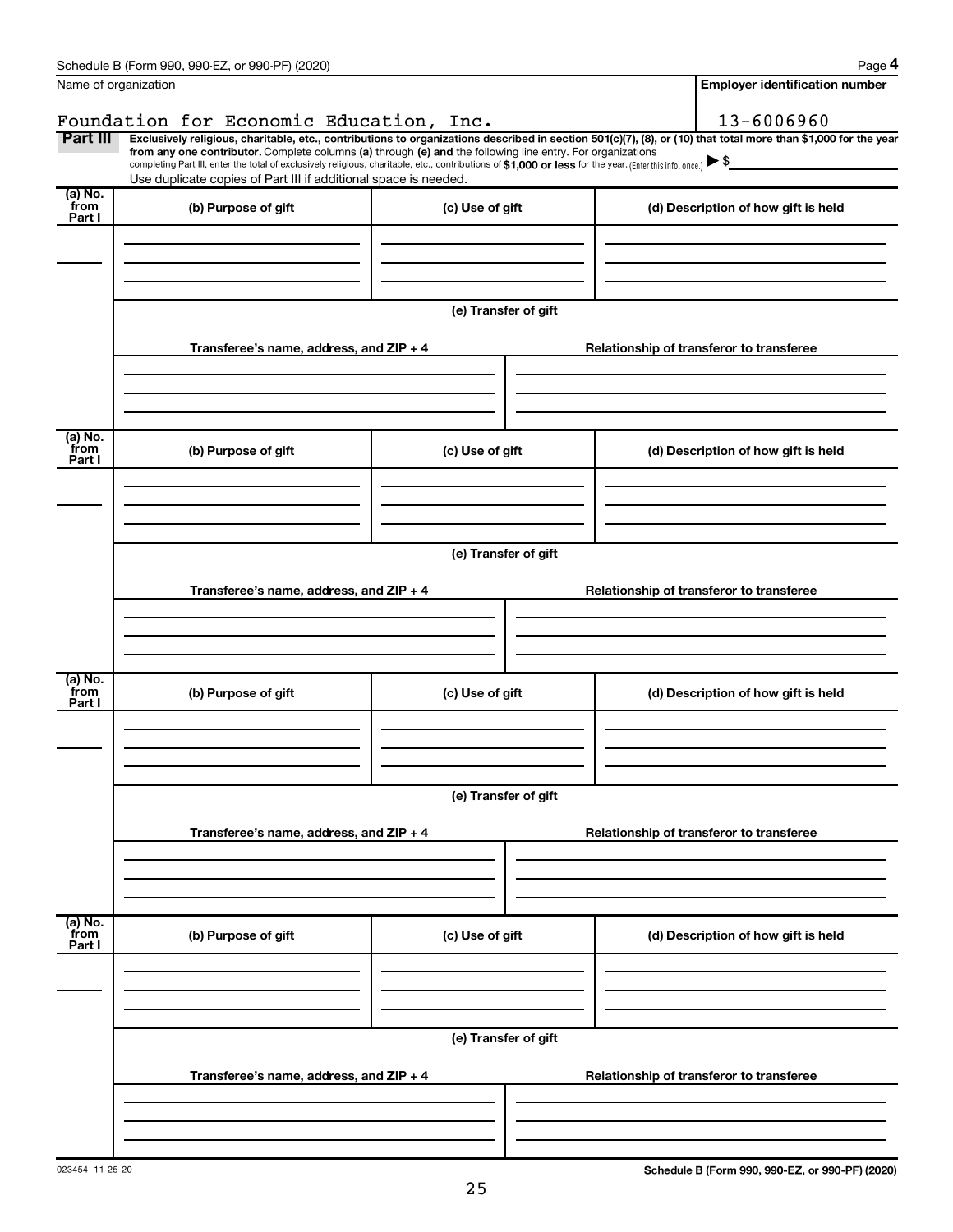| <b>SCHEDULE D</b> |  |
|-------------------|--|
|-------------------|--|

# **SCHEDULE D Supplemental Financial Statements**<br> **Form 990 2020**<br> **Part IV** line 6.7.8.9.10, 11a, 11b, 11d, 11d, 11d, 11d, 11d, 12a, 0r, 12b

**(Form 990) | Complete if the organization answered "Yes" on Form 990, Part IV, line 6, 7, 8, 9, 10, 11a, 11b, 11c, 11d, 11e, 11f, 12a, or 12b.**



| Department of the Treasury<br>Internal Revenue Service | $\blacktriangleright$ Attach to Form 990.<br>Go to www.irs.gov/Form990 for instructions and the latest information. | <b>ODEN TO PUBIIC</b><br><b>Inspection</b> |
|--------------------------------------------------------|---------------------------------------------------------------------------------------------------------------------|--------------------------------------------|
| Name of the organization                               |                                                                                                                     | <b>Employer identification number</b>      |
|                                                        | Foundation for Economic Education.<br>Inc.                                                                          | $13 - 6006960$                             |

| Part I  | Organizations Maintaining Donor Advised Funds or Other Similar Funds or Accounts. Complete if the                                              |                         |                                                    |
|---------|------------------------------------------------------------------------------------------------------------------------------------------------|-------------------------|----------------------------------------------------|
|         | organization answered "Yes" on Form 990, Part IV, line 6.                                                                                      |                         |                                                    |
|         |                                                                                                                                                | (a) Donor advised funds | (b) Funds and other accounts                       |
| 1       |                                                                                                                                                |                         |                                                    |
| 2       | Aggregate value of contributions to (during year)                                                                                              |                         |                                                    |
| з       | Aggregate value of grants from (during year)                                                                                                   |                         |                                                    |
| 4       |                                                                                                                                                |                         |                                                    |
| 5       | Did the organization inform all donors and donor advisors in writing that the assets held in donor advised funds                               |                         |                                                    |
|         |                                                                                                                                                |                         | Yes<br><b>No</b>                                   |
| 6       | Did the organization inform all grantees, donors, and donor advisors in writing that grant funds can be used only                              |                         |                                                    |
|         | for charitable purposes and not for the benefit of the donor or donor advisor, or for any other purpose conferring                             |                         |                                                    |
| Part II |                                                                                                                                                |                         | Yes<br>No                                          |
|         | Conservation Easements. Complete if the organization answered "Yes" on Form 990, Part IV, line 7.                                              |                         |                                                    |
| 1       | Purpose(s) of conservation easements held by the organization (check all that apply).                                                          |                         |                                                    |
|         | Preservation of land for public use (for example, recreation or education)                                                                     |                         | Preservation of a historically important land area |
|         | Protection of natural habitat                                                                                                                  |                         | Preservation of a certified historic structure     |
|         | Preservation of open space                                                                                                                     |                         |                                                    |
| 2       | Complete lines 2a through 2d if the organization held a qualified conservation contribution in the form of a conservation easement on the last |                         | Held at the End of the Tax Year                    |
|         | day of the tax year.                                                                                                                           |                         |                                                    |
| а       |                                                                                                                                                |                         | 2a<br>2 <sub>b</sub>                               |
| b       | Total acreage restricted by conservation easements [11] [12] matter and acreage restricted by conservation easements                           |                         | 2 <sub>c</sub>                                     |
|         | d Number of conservation easements included in (c) acquired after 7/25/06, and not on a historic structure                                     |                         |                                                    |
|         |                                                                                                                                                |                         | 2d                                                 |
| 3       | Number of conservation easements modified, transferred, released, extinguished, or terminated by the organization during the tax               |                         |                                                    |
|         | $year \triangleright$                                                                                                                          |                         |                                                    |
| 4       | Number of states where property subject to conservation easement is located >                                                                  |                         |                                                    |
| 5       | Does the organization have a written policy regarding the periodic monitoring, inspection, handling of                                         |                         |                                                    |
|         | violations, and enforcement of the conservation easements it holds?                                                                            |                         | Yes<br><b>No</b>                                   |
| 6       | Staff and volunteer hours devoted to monitoring, inspecting, handling of violations, and enforcing conservation easements during the year      |                         |                                                    |
|         |                                                                                                                                                |                         |                                                    |
| 7       | Amount of expenses incurred in monitoring, inspecting, handling of violations, and enforcing conservation easements during the year            |                         |                                                    |
|         | ▶ \$                                                                                                                                           |                         |                                                    |
| 8       | Does each conservation easement reported on line 2(d) above satisfy the requirements of section 170(h)(4)(B)(i)                                |                         |                                                    |
|         |                                                                                                                                                |                         | Yes<br><b>No</b>                                   |
| 9       | In Part XIII, describe how the organization reports conservation easements in its revenue and expense statement and                            |                         |                                                    |
|         | balance sheet, and include, if applicable, the text of the footnote to the organization's financial statements that describes the              |                         |                                                    |
|         | organization's accounting for conservation easements.                                                                                          |                         |                                                    |
|         | Organizations Maintaining Collections of Art, Historical Treasures, or Other Similar Assets.<br>Part III                                       |                         |                                                    |
|         | Complete if the organization answered "Yes" on Form 990, Part IV, line 8.                                                                      |                         |                                                    |
|         | 1a If the organization elected, as permitted under FASB ASC 958, not to report in its revenue statement and balance sheet works                |                         |                                                    |
|         | of art, historical treasures, or other similar assets held for public exhibition, education, or research in furtherance of public              |                         |                                                    |
|         | service, provide in Part XIII the text of the footnote to its financial statements that describes these items.                                 |                         |                                                    |
|         | b If the organization elected, as permitted under FASB ASC 958, to report in its revenue statement and balance sheet works of                  |                         |                                                    |
|         | art, historical treasures, or other similar assets held for public exhibition, education, or research in furtherance of public service,        |                         |                                                    |
|         | provide the following amounts relating to these items:                                                                                         |                         |                                                    |
|         |                                                                                                                                                |                         | \$                                                 |
|         | (ii) Assets included in Form 990, Part X                                                                                                       |                         | $\bullet$ \$                                       |
| 2       | If the organization received or held works of art, historical treasures, or other similar assets for financial gain, provide                   |                         |                                                    |
|         | the following amounts required to be reported under FASB ASC 958 relating to these items:                                                      |                         |                                                    |
|         |                                                                                                                                                |                         | \$                                                 |
|         | b Assets included in Form 990, Part X [11, 120] Marten and March 2014 March 2015 (120) March 2015 (120) March 2015                             |                         | $\blacktriangleright$ s                            |
|         | LHA For Paperwork Reduction Act Notice, see the Instructions for Form 990.                                                                     |                         | Schedule D (Form 990) 2020                         |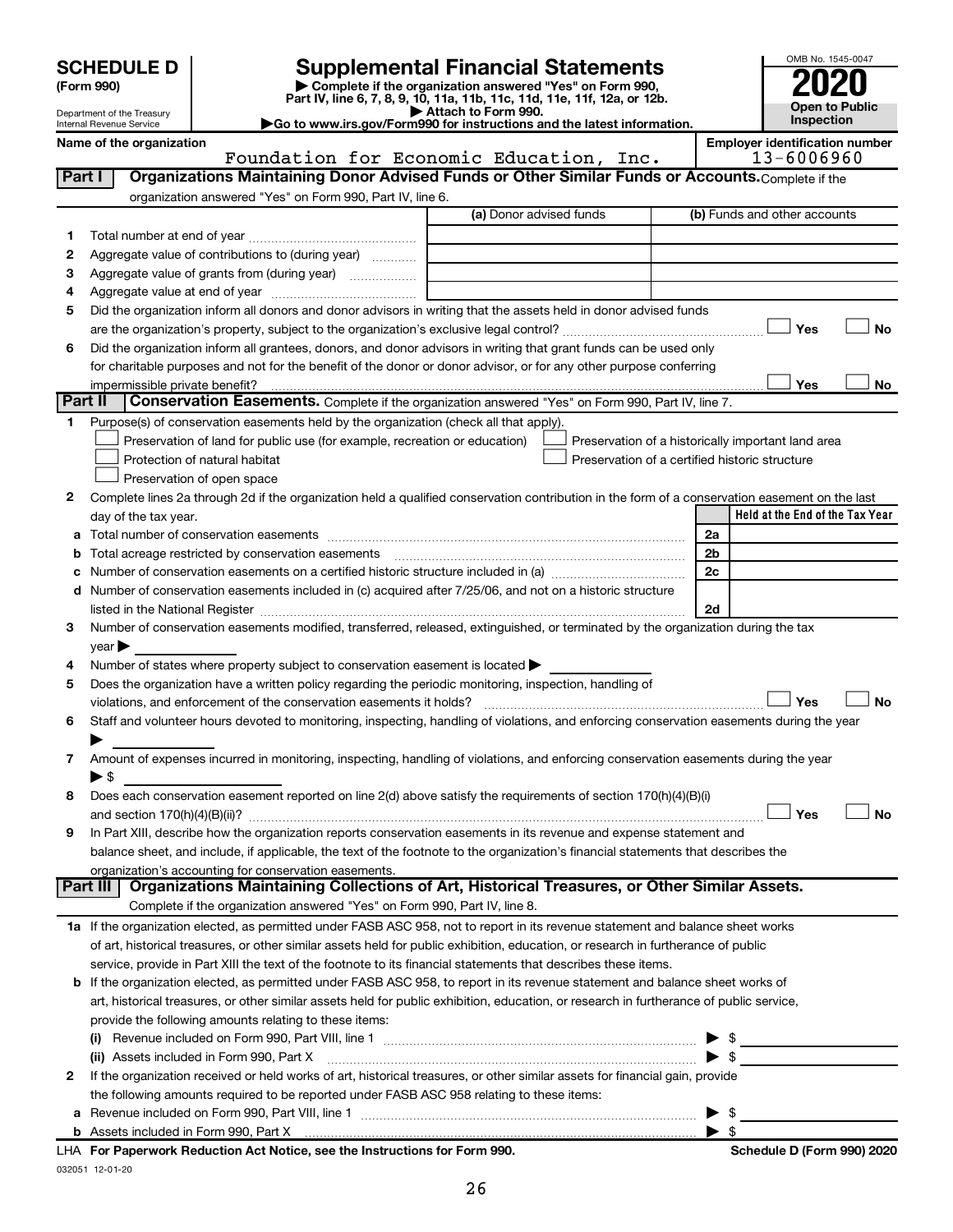| Part III<br>Organizations Maintaining Collections of Art, Historical Treasures, or Other Similar Assets (continued)<br>Using the organization's acquisition, accession, and other records, check any of the following that make significant use of its<br>3<br>collection items (check all that apply):<br>Public exhibition<br>Loan or exchange program<br>d<br>a<br>Scholarly research<br>Other<br>b<br>e<br>Preservation for future generations<br>c<br>Provide a description of the organization's collections and explain how they further the organization's exempt purpose in Part XIII.<br>During the year, did the organization solicit or receive donations of art, historical treasures, or other similar assets<br>5<br>Yes<br>No<br>Part IV<br>Escrow and Custodial Arrangements. Complete if the organization answered "Yes" on Form 990, Part IV, line 9, or<br>reported an amount on Form 990, Part X, line 21.<br>1a Is the organization an agent, trustee, custodian or other intermediary for contributions or other assets not included<br>$\boxed{\text{X}}$ No<br>Yes<br>b If "Yes," explain the arrangement in Part XIII and complete the following table:<br>Amount<br>1c<br>1d<br>e Distributions during the year manufactured and continuum and contained and the year manufactured and contained and the year manufactured and contained and contained and contained and contained and contained and contained<br>1e<br>1f<br>$\overline{X}$ Yes<br>2a Did the organization include an amount on Form 990, Part X, line 21, for escrow or custodial account liability?<br>No<br>x<br><b>b</b> If "Yes," explain the arrangement in Part XIII. Check here if the explanation has been provided on Part XIII<br><b>Part V</b><br>Endowment Funds. Complete if the organization answered "Yes" on Form 990, Part IV, line 10.<br>(c) Two years back $\vert$ (d) Three years back $\vert$<br>(e) Four years back<br>(a) Current year<br>(b) Prior year<br>1,687,029.<br>2,170,677.<br>1,985,119.<br>1,746,028.<br>1,499,880.<br>Beginning of year balance <i>manumman</i><br>1a<br>1,000,000.<br>0.<br>0.<br>$\mathbf{0}$ .<br>0.<br>b<br>185,558.<br>1,000,815.<br>$-96,751.$<br>239,091.<br>246,148.<br>c Net investment earnings, gains, and losses<br>e Other expenditures for facilities<br>849,570.<br>386,897.<br>and programs<br>Administrative expenses <i></i><br>τ.<br>2,838,274.<br>1,687,029.<br>2,170,677.<br>1,985,119.<br>1,746,028.<br>End of year balance<br>g<br>Provide the estimated percentage of the current year end balance (line 1g, column (a)) held as:<br>2<br>.0000<br>Board designated or quasi-endowment<br>%<br>100,0000<br>Permanent endowment<br>$\%$<br>.0000%<br>c Term endowment $\blacktriangleright$<br>The percentages on lines 2a, 2b, and 2c should equal 100%.<br>3a Are there endowment funds not in the possession of the organization that are held and administered for the organization<br>Yes<br>No<br>by:<br>х<br>3a(i)<br>(i)<br>x<br>3a(ii)<br>3b<br>Describe in Part XIII the intended uses of the organization's endowment funds.<br>4<br><b>Part VI</b><br>Land, Buildings, and Equipment.<br>Complete if the organization answered "Yes" on Form 990, Part IV, line 11a. See Form 990, Part X, line 10.<br>(b) Cost or other<br>Description of property<br>(a) Cost or other<br>(c) Accumulated<br>(d) Book value<br>basis (investment)<br>depreciation<br>basis (other)<br>43,251.<br>5,930.<br>49,181.<br>488,910.<br>77,928.<br>410,982.<br>445,750.<br>17,346.<br>428,404.<br>101, 204.<br>Total. Add lines 1a through 1e. (Column (d) must equal Form 990, Part X, column (B), line 10c.) | Schedule D (Form 990) 2020 | Foundation for Economic Education, Inc. |  | $13 - 6006960$ Page 2 |  |  |
|--------------------------------------------------------------------------------------------------------------------------------------------------------------------------------------------------------------------------------------------------------------------------------------------------------------------------------------------------------------------------------------------------------------------------------------------------------------------------------------------------------------------------------------------------------------------------------------------------------------------------------------------------------------------------------------------------------------------------------------------------------------------------------------------------------------------------------------------------------------------------------------------------------------------------------------------------------------------------------------------------------------------------------------------------------------------------------------------------------------------------------------------------------------------------------------------------------------------------------------------------------------------------------------------------------------------------------------------------------------------------------------------------------------------------------------------------------------------------------------------------------------------------------------------------------------------------------------------------------------------------------------------------------------------------------------------------------------------------------------------------------------------------------------------------------------------------------------------------------------------------------------------------------------------------------------------------------------------------------------------------------------------------------------------------------------------------------------------------------------------------------------------------------------------------------------------------------------------------------------------------------------------------------------------------------------------------------------------------------------------------------------------------------------------------------------------------------------------------------------------------------------------------------------------------------------------------------------------------------------------------------------------------------------------------------------------------------------------------------------------------------------------------------------------------------------------------------------------------------------------------------------------------------------------------------------------------------------------------------------------------------------------------------------------------------------------------------------------------------------------------------------------------------------------------------------------------------------------------------------------------------------------------------------------------------------------------------------------------------------------------------------------------------------------------------------------------------------------------------------------------------------------------------------------------------------------------------------------------------------------------------------------------------------------------------|----------------------------|-----------------------------------------|--|-----------------------|--|--|
|                                                                                                                                                                                                                                                                                                                                                                                                                                                                                                                                                                                                                                                                                                                                                                                                                                                                                                                                                                                                                                                                                                                                                                                                                                                                                                                                                                                                                                                                                                                                                                                                                                                                                                                                                                                                                                                                                                                                                                                                                                                                                                                                                                                                                                                                                                                                                                                                                                                                                                                                                                                                                                                                                                                                                                                                                                                                                                                                                                                                                                                                                                                                                                                                                                                                                                                                                                                                                                                                                                                                                                                                                                                                                |                            |                                         |  |                       |  |  |
|                                                                                                                                                                                                                                                                                                                                                                                                                                                                                                                                                                                                                                                                                                                                                                                                                                                                                                                                                                                                                                                                                                                                                                                                                                                                                                                                                                                                                                                                                                                                                                                                                                                                                                                                                                                                                                                                                                                                                                                                                                                                                                                                                                                                                                                                                                                                                                                                                                                                                                                                                                                                                                                                                                                                                                                                                                                                                                                                                                                                                                                                                                                                                                                                                                                                                                                                                                                                                                                                                                                                                                                                                                                                                |                            |                                         |  |                       |  |  |
|                                                                                                                                                                                                                                                                                                                                                                                                                                                                                                                                                                                                                                                                                                                                                                                                                                                                                                                                                                                                                                                                                                                                                                                                                                                                                                                                                                                                                                                                                                                                                                                                                                                                                                                                                                                                                                                                                                                                                                                                                                                                                                                                                                                                                                                                                                                                                                                                                                                                                                                                                                                                                                                                                                                                                                                                                                                                                                                                                                                                                                                                                                                                                                                                                                                                                                                                                                                                                                                                                                                                                                                                                                                                                |                            |                                         |  |                       |  |  |
|                                                                                                                                                                                                                                                                                                                                                                                                                                                                                                                                                                                                                                                                                                                                                                                                                                                                                                                                                                                                                                                                                                                                                                                                                                                                                                                                                                                                                                                                                                                                                                                                                                                                                                                                                                                                                                                                                                                                                                                                                                                                                                                                                                                                                                                                                                                                                                                                                                                                                                                                                                                                                                                                                                                                                                                                                                                                                                                                                                                                                                                                                                                                                                                                                                                                                                                                                                                                                                                                                                                                                                                                                                                                                |                            |                                         |  |                       |  |  |
|                                                                                                                                                                                                                                                                                                                                                                                                                                                                                                                                                                                                                                                                                                                                                                                                                                                                                                                                                                                                                                                                                                                                                                                                                                                                                                                                                                                                                                                                                                                                                                                                                                                                                                                                                                                                                                                                                                                                                                                                                                                                                                                                                                                                                                                                                                                                                                                                                                                                                                                                                                                                                                                                                                                                                                                                                                                                                                                                                                                                                                                                                                                                                                                                                                                                                                                                                                                                                                                                                                                                                                                                                                                                                |                            |                                         |  |                       |  |  |
|                                                                                                                                                                                                                                                                                                                                                                                                                                                                                                                                                                                                                                                                                                                                                                                                                                                                                                                                                                                                                                                                                                                                                                                                                                                                                                                                                                                                                                                                                                                                                                                                                                                                                                                                                                                                                                                                                                                                                                                                                                                                                                                                                                                                                                                                                                                                                                                                                                                                                                                                                                                                                                                                                                                                                                                                                                                                                                                                                                                                                                                                                                                                                                                                                                                                                                                                                                                                                                                                                                                                                                                                                                                                                |                            |                                         |  |                       |  |  |
|                                                                                                                                                                                                                                                                                                                                                                                                                                                                                                                                                                                                                                                                                                                                                                                                                                                                                                                                                                                                                                                                                                                                                                                                                                                                                                                                                                                                                                                                                                                                                                                                                                                                                                                                                                                                                                                                                                                                                                                                                                                                                                                                                                                                                                                                                                                                                                                                                                                                                                                                                                                                                                                                                                                                                                                                                                                                                                                                                                                                                                                                                                                                                                                                                                                                                                                                                                                                                                                                                                                                                                                                                                                                                |                            |                                         |  |                       |  |  |
|                                                                                                                                                                                                                                                                                                                                                                                                                                                                                                                                                                                                                                                                                                                                                                                                                                                                                                                                                                                                                                                                                                                                                                                                                                                                                                                                                                                                                                                                                                                                                                                                                                                                                                                                                                                                                                                                                                                                                                                                                                                                                                                                                                                                                                                                                                                                                                                                                                                                                                                                                                                                                                                                                                                                                                                                                                                                                                                                                                                                                                                                                                                                                                                                                                                                                                                                                                                                                                                                                                                                                                                                                                                                                |                            |                                         |  |                       |  |  |
|                                                                                                                                                                                                                                                                                                                                                                                                                                                                                                                                                                                                                                                                                                                                                                                                                                                                                                                                                                                                                                                                                                                                                                                                                                                                                                                                                                                                                                                                                                                                                                                                                                                                                                                                                                                                                                                                                                                                                                                                                                                                                                                                                                                                                                                                                                                                                                                                                                                                                                                                                                                                                                                                                                                                                                                                                                                                                                                                                                                                                                                                                                                                                                                                                                                                                                                                                                                                                                                                                                                                                                                                                                                                                |                            |                                         |  |                       |  |  |
|                                                                                                                                                                                                                                                                                                                                                                                                                                                                                                                                                                                                                                                                                                                                                                                                                                                                                                                                                                                                                                                                                                                                                                                                                                                                                                                                                                                                                                                                                                                                                                                                                                                                                                                                                                                                                                                                                                                                                                                                                                                                                                                                                                                                                                                                                                                                                                                                                                                                                                                                                                                                                                                                                                                                                                                                                                                                                                                                                                                                                                                                                                                                                                                                                                                                                                                                                                                                                                                                                                                                                                                                                                                                                |                            |                                         |  |                       |  |  |
|                                                                                                                                                                                                                                                                                                                                                                                                                                                                                                                                                                                                                                                                                                                                                                                                                                                                                                                                                                                                                                                                                                                                                                                                                                                                                                                                                                                                                                                                                                                                                                                                                                                                                                                                                                                                                                                                                                                                                                                                                                                                                                                                                                                                                                                                                                                                                                                                                                                                                                                                                                                                                                                                                                                                                                                                                                                                                                                                                                                                                                                                                                                                                                                                                                                                                                                                                                                                                                                                                                                                                                                                                                                                                |                            |                                         |  |                       |  |  |
|                                                                                                                                                                                                                                                                                                                                                                                                                                                                                                                                                                                                                                                                                                                                                                                                                                                                                                                                                                                                                                                                                                                                                                                                                                                                                                                                                                                                                                                                                                                                                                                                                                                                                                                                                                                                                                                                                                                                                                                                                                                                                                                                                                                                                                                                                                                                                                                                                                                                                                                                                                                                                                                                                                                                                                                                                                                                                                                                                                                                                                                                                                                                                                                                                                                                                                                                                                                                                                                                                                                                                                                                                                                                                |                            |                                         |  |                       |  |  |
|                                                                                                                                                                                                                                                                                                                                                                                                                                                                                                                                                                                                                                                                                                                                                                                                                                                                                                                                                                                                                                                                                                                                                                                                                                                                                                                                                                                                                                                                                                                                                                                                                                                                                                                                                                                                                                                                                                                                                                                                                                                                                                                                                                                                                                                                                                                                                                                                                                                                                                                                                                                                                                                                                                                                                                                                                                                                                                                                                                                                                                                                                                                                                                                                                                                                                                                                                                                                                                                                                                                                                                                                                                                                                |                            |                                         |  |                       |  |  |
|                                                                                                                                                                                                                                                                                                                                                                                                                                                                                                                                                                                                                                                                                                                                                                                                                                                                                                                                                                                                                                                                                                                                                                                                                                                                                                                                                                                                                                                                                                                                                                                                                                                                                                                                                                                                                                                                                                                                                                                                                                                                                                                                                                                                                                                                                                                                                                                                                                                                                                                                                                                                                                                                                                                                                                                                                                                                                                                                                                                                                                                                                                                                                                                                                                                                                                                                                                                                                                                                                                                                                                                                                                                                                |                            |                                         |  |                       |  |  |
|                                                                                                                                                                                                                                                                                                                                                                                                                                                                                                                                                                                                                                                                                                                                                                                                                                                                                                                                                                                                                                                                                                                                                                                                                                                                                                                                                                                                                                                                                                                                                                                                                                                                                                                                                                                                                                                                                                                                                                                                                                                                                                                                                                                                                                                                                                                                                                                                                                                                                                                                                                                                                                                                                                                                                                                                                                                                                                                                                                                                                                                                                                                                                                                                                                                                                                                                                                                                                                                                                                                                                                                                                                                                                |                            |                                         |  |                       |  |  |
|                                                                                                                                                                                                                                                                                                                                                                                                                                                                                                                                                                                                                                                                                                                                                                                                                                                                                                                                                                                                                                                                                                                                                                                                                                                                                                                                                                                                                                                                                                                                                                                                                                                                                                                                                                                                                                                                                                                                                                                                                                                                                                                                                                                                                                                                                                                                                                                                                                                                                                                                                                                                                                                                                                                                                                                                                                                                                                                                                                                                                                                                                                                                                                                                                                                                                                                                                                                                                                                                                                                                                                                                                                                                                |                            |                                         |  |                       |  |  |
|                                                                                                                                                                                                                                                                                                                                                                                                                                                                                                                                                                                                                                                                                                                                                                                                                                                                                                                                                                                                                                                                                                                                                                                                                                                                                                                                                                                                                                                                                                                                                                                                                                                                                                                                                                                                                                                                                                                                                                                                                                                                                                                                                                                                                                                                                                                                                                                                                                                                                                                                                                                                                                                                                                                                                                                                                                                                                                                                                                                                                                                                                                                                                                                                                                                                                                                                                                                                                                                                                                                                                                                                                                                                                |                            |                                         |  |                       |  |  |
|                                                                                                                                                                                                                                                                                                                                                                                                                                                                                                                                                                                                                                                                                                                                                                                                                                                                                                                                                                                                                                                                                                                                                                                                                                                                                                                                                                                                                                                                                                                                                                                                                                                                                                                                                                                                                                                                                                                                                                                                                                                                                                                                                                                                                                                                                                                                                                                                                                                                                                                                                                                                                                                                                                                                                                                                                                                                                                                                                                                                                                                                                                                                                                                                                                                                                                                                                                                                                                                                                                                                                                                                                                                                                |                            |                                         |  |                       |  |  |
|                                                                                                                                                                                                                                                                                                                                                                                                                                                                                                                                                                                                                                                                                                                                                                                                                                                                                                                                                                                                                                                                                                                                                                                                                                                                                                                                                                                                                                                                                                                                                                                                                                                                                                                                                                                                                                                                                                                                                                                                                                                                                                                                                                                                                                                                                                                                                                                                                                                                                                                                                                                                                                                                                                                                                                                                                                                                                                                                                                                                                                                                                                                                                                                                                                                                                                                                                                                                                                                                                                                                                                                                                                                                                |                            |                                         |  |                       |  |  |
|                                                                                                                                                                                                                                                                                                                                                                                                                                                                                                                                                                                                                                                                                                                                                                                                                                                                                                                                                                                                                                                                                                                                                                                                                                                                                                                                                                                                                                                                                                                                                                                                                                                                                                                                                                                                                                                                                                                                                                                                                                                                                                                                                                                                                                                                                                                                                                                                                                                                                                                                                                                                                                                                                                                                                                                                                                                                                                                                                                                                                                                                                                                                                                                                                                                                                                                                                                                                                                                                                                                                                                                                                                                                                |                            |                                         |  |                       |  |  |
|                                                                                                                                                                                                                                                                                                                                                                                                                                                                                                                                                                                                                                                                                                                                                                                                                                                                                                                                                                                                                                                                                                                                                                                                                                                                                                                                                                                                                                                                                                                                                                                                                                                                                                                                                                                                                                                                                                                                                                                                                                                                                                                                                                                                                                                                                                                                                                                                                                                                                                                                                                                                                                                                                                                                                                                                                                                                                                                                                                                                                                                                                                                                                                                                                                                                                                                                                                                                                                                                                                                                                                                                                                                                                |                            |                                         |  |                       |  |  |
|                                                                                                                                                                                                                                                                                                                                                                                                                                                                                                                                                                                                                                                                                                                                                                                                                                                                                                                                                                                                                                                                                                                                                                                                                                                                                                                                                                                                                                                                                                                                                                                                                                                                                                                                                                                                                                                                                                                                                                                                                                                                                                                                                                                                                                                                                                                                                                                                                                                                                                                                                                                                                                                                                                                                                                                                                                                                                                                                                                                                                                                                                                                                                                                                                                                                                                                                                                                                                                                                                                                                                                                                                                                                                |                            |                                         |  |                       |  |  |
|                                                                                                                                                                                                                                                                                                                                                                                                                                                                                                                                                                                                                                                                                                                                                                                                                                                                                                                                                                                                                                                                                                                                                                                                                                                                                                                                                                                                                                                                                                                                                                                                                                                                                                                                                                                                                                                                                                                                                                                                                                                                                                                                                                                                                                                                                                                                                                                                                                                                                                                                                                                                                                                                                                                                                                                                                                                                                                                                                                                                                                                                                                                                                                                                                                                                                                                                                                                                                                                                                                                                                                                                                                                                                |                            |                                         |  |                       |  |  |
|                                                                                                                                                                                                                                                                                                                                                                                                                                                                                                                                                                                                                                                                                                                                                                                                                                                                                                                                                                                                                                                                                                                                                                                                                                                                                                                                                                                                                                                                                                                                                                                                                                                                                                                                                                                                                                                                                                                                                                                                                                                                                                                                                                                                                                                                                                                                                                                                                                                                                                                                                                                                                                                                                                                                                                                                                                                                                                                                                                                                                                                                                                                                                                                                                                                                                                                                                                                                                                                                                                                                                                                                                                                                                |                            |                                         |  |                       |  |  |
|                                                                                                                                                                                                                                                                                                                                                                                                                                                                                                                                                                                                                                                                                                                                                                                                                                                                                                                                                                                                                                                                                                                                                                                                                                                                                                                                                                                                                                                                                                                                                                                                                                                                                                                                                                                                                                                                                                                                                                                                                                                                                                                                                                                                                                                                                                                                                                                                                                                                                                                                                                                                                                                                                                                                                                                                                                                                                                                                                                                                                                                                                                                                                                                                                                                                                                                                                                                                                                                                                                                                                                                                                                                                                |                            |                                         |  |                       |  |  |
|                                                                                                                                                                                                                                                                                                                                                                                                                                                                                                                                                                                                                                                                                                                                                                                                                                                                                                                                                                                                                                                                                                                                                                                                                                                                                                                                                                                                                                                                                                                                                                                                                                                                                                                                                                                                                                                                                                                                                                                                                                                                                                                                                                                                                                                                                                                                                                                                                                                                                                                                                                                                                                                                                                                                                                                                                                                                                                                                                                                                                                                                                                                                                                                                                                                                                                                                                                                                                                                                                                                                                                                                                                                                                |                            |                                         |  |                       |  |  |
|                                                                                                                                                                                                                                                                                                                                                                                                                                                                                                                                                                                                                                                                                                                                                                                                                                                                                                                                                                                                                                                                                                                                                                                                                                                                                                                                                                                                                                                                                                                                                                                                                                                                                                                                                                                                                                                                                                                                                                                                                                                                                                                                                                                                                                                                                                                                                                                                                                                                                                                                                                                                                                                                                                                                                                                                                                                                                                                                                                                                                                                                                                                                                                                                                                                                                                                                                                                                                                                                                                                                                                                                                                                                                |                            |                                         |  |                       |  |  |
|                                                                                                                                                                                                                                                                                                                                                                                                                                                                                                                                                                                                                                                                                                                                                                                                                                                                                                                                                                                                                                                                                                                                                                                                                                                                                                                                                                                                                                                                                                                                                                                                                                                                                                                                                                                                                                                                                                                                                                                                                                                                                                                                                                                                                                                                                                                                                                                                                                                                                                                                                                                                                                                                                                                                                                                                                                                                                                                                                                                                                                                                                                                                                                                                                                                                                                                                                                                                                                                                                                                                                                                                                                                                                |                            |                                         |  |                       |  |  |
|                                                                                                                                                                                                                                                                                                                                                                                                                                                                                                                                                                                                                                                                                                                                                                                                                                                                                                                                                                                                                                                                                                                                                                                                                                                                                                                                                                                                                                                                                                                                                                                                                                                                                                                                                                                                                                                                                                                                                                                                                                                                                                                                                                                                                                                                                                                                                                                                                                                                                                                                                                                                                                                                                                                                                                                                                                                                                                                                                                                                                                                                                                                                                                                                                                                                                                                                                                                                                                                                                                                                                                                                                                                                                |                            |                                         |  |                       |  |  |
|                                                                                                                                                                                                                                                                                                                                                                                                                                                                                                                                                                                                                                                                                                                                                                                                                                                                                                                                                                                                                                                                                                                                                                                                                                                                                                                                                                                                                                                                                                                                                                                                                                                                                                                                                                                                                                                                                                                                                                                                                                                                                                                                                                                                                                                                                                                                                                                                                                                                                                                                                                                                                                                                                                                                                                                                                                                                                                                                                                                                                                                                                                                                                                                                                                                                                                                                                                                                                                                                                                                                                                                                                                                                                |                            |                                         |  |                       |  |  |
|                                                                                                                                                                                                                                                                                                                                                                                                                                                                                                                                                                                                                                                                                                                                                                                                                                                                                                                                                                                                                                                                                                                                                                                                                                                                                                                                                                                                                                                                                                                                                                                                                                                                                                                                                                                                                                                                                                                                                                                                                                                                                                                                                                                                                                                                                                                                                                                                                                                                                                                                                                                                                                                                                                                                                                                                                                                                                                                                                                                                                                                                                                                                                                                                                                                                                                                                                                                                                                                                                                                                                                                                                                                                                |                            |                                         |  |                       |  |  |
|                                                                                                                                                                                                                                                                                                                                                                                                                                                                                                                                                                                                                                                                                                                                                                                                                                                                                                                                                                                                                                                                                                                                                                                                                                                                                                                                                                                                                                                                                                                                                                                                                                                                                                                                                                                                                                                                                                                                                                                                                                                                                                                                                                                                                                                                                                                                                                                                                                                                                                                                                                                                                                                                                                                                                                                                                                                                                                                                                                                                                                                                                                                                                                                                                                                                                                                                                                                                                                                                                                                                                                                                                                                                                |                            |                                         |  |                       |  |  |
|                                                                                                                                                                                                                                                                                                                                                                                                                                                                                                                                                                                                                                                                                                                                                                                                                                                                                                                                                                                                                                                                                                                                                                                                                                                                                                                                                                                                                                                                                                                                                                                                                                                                                                                                                                                                                                                                                                                                                                                                                                                                                                                                                                                                                                                                                                                                                                                                                                                                                                                                                                                                                                                                                                                                                                                                                                                                                                                                                                                                                                                                                                                                                                                                                                                                                                                                                                                                                                                                                                                                                                                                                                                                                |                            |                                         |  |                       |  |  |
|                                                                                                                                                                                                                                                                                                                                                                                                                                                                                                                                                                                                                                                                                                                                                                                                                                                                                                                                                                                                                                                                                                                                                                                                                                                                                                                                                                                                                                                                                                                                                                                                                                                                                                                                                                                                                                                                                                                                                                                                                                                                                                                                                                                                                                                                                                                                                                                                                                                                                                                                                                                                                                                                                                                                                                                                                                                                                                                                                                                                                                                                                                                                                                                                                                                                                                                                                                                                                                                                                                                                                                                                                                                                                |                            |                                         |  |                       |  |  |
|                                                                                                                                                                                                                                                                                                                                                                                                                                                                                                                                                                                                                                                                                                                                                                                                                                                                                                                                                                                                                                                                                                                                                                                                                                                                                                                                                                                                                                                                                                                                                                                                                                                                                                                                                                                                                                                                                                                                                                                                                                                                                                                                                                                                                                                                                                                                                                                                                                                                                                                                                                                                                                                                                                                                                                                                                                                                                                                                                                                                                                                                                                                                                                                                                                                                                                                                                                                                                                                                                                                                                                                                                                                                                |                            |                                         |  |                       |  |  |
|                                                                                                                                                                                                                                                                                                                                                                                                                                                                                                                                                                                                                                                                                                                                                                                                                                                                                                                                                                                                                                                                                                                                                                                                                                                                                                                                                                                                                                                                                                                                                                                                                                                                                                                                                                                                                                                                                                                                                                                                                                                                                                                                                                                                                                                                                                                                                                                                                                                                                                                                                                                                                                                                                                                                                                                                                                                                                                                                                                                                                                                                                                                                                                                                                                                                                                                                                                                                                                                                                                                                                                                                                                                                                |                            |                                         |  |                       |  |  |
|                                                                                                                                                                                                                                                                                                                                                                                                                                                                                                                                                                                                                                                                                                                                                                                                                                                                                                                                                                                                                                                                                                                                                                                                                                                                                                                                                                                                                                                                                                                                                                                                                                                                                                                                                                                                                                                                                                                                                                                                                                                                                                                                                                                                                                                                                                                                                                                                                                                                                                                                                                                                                                                                                                                                                                                                                                                                                                                                                                                                                                                                                                                                                                                                                                                                                                                                                                                                                                                                                                                                                                                                                                                                                |                            |                                         |  |                       |  |  |
|                                                                                                                                                                                                                                                                                                                                                                                                                                                                                                                                                                                                                                                                                                                                                                                                                                                                                                                                                                                                                                                                                                                                                                                                                                                                                                                                                                                                                                                                                                                                                                                                                                                                                                                                                                                                                                                                                                                                                                                                                                                                                                                                                                                                                                                                                                                                                                                                                                                                                                                                                                                                                                                                                                                                                                                                                                                                                                                                                                                                                                                                                                                                                                                                                                                                                                                                                                                                                                                                                                                                                                                                                                                                                |                            |                                         |  |                       |  |  |
|                                                                                                                                                                                                                                                                                                                                                                                                                                                                                                                                                                                                                                                                                                                                                                                                                                                                                                                                                                                                                                                                                                                                                                                                                                                                                                                                                                                                                                                                                                                                                                                                                                                                                                                                                                                                                                                                                                                                                                                                                                                                                                                                                                                                                                                                                                                                                                                                                                                                                                                                                                                                                                                                                                                                                                                                                                                                                                                                                                                                                                                                                                                                                                                                                                                                                                                                                                                                                                                                                                                                                                                                                                                                                |                            |                                         |  |                       |  |  |
|                                                                                                                                                                                                                                                                                                                                                                                                                                                                                                                                                                                                                                                                                                                                                                                                                                                                                                                                                                                                                                                                                                                                                                                                                                                                                                                                                                                                                                                                                                                                                                                                                                                                                                                                                                                                                                                                                                                                                                                                                                                                                                                                                                                                                                                                                                                                                                                                                                                                                                                                                                                                                                                                                                                                                                                                                                                                                                                                                                                                                                                                                                                                                                                                                                                                                                                                                                                                                                                                                                                                                                                                                                                                                |                            |                                         |  |                       |  |  |
|                                                                                                                                                                                                                                                                                                                                                                                                                                                                                                                                                                                                                                                                                                                                                                                                                                                                                                                                                                                                                                                                                                                                                                                                                                                                                                                                                                                                                                                                                                                                                                                                                                                                                                                                                                                                                                                                                                                                                                                                                                                                                                                                                                                                                                                                                                                                                                                                                                                                                                                                                                                                                                                                                                                                                                                                                                                                                                                                                                                                                                                                                                                                                                                                                                                                                                                                                                                                                                                                                                                                                                                                                                                                                |                            |                                         |  |                       |  |  |
|                                                                                                                                                                                                                                                                                                                                                                                                                                                                                                                                                                                                                                                                                                                                                                                                                                                                                                                                                                                                                                                                                                                                                                                                                                                                                                                                                                                                                                                                                                                                                                                                                                                                                                                                                                                                                                                                                                                                                                                                                                                                                                                                                                                                                                                                                                                                                                                                                                                                                                                                                                                                                                                                                                                                                                                                                                                                                                                                                                                                                                                                                                                                                                                                                                                                                                                                                                                                                                                                                                                                                                                                                                                                                |                            |                                         |  |                       |  |  |
|                                                                                                                                                                                                                                                                                                                                                                                                                                                                                                                                                                                                                                                                                                                                                                                                                                                                                                                                                                                                                                                                                                                                                                                                                                                                                                                                                                                                                                                                                                                                                                                                                                                                                                                                                                                                                                                                                                                                                                                                                                                                                                                                                                                                                                                                                                                                                                                                                                                                                                                                                                                                                                                                                                                                                                                                                                                                                                                                                                                                                                                                                                                                                                                                                                                                                                                                                                                                                                                                                                                                                                                                                                                                                |                            |                                         |  |                       |  |  |
|                                                                                                                                                                                                                                                                                                                                                                                                                                                                                                                                                                                                                                                                                                                                                                                                                                                                                                                                                                                                                                                                                                                                                                                                                                                                                                                                                                                                                                                                                                                                                                                                                                                                                                                                                                                                                                                                                                                                                                                                                                                                                                                                                                                                                                                                                                                                                                                                                                                                                                                                                                                                                                                                                                                                                                                                                                                                                                                                                                                                                                                                                                                                                                                                                                                                                                                                                                                                                                                                                                                                                                                                                                                                                |                            |                                         |  |                       |  |  |
|                                                                                                                                                                                                                                                                                                                                                                                                                                                                                                                                                                                                                                                                                                                                                                                                                                                                                                                                                                                                                                                                                                                                                                                                                                                                                                                                                                                                                                                                                                                                                                                                                                                                                                                                                                                                                                                                                                                                                                                                                                                                                                                                                                                                                                                                                                                                                                                                                                                                                                                                                                                                                                                                                                                                                                                                                                                                                                                                                                                                                                                                                                                                                                                                                                                                                                                                                                                                                                                                                                                                                                                                                                                                                |                            |                                         |  |                       |  |  |
|                                                                                                                                                                                                                                                                                                                                                                                                                                                                                                                                                                                                                                                                                                                                                                                                                                                                                                                                                                                                                                                                                                                                                                                                                                                                                                                                                                                                                                                                                                                                                                                                                                                                                                                                                                                                                                                                                                                                                                                                                                                                                                                                                                                                                                                                                                                                                                                                                                                                                                                                                                                                                                                                                                                                                                                                                                                                                                                                                                                                                                                                                                                                                                                                                                                                                                                                                                                                                                                                                                                                                                                                                                                                                |                            |                                         |  |                       |  |  |
|                                                                                                                                                                                                                                                                                                                                                                                                                                                                                                                                                                                                                                                                                                                                                                                                                                                                                                                                                                                                                                                                                                                                                                                                                                                                                                                                                                                                                                                                                                                                                                                                                                                                                                                                                                                                                                                                                                                                                                                                                                                                                                                                                                                                                                                                                                                                                                                                                                                                                                                                                                                                                                                                                                                                                                                                                                                                                                                                                                                                                                                                                                                                                                                                                                                                                                                                                                                                                                                                                                                                                                                                                                                                                |                            |                                         |  |                       |  |  |
|                                                                                                                                                                                                                                                                                                                                                                                                                                                                                                                                                                                                                                                                                                                                                                                                                                                                                                                                                                                                                                                                                                                                                                                                                                                                                                                                                                                                                                                                                                                                                                                                                                                                                                                                                                                                                                                                                                                                                                                                                                                                                                                                                                                                                                                                                                                                                                                                                                                                                                                                                                                                                                                                                                                                                                                                                                                                                                                                                                                                                                                                                                                                                                                                                                                                                                                                                                                                                                                                                                                                                                                                                                                                                |                            |                                         |  |                       |  |  |
|                                                                                                                                                                                                                                                                                                                                                                                                                                                                                                                                                                                                                                                                                                                                                                                                                                                                                                                                                                                                                                                                                                                                                                                                                                                                                                                                                                                                                                                                                                                                                                                                                                                                                                                                                                                                                                                                                                                                                                                                                                                                                                                                                                                                                                                                                                                                                                                                                                                                                                                                                                                                                                                                                                                                                                                                                                                                                                                                                                                                                                                                                                                                                                                                                                                                                                                                                                                                                                                                                                                                                                                                                                                                                |                            |                                         |  |                       |  |  |
|                                                                                                                                                                                                                                                                                                                                                                                                                                                                                                                                                                                                                                                                                                                                                                                                                                                                                                                                                                                                                                                                                                                                                                                                                                                                                                                                                                                                                                                                                                                                                                                                                                                                                                                                                                                                                                                                                                                                                                                                                                                                                                                                                                                                                                                                                                                                                                                                                                                                                                                                                                                                                                                                                                                                                                                                                                                                                                                                                                                                                                                                                                                                                                                                                                                                                                                                                                                                                                                                                                                                                                                                                                                                                |                            |                                         |  |                       |  |  |

**Schedule D (Form 990) 2020**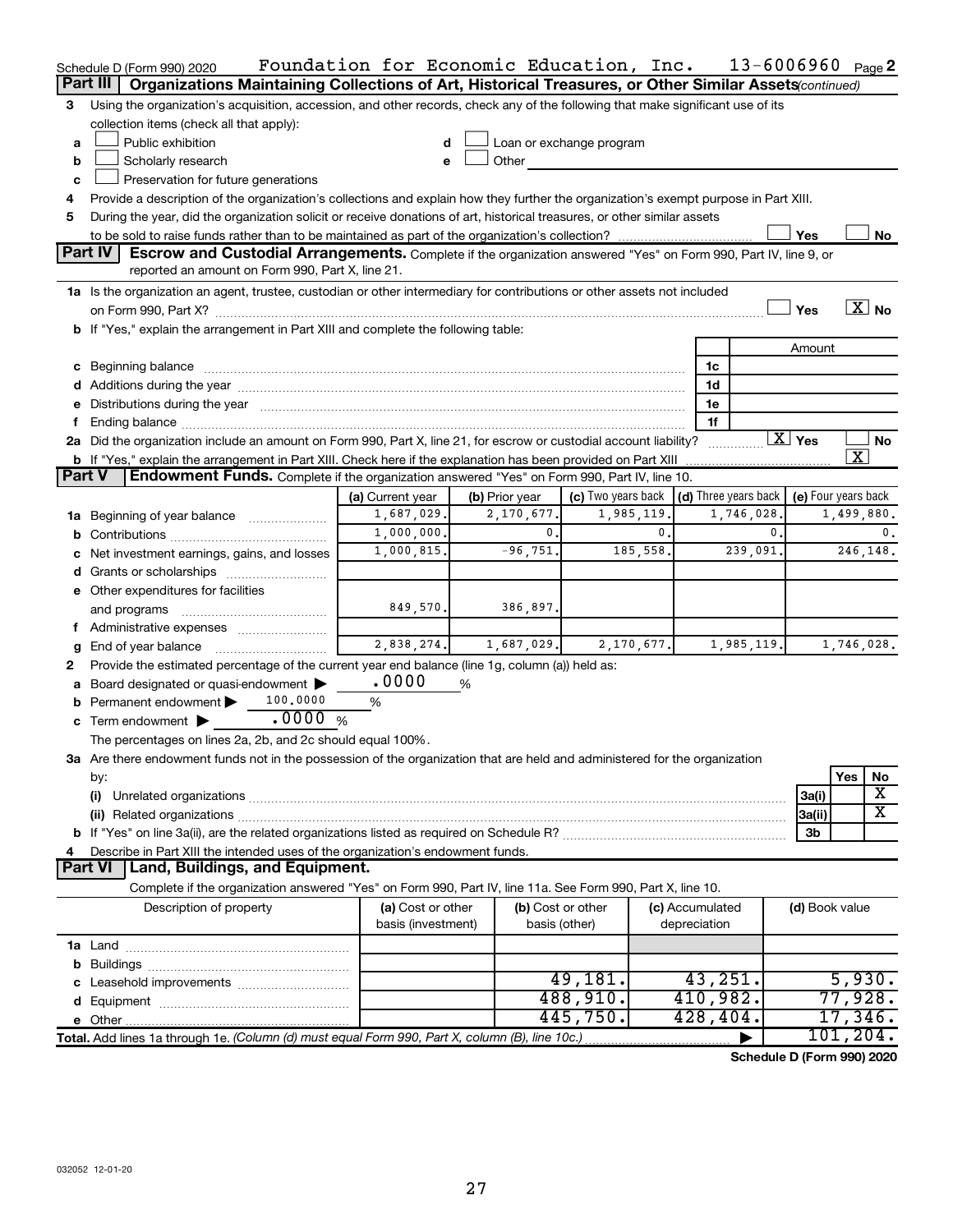|                  | Schedule D (Form 990) 2020    | Foundation for Economic Education, Inc.                                                                                                              |                 |                |  | 13-6006960                                                | Page $3$  |
|------------------|-------------------------------|------------------------------------------------------------------------------------------------------------------------------------------------------|-----------------|----------------|--|-----------------------------------------------------------|-----------|
| <b>Part VIII</b> |                               | <b>Investments - Other Securities.</b>                                                                                                               |                 |                |  |                                                           |           |
|                  |                               | Complete if the organization answered "Yes" on Form 990, Part IV, line 11b. See Form 990, Part X, line 12.                                           |                 |                |  |                                                           |           |
|                  |                               | (a) Description of security or category (including name of security)                                                                                 |                 | (b) Book value |  | (c) Method of valuation: Cost or end-of-year market value |           |
|                  | (1) Financial derivatives     |                                                                                                                                                      |                 |                |  |                                                           |           |
|                  |                               |                                                                                                                                                      |                 |                |  |                                                           |           |
| (3) Other        |                               |                                                                                                                                                      |                 |                |  |                                                           |           |
| (A)              |                               | 20,000 Shares Metalcraft,                                                                                                                            |                 |                |  |                                                           |           |
| (B)              | Inc.                          |                                                                                                                                                      |                 | 2,966,400.     |  | End-of-Year Market Value                                  |           |
| (C)              |                               |                                                                                                                                                      |                 |                |  |                                                           |           |
| (D)              |                               |                                                                                                                                                      |                 |                |  |                                                           |           |
| (E)              |                               |                                                                                                                                                      |                 |                |  |                                                           |           |
|                  |                               |                                                                                                                                                      |                 |                |  |                                                           |           |
| (F)<br>(G)       |                               |                                                                                                                                                      |                 |                |  |                                                           |           |
| (H)              |                               |                                                                                                                                                      |                 |                |  |                                                           |           |
|                  |                               |                                                                                                                                                      |                 | 2,966,400.     |  |                                                           |           |
|                  |                               | Total. (Col. (b) must equal Form 990, Part X, col. (B) line 12.)<br>Part VIII Investments - Program Related.                                         |                 |                |  |                                                           |           |
|                  |                               |                                                                                                                                                      |                 |                |  |                                                           |           |
|                  | (a) Description of investment | Complete if the organization answered "Yes" on Form 990, Part IV, line 11c. See Form 990, Part X, line 13.                                           |                 | (b) Book value |  | (c) Method of valuation: Cost or end-of-year market value |           |
|                  |                               |                                                                                                                                                      |                 |                |  |                                                           |           |
| (1)              |                               |                                                                                                                                                      |                 |                |  |                                                           |           |
| (2)              |                               |                                                                                                                                                      |                 |                |  |                                                           |           |
| (3)              |                               |                                                                                                                                                      |                 |                |  |                                                           |           |
| (4)              |                               |                                                                                                                                                      |                 |                |  |                                                           |           |
| (5)              |                               |                                                                                                                                                      |                 |                |  |                                                           |           |
| (6)              |                               |                                                                                                                                                      |                 |                |  |                                                           |           |
| (7)              |                               |                                                                                                                                                      |                 |                |  |                                                           |           |
| (8)              |                               |                                                                                                                                                      |                 |                |  |                                                           |           |
| (9)              |                               |                                                                                                                                                      |                 |                |  |                                                           |           |
| Part IX          | <b>Other Assets.</b>          | Total. (Col. (b) must equal Form 990, Part X, col. (B) line 13.)                                                                                     |                 |                |  |                                                           |           |
|                  |                               | Complete if the organization answered "Yes" on Form 990, Part IV, line 11d. See Form 990, Part X, line 15.                                           |                 |                |  |                                                           |           |
|                  |                               |                                                                                                                                                      | (a) Description |                |  | (b) Book value                                            |           |
| (1)              | Crytocurrencies               |                                                                                                                                                      |                 |                |  | 2,359,522.                                                |           |
|                  | (2) Security deposit          |                                                                                                                                                      |                 |                |  |                                                           | 13,034.   |
|                  | (3) Gold coins                |                                                                                                                                                      |                 |                |  |                                                           | 38, 128.  |
|                  | (4) Donated artwork           |                                                                                                                                                      |                 |                |  |                                                           | 1,200.    |
|                  |                               | (5) Beneficial interest in third-party trusts                                                                                                        |                 |                |  |                                                           | 82,717.   |
|                  |                               | (6) Assets held in charitable remainder trust                                                                                                        |                 |                |  |                                                           | 318, 109. |
|                  |                               |                                                                                                                                                      |                 |                |  |                                                           |           |
| (7)              |                               |                                                                                                                                                      |                 |                |  |                                                           |           |
| (8)              |                               |                                                                                                                                                      |                 |                |  |                                                           |           |
| (9)              |                               |                                                                                                                                                      |                 |                |  | 2,812,710.                                                |           |
| Part X           | <b>Other Liabilities.</b>     | Total. (Column (b) must equal Form 990, Part X, col. (B) line 15.)                                                                                   |                 |                |  |                                                           |           |
|                  |                               |                                                                                                                                                      |                 |                |  |                                                           |           |
|                  |                               | Complete if the organization answered "Yes" on Form 990, Part IV, line 11e or 11f. See Form 990, Part X, line 25.<br>(a) Description of liability    |                 |                |  | (b) Book value                                            |           |
| 1.               |                               |                                                                                                                                                      |                 |                |  |                                                           |           |
| (1)              | Federal income taxes          |                                                                                                                                                      |                 |                |  |                                                           |           |
| (2)              |                               |                                                                                                                                                      |                 |                |  |                                                           |           |
| (3)              |                               |                                                                                                                                                      |                 |                |  |                                                           |           |
| (4)              |                               |                                                                                                                                                      |                 |                |  |                                                           |           |
| (5)              |                               |                                                                                                                                                      |                 |                |  |                                                           |           |
| (6)              |                               |                                                                                                                                                      |                 |                |  |                                                           |           |
| (7)              |                               |                                                                                                                                                      |                 |                |  |                                                           |           |
| (8)              |                               |                                                                                                                                                      |                 |                |  |                                                           |           |
| (9)              |                               |                                                                                                                                                      |                 |                |  |                                                           |           |
|                  |                               | 2. Lighility for uncertain tax positions, In Part YIII, provide the text of the footpate to the eraspization's financial statements that reports the |                 |                |  |                                                           |           |

**2.** Liability for uncertain tax positions. In Part XIII, provide the text of the footnote to the organization's financial statements that reports the organization's liability for uncertain tax positions under FASB ASC 740. Check here if the text of the footnote has been provided in Part XIII ...  $\fbox{\bf X}$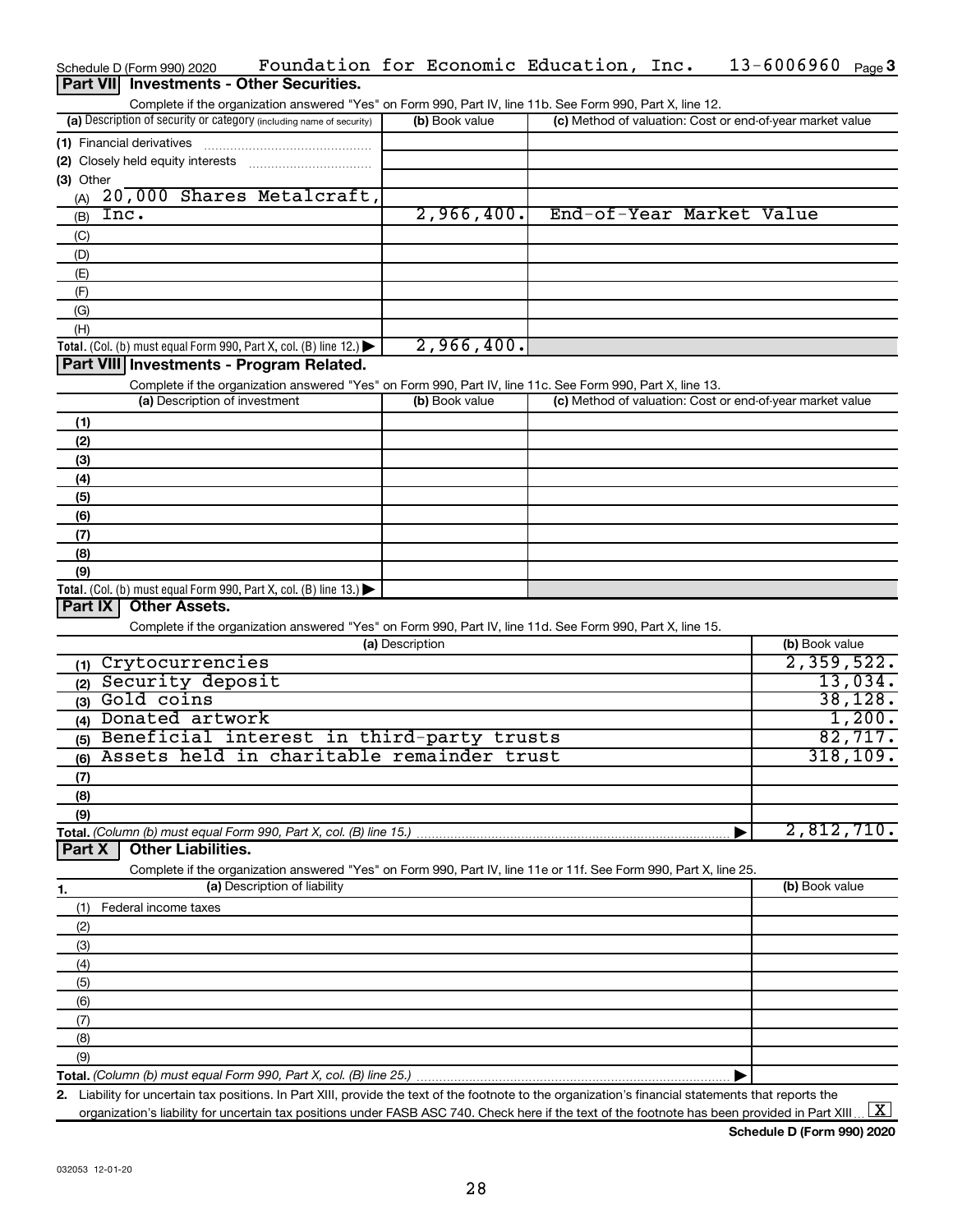|    | Foundation for Economic Education, Inc.<br>Schedule D (Form 990) 2020                                                                                                          |                |           |                | $13 - 6006960$ Page 4 |
|----|--------------------------------------------------------------------------------------------------------------------------------------------------------------------------------|----------------|-----------|----------------|-----------------------|
|    | Reconciliation of Revenue per Audited Financial Statements With Revenue per Return.<br>Part XI                                                                                 |                |           |                |                       |
|    | Complete if the organization answered "Yes" on Form 990, Part IV, line 12a.                                                                                                    |                |           |                |                       |
| 1  | Total revenue, gains, and other support per audited financial statements                                                                                                       |                |           | $\blacksquare$ | 9,160,285.            |
| 2  | Amounts included on line 1 but not on Form 990, Part VIII, line 12:                                                                                                            |                |           |                |                       |
| a  |                                                                                                                                                                                | 2a             | 354, 259. |                |                       |
| b  |                                                                                                                                                                                | 2 <sub>b</sub> | 462, 129. |                |                       |
|    |                                                                                                                                                                                | 2c             |           |                |                       |
| d  |                                                                                                                                                                                | 2d             | 419,328.  |                |                       |
| е  | Add lines 2a through 2d                                                                                                                                                        |                |           | 2e             | 1,235,716.            |
| 3  |                                                                                                                                                                                |                |           | $\mathbf{a}$   | 7,924,569.            |
| 4  | Amounts included on Form 990, Part VIII, line 12, but not on line 1:                                                                                                           |                |           |                |                       |
| a  |                                                                                                                                                                                | 4a             |           |                |                       |
|    |                                                                                                                                                                                | 4 <sub>h</sub> |           |                |                       |
|    | c Add lines 4a and 4b                                                                                                                                                          |                |           | 4с             | 0.                    |
| 5  |                                                                                                                                                                                |                |           | 5              | 7,924,569.            |
|    | Part XII Reconciliation of Expenses per Audited Financial Statements With Expenses per Return.                                                                                 |                |           |                |                       |
|    | Complete if the organization answered "Yes" on Form 990, Part IV, line 12a.                                                                                                    |                |           |                |                       |
| 1  |                                                                                                                                                                                |                |           | $\blacksquare$ | 5,010,482.            |
| 2  | Amounts included on line 1 but not on Form 990, Part IX, line 25:                                                                                                              |                |           |                |                       |
|    |                                                                                                                                                                                | 2a             | 462,129.  |                |                       |
| b  |                                                                                                                                                                                | 2 <sub>b</sub> |           |                |                       |
|    |                                                                                                                                                                                | 2 <sub>c</sub> |           |                |                       |
| d  |                                                                                                                                                                                | 2d             | 24,552.   |                |                       |
| e  | Add lines 2a through 2d <b>must be a constructed as the constant of the constant of the constant of the construction</b>                                                       |                |           | 2e             | 486,681.              |
| 3  |                                                                                                                                                                                |                |           | 3              | 4,523,801.            |
|    | Amounts included on Form 990, Part IX, line 25, but not on line 1:                                                                                                             |                |           |                |                       |
| a  |                                                                                                                                                                                | 4a             |           |                |                       |
| b  | Other (Describe in Part XIII.) [100] [100] [100] [100] [100] [100] [100] [100] [100] [100] [100] [100] [100] [                                                                 | 4 <sub>h</sub> |           |                |                       |
| c. | Add lines 4a and 4b                                                                                                                                                            |                |           | 4с             | 0.                    |
| 5  |                                                                                                                                                                                |                |           | 5              | 4,523,801.            |
|    | Part XIII Supplemental Information.                                                                                                                                            |                |           |                |                       |
|    | Drouble the descriptions required for Dart II, lines $9.5$ and $0.0$ Dart III, lines to and $4.0$ Dart IV, lines the and $2b$ , Dart V, line $4.0$ Dart V, line $2.0$ Dart VI. |                |           |                |                       |

Provide the descriptions required for Part II, lines 3, 5, and 9; Part III, lines 1a and 4; Part IV, lines 1b and 2b; Part V, line 4; Part X, line 2; Part XI, lines 2d and 4b; and Part XII, lines 2d and 4b. Also complete this part to provide any additional information.

# Part IV, line 2b:

| The Foundation is a trustee for a charitable remainder trust. The fair    |  |  |  |  |  |  |  |
|---------------------------------------------------------------------------|--|--|--|--|--|--|--|
| value of assets held by the trust is reported as an asset on the          |  |  |  |  |  |  |  |
| Foundation's balance sheet, and is offset by a liability representing     |  |  |  |  |  |  |  |
| amounts due to other beneficiary of charitable remainder trust.           |  |  |  |  |  |  |  |
|                                                                           |  |  |  |  |  |  |  |
| Part V, line 4:                                                           |  |  |  |  |  |  |  |
| The Foundation for Economic Education holds several long term investments |  |  |  |  |  |  |  |

received from contributions and grants specified by the donors to be used

for endowments for scholarships and other program expenditures.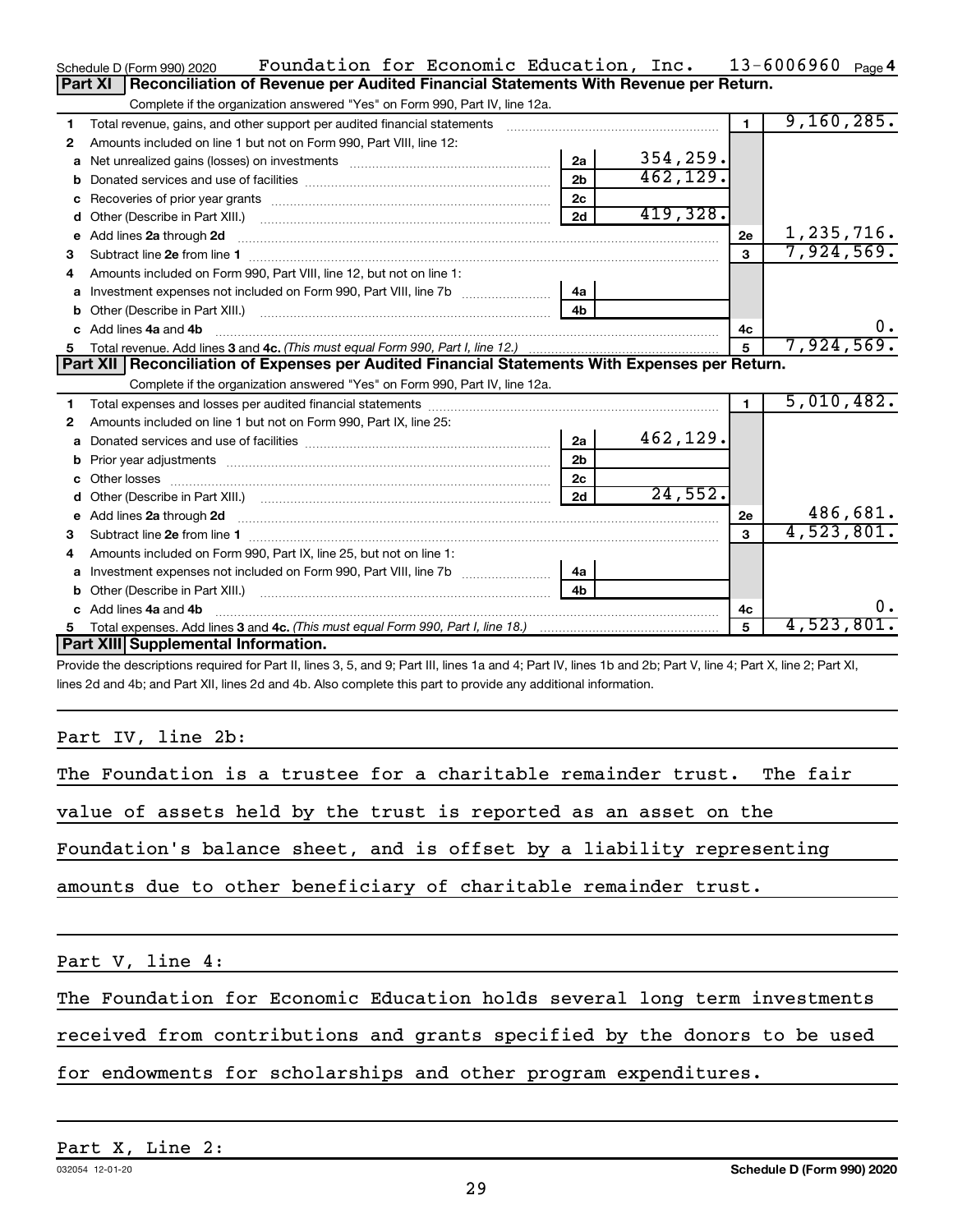| Foundation for Economic Education, Inc. 13-6006960 Page5<br>Schedule D (Form 990) 2020<br><b>Part XIII   Supplemental Information (continued)</b> |          |
|---------------------------------------------------------------------------------------------------------------------------------------------------|----------|
| Management has evaluated the Foundation's tax positions and concluded that                                                                        |          |
| the Foundation's financial statements do not include any uncertain tax                                                                            |          |
| positions.                                                                                                                                        |          |
|                                                                                                                                                   |          |
| Part XI, Line 2d - Other Adjustments:                                                                                                             |          |
| Cost of goods sold                                                                                                                                | 24,552.  |
| Unrealized gains (losses) other assets                                                                                                            | 394,776. |
| Total to Schedule D, Part XI, Line 2d                                                                                                             | 419,328. |
|                                                                                                                                                   |          |
| Part XII, Line 2d - Other Adjustments:                                                                                                            |          |
| Cost of goods sold                                                                                                                                | 24,552.  |
|                                                                                                                                                   |          |
|                                                                                                                                                   |          |
|                                                                                                                                                   |          |
|                                                                                                                                                   |          |
|                                                                                                                                                   |          |
|                                                                                                                                                   |          |
|                                                                                                                                                   |          |
|                                                                                                                                                   |          |
|                                                                                                                                                   |          |
|                                                                                                                                                   |          |
|                                                                                                                                                   |          |
|                                                                                                                                                   |          |
|                                                                                                                                                   |          |
|                                                                                                                                                   |          |
|                                                                                                                                                   |          |
|                                                                                                                                                   |          |
|                                                                                                                                                   |          |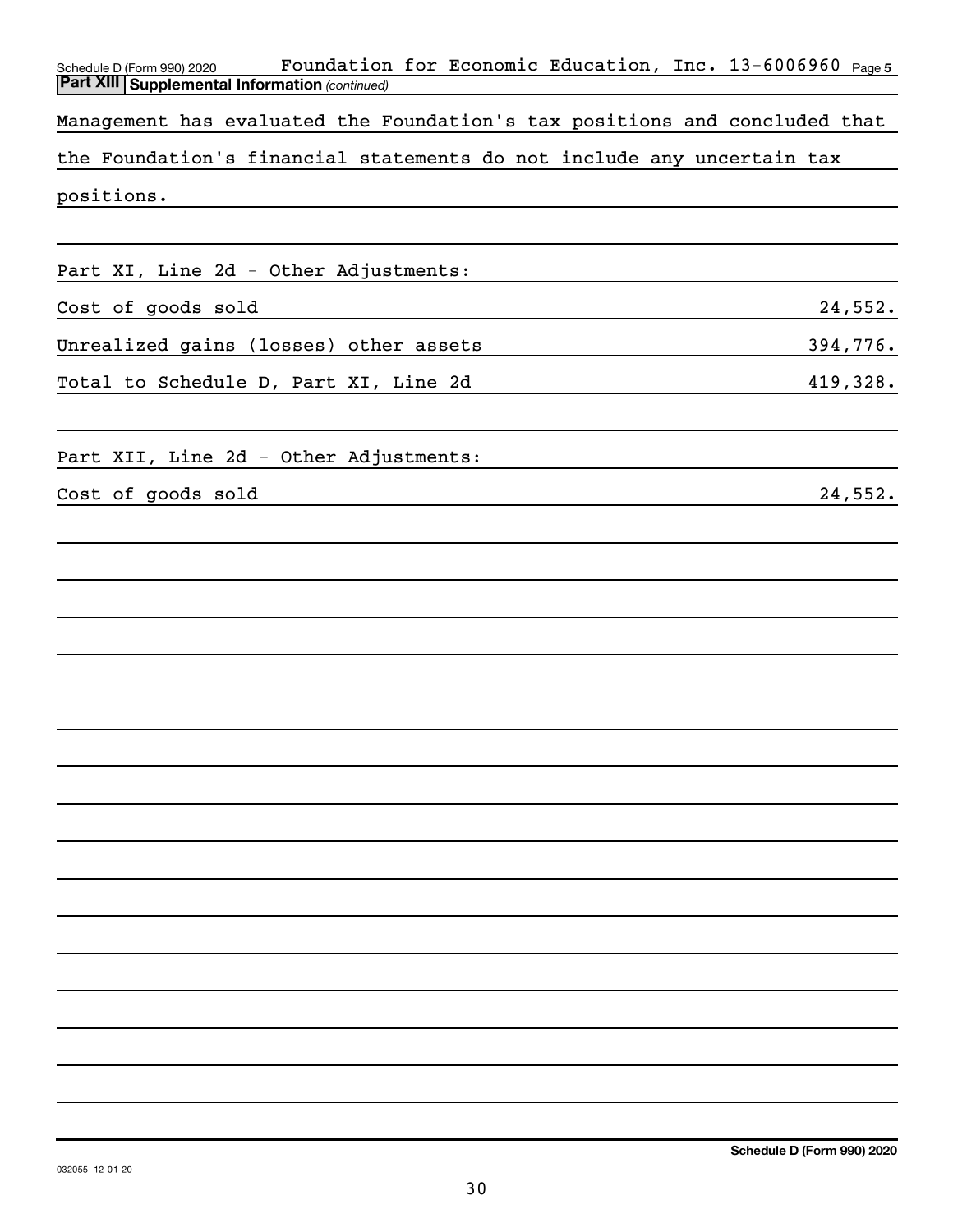| Department of the Treasury                           |                                           |                                                                          | Attach to Form 990.                                                                                                                                                         |                     |                                                                                                                 | <b>Open to Public</b>                                                |
|------------------------------------------------------|-------------------------------------------|--------------------------------------------------------------------------|-----------------------------------------------------------------------------------------------------------------------------------------------------------------------------|---------------------|-----------------------------------------------------------------------------------------------------------------|----------------------------------------------------------------------|
| Internal Revenue Service                             |                                           |                                                                          | Go to www.irs.gov/Form990 for instructions and the latest information.                                                                                                      |                     |                                                                                                                 | <b>Inspection</b>                                                    |
| Name of the organization                             |                                           |                                                                          |                                                                                                                                                                             |                     |                                                                                                                 | <b>Employer identification number</b>                                |
| Foundation for Economic Education, Inc.              |                                           |                                                                          |                                                                                                                                                                             |                     | 13-6006960                                                                                                      |                                                                      |
| Part I<br>Form 990, Part IV, line 14b.               |                                           |                                                                          | General Information on Activities Outside the United States. Complete if the organization answered "Yes" on                                                                 |                     |                                                                                                                 |                                                                      |
| 1.                                                   |                                           |                                                                          | For grantmakers. Does the organization maintain records to substantiate the amount of its grants and other assistance,                                                      |                     |                                                                                                                 |                                                                      |
|                                                      |                                           |                                                                          | the grantees' eligibility for the grants or assistance, and the selection criteria used to award the grants or assistance?                                                  |                     |                                                                                                                 | Yes<br><b>No</b>                                                     |
| 2<br>United States.                                  |                                           |                                                                          | For grantmakers. Describe in Part V the organization's procedures for monitoring the use of its grants and other assistance outside the                                     |                     |                                                                                                                 |                                                                      |
| 3                                                    |                                           |                                                                          | Activities per Region. (The following Part I, line 3 table can be duplicated if additional space is needed.)                                                                |                     |                                                                                                                 |                                                                      |
| (a) Region                                           | (b) Number of<br>offices<br>in the region | employees,<br>agents, and<br>independent<br>contractors<br>in the region | (c) Number of (d) Activities conducted in the region<br>(by type) (such as, fundraising, pro-<br>gram services, investments, grants to<br>recipients located in the region) |                     | (e) If activity listed in (d)<br>is a program service,<br>describe specific type<br>of service(s) in the region | (f) Total<br>expenditures<br>for and<br>investments<br>in the region |
|                                                      |                                           |                                                                          |                                                                                                                                                                             |                     |                                                                                                                 |                                                                      |
| North America                                        | 0                                         | 5                                                                        | Program Services                                                                                                                                                            | Seminars & Lectures |                                                                                                                 | 18,854.                                                              |
| Central America and                                  |                                           |                                                                          |                                                                                                                                                                             |                     |                                                                                                                 |                                                                      |
| the Caribbean                                        | 0                                         | 5                                                                        | Program Services                                                                                                                                                            | Seminars & Lectures |                                                                                                                 | 10,726.                                                              |
|                                                      |                                           |                                                                          |                                                                                                                                                                             |                     |                                                                                                                 |                                                                      |
| South America                                        | 0                                         | $\mathbf{1}$                                                             | Program Services                                                                                                                                                            | Seminars & Lectures |                                                                                                                 | 5,143.                                                               |
|                                                      |                                           |                                                                          |                                                                                                                                                                             |                     |                                                                                                                 |                                                                      |
|                                                      |                                           |                                                                          |                                                                                                                                                                             |                     |                                                                                                                 |                                                                      |
|                                                      |                                           |                                                                          |                                                                                                                                                                             |                     |                                                                                                                 |                                                                      |
|                                                      |                                           |                                                                          |                                                                                                                                                                             |                     |                                                                                                                 |                                                                      |
|                                                      |                                           |                                                                          |                                                                                                                                                                             |                     |                                                                                                                 |                                                                      |
| <b>3 a</b> Subtotal                                  | 0                                         | 11                                                                       |                                                                                                                                                                             |                     |                                                                                                                 | 34,723.                                                              |
| <b>b</b> Total from continuation<br>sheets to Part I |                                           | 0                                                                        |                                                                                                                                                                             |                     |                                                                                                                 | 0.                                                                   |
| c Totals (add lines 3a<br>and 3b)<br>.               | 0                                         | 11                                                                       |                                                                                                                                                                             |                     |                                                                                                                 | 34,723.                                                              |

**| Complete if the organization answered "Yes" on Form 990, Part IV, line 14b, 15, or 16.**

**SCHEDULE F** Statement of Activities Outside the United States  $\frac{6008 \text{ No. }1545-004}{2020}$ 

**For Paperwork Reduction Act Notice, see the Instructions for Form 990. Schedule F (Form 990) 2020** LHA

OMB No. 1545-0047

**(Form 990)**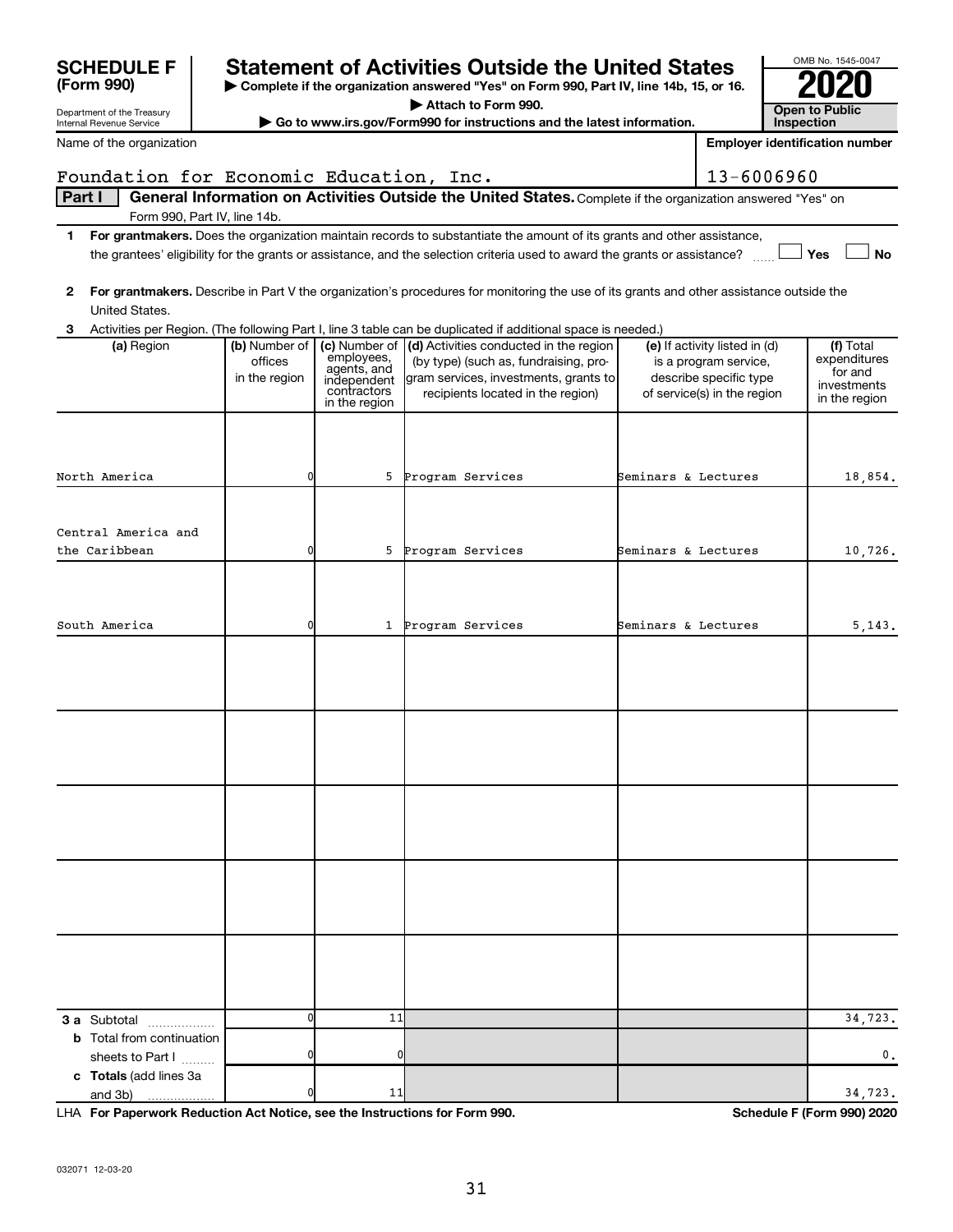**2**

Part II | Grants and Other Assistance to Organizations or Entities Outside the United States. Complete if the organization answered "Yes" on Form 990, Part IV, line 15, for any recipient who received more than \$5,000. Part II can be duplicated if additional space is needed.

| (a) Name of organization | (b) IRS code section<br>and EIN (if applicable) | (c) Region | (d) Purpose of<br>grant                                                                                                                 | (e) Amount | (f) Manner of<br>of cash grant cash disbursement | (g) Amount of<br>noncash<br>assistance | (h) Description<br>of noncash<br>assistance | (i) Method of<br>valuation (book, FMV,<br>appraisal, other) |
|--------------------------|-------------------------------------------------|------------|-----------------------------------------------------------------------------------------------------------------------------------------|------------|--------------------------------------------------|----------------------------------------|---------------------------------------------|-------------------------------------------------------------|
|                          |                                                 |            |                                                                                                                                         |            |                                                  |                                        |                                             |                                                             |
|                          |                                                 |            |                                                                                                                                         |            |                                                  |                                        |                                             |                                                             |
|                          |                                                 |            |                                                                                                                                         |            |                                                  |                                        |                                             |                                                             |
|                          |                                                 |            |                                                                                                                                         |            |                                                  |                                        |                                             |                                                             |
|                          |                                                 |            |                                                                                                                                         |            |                                                  |                                        |                                             |                                                             |
|                          |                                                 |            |                                                                                                                                         |            |                                                  |                                        |                                             |                                                             |
|                          |                                                 |            |                                                                                                                                         |            |                                                  |                                        |                                             |                                                             |
|                          |                                                 |            |                                                                                                                                         |            |                                                  |                                        |                                             |                                                             |
|                          |                                                 |            |                                                                                                                                         |            |                                                  |                                        |                                             |                                                             |
|                          |                                                 |            |                                                                                                                                         |            |                                                  |                                        |                                             |                                                             |
|                          |                                                 |            |                                                                                                                                         |            |                                                  |                                        |                                             |                                                             |
|                          |                                                 |            |                                                                                                                                         |            |                                                  |                                        |                                             |                                                             |
|                          |                                                 |            |                                                                                                                                         |            |                                                  |                                        |                                             |                                                             |
|                          |                                                 |            |                                                                                                                                         |            |                                                  |                                        |                                             |                                                             |
|                          |                                                 |            |                                                                                                                                         |            |                                                  |                                        |                                             |                                                             |
|                          |                                                 |            |                                                                                                                                         |            |                                                  |                                        |                                             |                                                             |
| $\mathbf{2}$             |                                                 |            | Enter total number of recipient organizations listed above that are recognized as charities by the foreign country, recognized as a tax |            |                                                  |                                        |                                             |                                                             |
| $\mathbf{3}$             |                                                 |            |                                                                                                                                         |            |                                                  |                                        |                                             |                                                             |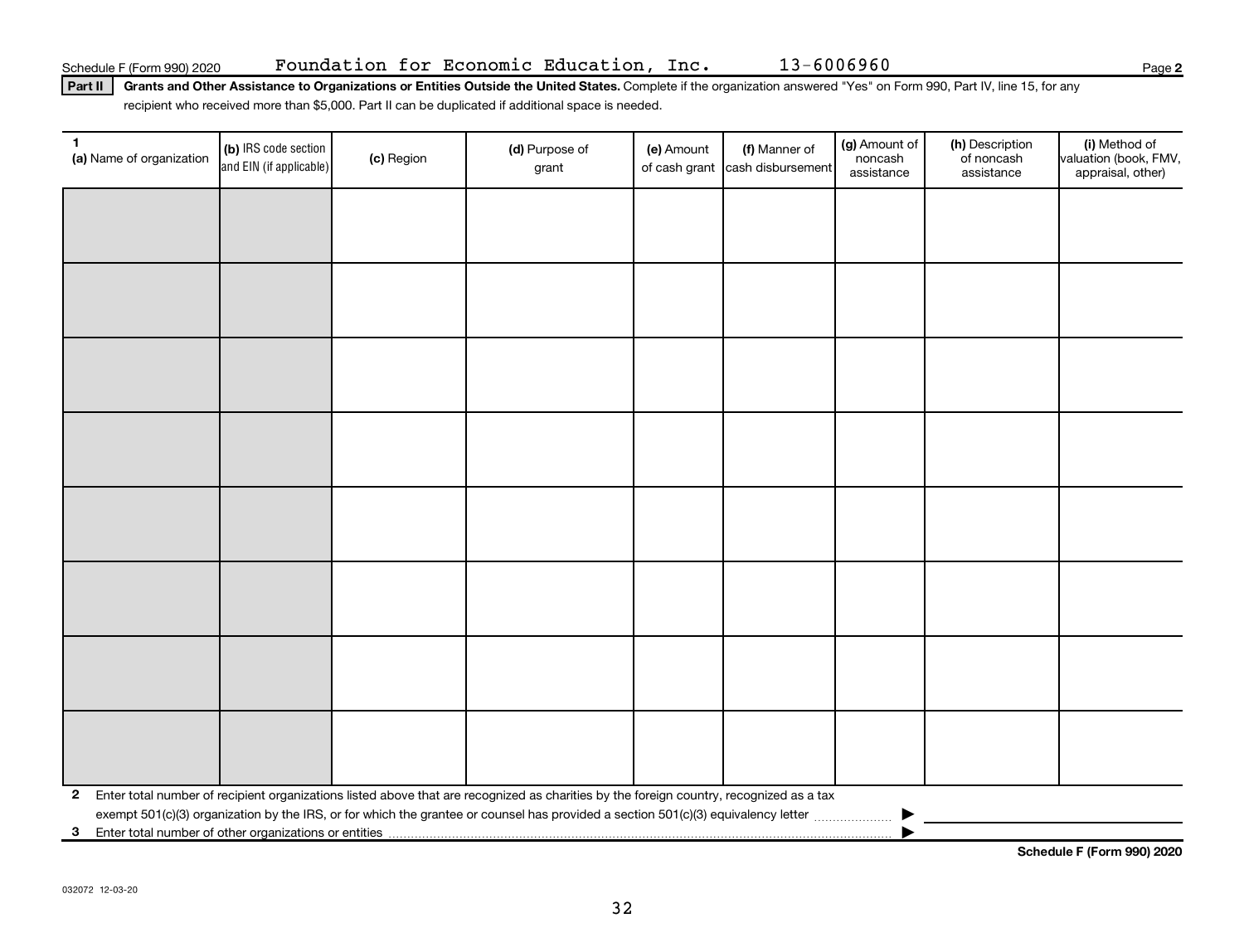**3**

Part III Grants and Other Assistance to Individuals Outside the United States. Complete if the organization answered "Yes" on Form 990, Part IV, line 16. Part III can be duplicated if additional space is needed.

| r art in carried adplicated in additional opace is necessar<br>(a) Type of grant or assistance | (b) Region | recipients | (c) Number of (d) Amount of<br>cash grant | (e) Manner of<br>cash disbursement | (f) Amount of<br>noncash<br>assistance | (g) Description of<br>noncash assistance | (h) Method of<br>valuation<br>(book, FMV,<br>appraisal, other) |
|------------------------------------------------------------------------------------------------|------------|------------|-------------------------------------------|------------------------------------|----------------------------------------|------------------------------------------|----------------------------------------------------------------|
|                                                                                                |            |            |                                           |                                    |                                        |                                          |                                                                |
|                                                                                                |            |            |                                           |                                    |                                        |                                          |                                                                |
|                                                                                                |            |            |                                           |                                    |                                        |                                          |                                                                |
|                                                                                                |            |            |                                           |                                    |                                        |                                          |                                                                |
|                                                                                                |            |            |                                           |                                    |                                        |                                          |                                                                |
|                                                                                                |            |            |                                           |                                    |                                        |                                          |                                                                |
|                                                                                                |            |            |                                           |                                    |                                        |                                          |                                                                |
|                                                                                                |            |            |                                           |                                    |                                        |                                          |                                                                |
|                                                                                                |            |            |                                           |                                    |                                        |                                          |                                                                |
|                                                                                                |            |            |                                           |                                    |                                        |                                          |                                                                |

**Schedule F (Form 990) 2020**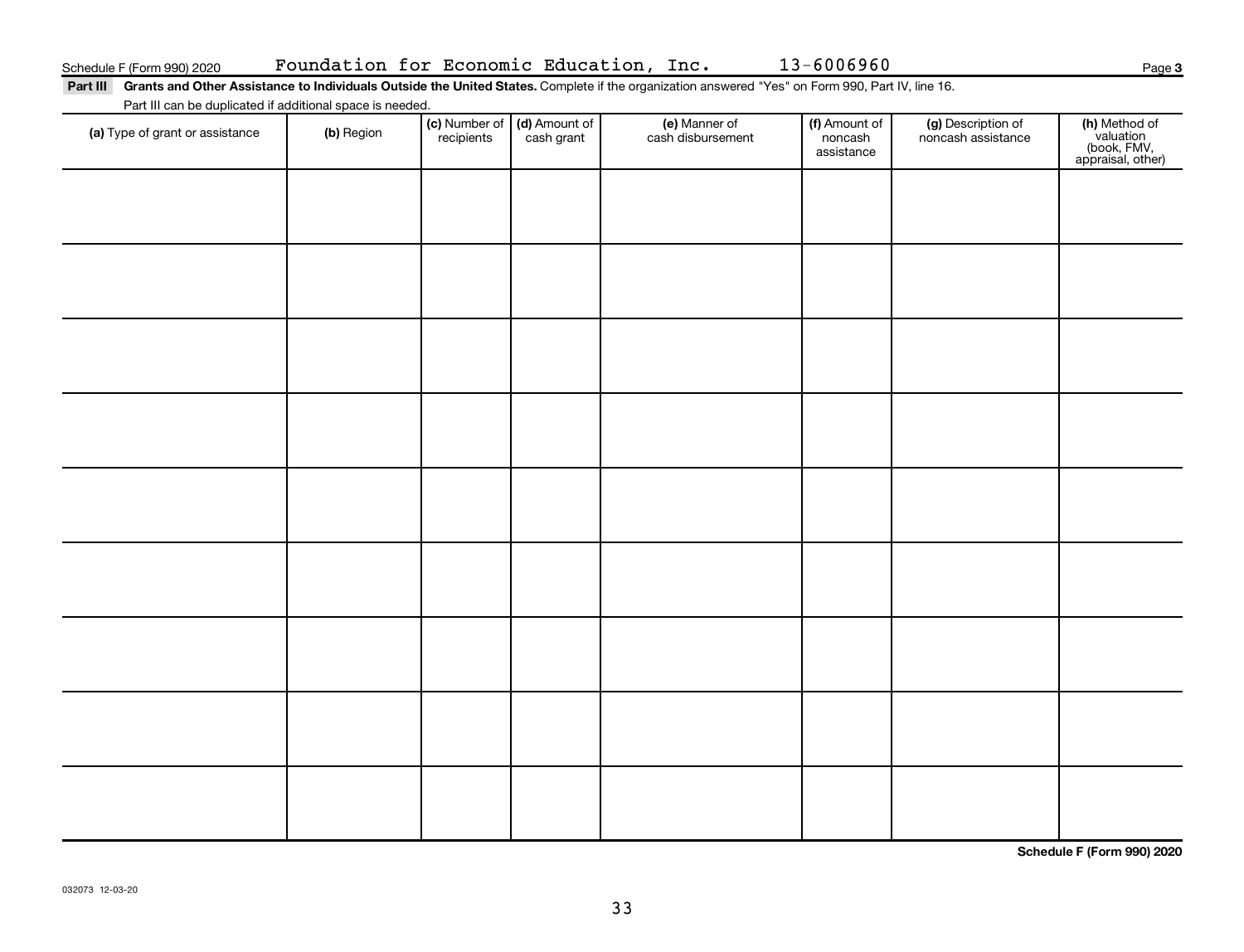| Schedule F (Form 990) 2020     | Foundation for Economic Education, Inc. |  |  | $13 - 6006960$ | Page 4 |
|--------------------------------|-----------------------------------------|--|--|----------------|--------|
| <b>Part IV   Foreign Forms</b> |                                         |  |  |                |        |

| 1            | Was the organization a U.S. transferor of property to a foreign corporation during the tax year? If "Yes,"<br>the organization may be required to file Form 926, Return by a U.S. Transferor of Property to a Foreign                                                                                                             | Yes | $\overline{X}$ No  |
|--------------|-----------------------------------------------------------------------------------------------------------------------------------------------------------------------------------------------------------------------------------------------------------------------------------------------------------------------------------|-----|--------------------|
| $\mathbf{2}$ | Did the organization have an interest in a foreign trust during the tax year? If "Yes," the organization may<br>be required to separately file Form 3520, Annual Return To Report Transactions With Foreign Trusts and<br>Receipt of Certain Foreign Gifts, and/or Form 3520-A, Annual Information Return of Foreign Trust With a | Yes | $X _{\mathsf{No}}$ |
| 3            | Did the organization have an ownership interest in a foreign corporation during the tax year? If "Yes,"<br>the organization may be required to file Form 5471, Information Return of U.S. Persons With Respect to                                                                                                                 | Yes | $X _{\mathsf{No}}$ |
| 4            | Was the organization a direct or indirect shareholder of a passive foreign investment company or a<br>qualified electing fund during the tax year? If "Yes," the organization may be required to file Form 8621,<br>Information Return by a Shareholder of a Passive Foreign Investment Company or Qualified Electing             | Yes | $X_{\text{No}}$    |
| 5            | Did the organization have an ownership interest in a foreign partnership during the tax year? If "Yes,"<br>the organization may be required to file Form 8865, Return of U.S. Persons With Respect to Certain<br>Foreign Partnerships (see Instructions for Form 8865)                                                            | Yes | $X $ No            |
| 6            | Did the organization have any operations in or related to any boycotting countries during the tax year? If<br>"Yes," the organization may be required to separately file Form 5713, International Boycott Report (see                                                                                                             | Yes |                    |

**Schedule F (Form 990) 2020**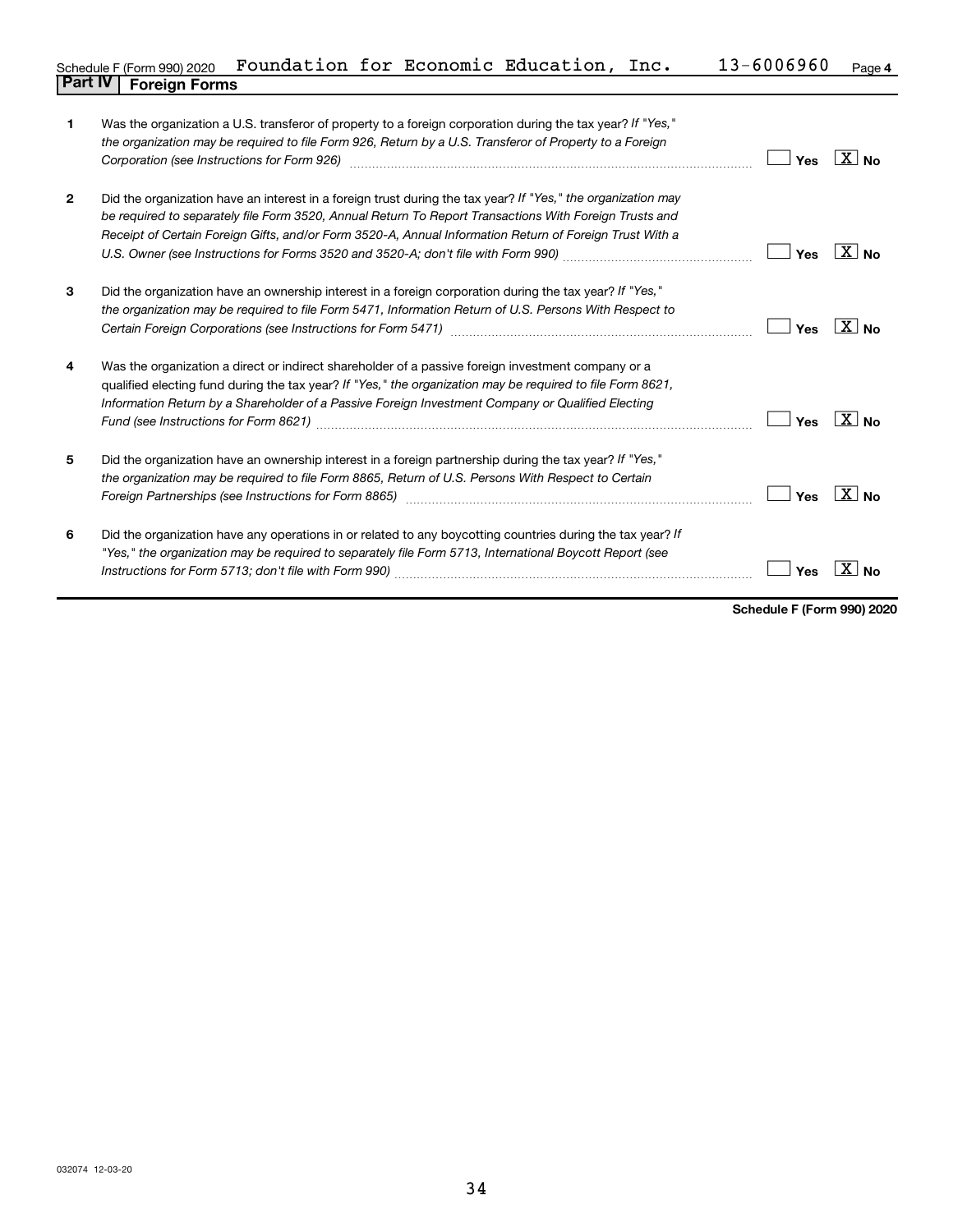|                 | Schedule F (Form 990) 2020      | Foundation for Economic Education, Inc.                            |  |  | 13-6006960                                                                                                                                                                                                                                                                   | Page 5 |
|-----------------|---------------------------------|--------------------------------------------------------------------|--|--|------------------------------------------------------------------------------------------------------------------------------------------------------------------------------------------------------------------------------------------------------------------------------|--------|
| <b>Part V</b>   | <b>Supplemental Information</b> |                                                                    |  |  |                                                                                                                                                                                                                                                                              |        |
|                 |                                 |                                                                    |  |  | Provide the information required by Part I, line 2 (monitoring of funds); Part I, line 3, column (f) (accounting method; amounts of<br>investments vs. expenditures per region); Part II, line 1 (accounting method); Part III (accounting method); and Part III, column (c) |        |
|                 |                                 |                                                                    |  |  | (estimated number of recipients), as applicable. Also complete this part to provide any additional information. See instructions.                                                                                                                                            |        |
|                 |                                 |                                                                    |  |  |                                                                                                                                                                                                                                                                              |        |
|                 | Part I, line 3:                 |                                                                    |  |  |                                                                                                                                                                                                                                                                              |        |
|                 |                                 | Foreign expenditures are directly tracked and accounted for on the |  |  |                                                                                                                                                                                                                                                                              |        |
|                 |                                 | accrual basis of accounting used for books.                        |  |  |                                                                                                                                                                                                                                                                              |        |
|                 |                                 |                                                                    |  |  |                                                                                                                                                                                                                                                                              |        |
|                 |                                 |                                                                    |  |  |                                                                                                                                                                                                                                                                              |        |
|                 |                                 |                                                                    |  |  |                                                                                                                                                                                                                                                                              |        |
|                 |                                 |                                                                    |  |  |                                                                                                                                                                                                                                                                              |        |
|                 |                                 |                                                                    |  |  |                                                                                                                                                                                                                                                                              |        |
|                 |                                 |                                                                    |  |  |                                                                                                                                                                                                                                                                              |        |
|                 |                                 |                                                                    |  |  |                                                                                                                                                                                                                                                                              |        |
|                 |                                 |                                                                    |  |  |                                                                                                                                                                                                                                                                              |        |
|                 |                                 |                                                                    |  |  |                                                                                                                                                                                                                                                                              |        |
|                 |                                 |                                                                    |  |  |                                                                                                                                                                                                                                                                              |        |
|                 |                                 |                                                                    |  |  |                                                                                                                                                                                                                                                                              |        |
|                 |                                 |                                                                    |  |  |                                                                                                                                                                                                                                                                              |        |
|                 |                                 |                                                                    |  |  |                                                                                                                                                                                                                                                                              |        |
|                 |                                 |                                                                    |  |  |                                                                                                                                                                                                                                                                              |        |
|                 |                                 |                                                                    |  |  |                                                                                                                                                                                                                                                                              |        |
|                 |                                 |                                                                    |  |  |                                                                                                                                                                                                                                                                              |        |
|                 |                                 |                                                                    |  |  |                                                                                                                                                                                                                                                                              |        |
|                 |                                 |                                                                    |  |  |                                                                                                                                                                                                                                                                              |        |
|                 |                                 |                                                                    |  |  |                                                                                                                                                                                                                                                                              |        |
|                 |                                 |                                                                    |  |  |                                                                                                                                                                                                                                                                              |        |
|                 |                                 |                                                                    |  |  |                                                                                                                                                                                                                                                                              |        |
|                 |                                 |                                                                    |  |  |                                                                                                                                                                                                                                                                              |        |
|                 |                                 |                                                                    |  |  |                                                                                                                                                                                                                                                                              |        |
|                 |                                 |                                                                    |  |  |                                                                                                                                                                                                                                                                              |        |
|                 |                                 |                                                                    |  |  |                                                                                                                                                                                                                                                                              |        |
|                 |                                 |                                                                    |  |  |                                                                                                                                                                                                                                                                              |        |
|                 |                                 |                                                                    |  |  |                                                                                                                                                                                                                                                                              |        |
|                 |                                 |                                                                    |  |  |                                                                                                                                                                                                                                                                              |        |
|                 |                                 |                                                                    |  |  |                                                                                                                                                                                                                                                                              |        |
|                 |                                 |                                                                    |  |  |                                                                                                                                                                                                                                                                              |        |
|                 |                                 |                                                                    |  |  |                                                                                                                                                                                                                                                                              |        |
|                 |                                 |                                                                    |  |  |                                                                                                                                                                                                                                                                              |        |
|                 |                                 |                                                                    |  |  |                                                                                                                                                                                                                                                                              |        |
|                 |                                 |                                                                    |  |  |                                                                                                                                                                                                                                                                              |        |
|                 |                                 |                                                                    |  |  |                                                                                                                                                                                                                                                                              |        |
|                 |                                 |                                                                    |  |  |                                                                                                                                                                                                                                                                              |        |
|                 |                                 |                                                                    |  |  |                                                                                                                                                                                                                                                                              |        |
|                 |                                 |                                                                    |  |  |                                                                                                                                                                                                                                                                              |        |
|                 |                                 |                                                                    |  |  |                                                                                                                                                                                                                                                                              |        |
| 032075 12-03-20 |                                 |                                                                    |  |  | Schedule F (Form 990) 2020                                                                                                                                                                                                                                                   |        |

35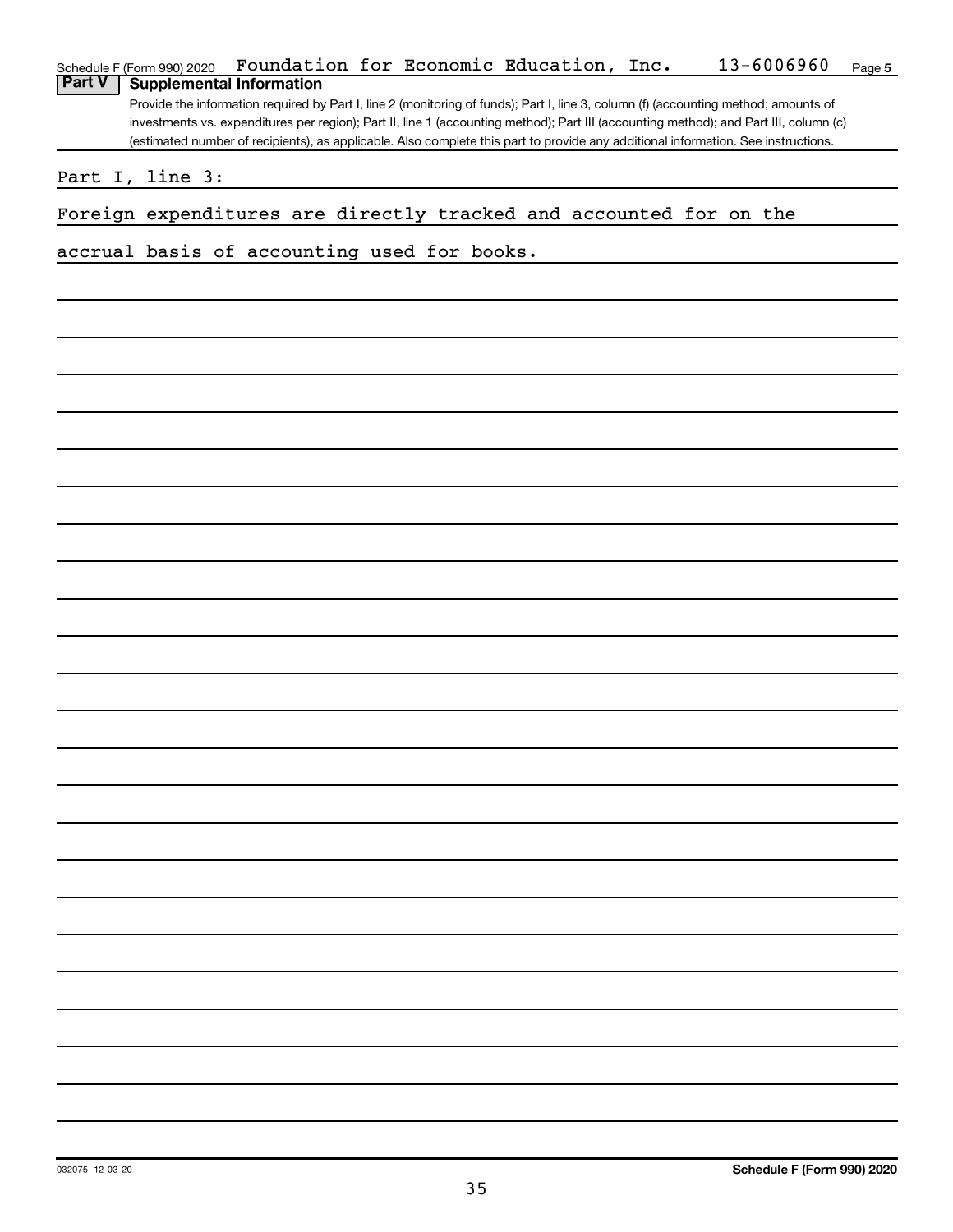| <b>SCHEDULE G</b>                                                                                                                                                   |                                                                                                                                                                                                                                                                                                                                                                                                                                                                                                                                                                                                                                                                                                                                                                                                                           |                                                                                                                                                                     |                                         |                                                                            |         | <b>Supplemental Information Regarding Fundraising or Gaming Activities</b>                                                    |                     |                                                                            | OMB No. 1545-0047                                       |  |
|---------------------------------------------------------------------------------------------------------------------------------------------------------------------|---------------------------------------------------------------------------------------------------------------------------------------------------------------------------------------------------------------------------------------------------------------------------------------------------------------------------------------------------------------------------------------------------------------------------------------------------------------------------------------------------------------------------------------------------------------------------------------------------------------------------------------------------------------------------------------------------------------------------------------------------------------------------------------------------------------------------|---------------------------------------------------------------------------------------------------------------------------------------------------------------------|-----------------------------------------|----------------------------------------------------------------------------|---------|-------------------------------------------------------------------------------------------------------------------------------|---------------------|----------------------------------------------------------------------------|---------------------------------------------------------|--|
| (Form 990 or 990-EZ)                                                                                                                                                |                                                                                                                                                                                                                                                                                                                                                                                                                                                                                                                                                                                                                                                                                                                                                                                                                           | Complete if the organization answered "Yes" on Form 990, Part IV, line 17, 18, or 19, or if the<br>organization entered more than \$15,000 on Form 990-EZ, line 6a. |                                         |                                                                            |         |                                                                                                                               |                     |                                                                            |                                                         |  |
| Department of the Treasury                                                                                                                                          | Attach to Form 990 or Form 990-EZ.<br><b>Open to Public</b><br>Inspection<br>Internal Revenue Service                                                                                                                                                                                                                                                                                                                                                                                                                                                                                                                                                                                                                                                                                                                     |                                                                                                                                                                     |                                         |                                                                            |         |                                                                                                                               |                     |                                                                            |                                                         |  |
| Go to www.irs.gov/Form990 for instructions and the latest information.<br><b>Employer identification number</b><br>Name of the organization                         |                                                                                                                                                                                                                                                                                                                                                                                                                                                                                                                                                                                                                                                                                                                                                                                                                           |                                                                                                                                                                     |                                         |                                                                            |         |                                                                                                                               |                     |                                                                            |                                                         |  |
|                                                                                                                                                                     |                                                                                                                                                                                                                                                                                                                                                                                                                                                                                                                                                                                                                                                                                                                                                                                                                           |                                                                                                                                                                     | Foundation for Economic Education, Inc. |                                                                            |         |                                                                                                                               |                     | 13-6006960                                                                 |                                                         |  |
| Part I                                                                                                                                                              | required to complete this part.                                                                                                                                                                                                                                                                                                                                                                                                                                                                                                                                                                                                                                                                                                                                                                                           |                                                                                                                                                                     |                                         |                                                                            |         | Fundraising Activities. Complete if the organization answered "Yes" on Form 990, Part IV, line 17. Form 990-EZ filers are not |                     |                                                                            |                                                         |  |
| a<br>c.                                                                                                                                                             | 1 Indicate whether the organization raised funds through any of the following activities. Check all that apply.<br>$X$ Mail solicitations<br>$e$ $\boxed{X}$ Solicitation of non-government grants<br>$\mathbf{X}$ Internet and email solicitations<br>Solicitation of government grants<br>$X$ Phone solicitations<br>Special fundraising events<br>g<br>$\underline{\mathbf{X}}$ In-person solicitations<br>2 a Did the organization have a written or oral agreement with any individual (including officers, directors, trustees, or<br>$X \vee$<br><b>No</b><br>key employees listed in Form 990, Part VII) or entity in connection with professional fundraising services?<br>b If "Yes," list the 10 highest paid individuals or entities (fundraisers) pursuant to agreements under which the fundraiser is to be |                                                                                                                                                                     |                                         |                                                                            |         |                                                                                                                               |                     |                                                                            |                                                         |  |
| compensated at least \$5,000 by the organization.<br>(i) Name and address of individual<br>or entity (fundraiser)                                                   |                                                                                                                                                                                                                                                                                                                                                                                                                                                                                                                                                                                                                                                                                                                                                                                                                           |                                                                                                                                                                     | (ii) Activity                           | (iii) Did<br>fundraiser<br>have custody<br>or control of<br>contributions? |         |                                                                                                                               | (iv) Gross receipts | (v) Amount paid<br>to (or retained by)<br>fundraiser<br>listed in col. (i) | (vi) Amount paid<br>to (or retained by)<br>organization |  |
| American Philanthropic - 119<br>N High St, West Chester, PA                                                                                                         |                                                                                                                                                                                                                                                                                                                                                                                                                                                                                                                                                                                                                                                                                                                                                                                                                           | Fundraising consultant                                                                                                                                              |                                         | Yes                                                                        | No<br>х | 0                                                                                                                             |                     | 228,515                                                                    | $-228,515.$                                             |  |
|                                                                                                                                                                     |                                                                                                                                                                                                                                                                                                                                                                                                                                                                                                                                                                                                                                                                                                                                                                                                                           |                                                                                                                                                                     |                                         |                                                                            |         |                                                                                                                               |                     |                                                                            |                                                         |  |
|                                                                                                                                                                     |                                                                                                                                                                                                                                                                                                                                                                                                                                                                                                                                                                                                                                                                                                                                                                                                                           |                                                                                                                                                                     |                                         |                                                                            |         |                                                                                                                               |                     |                                                                            |                                                         |  |
|                                                                                                                                                                     |                                                                                                                                                                                                                                                                                                                                                                                                                                                                                                                                                                                                                                                                                                                                                                                                                           |                                                                                                                                                                     |                                         |                                                                            |         |                                                                                                                               |                     |                                                                            |                                                         |  |
|                                                                                                                                                                     |                                                                                                                                                                                                                                                                                                                                                                                                                                                                                                                                                                                                                                                                                                                                                                                                                           |                                                                                                                                                                     |                                         |                                                                            |         |                                                                                                                               |                     |                                                                            |                                                         |  |
|                                                                                                                                                                     |                                                                                                                                                                                                                                                                                                                                                                                                                                                                                                                                                                                                                                                                                                                                                                                                                           |                                                                                                                                                                     |                                         |                                                                            |         |                                                                                                                               |                     |                                                                            |                                                         |  |
|                                                                                                                                                                     |                                                                                                                                                                                                                                                                                                                                                                                                                                                                                                                                                                                                                                                                                                                                                                                                                           |                                                                                                                                                                     |                                         |                                                                            |         |                                                                                                                               |                     |                                                                            |                                                         |  |
|                                                                                                                                                                     |                                                                                                                                                                                                                                                                                                                                                                                                                                                                                                                                                                                                                                                                                                                                                                                                                           |                                                                                                                                                                     |                                         |                                                                            |         |                                                                                                                               |                     |                                                                            |                                                         |  |
|                                                                                                                                                                     |                                                                                                                                                                                                                                                                                                                                                                                                                                                                                                                                                                                                                                                                                                                                                                                                                           |                                                                                                                                                                     |                                         |                                                                            |         |                                                                                                                               |                     |                                                                            |                                                         |  |
|                                                                                                                                                                     |                                                                                                                                                                                                                                                                                                                                                                                                                                                                                                                                                                                                                                                                                                                                                                                                                           |                                                                                                                                                                     |                                         |                                                                            |         |                                                                                                                               |                     |                                                                            |                                                         |  |
| Total                                                                                                                                                               |                                                                                                                                                                                                                                                                                                                                                                                                                                                                                                                                                                                                                                                                                                                                                                                                                           |                                                                                                                                                                     |                                         |                                                                            |         |                                                                                                                               |                     | 228,515                                                                    | $-228,515.$                                             |  |
| 3 List all states in which the organization is registered or licensed to solicit contributions or has been notified it is exempt from registration<br>or licensing. |                                                                                                                                                                                                                                                                                                                                                                                                                                                                                                                                                                                                                                                                                                                                                                                                                           |                                                                                                                                                                     |                                         |                                                                            |         |                                                                                                                               |                     |                                                                            |                                                         |  |

AL,AK,AZ,AR,CA,CO,CT,DE,FL,GA,HI,ID,IL,IN,IA,KS,KY,LA,ME,MD,MA,MI,MN,MS,MO MT,NE,NV,NH,NJ,NM,NY,NC,ND,OH,OK,OR,PA,RI,SC,SD,TN,TX,UT,VT,VA,WA,WV,WI,WY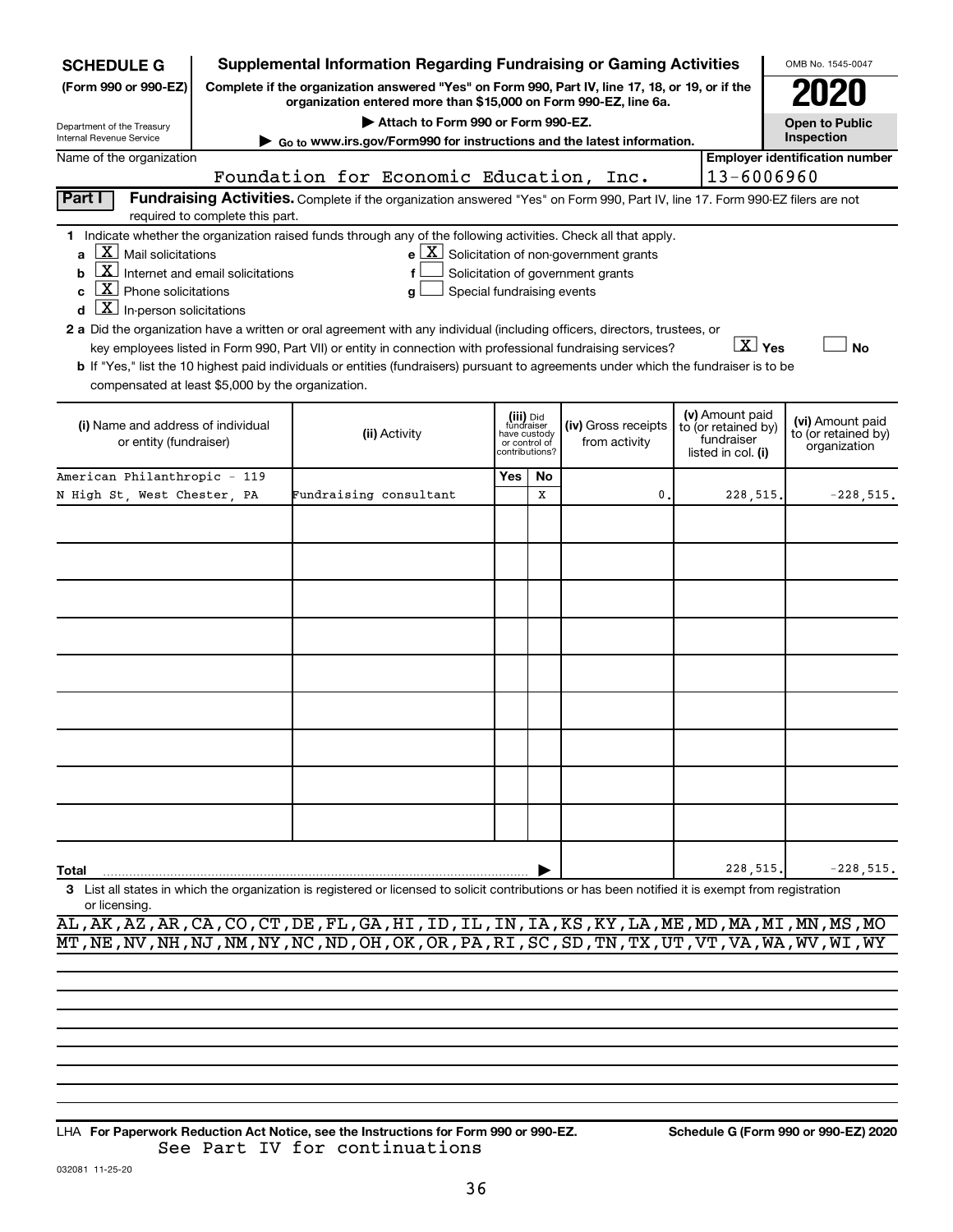Schedule G (Form 990 or 990-EZ) 2020  ${\tt Foundation~for~Economic~Education,~Inc.~13-6006960~Page}$ 

Part II | Fundraising Events. Complete if the organization answered "Yes" on Form 990, Part IV, line 18, or reported more than \$15,000 of fundraising event contributions and gross income on Form 990-EZ, lines 1 and 6b. List events with gross receipts greater than \$5,000.

|                 |              |                                                                                                                                | $(a)$ Event #1 | (b) Event #2                                     | (c) Other events | (d) Total events<br>(add col. (a) through<br>col. (c) |
|-----------------|--------------|--------------------------------------------------------------------------------------------------------------------------------|----------------|--------------------------------------------------|------------------|-------------------------------------------------------|
|                 |              |                                                                                                                                | (event type)   | (event type)                                     | (total number)   |                                                       |
| Revenue         | 1.           |                                                                                                                                |                |                                                  |                  |                                                       |
|                 | 2            |                                                                                                                                |                |                                                  |                  |                                                       |
|                 | З            | Gross income (line 1 minus line 2)                                                                                             |                |                                                  |                  |                                                       |
|                 | 4            |                                                                                                                                |                |                                                  |                  |                                                       |
|                 | 5            |                                                                                                                                |                |                                                  |                  |                                                       |
| Direct Expenses | 6            |                                                                                                                                |                |                                                  |                  |                                                       |
|                 | 7            |                                                                                                                                |                |                                                  |                  |                                                       |
|                 | 8            |                                                                                                                                |                |                                                  |                  |                                                       |
|                 | 9            |                                                                                                                                |                |                                                  |                  |                                                       |
|                 | 10           | Direct expense summary. Add lines 4 through 9 in column (d)<br>11 Net income summary. Subtract line 10 from line 3, column (d) |                |                                                  | ▶                |                                                       |
| <b>Part III</b> |              | Gaming. Complete if the organization answered "Yes" on Form 990, Part IV, line 19, or reported more than                       |                |                                                  |                  |                                                       |
|                 |              | \$15,000 on Form 990-EZ, line 6a.                                                                                              |                |                                                  |                  |                                                       |
| Revenue         |              |                                                                                                                                | (a) Bingo      | (b) Pull tabs/instant<br>bingo/progressive bingo | (c) Other gaming | (d) Total gaming (add<br>col. (a) through col. (c))   |
|                 |              |                                                                                                                                |                |                                                  |                  |                                                       |
|                 | 1.           |                                                                                                                                |                |                                                  |                  |                                                       |
|                 |              |                                                                                                                                |                |                                                  |                  |                                                       |
| Direct Expenses | 3            |                                                                                                                                |                |                                                  |                  |                                                       |
|                 | 4            |                                                                                                                                |                |                                                  |                  |                                                       |
|                 | 5.           |                                                                                                                                |                |                                                  |                  |                                                       |
|                 | 6.           | Volunteer labor                                                                                                                | Yes<br>%<br>No | Yes<br>%<br>No                                   | Yes<br>%<br>No   |                                                       |
|                 | $\mathbf{7}$ | Direct expense summary. Add lines 2 through 5 in column (d)                                                                    |                |                                                  |                  |                                                       |
|                 | 8            |                                                                                                                                |                |                                                  |                  |                                                       |
| 9               |              | Enter the state(s) in which the organization conducts gaming activities:                                                       |                |                                                  |                  | Yes<br><b>No</b>                                      |
|                 |              | <b>b</b> If "No," explain:                                                                                                     |                |                                                  |                  |                                                       |
|                 |              | <b>b</b> If "Yes," explain:                                                                                                    |                |                                                  |                  | Yes<br><b>No</b>                                      |
|                 |              |                                                                                                                                |                |                                                  |                  |                                                       |

032082 11-25-20

**Schedule G (Form 990 or 990-EZ) 2020**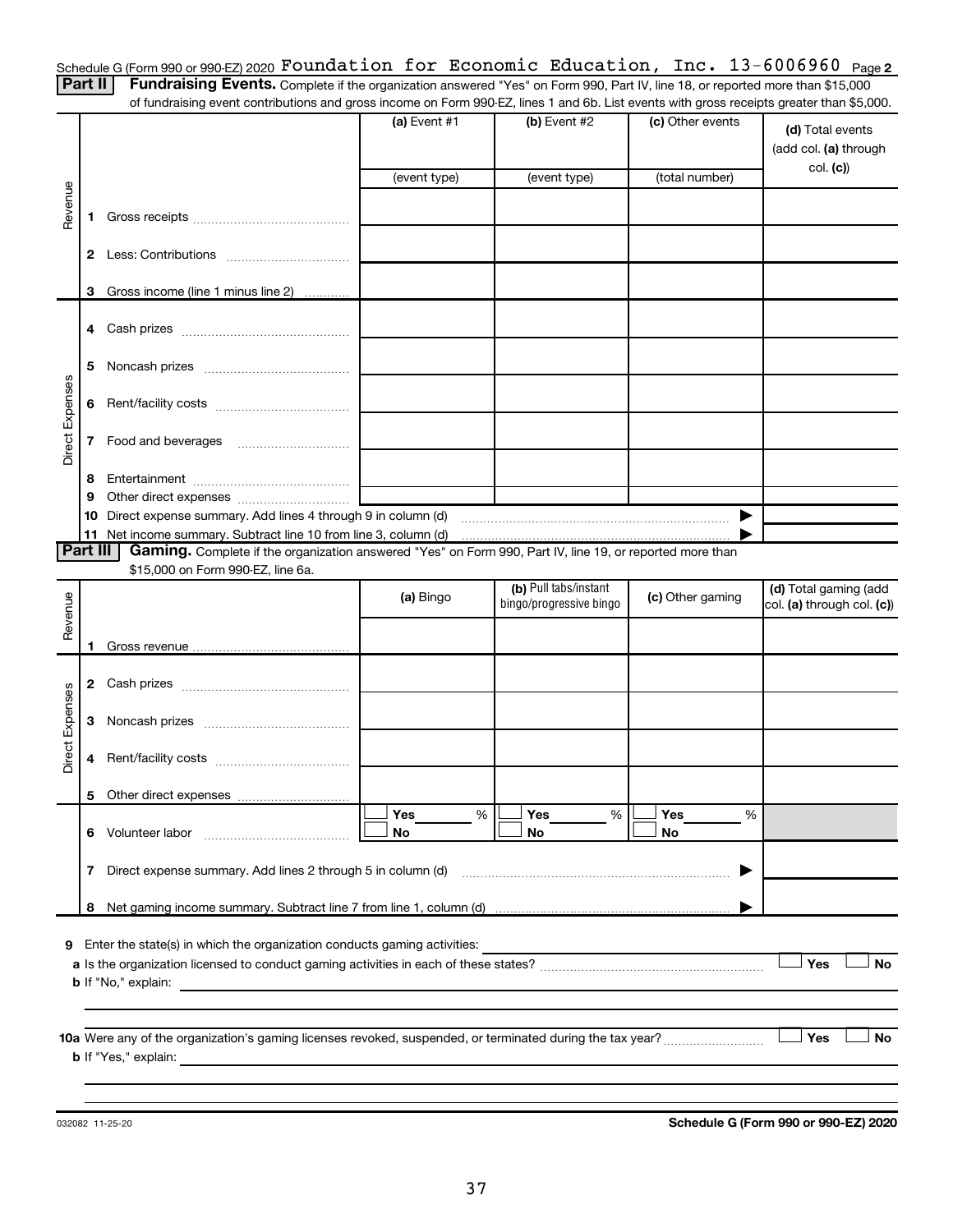|    | Schedule G (Form 990 or 990-EZ) 2020 Foundation for Economic Education, Inc. 13-6006960                                                                  |                      | Page 3    |
|----|----------------------------------------------------------------------------------------------------------------------------------------------------------|----------------------|-----------|
|    |                                                                                                                                                          | Yes                  | No        |
|    | 12 Is the organization a grantor, beneficiary or trustee of a trust, or a member of a partnership or other entity formed                                 |                      |           |
|    |                                                                                                                                                          | Yes                  | No        |
|    | 13 Indicate the percentage of gaming activity conducted in:                                                                                              |                      |           |
|    |                                                                                                                                                          | <b>13a</b>           | %         |
|    | <b>b</b> An outside facility <i>www.communicality.communicality.communicality www.communicality.communicality.communicality</i>                          | 13 <sub>b</sub>      | %         |
|    | 14 Enter the name and address of the person who prepares the organization's gaming/special events books and records:                                     |                      |           |
|    |                                                                                                                                                          |                      |           |
|    |                                                                                                                                                          |                      |           |
|    |                                                                                                                                                          |                      |           |
|    |                                                                                                                                                          |                      |           |
|    |                                                                                                                                                          |                      |           |
|    | 15a Does the organization have a contract with a third party from whom the organization receives gaming revenue?                                         | Yes                  | <b>No</b> |
|    |                                                                                                                                                          |                      |           |
|    |                                                                                                                                                          |                      |           |
|    |                                                                                                                                                          |                      |           |
|    | c If "Yes," enter name and address of the third party:                                                                                                   |                      |           |
|    |                                                                                                                                                          |                      |           |
|    |                                                                                                                                                          |                      |           |
|    |                                                                                                                                                          |                      |           |
|    |                                                                                                                                                          |                      |           |
|    |                                                                                                                                                          |                      |           |
|    | 16 Gaming manager information:                                                                                                                           |                      |           |
|    |                                                                                                                                                          |                      |           |
|    |                                                                                                                                                          |                      |           |
|    |                                                                                                                                                          |                      |           |
|    | Gaming manager compensation > \$                                                                                                                         |                      |           |
|    |                                                                                                                                                          |                      |           |
|    |                                                                                                                                                          |                      |           |
|    |                                                                                                                                                          |                      |           |
|    |                                                                                                                                                          |                      |           |
|    | Director/officer<br>Employee<br>Independent contractor                                                                                                   |                      |           |
|    |                                                                                                                                                          |                      |           |
| 17 | Mandatory distributions:                                                                                                                                 |                      |           |
|    | a Is the organization required under state law to make charitable distributions from the gaming proceeds to                                              |                      |           |
|    |                                                                                                                                                          | $\Box$ Yes $\Box$ No |           |
|    | <b>b</b> Enter the amount of distributions required under state law to be distributed to other exempt organizations or spent in the                      |                      |           |
|    | organization's own exempt activities during the tax year $\triangleright$ \$                                                                             |                      |           |
|    | Supplemental Information. Provide the explanations required by Part I, line 2b, columns (iii) and (v); and Part III, lines 9, 9b, 10b,<br><b>Part IV</b> |                      |           |
|    | 15b, 15c, 16, and 17b, as applicable. Also provide any additional information. See instructions.                                                         |                      |           |
|    |                                                                                                                                                          |                      |           |
|    |                                                                                                                                                          |                      |           |
|    |                                                                                                                                                          |                      |           |
|    |                                                                                                                                                          |                      |           |
|    |                                                                                                                                                          |                      |           |
|    |                                                                                                                                                          |                      |           |
|    |                                                                                                                                                          |                      |           |
|    |                                                                                                                                                          |                      |           |
|    |                                                                                                                                                          |                      |           |
|    |                                                                                                                                                          |                      |           |
|    |                                                                                                                                                          |                      |           |
|    |                                                                                                                                                          |                      |           |
|    |                                                                                                                                                          |                      |           |
|    |                                                                                                                                                          |                      |           |
|    |                                                                                                                                                          |                      |           |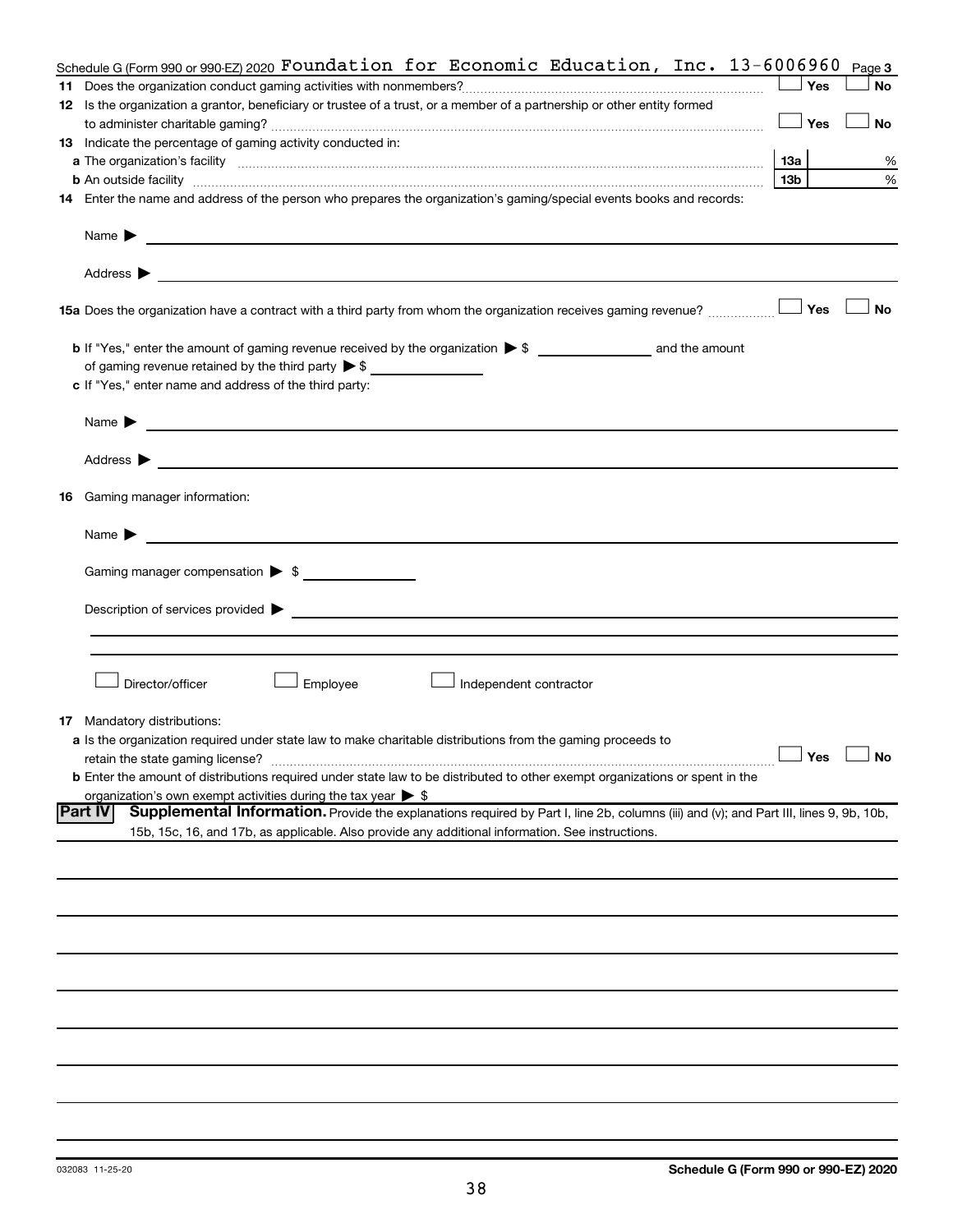|                                                                                                   |  |  | Foundation for Economic Education, Inc. 13-6006960 Page4 |  |
|---------------------------------------------------------------------------------------------------|--|--|----------------------------------------------------------|--|
| Schedule G (Form 990 or 990-EZ) Foundation<br><b>Part IV</b> Supplemental Information (continued) |  |  |                                                          |  |
|                                                                                                   |  |  |                                                          |  |
|                                                                                                   |  |  |                                                          |  |
|                                                                                                   |  |  |                                                          |  |
|                                                                                                   |  |  |                                                          |  |
|                                                                                                   |  |  |                                                          |  |
|                                                                                                   |  |  |                                                          |  |
|                                                                                                   |  |  |                                                          |  |
|                                                                                                   |  |  |                                                          |  |
|                                                                                                   |  |  |                                                          |  |
|                                                                                                   |  |  |                                                          |  |
|                                                                                                   |  |  |                                                          |  |
|                                                                                                   |  |  |                                                          |  |
|                                                                                                   |  |  |                                                          |  |
|                                                                                                   |  |  |                                                          |  |
|                                                                                                   |  |  |                                                          |  |
|                                                                                                   |  |  |                                                          |  |
|                                                                                                   |  |  |                                                          |  |
|                                                                                                   |  |  |                                                          |  |
|                                                                                                   |  |  |                                                          |  |
|                                                                                                   |  |  |                                                          |  |
|                                                                                                   |  |  |                                                          |  |
|                                                                                                   |  |  |                                                          |  |
|                                                                                                   |  |  |                                                          |  |
|                                                                                                   |  |  |                                                          |  |
|                                                                                                   |  |  |                                                          |  |
|                                                                                                   |  |  |                                                          |  |
|                                                                                                   |  |  |                                                          |  |
|                                                                                                   |  |  |                                                          |  |
|                                                                                                   |  |  |                                                          |  |
|                                                                                                   |  |  |                                                          |  |
|                                                                                                   |  |  |                                                          |  |
|                                                                                                   |  |  |                                                          |  |
|                                                                                                   |  |  |                                                          |  |
|                                                                                                   |  |  |                                                          |  |
|                                                                                                   |  |  |                                                          |  |
|                                                                                                   |  |  |                                                          |  |
|                                                                                                   |  |  |                                                          |  |
|                                                                                                   |  |  |                                                          |  |
|                                                                                                   |  |  |                                                          |  |
|                                                                                                   |  |  |                                                          |  |
|                                                                                                   |  |  |                                                          |  |
|                                                                                                   |  |  |                                                          |  |
|                                                                                                   |  |  |                                                          |  |
|                                                                                                   |  |  |                                                          |  |
|                                                                                                   |  |  |                                                          |  |
|                                                                                                   |  |  |                                                          |  |
|                                                                                                   |  |  |                                                          |  |
|                                                                                                   |  |  |                                                          |  |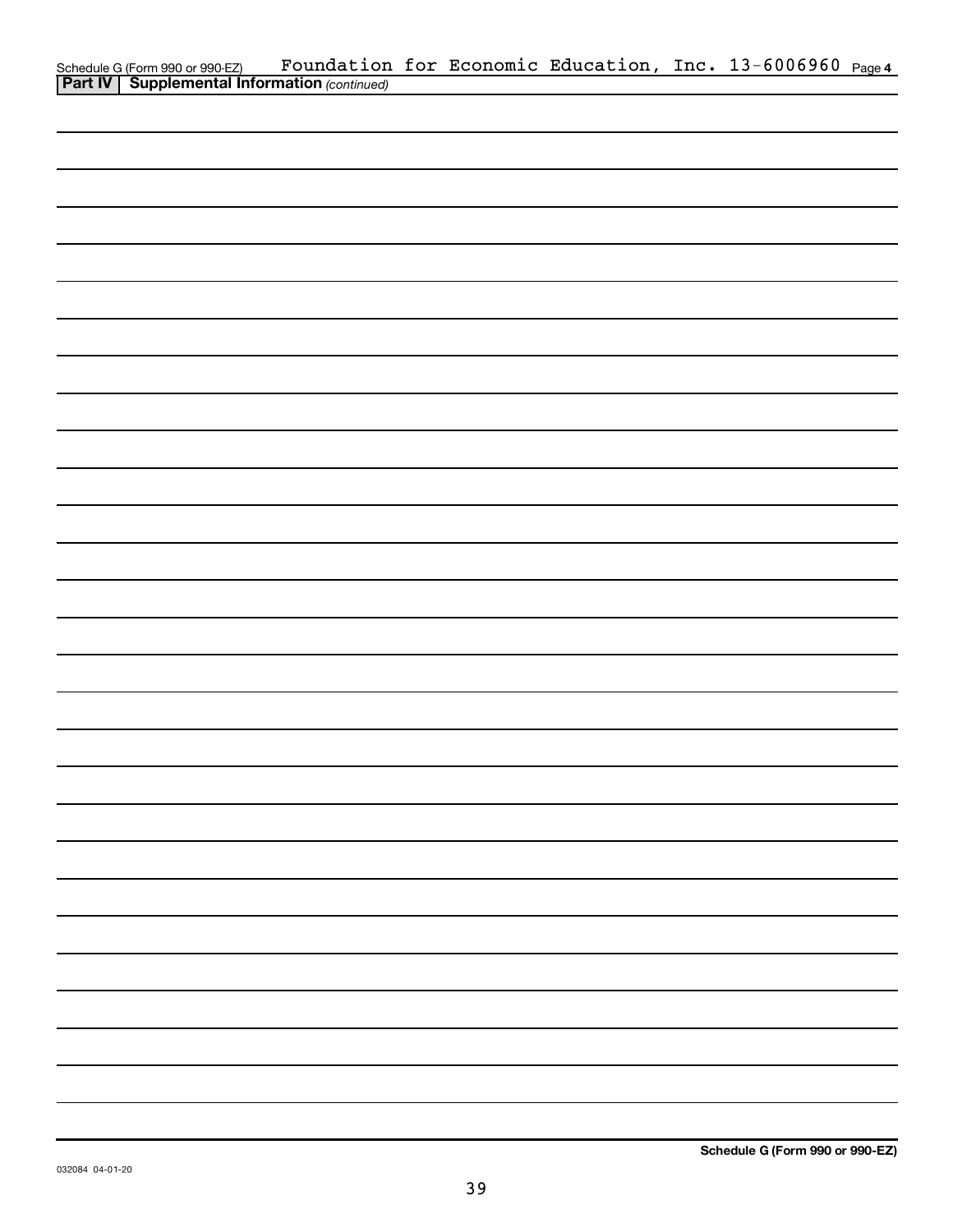| <b>SCHEDULE M</b> |  |
|-------------------|--|
| (Form 990)        |  |

# **Noncash Contributions**

OMB No. 1545-0047

| Department of the Treasury |  |
|----------------------------|--|
| Internal Revenue Service   |  |

**Complete if the organizations answered "Yes" on Form 990, Part IV, lines 29 or 30. Attach to Form 990.** →<br>**→** Complete if the organizations answered "Yes" on Form 990, Part IV, lines 29 or 30.<br>● Complete if the organizations answered "Yes" on Form 990, Part IV, lines 29 or 30.  $\blacktriangleright$ 

**Open to Public Inspection**

|  | Name of the organization |
|--|--------------------------|

 **Go to www.irs.gov/Form990 for instructions and the latest information.** J

|        | Name of the organization                                                                                                                                                                                                            |                               |                                      |                                                                                                      | <b>Employer identification number</b>                        |     |     |    |
|--------|-------------------------------------------------------------------------------------------------------------------------------------------------------------------------------------------------------------------------------------|-------------------------------|--------------------------------------|------------------------------------------------------------------------------------------------------|--------------------------------------------------------------|-----|-----|----|
|        | 13-6006960<br>Foundation for Economic Education, Inc.                                                                                                                                                                               |                               |                                      |                                                                                                      |                                                              |     |     |    |
| Part I | <b>Types of Property</b>                                                                                                                                                                                                            |                               |                                      |                                                                                                      |                                                              |     |     |    |
|        |                                                                                                                                                                                                                                     | (a)<br>Check if<br>applicable | (b)<br>Number of<br>contributions or | (c)<br>Noncash contribution<br>amounts reported on<br>items contributed Form 990, Part VIII, line 1g | (d)<br>Method of determining<br>noncash contribution amounts |     |     |    |
| 1.     |                                                                                                                                                                                                                                     |                               |                                      |                                                                                                      |                                                              |     |     |    |
| 2      |                                                                                                                                                                                                                                     |                               |                                      |                                                                                                      |                                                              |     |     |    |
| з      | Art - Fractional interests                                                                                                                                                                                                          |                               |                                      |                                                                                                      |                                                              |     |     |    |
| 4      | Books and publications                                                                                                                                                                                                              |                               |                                      |                                                                                                      |                                                              |     |     |    |
| 5      | Clothing and household goods                                                                                                                                                                                                        |                               |                                      |                                                                                                      |                                                              |     |     |    |
| 6      |                                                                                                                                                                                                                                     |                               |                                      |                                                                                                      |                                                              |     |     |    |
| 7      |                                                                                                                                                                                                                                     |                               |                                      |                                                                                                      |                                                              |     |     |    |
| 8      |                                                                                                                                                                                                                                     |                               |                                      |                                                                                                      |                                                              |     |     |    |
| 9      | Securities - Publicly traded                                                                                                                                                                                                        | $\overline{\text{x}}$         | 8                                    |                                                                                                      | 82,302. Fair Market Value                                    |     |     |    |
| 10     | Securities - Closely held stock                                                                                                                                                                                                     |                               |                                      |                                                                                                      |                                                              |     |     |    |
| 11     | Securities - Partnership, LLC, or                                                                                                                                                                                                   |                               |                                      |                                                                                                      |                                                              |     |     |    |
|        |                                                                                                                                                                                                                                     |                               |                                      |                                                                                                      |                                                              |     |     |    |
| 12     |                                                                                                                                                                                                                                     |                               |                                      |                                                                                                      |                                                              |     |     |    |
| 13     | Qualified conservation contribution -                                                                                                                                                                                               |                               |                                      |                                                                                                      |                                                              |     |     |    |
|        |                                                                                                                                                                                                                                     |                               |                                      |                                                                                                      |                                                              |     |     |    |
| 14     | Qualified conservation contribution - Other                                                                                                                                                                                         |                               |                                      |                                                                                                      |                                                              |     |     |    |
| 15     |                                                                                                                                                                                                                                     |                               |                                      |                                                                                                      |                                                              |     |     |    |
| 16     |                                                                                                                                                                                                                                     |                               |                                      |                                                                                                      |                                                              |     |     |    |
| 17     |                                                                                                                                                                                                                                     |                               |                                      |                                                                                                      |                                                              |     |     |    |
| 18     |                                                                                                                                                                                                                                     |                               |                                      |                                                                                                      |                                                              |     |     |    |
| 19     |                                                                                                                                                                                                                                     |                               |                                      |                                                                                                      |                                                              |     |     |    |
| 20     | Drugs and medical supplies                                                                                                                                                                                                          |                               |                                      |                                                                                                      |                                                              |     |     |    |
| 21     |                                                                                                                                                                                                                                     |                               |                                      |                                                                                                      |                                                              |     |     |    |
| 22     |                                                                                                                                                                                                                                     |                               |                                      |                                                                                                      |                                                              |     |     |    |
| 23     |                                                                                                                                                                                                                                     |                               |                                      |                                                                                                      |                                                              |     |     |    |
| 24     |                                                                                                                                                                                                                                     |                               |                                      |                                                                                                      |                                                              |     |     |    |
| 25     | (Cryptocurrenc)<br>Other $\blacktriangleright$                                                                                                                                                                                      | X                             | 10                                   |                                                                                                      | 2,013,455. Fair market value                                 |     |     |    |
| 26     | Other $\blacktriangleright$<br>$($ $)$                                                                                                                                                                                              |                               |                                      |                                                                                                      |                                                              |     |     |    |
| 27     | Other $\blacktriangleright$                                                                                                                                                                                                         |                               |                                      |                                                                                                      |                                                              |     |     |    |
| 28     | Other                                                                                                                                                                                                                               |                               |                                      |                                                                                                      |                                                              |     |     |    |
| 29     | Number of Forms 8283 received by the organization during the tax year for contributions                                                                                                                                             |                               |                                      |                                                                                                      |                                                              |     |     |    |
|        | for which the organization completed Form 8283, Part V, Donee Acknowledgement                                                                                                                                                       |                               |                                      | 29                                                                                                   |                                                              |     |     |    |
|        |                                                                                                                                                                                                                                     |                               |                                      |                                                                                                      |                                                              |     | Yes | No |
|        | 30a During the year, did the organization receive by contribution any property reported in Part I, lines 1 through 28, that it                                                                                                      |                               |                                      |                                                                                                      |                                                              |     |     |    |
|        | must hold for at least three years from the date of the initial contribution, and which isn't required to be used for                                                                                                               |                               |                                      |                                                                                                      |                                                              |     |     | x  |
|        |                                                                                                                                                                                                                                     |                               |                                      |                                                                                                      |                                                              | 30a |     |    |
|        | <b>b</b> If "Yes," describe the arrangement in Part II.                                                                                                                                                                             |                               |                                      |                                                                                                      |                                                              |     |     | x  |
| 31     | Does the organization have a gift acceptance policy that requires the review of any nonstandard contributions?<br>32a Does the organization hire or use third parties or related organizations to solicit, process, or sell noncash |                               |                                      |                                                                                                      |                                                              | 31  |     |    |
|        | contributions?                                                                                                                                                                                                                      |                               |                                      |                                                                                                      |                                                              | 32a |     | х  |
|        | b If "Yes," describe in Part II.                                                                                                                                                                                                    |                               |                                      |                                                                                                      |                                                              |     |     |    |
| 33     | If the organization didn't report an amount in column (c) for a type of property for which column (a) is checked,                                                                                                                   |                               |                                      |                                                                                                      |                                                              |     |     |    |
|        | describe in Part II.                                                                                                                                                                                                                |                               |                                      |                                                                                                      |                                                              |     |     |    |

**For Paperwork Reduction Act Notice, see the Instructions for Form 990. Schedule M (Form 990) 2020** LHA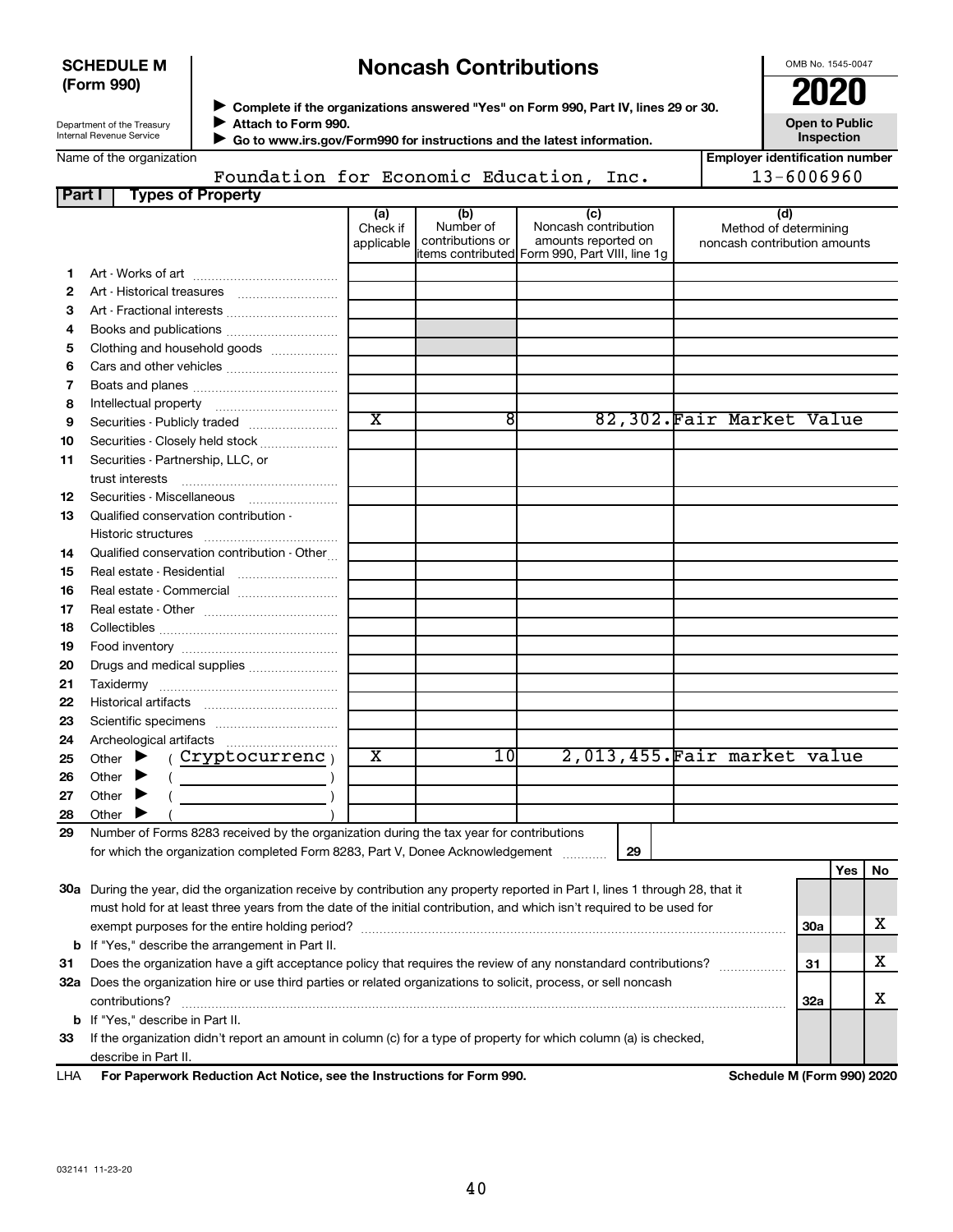| Schedule M (Form 990) 2020 Foundation for Economic Education, Inc. |  |  | 13-6006960 | Page 2 |
|--------------------------------------------------------------------|--|--|------------|--------|
| $\overline{B}$ . $\overline{B}$                                    |  |  |            |        |

Provide the information required by Part I, lines 30b, 32b, and 33, and whether the organization is reporting in Part I, column (b), the number of contributions, the number of items received, or a combination of both. Also complete this part for any additional information. **Part II Supplemental Information.**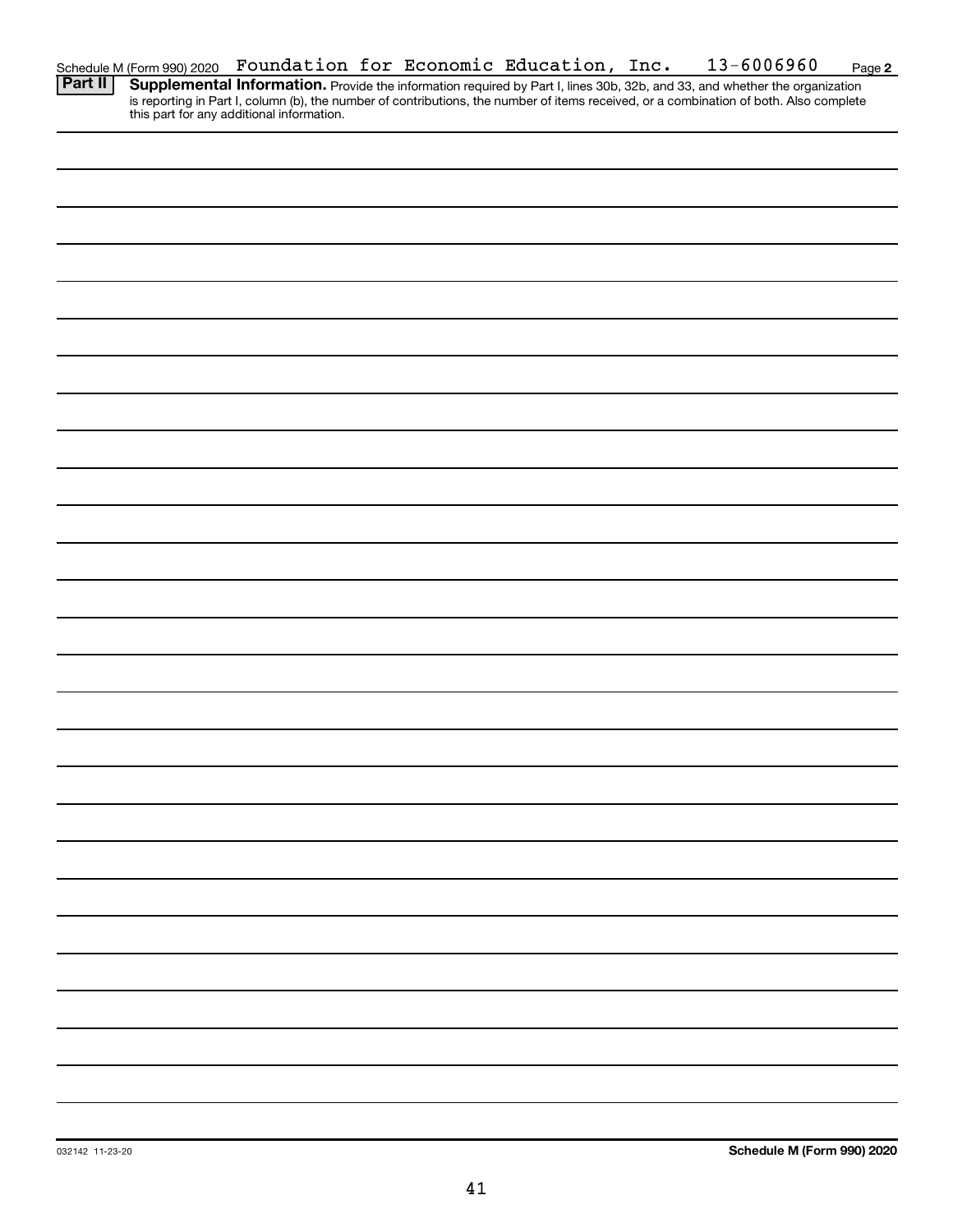OMB No. 1545-0047 Department of the Treasury Internal Revenue Service **Complete to provide information for responses to specific questions on Form 990 or 990-EZ or to provide any additional information. | Attach to Form 990 or 990-EZ. | Go to www.irs.gov/Form990 for the latest information. (Form 990 or 990-EZ) Open to Public Inspection Employer identification number** Name of the organization **SCHEDULE O Supplemental Information to Form 990 or 990-EZ 2020**<br>(Form 990 or 990-EZ) Complete to provide information for responses to specific questions on Foundation for Economic Education, Inc.  $\vert$  13-6006960

Form 990, Part VI, Section A, line 1:

Between the meetings of the Board of Trustees, its powers and duties shall be exercised and performed by the Executive Committee consisting of the Chairman of the Board, the Vice Chairman of the Board, the Secretary, the Treasurer and two trustees who shall be elected by the Board of Trustees. The Executive Committee shall not elect or remove trustees, officers, or members of committees of the Corporation; authorize, in the aggregate, an increased expenditure greater than 10% of the annual budget as approved by the Board of Trustees; sell or otherwise dispose of a principal asset of the Corporation other than in the normal course of investment and reinvestment decisions; authorize a merger, dissolution, or liquidation of the Corporation; or amend the Corporation's Certificate of Incorporation or the By-laws.

Form 990, Part VI, Section B, line 11b: A draft of the Federal Form 990 is provided to the organization for management review and approval. A complete copy is provided to the Governing Board prior to filing with the IRS.

Form 990, Part VI, Section B, Line 12c:

All FEE Trustees and executive officers are covered by a conflict of

interest policy that is reviewed annually by the Board's Executive

Committee, which determines conflicts. Section 4 of the policy details how

to address persons with conflicts, as follows:

a. An interested person may make a presentation at the Board or

032211 11-20-20 **For Paperwork Reduction Act Notice, see the Instructions for Form 990 or 990-EZ. Schedule O (Form 990 or 990-EZ) 2020** LHA Executive Committee meeting, but after the presentation, he/she shall leave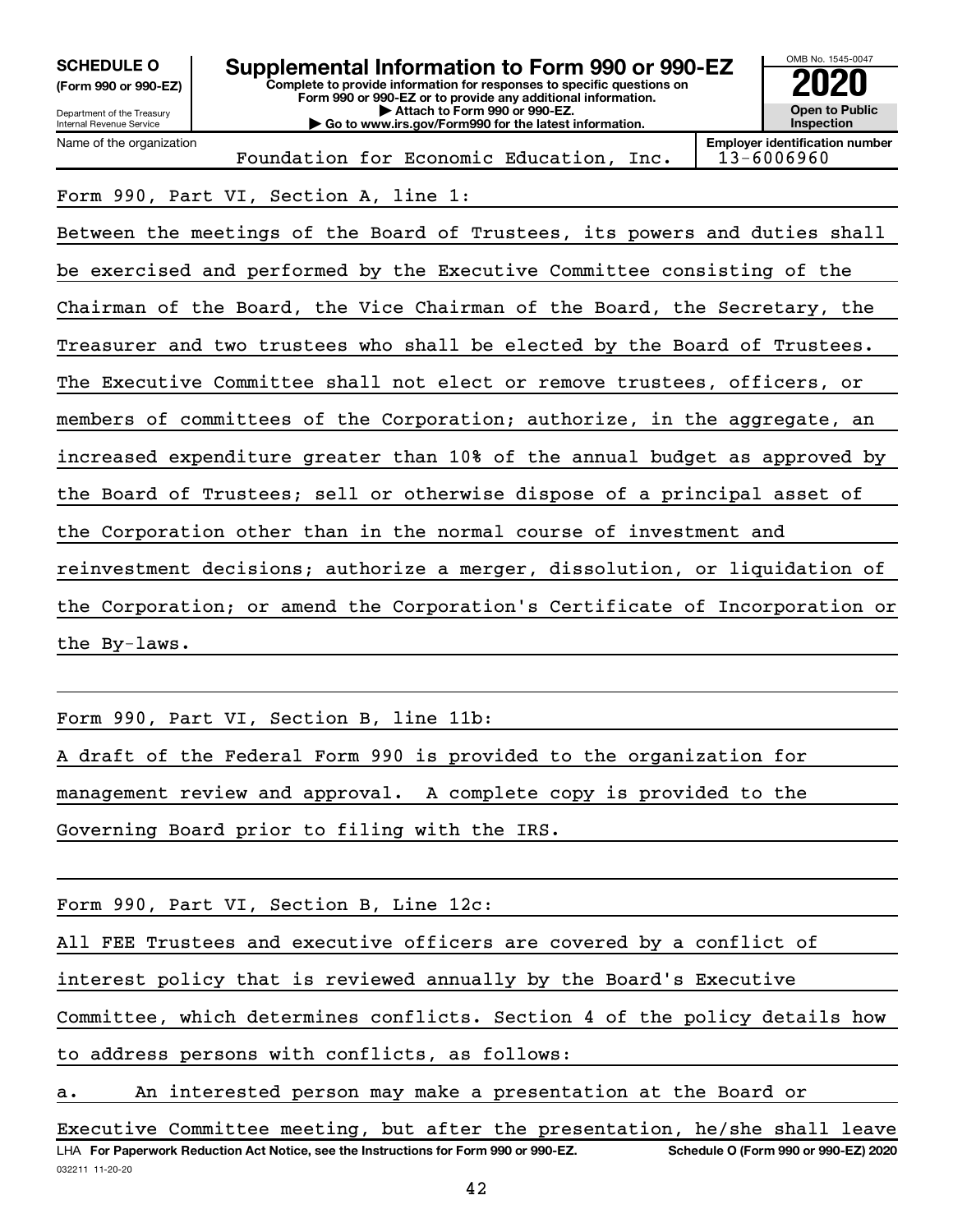| Schedule O (Form 990 or 990-EZ) 2020                                               | Page 2                                              |
|------------------------------------------------------------------------------------|-----------------------------------------------------|
| Name of the organization<br>Foundation for Economic Education, Inc.                | <b>Employer identification number</b><br>13-6006960 |
| the meeting during the discussion of, and the vote on, the transaction or          |                                                     |
| arrangement involving the possible conflict of interest.                           |                                                     |
| The Chairperson of the Board or Executive Committee shall, if<br>b.                |                                                     |
| appropriate, appoint a disinterested person or committee to investigate            |                                                     |
| alternatives to the proposed transaction or arrangement.                           |                                                     |
| After exercising due diligence, the Board or Executive Committee<br>$\mathbf{c}$ . |                                                     |
| shall determine whether FEE can obtain with reasonable efforts a more              |                                                     |
| advantageous transaction or arrangement from a person or entity that would         |                                                     |
| not give rise to a conflict of interest.                                           |                                                     |
| If a more advantageous transaction or arrangement is not reasonably<br>d.          |                                                     |
| possible under circumstances not producing a conflict of interest, the             |                                                     |
| Board or Executive Committee shall determine by a majority vote of the             |                                                     |
| disinterested trustees whether the transaction or arrangement is in FEE's          |                                                     |
| best interest, for its own benefit, and whether it is fair and reasonable.         |                                                     |
| In conformity with the above determination, it shall make its decision as          |                                                     |
| to whether to enter into the transaction or arrangement.                           |                                                     |
|                                                                                    |                                                     |

Form 990, Part VI, Section B, Line 15a:

The Organization's Performance and Compensation Committee establishes criteria for the evaluation of the President's performance, conducts a review of the President's performance for each fiscal year, and submits a recommendation to the Board of Trustees at the annual meeting with respect to the President's compensation. This is reviewed, deliberated and decided by the Board of Trustees.

032212 11-20-20 **Schedule O (Form 990 or 990-EZ) 2020** Form 990, Part VI, Line 17, List of States receiving copy of Form 990: AL,AK,AZ,AR,CA,CO,CT,DE,FL,GA,HI,ID,IL,IN,IA,KS,KY,LA,ME,MD,MA,MI,MN,MS,MO MT,NE,NV,NH,NJ,NM,NY,NC,ND,OH,OK,OR,PA,RI,SC,SD,TN,TX,UT,VT,VA,WA,WV,WI,WY,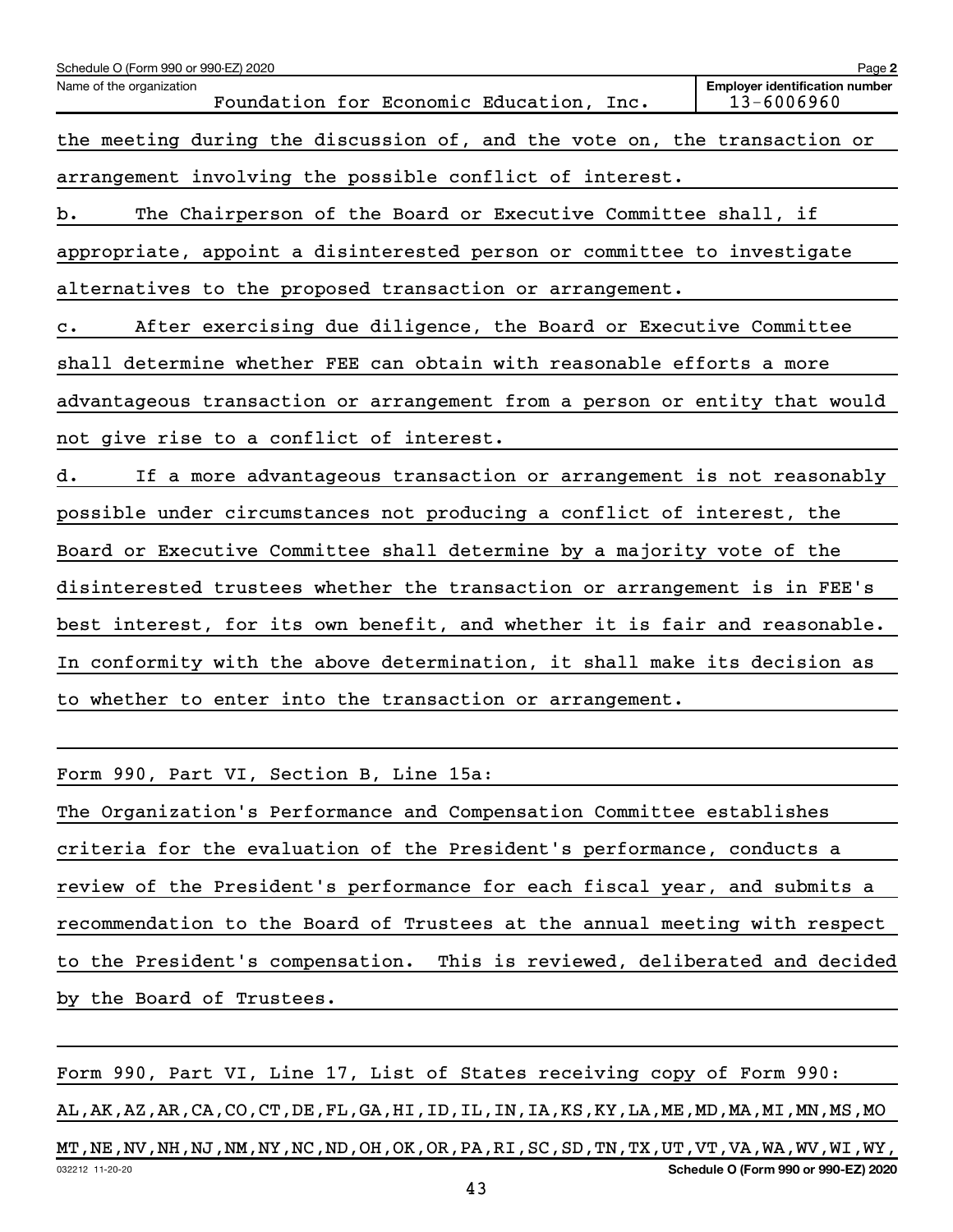| Schedule O (Form 990 or 990-EZ) 2020                                   | Page 2                                              |
|------------------------------------------------------------------------|-----------------------------------------------------|
| Name of the organization<br>Foundation for Economic Education, Inc.    | <b>Employer identification number</b><br>13-6006960 |
| DC                                                                     |                                                     |
|                                                                        |                                                     |
| Form 990, Part VI, Section C, Line 19:                                 |                                                     |
| The organization makes its governing documents, Conflict of Interest   |                                                     |
| Policy, and financial statements available to the public upon request. |                                                     |
| Form 990, Part XI, line 9, Changes in Net Assets:                      |                                                     |
| Unrealized gains (losses) other assets                                 | 394,776.                                            |
| Form 990, Part XII, Line 2c:                                           |                                                     |
| The Organization's Board of Trustees is responsible for oversight of   |                                                     |
| the audit, including selection of the independent accountant. The      |                                                     |
| process has not changed from previous years.                           |                                                     |
|                                                                        |                                                     |
|                                                                        |                                                     |
|                                                                        |                                                     |
|                                                                        |                                                     |
|                                                                        |                                                     |
|                                                                        |                                                     |
|                                                                        |                                                     |
|                                                                        |                                                     |
|                                                                        |                                                     |
|                                                                        |                                                     |
|                                                                        |                                                     |
|                                                                        |                                                     |
|                                                                        |                                                     |
|                                                                        |                                                     |
|                                                                        |                                                     |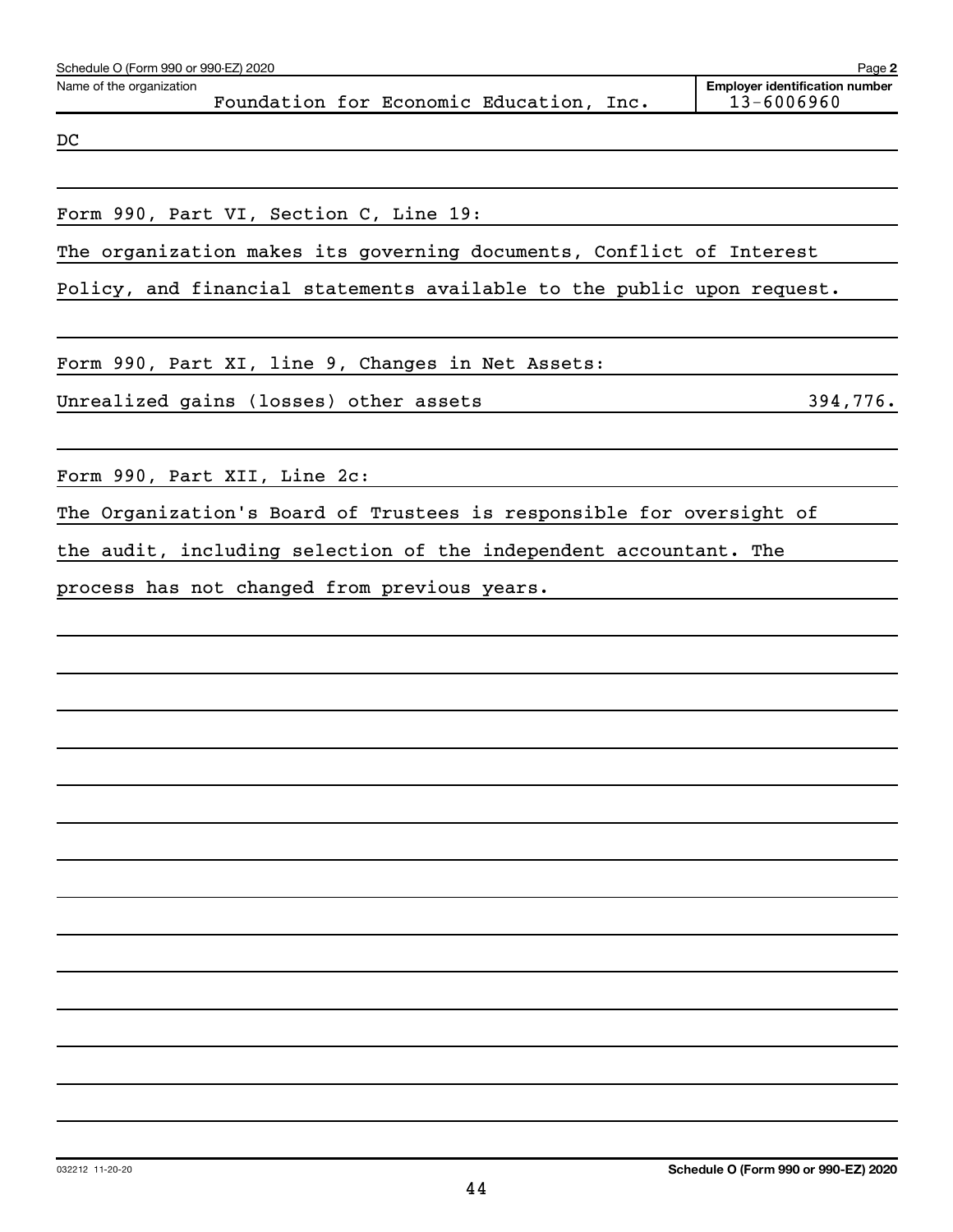| <b>Related Organizations and Unrelated Partnerships</b><br><b>SCHEDULE R</b><br>(Form 990)<br>> Complete if the organization answered "Yes" on Form 990, Part IV, line 33, 34, 35b, 36, or 37.<br>Attach to Form 990.<br>Department of the Treasury<br>Go to www.irs.gov/Form990 for instructions and the latest information.<br>Internal Revenue Service |                                                                                                                                                                                                                    |                                          |                                                     |                               |                                             |                                     |                                                     |                                                      |  |  |
|-----------------------------------------------------------------------------------------------------------------------------------------------------------------------------------------------------------------------------------------------------------------------------------------------------------------------------------------------------------|--------------------------------------------------------------------------------------------------------------------------------------------------------------------------------------------------------------------|------------------------------------------|-----------------------------------------------------|-------------------------------|---------------------------------------------|-------------------------------------|-----------------------------------------------------|------------------------------------------------------|--|--|
| Name of the organization                                                                                                                                                                                                                                                                                                                                  |                                                                                                                                                                                                                    | Foundation for Economic Education, Inc.  |                                                     |                               |                                             |                                     | <b>Employer identification number</b><br>13-6006960 |                                                      |  |  |
| Part I                                                                                                                                                                                                                                                                                                                                                    | Identification of Disregarded Entities. Complete if the organization answered "Yes" on Form 990, Part IV, line 33.                                                                                                 |                                          |                                                     |                               |                                             |                                     |                                                     |                                                      |  |  |
| (a)<br>Name, address, and EIN (if applicable)<br>of disregarded entity                                                                                                                                                                                                                                                                                    |                                                                                                                                                                                                                    | (b)<br>Primary activity                  | (c)<br>Legal domicile (state or<br>foreign country) | (d)<br>Total income           | (e)<br>End-of-year assets                   |                                     | (f)<br>Direct controlling<br>entity                 |                                                      |  |  |
|                                                                                                                                                                                                                                                                                                                                                           |                                                                                                                                                                                                                    |                                          |                                                     |                               |                                             |                                     |                                                     |                                                      |  |  |
|                                                                                                                                                                                                                                                                                                                                                           |                                                                                                                                                                                                                    |                                          |                                                     |                               |                                             |                                     |                                                     |                                                      |  |  |
| Part II                                                                                                                                                                                                                                                                                                                                                   | Identification of Related Tax-Exempt Organizations. Complete if the organization answered "Yes" on Form 990, Part IV, line 34, because it had one or more related tax-exempt<br>organizations during the tax year. |                                          |                                                     |                               |                                             |                                     |                                                     |                                                      |  |  |
|                                                                                                                                                                                                                                                                                                                                                           | (a)<br>Name, address, and EIN<br>of related organization                                                                                                                                                           | (b)<br>Primary activity                  | (c)<br>Legal domicile (state or<br>foreign country) | (d)<br>Exempt Code<br>section | (e)<br>Public charity<br>status (if section | (f)<br>Direct controlling<br>entity |                                                     | $(g)$<br>Section 512(b)(13)<br>controlled<br>entity? |  |  |
| George A. Warren Trust U/A DTD 9/11/69<br>Foundation for Economic Education - 0 1819<br>Peachtree Road NE, Suite 300, Atlanta, GA                                                                                                                                                                                                                         |                                                                                                                                                                                                                    | Supporting Organization-<br>See Part VII | Massachusetts                                       | 501(c)(3)                     | 501(c)(3)                                   |                                     | Yes                                                 | No<br>$\mathbf X$                                    |  |  |
|                                                                                                                                                                                                                                                                                                                                                           |                                                                                                                                                                                                                    |                                          |                                                     |                               | Line 12b. II                                |                                     |                                                     |                                                      |  |  |
|                                                                                                                                                                                                                                                                                                                                                           |                                                                                                                                                                                                                    |                                          |                                                     |                               |                                             |                                     |                                                     |                                                      |  |  |
|                                                                                                                                                                                                                                                                                                                                                           | For Paperwork Reduction Act Notice, see the Instructions for Form 990.                                                                                                                                             |                                          |                                                     |                               |                                             |                                     | Schedule R (Form 990) 2020                          |                                                      |  |  |

See Part VII for Continuations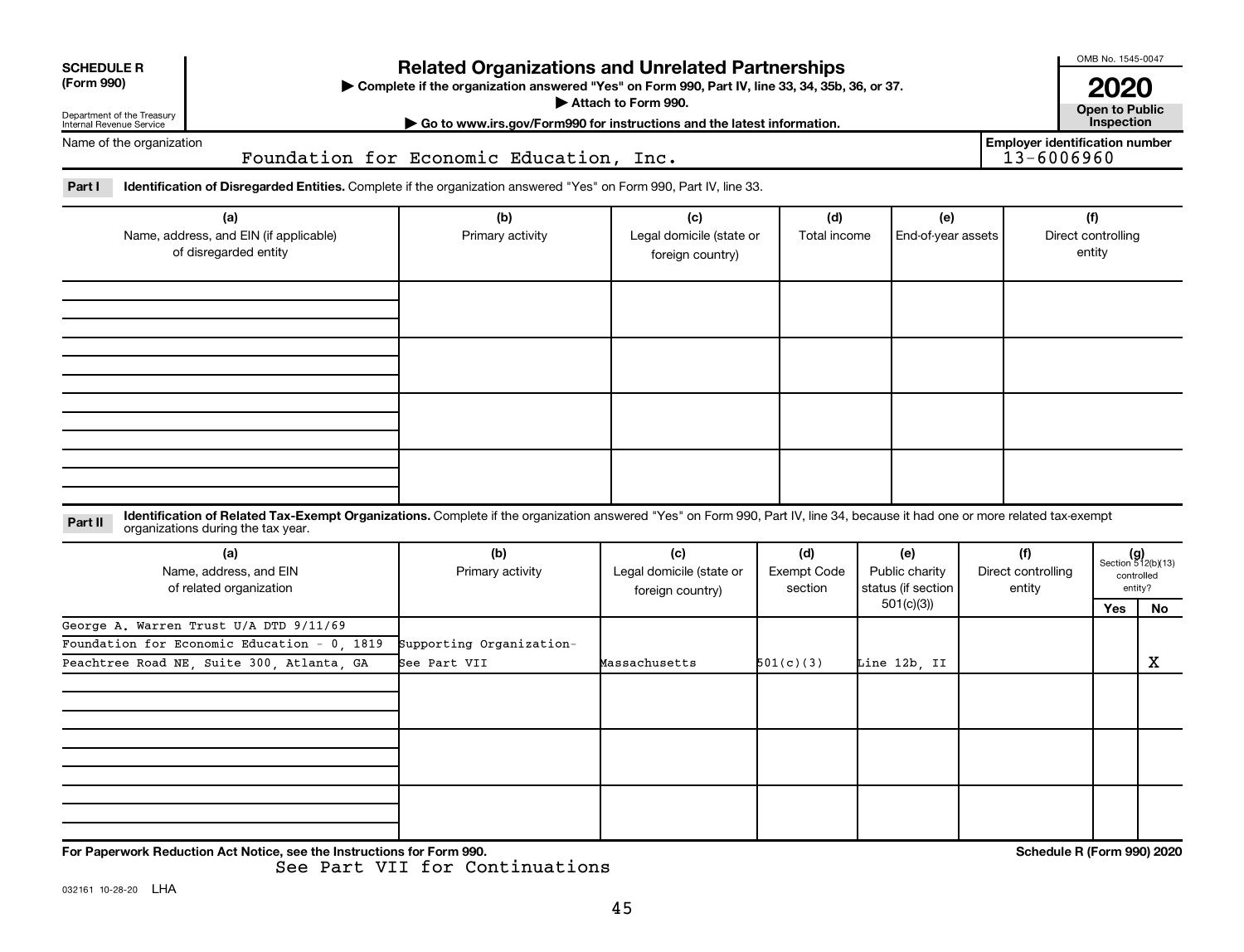Part III Identification of Related Organizations Taxable as a Partnership. Complete if the organization answered "Yes" on Form 990, Part IV, line 34, because it had one or more related<br>Read to the organizations tracted as organizations treated as a partnership during the tax year.

| organizations treated as a partnership during the tax year.                                                                                                                                                                                                                 |                  |                      |                    |                                      |                                                                                            |                |                  |  |                       |          |                  |                                               |            |          |                                                                                                                                 |  |
|-----------------------------------------------------------------------------------------------------------------------------------------------------------------------------------------------------------------------------------------------------------------------------|------------------|----------------------|--------------------|--------------------------------------|--------------------------------------------------------------------------------------------|----------------|------------------|--|-----------------------|----------|------------------|-----------------------------------------------|------------|----------|---------------------------------------------------------------------------------------------------------------------------------|--|
| (a)                                                                                                                                                                                                                                                                         | (b)              | (c)                  | (d)                |                                      | (e)                                                                                        |                | (f)              |  | (g)                   |          | (h)              | (i)                                           |            | (i)      | (k)                                                                                                                             |  |
| Name, address, and EIN                                                                                                                                                                                                                                                      | Primary activity | Legal<br>domicile    | Direct controlling |                                      | Predominant income<br>(related, unrelated,<br>excluded from tax under<br>sections 512-514) |                | Share of total   |  | Share of              |          | Disproportionate | Code V-UBI<br>amount in box<br>20 of Schedule |            |          | General or Percentage                                                                                                           |  |
| of related organization                                                                                                                                                                                                                                                     |                  | (state or<br>foreign | entity             |                                      |                                                                                            |                | income           |  | end-of-year<br>assets |          | allocations?     |                                               |            | partner? | managing ownership                                                                                                              |  |
|                                                                                                                                                                                                                                                                             |                  | country)             |                    |                                      |                                                                                            |                |                  |  |                       | Yes   No |                  | K-1 (Form 1065) Yes No                        |            |          |                                                                                                                                 |  |
|                                                                                                                                                                                                                                                                             |                  |                      |                    |                                      |                                                                                            |                |                  |  |                       |          |                  |                                               |            |          |                                                                                                                                 |  |
|                                                                                                                                                                                                                                                                             |                  |                      |                    |                                      |                                                                                            |                |                  |  |                       |          |                  |                                               |            |          |                                                                                                                                 |  |
|                                                                                                                                                                                                                                                                             |                  |                      |                    |                                      |                                                                                            |                |                  |  |                       |          |                  |                                               |            |          |                                                                                                                                 |  |
|                                                                                                                                                                                                                                                                             |                  |                      |                    |                                      |                                                                                            |                |                  |  |                       |          |                  |                                               |            |          |                                                                                                                                 |  |
|                                                                                                                                                                                                                                                                             |                  |                      |                    |                                      |                                                                                            |                |                  |  |                       |          |                  |                                               |            |          |                                                                                                                                 |  |
|                                                                                                                                                                                                                                                                             |                  |                      |                    |                                      |                                                                                            |                |                  |  |                       |          |                  |                                               |            |          |                                                                                                                                 |  |
|                                                                                                                                                                                                                                                                             |                  |                      |                    |                                      |                                                                                            |                |                  |  |                       |          |                  |                                               |            |          |                                                                                                                                 |  |
|                                                                                                                                                                                                                                                                             |                  |                      |                    |                                      |                                                                                            |                |                  |  |                       |          |                  |                                               |            |          |                                                                                                                                 |  |
|                                                                                                                                                                                                                                                                             |                  |                      |                    |                                      |                                                                                            |                |                  |  |                       |          |                  |                                               |            |          |                                                                                                                                 |  |
|                                                                                                                                                                                                                                                                             |                  |                      |                    |                                      |                                                                                            |                |                  |  |                       |          |                  |                                               |            |          |                                                                                                                                 |  |
|                                                                                                                                                                                                                                                                             |                  |                      |                    |                                      |                                                                                            |                |                  |  |                       |          |                  |                                               |            |          |                                                                                                                                 |  |
|                                                                                                                                                                                                                                                                             |                  |                      |                    |                                      |                                                                                            |                |                  |  |                       |          |                  |                                               |            |          |                                                                                                                                 |  |
|                                                                                                                                                                                                                                                                             |                  |                      |                    |                                      |                                                                                            |                |                  |  |                       |          |                  |                                               |            |          |                                                                                                                                 |  |
|                                                                                                                                                                                                                                                                             |                  |                      |                    |                                      |                                                                                            |                |                  |  |                       |          |                  |                                               |            |          |                                                                                                                                 |  |
|                                                                                                                                                                                                                                                                             |                  |                      |                    |                                      |                                                                                            |                |                  |  |                       |          |                  |                                               |            |          |                                                                                                                                 |  |
|                                                                                                                                                                                                                                                                             |                  |                      |                    |                                      |                                                                                            |                |                  |  |                       |          |                  |                                               |            |          |                                                                                                                                 |  |
| Identification of Related Organizations Taxable as a Corporation or Trust. Complete if the organization answered "Yes" on Form 990, Part IV, line 34, because it had one or more related<br>Part IV<br>organizations treated as a corporation or trust during the tax year. |                  |                      |                    |                                      |                                                                                            |                |                  |  |                       |          |                  |                                               |            |          |                                                                                                                                 |  |
| (a)                                                                                                                                                                                                                                                                         |                  |                      | (b)                | (c)                                  | (d)                                                                                        |                | (e)              |  | (f)                   |          |                  | (g)                                           | (h)        |          |                                                                                                                                 |  |
| Name, address, and EIN                                                                                                                                                                                                                                                      |                  | Primary activity     |                    | Direct controlling<br>Legal domicile |                                                                                            | Type of entity |                  |  | Share of total        |          | Share of         |                                               | Percentage |          | $\begin{array}{c} \textbf{(i)}\\ \text{Section}\\ 512 \text{(b)} \text{(13)}\\ \text{controlled} \\ \text{entity?} \end{array}$ |  |
| of related organization                                                                                                                                                                                                                                                     |                  |                      |                    | state or                             | entity<br>foreign                                                                          |                | (C corp, S corp, |  | end-of-year<br>income |          |                  | ownership                                     |            |          |                                                                                                                                 |  |
|                                                                                                                                                                                                                                                                             |                  |                      |                    | country)                             |                                                                                            |                | or trust)        |  |                       |          |                  | assets                                        |            |          | Yes<br>No                                                                                                                       |  |
|                                                                                                                                                                                                                                                                             |                  |                      |                    |                                      |                                                                                            |                |                  |  |                       |          |                  |                                               |            |          |                                                                                                                                 |  |
|                                                                                                                                                                                                                                                                             |                  |                      |                    |                                      |                                                                                            |                |                  |  |                       |          |                  |                                               |            |          |                                                                                                                                 |  |
|                                                                                                                                                                                                                                                                             |                  |                      |                    |                                      |                                                                                            |                |                  |  |                       |          |                  |                                               |            |          |                                                                                                                                 |  |
|                                                                                                                                                                                                                                                                             |                  |                      |                    |                                      |                                                                                            |                |                  |  |                       |          |                  |                                               |            |          |                                                                                                                                 |  |
|                                                                                                                                                                                                                                                                             |                  |                      |                    |                                      |                                                                                            |                |                  |  |                       |          |                  |                                               |            |          |                                                                                                                                 |  |
|                                                                                                                                                                                                                                                                             |                  |                      |                    |                                      |                                                                                            |                |                  |  |                       |          |                  |                                               |            |          |                                                                                                                                 |  |
|                                                                                                                                                                                                                                                                             |                  |                      |                    |                                      |                                                                                            |                |                  |  |                       |          |                  |                                               |            |          |                                                                                                                                 |  |
|                                                                                                                                                                                                                                                                             |                  |                      |                    |                                      |                                                                                            |                |                  |  |                       |          |                  |                                               |            |          |                                                                                                                                 |  |
|                                                                                                                                                                                                                                                                             |                  |                      |                    |                                      |                                                                                            |                |                  |  |                       |          |                  |                                               |            |          |                                                                                                                                 |  |
|                                                                                                                                                                                                                                                                             |                  |                      |                    |                                      |                                                                                            |                |                  |  |                       |          |                  |                                               |            |          |                                                                                                                                 |  |
|                                                                                                                                                                                                                                                                             |                  |                      |                    |                                      |                                                                                            |                |                  |  |                       |          |                  |                                               |            |          |                                                                                                                                 |  |
|                                                                                                                                                                                                                                                                             |                  |                      |                    |                                      |                                                                                            |                |                  |  |                       |          |                  |                                               |            |          |                                                                                                                                 |  |
|                                                                                                                                                                                                                                                                             |                  |                      |                    |                                      |                                                                                            |                |                  |  |                       |          |                  |                                               |            |          |                                                                                                                                 |  |
|                                                                                                                                                                                                                                                                             |                  |                      |                    |                                      |                                                                                            |                |                  |  |                       |          |                  |                                               |            |          |                                                                                                                                 |  |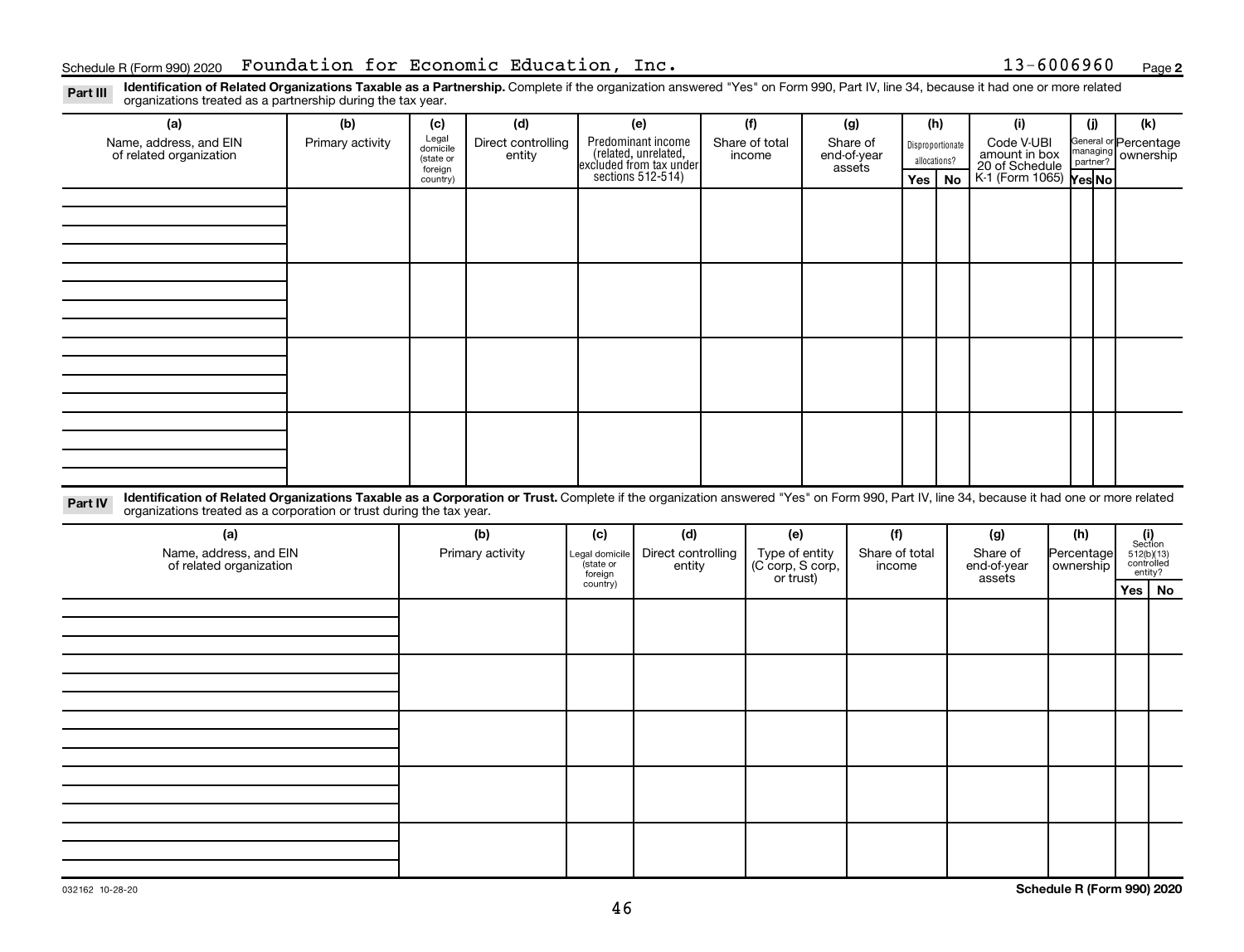### Schedule R(Form 990) 2020 Foundation for Economic Education, Inc. 13-6006960 Page

#### Part V Transactions With Related Organizations. Complete if the organization answered "Yes" on Form 990, Part IV, line 34, 35b, or 36.

|   | Note: Complete line 1 if any entity is listed in Parts II, III, or IV of this schedule.                                                                                                                                                             |                 | Yes   No                |                              |  |  |  |
|---|-----------------------------------------------------------------------------------------------------------------------------------------------------------------------------------------------------------------------------------------------------|-----------------|-------------------------|------------------------------|--|--|--|
|   | During the tax year, did the organization engage in any of the following transactions with one or more related organizations listed in Parts II-IV?                                                                                                 |                 |                         |                              |  |  |  |
|   |                                                                                                                                                                                                                                                     | 1a              |                         | $\overline{\mathbf{x}}$      |  |  |  |
|   | b Gift, grant, or capital contribution to related organization(s) material contracts and contribution to related organization(s) material contribution (s) and contribution to related organization(s) material contribution (                      | 1 <sub>b</sub>  |                         | $\overline{\mathbf{x}}$      |  |  |  |
|   |                                                                                                                                                                                                                                                     | 1c              |                         | $\overline{\mathbf{X}}$      |  |  |  |
|   |                                                                                                                                                                                                                                                     | 1 <sub>d</sub>  |                         | $\overline{\textnormal{x}}$  |  |  |  |
|   | e Loans or loan guarantees by related organization(s) machinesimam machinesimam machinesimam machinesimam machinesimam machinesimam machinesimam machinesima.                                                                                       | 1e              |                         | $\mathbf x$                  |  |  |  |
|   |                                                                                                                                                                                                                                                     |                 |                         |                              |  |  |  |
|   | Dividends from related organization(s) machinesis and contract and contract and contract and contract and contract and contract and contract and contract and contract and contract and contract and contract and contract and                      | 1f              |                         | X                            |  |  |  |
| a | Sale of assets to related organization(s) www.assettion.com/www.assettion.com/www.assettion.com/www.assettion.com/www.assettion.com/www.assettion.com/www.assettion.com/www.assettion.com/www.assettion.com/www.assettion.com/                      | 1g              |                         | X                            |  |  |  |
|   | h Purchase of assets from related organization(s) manufactured manufactured manufactured manufactured manufactured manufactured manufactured manufactured manufactured manufactured manufactured manufactured manufactured man                      | 1 <sub>h</sub>  |                         | $\overline{\mathbf{x}}$      |  |  |  |
|   |                                                                                                                                                                                                                                                     | 11              |                         | $\overline{\mathbf{X}}$      |  |  |  |
|   |                                                                                                                                                                                                                                                     | 1j.             |                         | $\overline{\mathbf{x}}$      |  |  |  |
|   |                                                                                                                                                                                                                                                     |                 |                         |                              |  |  |  |
|   |                                                                                                                                                                                                                                                     | 1k              |                         | X                            |  |  |  |
|   |                                                                                                                                                                                                                                                     | 11              | X                       |                              |  |  |  |
|   |                                                                                                                                                                                                                                                     | 1 <sub>m</sub>  |                         | X                            |  |  |  |
|   |                                                                                                                                                                                                                                                     | 1n              | $\overline{\mathbf{x}}$ |                              |  |  |  |
|   | o Sharing of paid employees with related organization(s) manufactured content to the content of the content of the content of the content of the content of the content of the content of the content of the content of the co                      | 10 <sub>o</sub> |                         | $\overline{\mathbf{x}}$      |  |  |  |
|   |                                                                                                                                                                                                                                                     |                 |                         |                              |  |  |  |
| D |                                                                                                                                                                                                                                                     | 1p              |                         | X<br>$\overline{\mathbf{x}}$ |  |  |  |
|   | a                                                                                                                                                                                                                                                   |                 |                         |                              |  |  |  |
|   |                                                                                                                                                                                                                                                     |                 |                         |                              |  |  |  |
|   | Other transfer of cash or property to related organization(s) manufactured content to the content of cash or property to related organization(s)                                                                                                    |                 |                         |                              |  |  |  |
|   |                                                                                                                                                                                                                                                     | 1s              |                         | $\overline{\mathbf{x}}$      |  |  |  |
|   | If the answer to any of the above is "Yes," see the instructions for information on who must complete this line, including covered relationships and transaction thresholds.                                                                        |                 |                         |                              |  |  |  |
|   | $\mathcal{L}(\mathbf{X})$ and $\mathcal{L}(\mathbf{X})$ are all the set of the set of the set of the set of the set of the set of the set of the set of the set of the set of the set of the set of the set of the set of the set of the set of the |                 |                         |                              |  |  |  |

| (a)<br>Name of related organization | (b)<br>Transaction<br>type (a-s) | (c)<br>Amount involved | (d)<br>Method of determining amount involved |
|-------------------------------------|----------------------------------|------------------------|----------------------------------------------|
| (1)                                 |                                  |                        |                                              |
| (2)                                 |                                  |                        |                                              |
| (3)                                 |                                  |                        |                                              |
| (4)                                 |                                  |                        |                                              |
| (5)                                 |                                  |                        |                                              |
| (6)                                 |                                  |                        |                                              |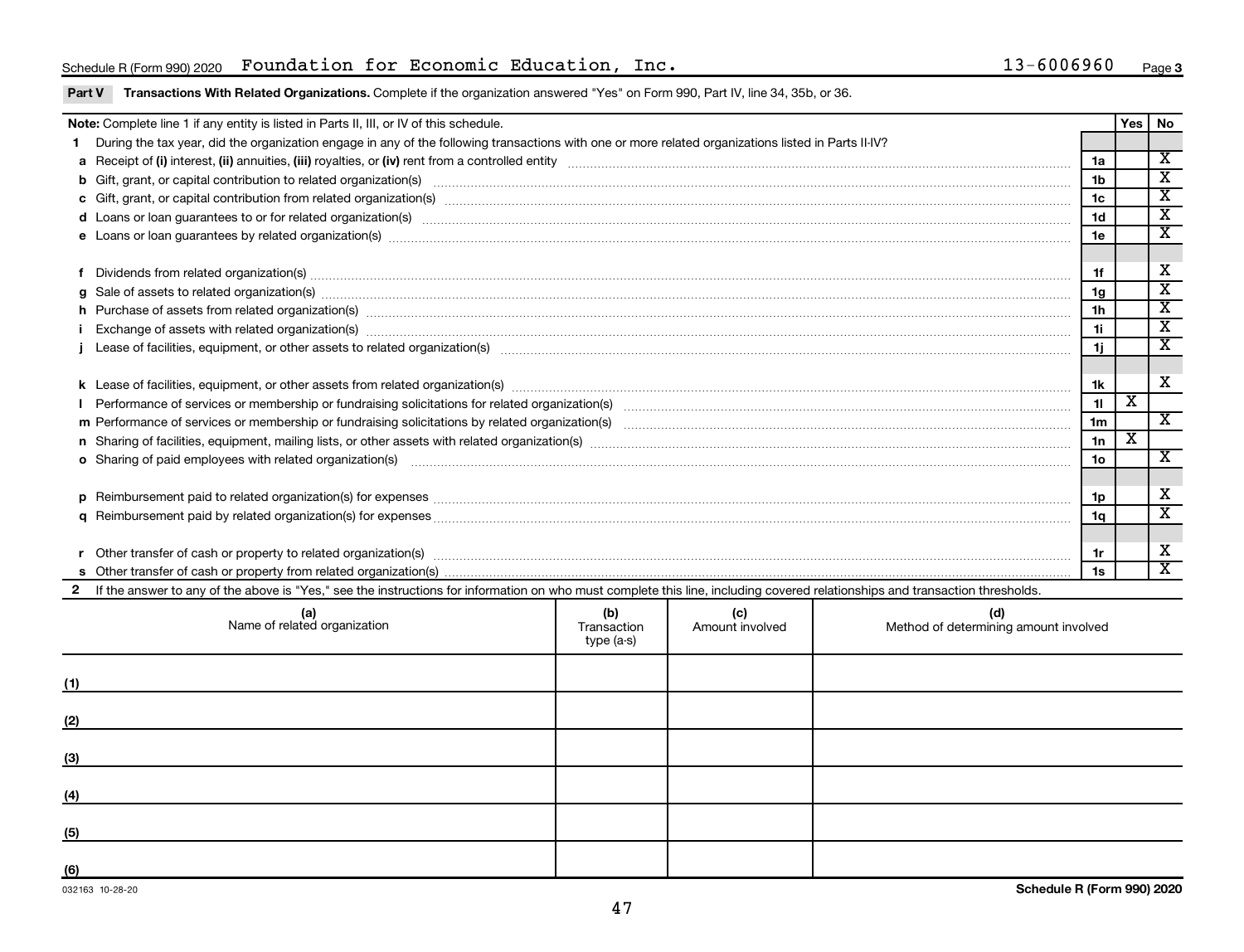#### Schedule R(Form 990) 2020 Foundation for Economic Education, Inc. 13-6006960 Page

#### Part VI Unrelated Organizations Taxable as a Partnership. Complete if the organization answered "Yes" on Form 990, Part IV, line 37.

Provide the following information for each entity taxed as a partnership through which the organization conducted more than five percent of its activities (measured by total assets or gross revenue) that was not a related organization. See instructions regarding exclusion for certain investment partnerships.

| (a)<br>Name, address, and EIN<br>of entity | - - -<br>(b)<br>Primary activity | (c)<br>Legal domicile<br>(state or foreign<br>country) | (d)<br>Predominant income<br>(related, unrelated,<br>excluded from tax under<br>sections 512-514) | (e)<br>Are all<br>partners sec.<br>$501(c)(3)$<br>orgs.?<br>Yes No | (f)<br>Share of<br>total<br>income | (g)<br>Share of<br>end-of-year<br>assets | (h)<br>Dispropor-<br>tionate<br>allocations?<br>Yes No | (i)<br>Code V-UBI<br>amount in box 20 managing<br>of Schedule K-1<br>(Form 1065)<br>ves No | (i)<br>Yes NO | (k) |
|--------------------------------------------|----------------------------------|--------------------------------------------------------|---------------------------------------------------------------------------------------------------|--------------------------------------------------------------------|------------------------------------|------------------------------------------|--------------------------------------------------------|--------------------------------------------------------------------------------------------|---------------|-----|
|                                            |                                  |                                                        |                                                                                                   |                                                                    |                                    |                                          |                                                        |                                                                                            |               |     |
|                                            |                                  |                                                        |                                                                                                   |                                                                    |                                    |                                          |                                                        |                                                                                            |               |     |
|                                            |                                  |                                                        |                                                                                                   |                                                                    |                                    |                                          |                                                        |                                                                                            |               |     |
|                                            |                                  |                                                        |                                                                                                   |                                                                    |                                    |                                          |                                                        |                                                                                            |               |     |
|                                            |                                  |                                                        |                                                                                                   |                                                                    |                                    |                                          |                                                        |                                                                                            |               |     |
|                                            |                                  |                                                        |                                                                                                   |                                                                    |                                    |                                          |                                                        |                                                                                            |               |     |
|                                            |                                  |                                                        |                                                                                                   |                                                                    |                                    |                                          |                                                        |                                                                                            |               |     |
|                                            |                                  |                                                        |                                                                                                   |                                                                    |                                    |                                          |                                                        |                                                                                            |               |     |

**Schedule R (Form 990) 2020**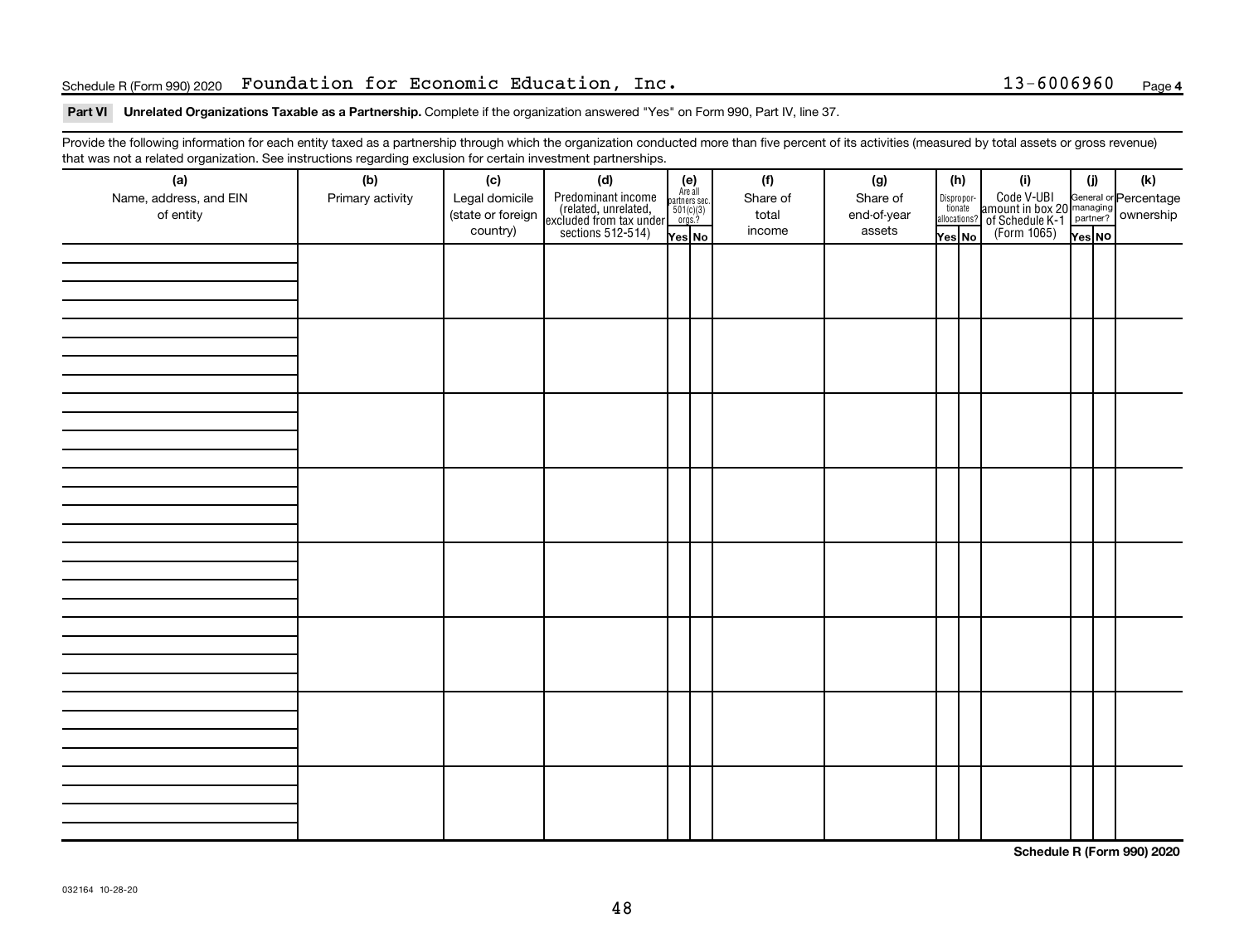Schedule R (Form 990) 2020 Fo**undation for Economic Education, Inc.** 13-6006960 <sub>Page 5</sub> **Part VII Supplemental Information**

Provide additional information for responses to questions on Schedule R. See instructions.

Part II, Identification of Related Tax-Exempt Organizations:

Name, Address, and EIN of Related Organization:

George A. Warren Trust U/A DTD 9/11/69 Foundation for

Economic Education

EIN: 04-6421546

1819 Peachtree Road NE, Suite 300

Atlanta, GA 30309

Schedule R, Part II, Column (b) Primary Activity

To discover, develop and support students, scholars and other

intellectuals who maintain the highest standards of academic and

professional excellence.